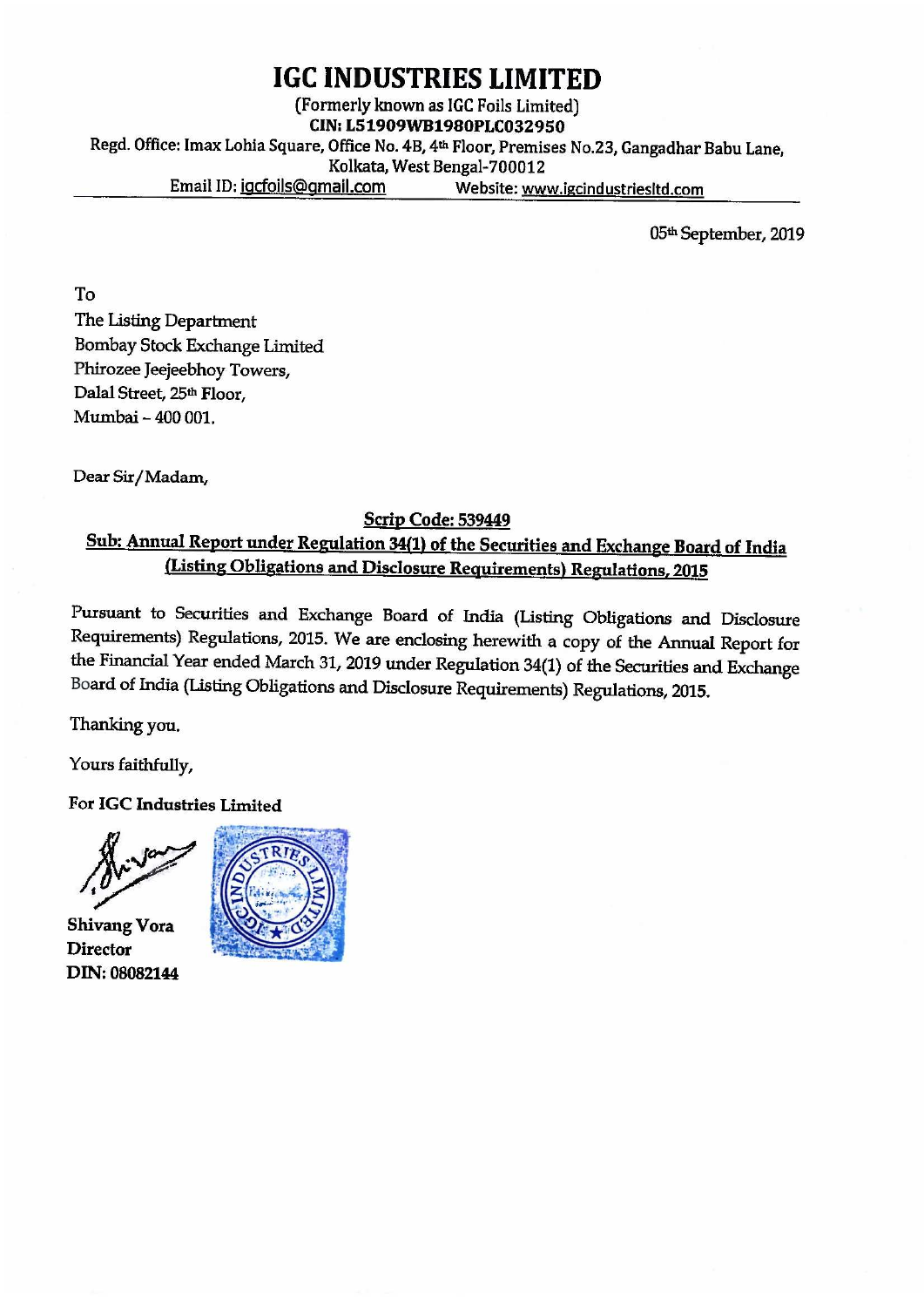# **IGC INDUSTRIES LIMITED**

(Formerly Known as IGC Foils Limited)

**38th ANNUAL REPORT 2018 - 2019**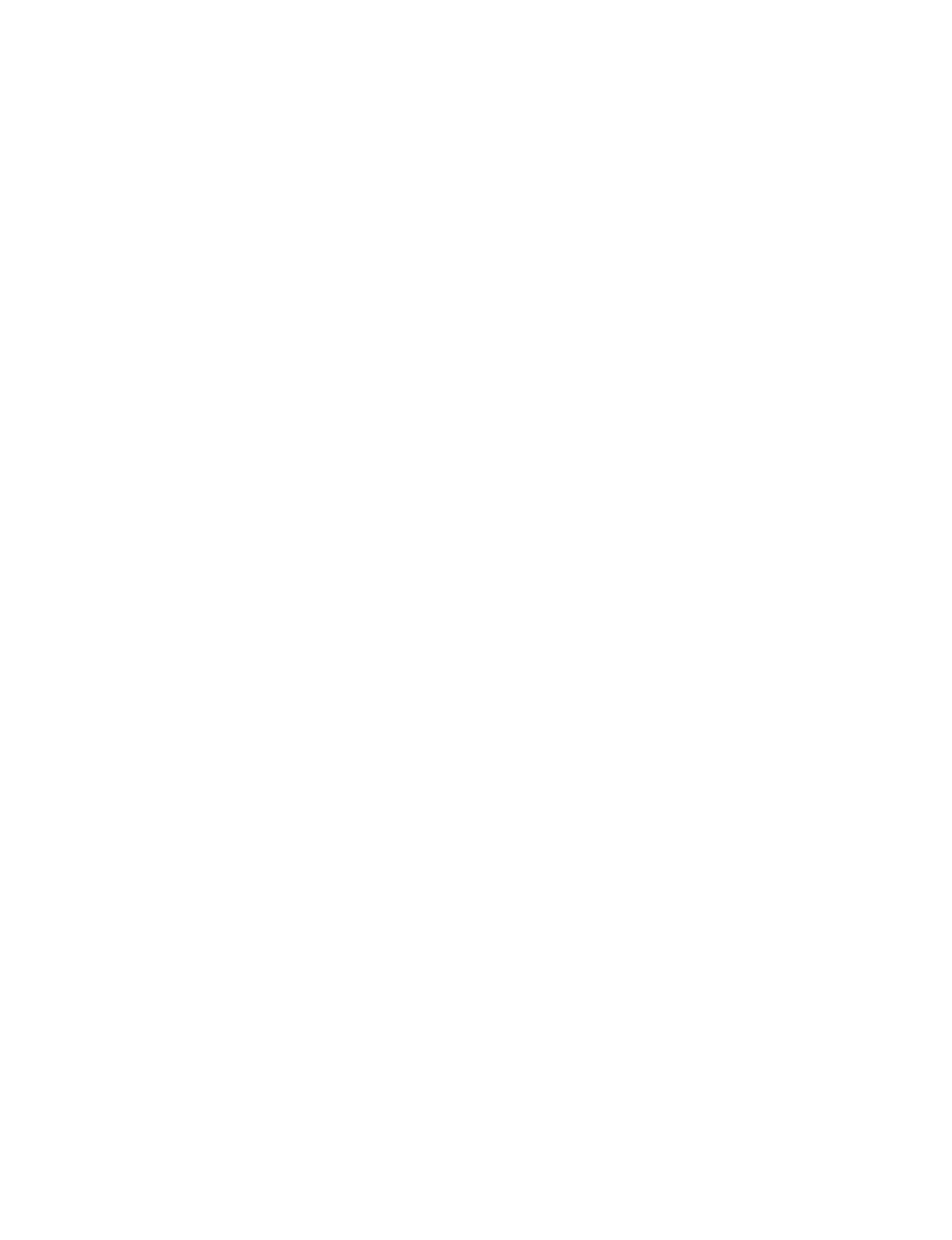## **Content**

| <b>CORPORATE INFORMATION</b>                                                              |  |
|-------------------------------------------------------------------------------------------|--|
| NOTICE OF ANNUAL GENERAL MEETING                                                          |  |
|                                                                                           |  |
| DIRECTOR'S REPORT & MANAGEMENT DISCUSSION & ANALYSIS Facecommunically according to the 16 |  |
| CEO/CFO CERTIFICATION TO THE BOARD                                                        |  |
| INDEPENDENT AUDITORS' REPORT                                                              |  |
| <b>BALANCE SHEET</b>                                                                      |  |
| STATEMENT OF PROFIT AND LOSS ACCOUNT FRAMELLED AND THE CONTROL OF PROFIT AND LOSS ACCOUNT |  |
| <b>CASH FLOW STATEMENT</b>                                                                |  |
| <b>NOTES</b>                                                                              |  |
| <b>ROUTE MAP</b>                                                                          |  |
| <b>PROXY FORM</b>                                                                         |  |
| <b>ATTENDANCE SLIP</b>                                                                    |  |
| <b>POLLING PAPER</b>                                                                      |  |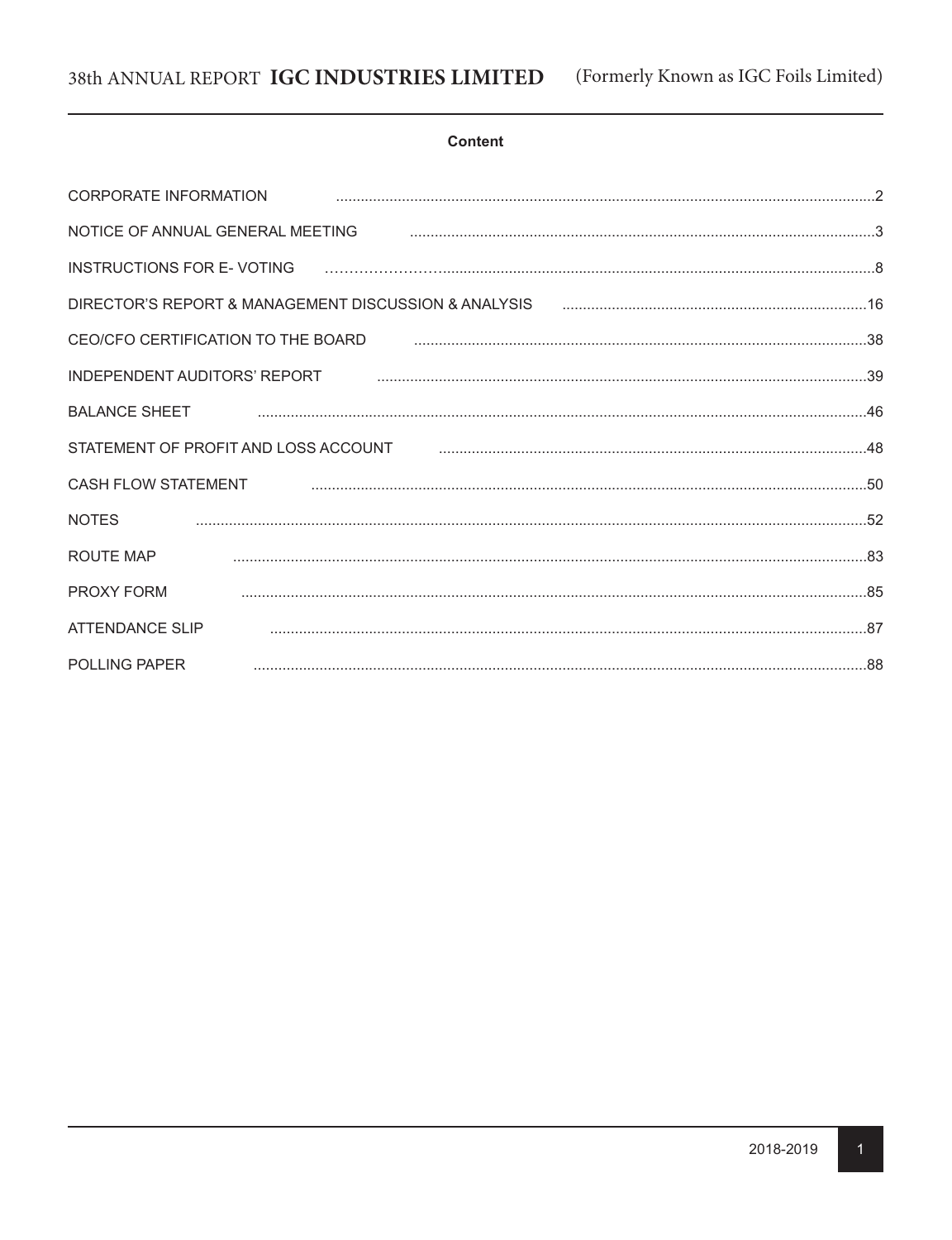**CORPORATE INFORMATION BOARD OF DIRECTORS**

Mrs. Disha Mehta Managing Director & CFO (Resigned w.e.f. 14th June, 2019)<br>Ms. Prachi Marwah Managing Director (Appointed w.e.f. 14th June, 2019) Managing Director (Appointed w.e.f 14th June, 2019) Mr. Shailesh Muknak Additional Executive Director & CFO (Appointed w.e.f 14th June, 2019) Mr. Bhavesh Vora **Independent /Non- Executive Director**<br>Mr. Dattatreva Gurav **Independent /Non- Executive Director** Mr. Dattatreya Gurav Independent /Non- Executive Director(Resigned w.e.f. 14th June, 2019)<br>Mr. Kishor Bamble Independent /Non-Executive Director Mr. Kishor Bamble Independent /Non-Executive Director<br>
Mr. Shivang Vora Independent /Non-Executive Director Independent /Non-Executive Director

#### **COMPLIANCE OFFICER**

Ms.Swati Dhanuka Imax Lohia Square, Office No. 4B, 4th Floor, Premises No. 23, Gangadhar Babu Lane, Kolkata - 700012, West Bengal Tel No. 022 28020017/18 Email Id: igcfoils@gmail.com

### **AUDITORS**

M/s. Motilal & Associates Chartered Accountants 304, Orchid Plaza, Behind Gokul Shopping Centre, Next to Platform No 8, Off S V Road, Borivali (West), Mumbai- 400 092

#### **BANKER**

Oriental Bank of Commerce Fort Branch Mumbai

#### **REGISTERED OFFICE**

Imax Lohia Square, Office No. 4B, 4th Floor, Premises No. 23, Gangadhar Babu Lane, Kolkata - 700012, West Bengal Tel No. 022 28020017/18 Email ID : igcfoils@gmail.com,investor.relations@igcfoils.com,support@igcfoils.com

#### **REGISTRAR & SHARE TRANSFER AGENT Satellite Corporate Services Pvt. Ltd.**

Unit No. 49, Bldg. No. 13-AB, 2nd Floor, Samhita Commercial Co. Op. Soc. Ltd., Opp. Andheri Kurla Lane, MTNL Lane, Saki Naka, Mumbai-400072. Tel : 022 28520461 Fax : 022-28511809 Email-ID : : service@satellitecorporate.com Website: www.satellitecorporate.com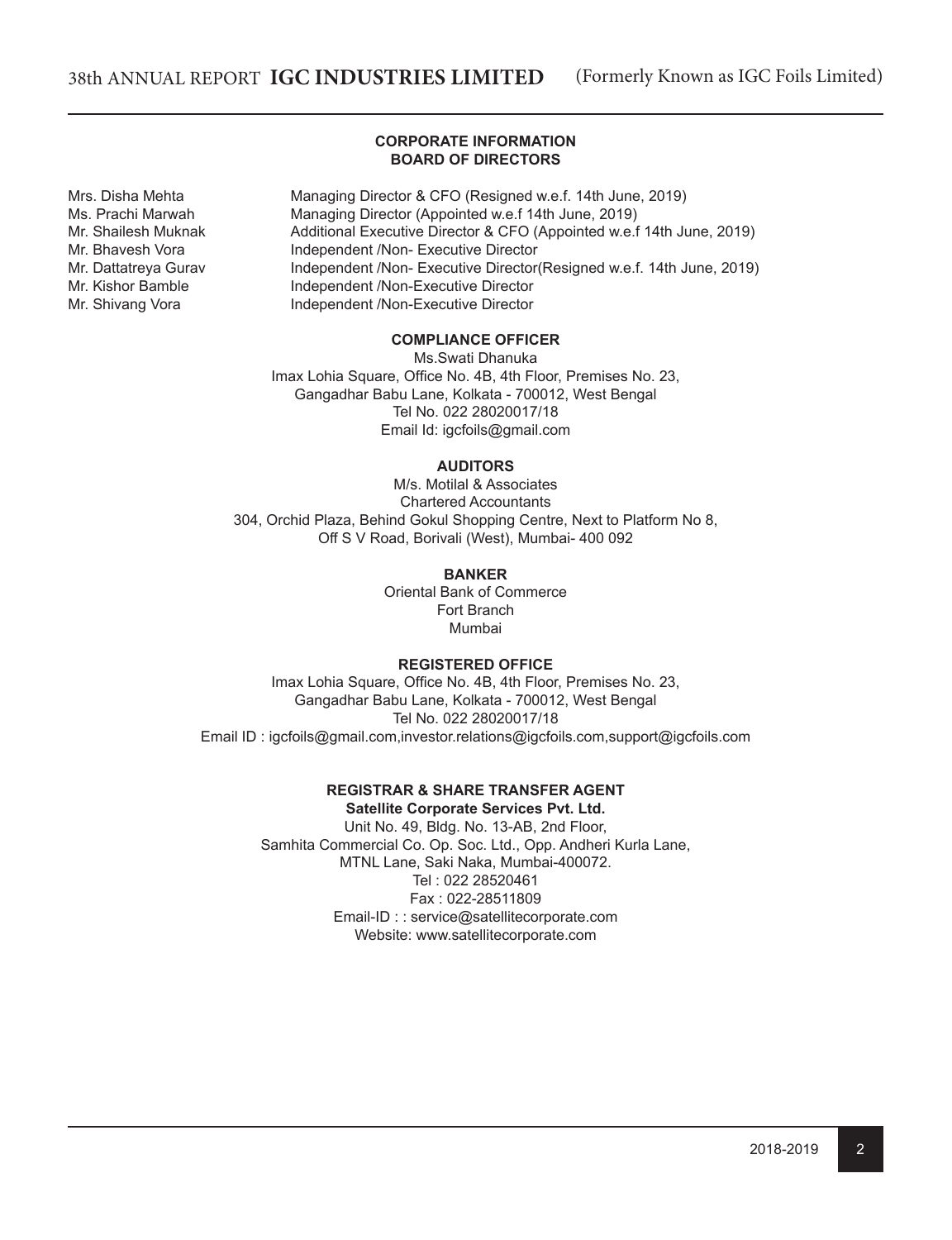#### **NOTICE OF ANNUAL GENERAL MEETING**

NOTICE IS HEREBY GIVEN THAT THE 38TH ANNUAL GENERAL MEETING OF MEMBERS OF IGC INDUSTRIES LIMITED (FORMERLY KNOWN AS IGC FOILS LIMITED) WILL BE HELD AT IMAX LOHIA SQUARE, OFFICE NO. 4B, 4TH FLOOR, PREMISES NO. 23,GANGADHAR BABU LANE, KOLKATA - 700012, WEST BENGAL ON FRIDAY, SEPTEMBER 27, 2019 AT 11.00 A.M., TO TRANSACT THE FOLLOWING BUSINESS:

#### **ORDINARY BUSINESS:**

1. To receive, consider and adopt the audited accounts of the Company for the year ended on 31st March, 2019 along with the reports of the Directors and Auditors thereon.

#### **2. Appointment of Statutory Auditors**

To consider and approve the appointment of Statutory Auditors of the Company to hold office for a period of five years until the conclusion of the 43rd Annual General Meeting and to fix their remuneration and to pass with or without modification(s), the following resolution as an **Ordinary Resolution:**

**"RESOLVED THAT** pursuant to the provisions of Section 139 of the Companies Act, 2013, the Companies (Audit and Auditors) Rules, 2014, (including any re-enactment or modification thereto), and such other applicable provisions, if any, M/s. PMPK & Company, Chartered Accountants, Mumbai, with registration number 019681N be and are hereby appointed as the Statutory Auditors of the Company to fill the casual vacancy caused due to resignation of M/s. Motilal & Associates, Chartered Accountants, Mumbai, at a remuneration as may be mutually agreed to, between the Board of Directors and M/s. PMPK & Company, Chartered Accountants, plus applicable taxes, out-of-pocket expenses, travelling and other expenses, in connection with the work of audit to be carried out by them, to hold office of Statutory Auditor till the conclusion of the Forty Third Annual General Meeting subject to ratification of appointment by the members in every Annual General Meeting."

#### SPECIAL BUSINESS:

3. Appointment of Mr. Bhavesh Vora (Din no.: 02365683) as an Independent Director:

To consider and, if thought fit to pass with or without modification the following resolution as **Ordinary Resolution:** 

**"RESOLVED THAT** Mr. Bhavesh Vora (holding Din: 02365683), who was appointed as an Independent Director of the Company by the Board of Directors with effect from 30th September, 2014, in terms of Sections 149, 152 of the Companies Act, 2013 and other applicable provisions, if any, of the Act, and the Rules framed thereunder read with Schedule IV to the Act, as amended from time to time, and whose term of office expires at the Annual General Meeting and in respect of whom the Company has received a notice in writing from a member proposing his candidature for the office of Director, appointment of Mr. Bhavesh Vora (who meets the criteria for independence) as provided in Section 149(6) of the Act as an Independent, Non-executive Director of the Company, not liable to retire by rotation, be and is hereby approved for consecutive term of Five years till the conclusion of the 43rd Annual General Meeting of the Company to be held in the year 2024."

4. Appointment of Mr. Shailesh Muknak (Din no.:08480694) as Whole Time Director:

To consider and, if thought fit, to pass the following resolution as a **Special Resolution:**

**"RESOLVED THAT** pursuant to the provisions of Section 196, 197 read with Schedule V and other applicable provisions of the Companies Act, 2013, and the Companies (Appointment and Remuneration of Managerial Personnel) Rules, 2014 (including any statutory modification(s) or re-enactment(s) thereof, for the time being in force), and on the recommendation of the Nomination and Remuneration Committee of the Board and also based on the approval of the board of directors of the Company in their meeting, approval of the members of the company be and is hereby accorded for change in designation of Mr. Shailesh Muknak (DIN: 08480694) as Whole Time Director of the Company, for a period of 3 (three)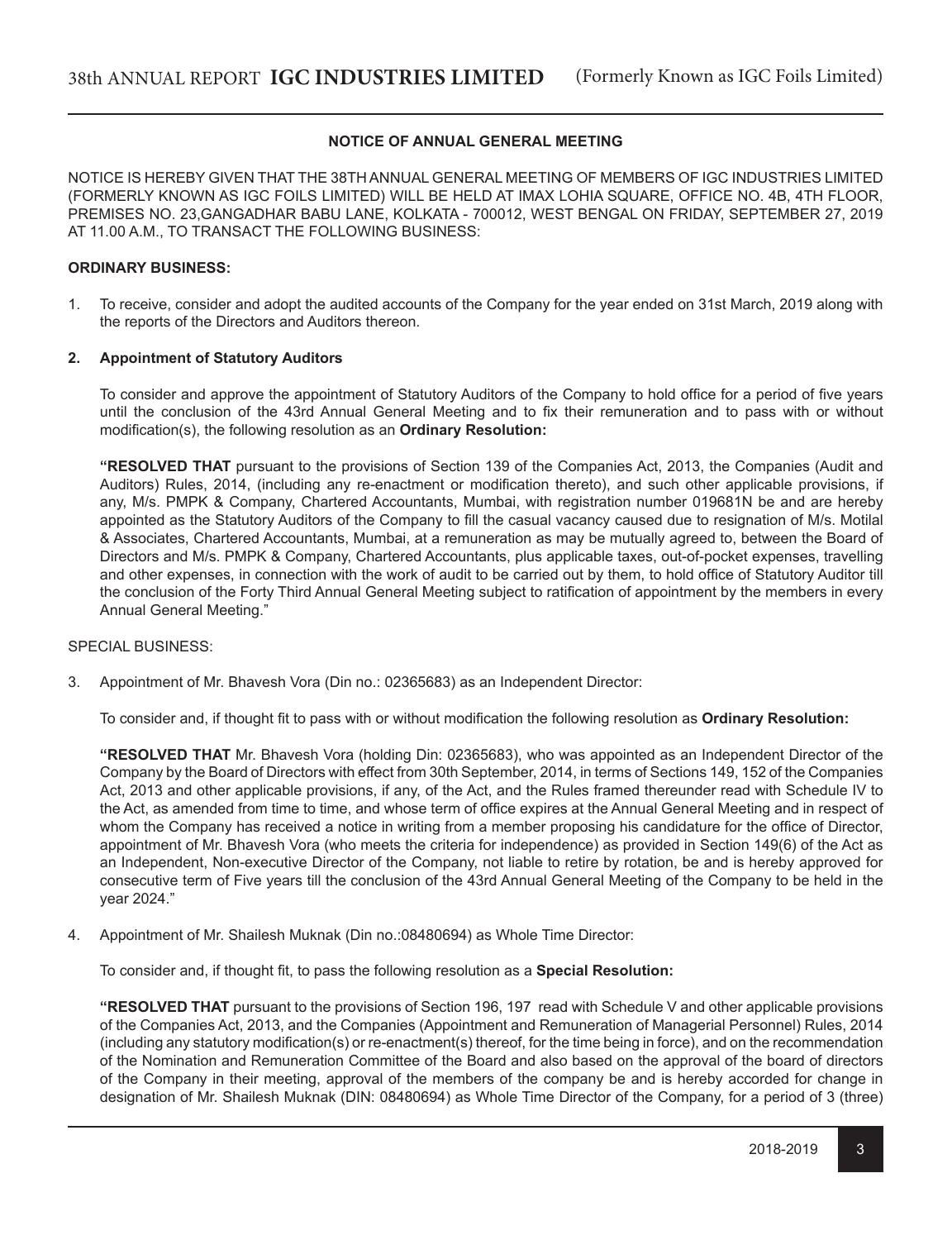years with effect from 21st August, 2019, on such terms and conditions including remuneration as is determined by the board of directors of the company, with liberty to the Board of Directors (hereinafter referred to as "the Board" which term shall include the Human Resources, Nomination and Remuneration Committee of the Board) to alter and vary the terms and conditions of the said re-appointment and / or remuneration as it may deem fit and who shall be liable to retire by rotation.

**RESOLVED FURTHER THAT** any of the directors of the board be and is hereby authorised either severally or jointly, to take all such steps as may be necessary, proper and expedient to give complete effect to this resolution."

5. Appintment of Mrs. Prachi Marwah (DIN: 08480611) as Managing Director of the Company:

To consider and if thought fit, to pass, with or without modification(s) the following resolution as a **Special Resolution:**

**"RESOLVED THAT** pursuant to the provisions of section 196, 197, 198, 203 read with Schedule V and other applicable provisions, if any, of the Companies Act, 2013 and subject to the approval members of the Company and by the Central Government and such other approvals, permissions and sanctions, as may be required and subject to such conditions and modifications as may be imposed or prescribed by any other authority in granting such approvals, permissions and sanctions, consent of the Company be and is hereby accorded to the appointment of Mrs. Prachi Marwah (DIN: 08480611) as a Managing Director of the Company and to hold office for a term upto five consecutive years upon the terms and conditions set out in the Explanatory Statement annexed to the Notice convening this meeting.

**RESOLVED FURTHER THAT** the Board of Directors of the Company be and is hereby authorized to do all such acts, deeds, matters and things as may be necessary, expedient or desirable to give effect to this Resolution and or to make modification as may be deemed to be in the best interest of the Company."

6. Approval of Related Party Transaction:

To consider and, if thought fit, to pass the following resolution as a **Special Resolution:**

"RESOLVED THAT pursuant to the provisions of Section 188 and all other applicable provisions if any, of the CompaniesAct, 2013 (the Act) and Rules made there under and subject to such approvals, consents, sanctions and permissions as maybe necessary, consent of the members of the company be andis hereby accorded to the Board of Directors of the company to enter into contracts and/or agreements with parties with respect to Sale, purchase or supply of goods or materials, leasing of property of any kind, availing or rendering of any services, appointment of agent for purchase or sale ofgoods, materials services or property or appointment of suchparties to any office or place of profit in the company, or its subsidiary or associate company or any other transactions of whatever nature during the financial year 2019-20."

FURTHER RESOLVED THAT the Board of Directors of thecompany be and is hereby authorised to determine the actualsums to be involved in the transaction, to increase the valueof the transactions (upto 10%) and to finalize the terms andconditions including the period of transactions and all othermatters arising out of or incidental to the proposed transactions and generally to do all acts deeds and things that may benecessary proper, desirable or expedient and to execute alldocuments, agreements and writings as may be necessary,proper, desirable or expedient to give effect to this resolution."

7. Approval of charges for service of documents on the shareholders:

To consider and if thought fit, to pass, the following resolution as an **Ordinary Resolution:** 

**"RESOLVED THAT** pursuant to the provisions of Section 20 of the Companies Act 2013 and other applicable provisions, if any, of the said Act and relevant rules prescribed there under, whereby a document may be served on any shareholder by the Company by sending it to him by post or by registered post or by speed post or by courier or by electronic or other mode as may be prescribed, the consent of the shareholders be and is hereby accorded to charge from the member the fee in advance equivalent to the estimated actual expenses of delivery of the documents, pursuant to any request made by the shareholder for delivery of such document to him, through a particular mode of services mentioned above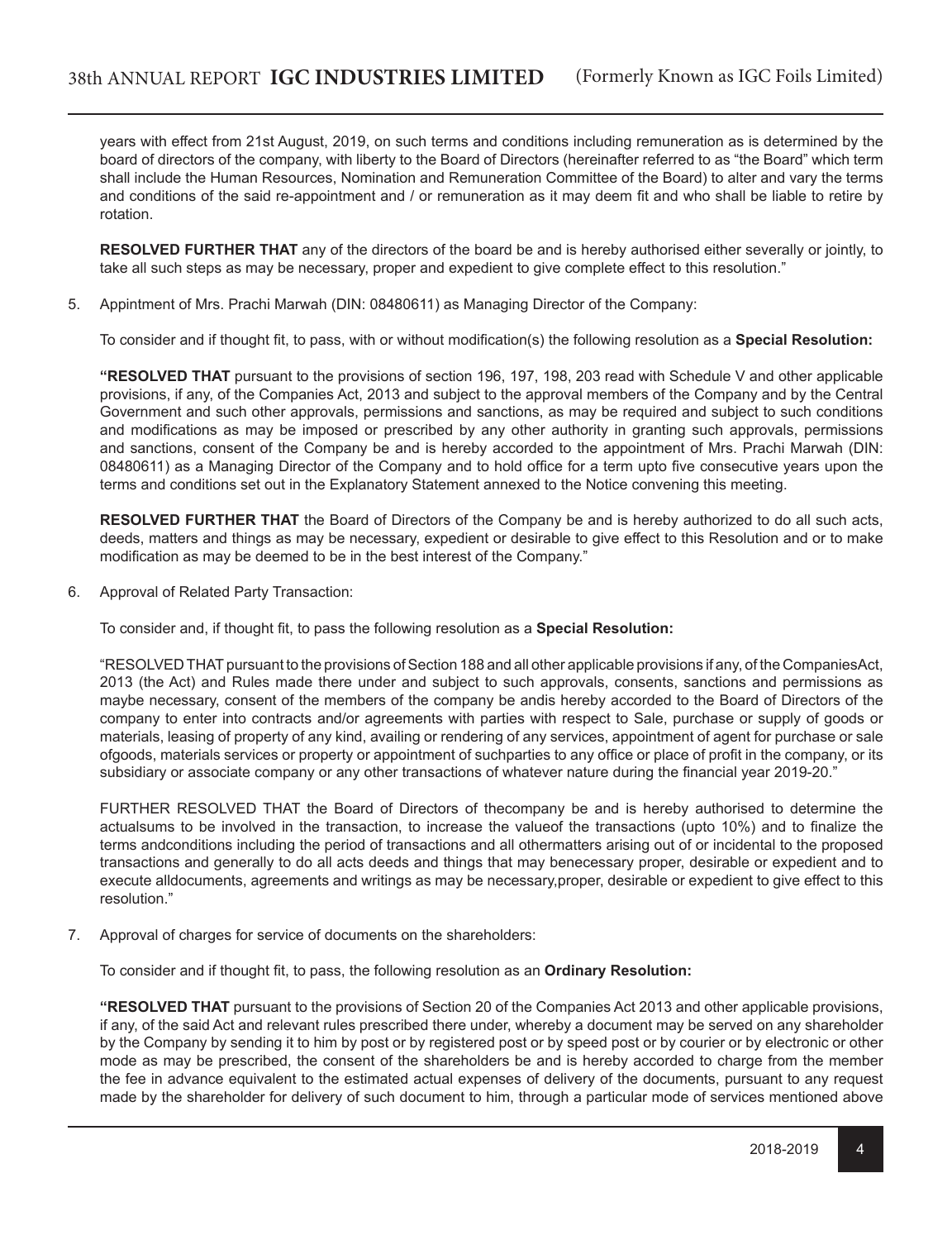provided such request along with requisite fee has been duly received by the Company at least one week in advance of the dispatch of document by the Company and that no such request shall be entertained by the Company post the dispatch of such document by the Company to the shareholder.

**RESOLVED FURTHER THAT** for the purpose of giving effect to this resolution, any director or key managerial personnel of the Company be and are hereby severally authorized to do all acts, deeds, matters and things as they may in their absolute discretion deem necessary, proper or desirable and to settle any question, difficulty, doubt that may arise in respect of the matter aforesaid and further to do all acts, deeds, matters and things as may be necessary, proper or desirable or expedient to give effect to the above resolution."

8. Special Resolution for approval of the limits for the Loans and Investment by the Company in terms of the provisions Section 186 of the Companies Act, 2013:

To consider, and if thought fit, to pass, with or without modifications, the following resolution as a Special Resolution:

**"RESOLVED THAT** pursuant to the provisions of Section 186 of the Companies Act, 2013, read with The Companies (Meetings of Board and its Powers) Rules, 2014 as amended from time to time and other applicable provisions of the Companies Act, 2013 (including any amendment thereto or re-enactment thereof for the time being in force), if any, the approval of the members of the Company be and is hereby accorded to the Board to (a) give any loan to any body corporate(s) /person (s); (b) give any guarantee or provide security in connection with a loan to any body corporate(s) / person (s); and (c) acquire by way of subscription, purchase or otherwise, securities of any body corporate from time to time in one or more trenches as the Board of Directors as in their absolute discretion deem beneficial and in the interest of the Company, for an amount not exceeding INR 100,00,00,000 (Rupees Hundred Crores Only) outstanding at any time notwithstanding that such investments, outstanding loans given or to be given and guarantees and security provided are in excess of the limits prescribed under Section 186 of the Companies Act, 2013.

**RESOLVED FURTHER THAT** in case of divestment of the investment, the Directors of the Company be and are hereby authorized to sign the necessary applications, papers, forms, documents etc. for effective implementation of decision of divestment taken by the Company from time to time.

**RESOLVED FURTHER THAT** for the purpose of giving effect to the above, Board of Directors of the Company and/or any person authorized by the Board from time to time be and is hereby empowered and authorised to take such steps as may be necessary for obtaining approvals, statutory or otherwise, in relation to the above and to settle all matters arising out of and incidental thereto and to sign and to execute deeds, applications, documents and writings that may be required, on behalf of the Company and generally to do all such acts, deeds, matters and things as may be necessary, proper, expedient or incidental for giving effect to this resolution."

**Date: 21st August, 2019 By Order of the Board of Directors For IGC Industries Limited (Formerly Known as IGC Foils Limited)**

**Registered Office: Imax Lohia Square, Office No. 4B, Solution Science 1, 2008, Science 1, 2008, Science 1, 2008, Science 1, 2008, Science 1, 2008, Science 1, 2008, Science 1, 2009, Science 1, 2009, Science 1, 2009, Science 1, 2009, Science 4th Floor, Premises No. 23,Gangadhar Babu Lane, Mrs. Prachi Marwah** Kolkata - 700012, West Bengal.

 **Chairman Cum Managing Director**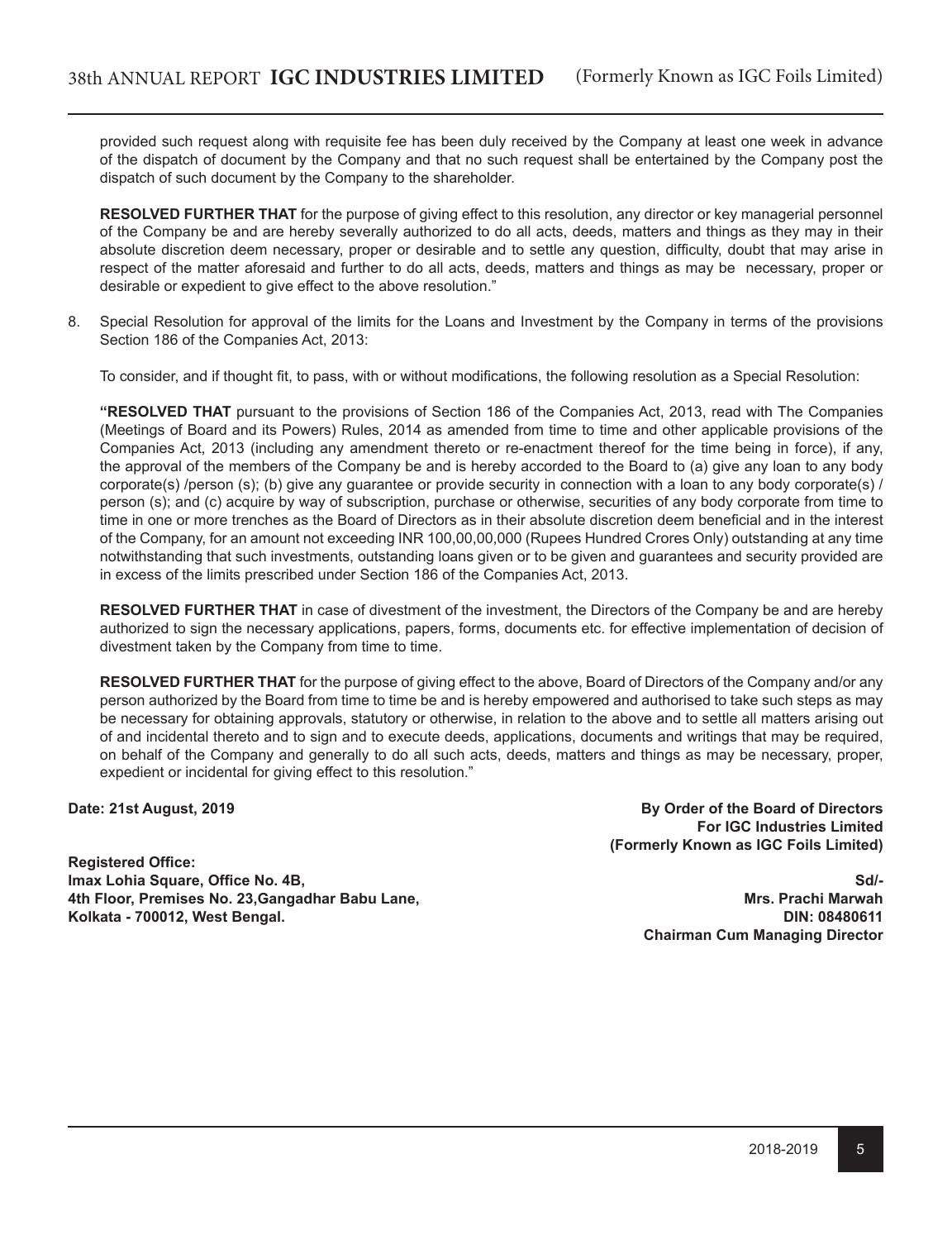#### **Notes:**

1. An Explanatory Statement pursuant to Section 102 of the Companies Act, 2013 relating to the Special Business to be transacted at the Annual General Meetings annexed hereto.

A member entitled to attend and to vote at the meeting is also entitled to appoint a proxy to attend and vote instead of himself / herself and such proxy need not be a member of the Company. A person cannot act as proxy on behalf of members not exceeding 50 and holding in aggregate not more than 10% of total share capital of the Company. The Instrument of proxy, in order to be effective, must be completed, stamped, signed and deposited at the Company's Registered Office not less than forty-eight hours before the commencement of the ensuing Annual General Meeting (AGM).

- 2. A copy of all the documents referred to in the accompanying explanatory statement are open to inspection at the Registered Office of the Company on all working days between 11:00 am to 2:00 pm except holidays up to the date of AGM and at AGM.
- 3. Members desirous of getting any information about the accounts of the Company, are requested to send their queries so as to reach at-least ten days before the meeting at the Registered Office of the Company, so that the information required can be made readily available at the meeting.

Members are requested to intimate change in their address immediately to Satellite Corporate Services Pvt. Ltd. At Unit No. 49, Bldg. No. 13-A-B, 2nd Floor, Samhita Commercial Co-Op. Soc.Ltd. Off. Andheri Kurla Lane, MTNL Lane, Sakinaka, Mumbai - 400072.

- 4. Members holding shares in physical form in the same set of names under different folios are requested to apply for consolidation of such folios along with relevant Share Certificates to Satellite Corporate Services Pvt. Ltd, Registrar and Share Transfer Agents of the Company, at their address given above.
- 5. Pursuant to SEBI Circular, the Shareholders holding shares in physical form are requested to submit self-attested copy of PAN at the time of sending their request for share transfer/transmission of name/transposition of name.
- 6. Members are requested to bring copies of Annual Report to the Annual General Meeting.
- 7. Members/Proxies should bring the attendance slip duly filed in and signed for attending the meeting.
- 8. Members are requested to quote their Registered Folio Nos. on all correspondence with the Company.
- 9. Members holding shares in electronic form are requested to intimate immediately any change in their address or bank mandates to their Depository Participants with whom they are maintaining their demat accounts. Members holding shares in physical form are requested to advise any change in their address or bank mandates immediately to the Company/ Registrar and Transfer Agent.
- 10. Electronic copies of the Annual Report for the FY 2018-19 are being sent to all the members whose e-mail IDs are registered with the Company/Depository Participants(s) for communication purposes unless any member has requested for a hard copy of the same. For members who have not registered their email address, physical copies of the Annual Report for 2019 are being sent in the permitted mode.
- 11. For members who have not registered their e-mail address, physical copies of the Notice of the 38th Annual General Meeting of the Company inter alia indicating the process and manner of e-voting along with Attendance Slip and Proxy Form is being sent in the permitted mode. Members may also note that Notice of 38th Annual General Meeting and Annual Report for 2018-19 will be available on Company's website http://igcindustriesltd.com/ for their download.
- 12. Members who have not registered their email addresses so far are requested to register their e-mail address for receiving all communications including annual report, notices, circulars etc. from the Company electronically.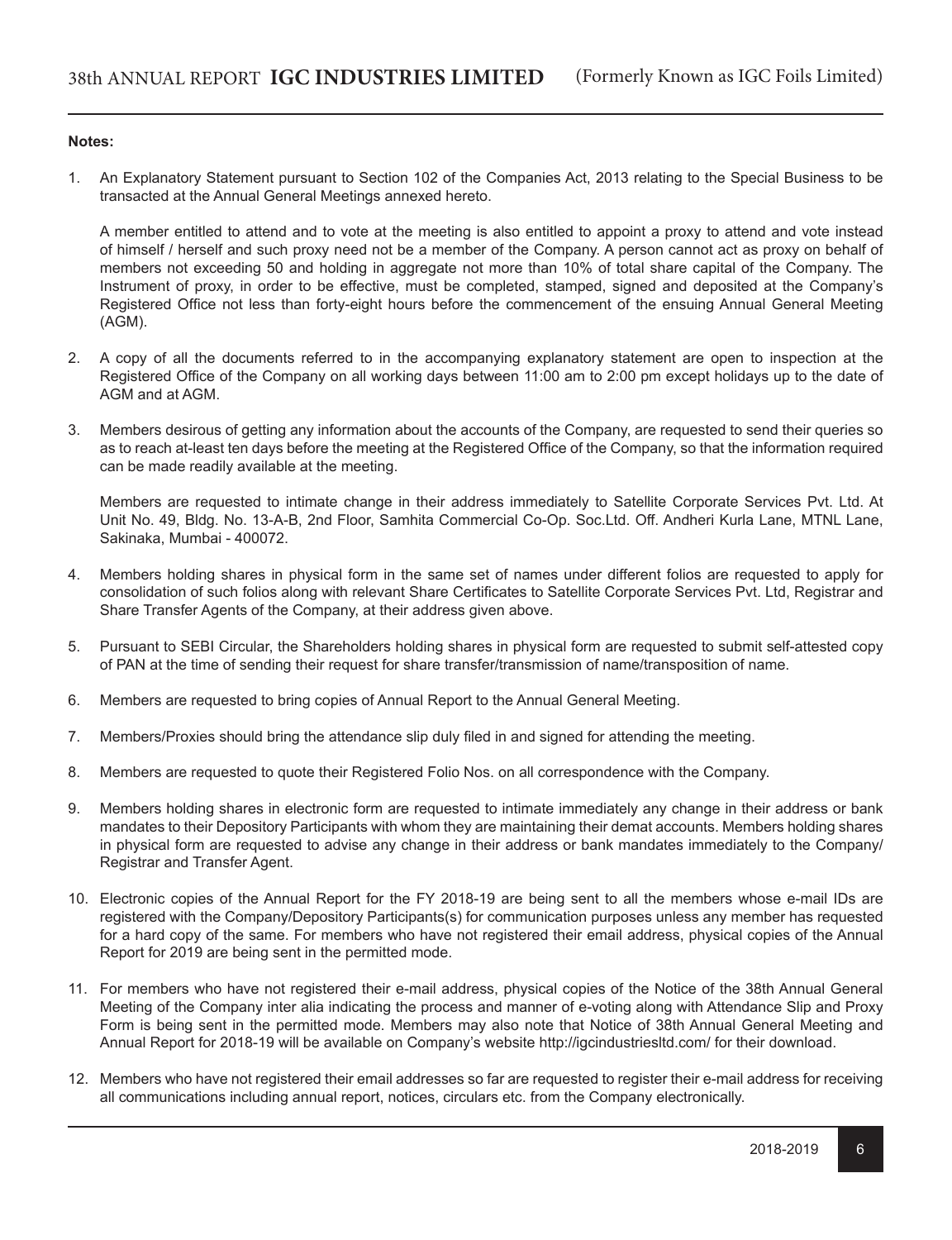- 13. Members are requested to bring their copy of Annual Report at the time of Meeting.
- 14. Voting through electronic means
	- I. In compliance with provisions of Section 108 of the Companies Act, 2013, Rule 20 of the Companies (Management and Administration) Rules, 2014 as amended by the Companies (Management and Administration) Amendment Rules, 2015 and Regulation 44 of SEBI (Listing Obligations and Disclosure Requirements), Regulations, 2015, the Company is pleased to provide members facility to exercise their right to vote on resolutions proposed to be considered at the Annual General Meeting (AGM) by electronic means and the business may be transacted through e-Voting Services. The facility of casting the votes by the members using an electronic voting system from a place other than venue of the AGM ("remote e-voting") will be provided by National Securities Depository Limited (NSDL).
	- II. The facility for voting through ballot paper shall be made available at the AGM and the members attending the meeting who have not cast their vote by remote e-voting shall be able to exercise their right at the meeting through ballot paper.
	- III. The members who have cast their vote by remote e-voting prior to the AGM may also attend the AGM but shall not be entitled to cast their vote again.
	- IV. The remote e-voting period commences on Tuesday, 24th September, 2019 (9:00 am) and ends on Thursday, 26th September, 2019 (5:00 pm). During this period members' of the Company, holding shares either in physical form or in dematerialized form, as on the cut-off date of 20th September, 2019, may cast their vote by remote e-voting. The remote e-voting module shall be disabled by NSDL for voting thereafter. Once the vote on a resolution is cast by the member, the member shall not be allowed to change it subsequently.
	- V. How do I vote electronically using NSDL e-Voting system?

The way to vote electronically on NSDL e-Voting system consists of "Two Steps" which are mentioned below:

**Step 1:** Log-in to NSDL e-Voting system at https://www.evoting.nsdl.com/ **Step 2:** Cast your vote electronically on NSDL e-Voting system.

Details on Step 1 is mentioned below:

#### **How to Log-into NSDL e-Voting website?**

- 1. Visit the e-Voting website of NSDL. Open web browser by typing the following URL: https://www.evoting.nsdl. com/ either on a Personal Computer or on a mobile.
- 2. Once the home page of e-Voting system is launched, click on the icon "Login" which is available under 'Shareholders' section.
- 3. A new screen will open. You will have to enter your User ID, your Password and a Verification Code as shown on the screen.

Alternatively, if you are registered for NSDL eservices i.e. IDEAS, you can log-in at https://eservices.nsdl.com/ with your existing IDEAS login. Once you log-in to NSDL eservices after using your log-in credentials, click on e-Voting and you can proceed to Step 2 i.e. Cast your vote electronically.

4. Your User ID details are given below:

Manner of holding shares i.e. Demat (NSDL or CDSL) or Physical Your User ID is: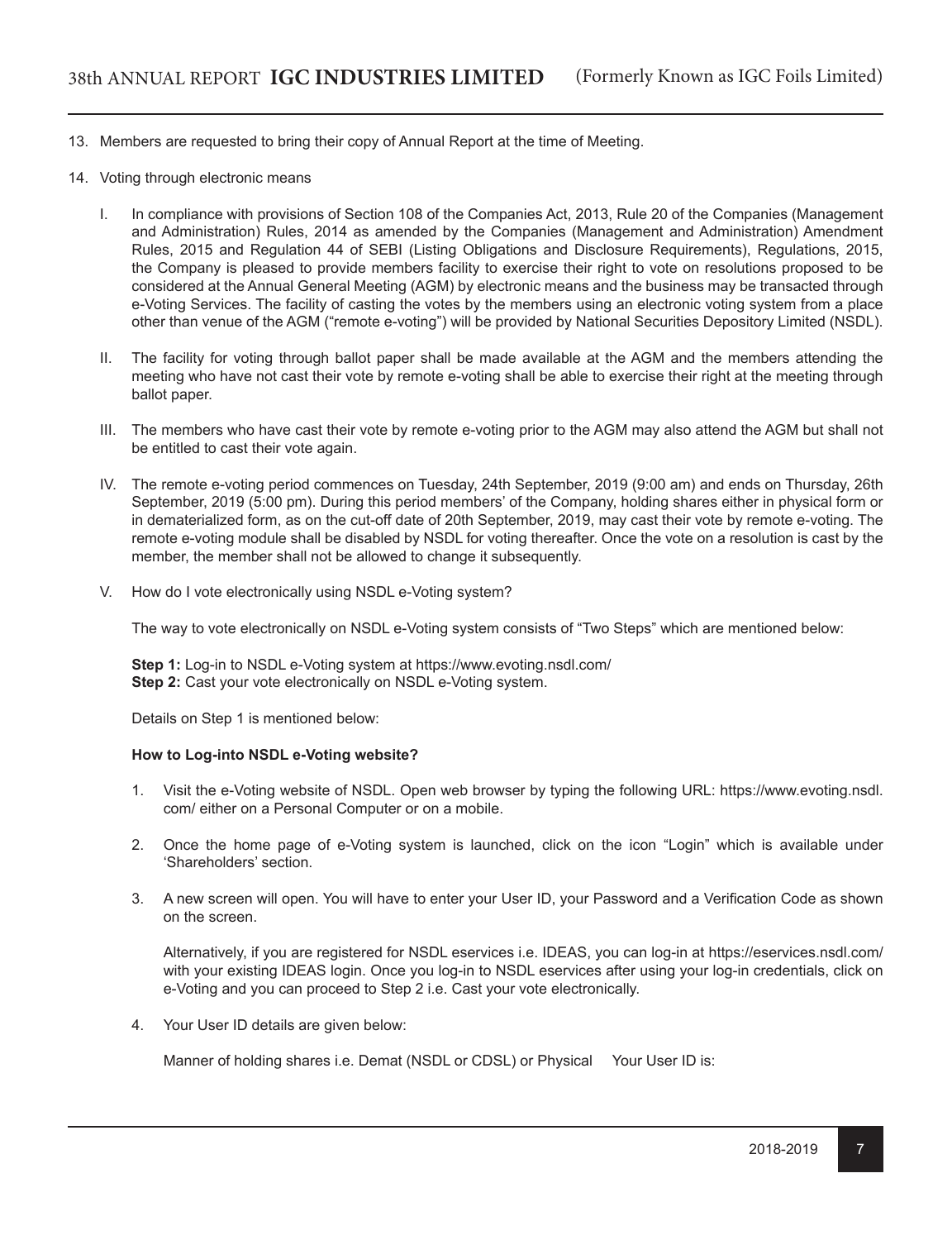- a. For Members who hold shares in demat account with NSDL 8 Character DP ID followed by 8 Digit Client ID For example, if your DP ID is IN300\*\*\* and Client ID is 12\*\*\*\*\*\* then your user ID is IN300\*\*\*12\*\*\*\*\*\*.
- b. For Members who hold shares in demat account with CDSL 16 Digit Beneficiary ID

For example, if your Beneficiary ID is 12\*\*\*\*\*\*\*\*\*\*\*\*\*\*\* then your user ID is 12\*\*\*\*\*\*\*\*\*\*\*\*\*\*\*

c. For Members holding shares in Physical Form. EVEN Number followed by Folio Number registered with the Company

For example, if folio number is 001\*\*\* and EVEN is 101456 then user ID is 101456001\*\*\*

- 5. Your password details are given below:
	- a) If you are already registered for e-Voting, then you can user your existing password to login and cast your vote.
	- b) If you are using NSDL e-Voting system for the first time, you will need to retrieve the 'initial password' which was communicated to you. Once you retrieve your 'initial password', you need to enter the 'initial password' and the system will force you to change your password.
	- c) How to retrieve your 'initial password'?
	- i. If your email ID is registered in your demat account or with the Company, your 'initial password' is communicated to you on your email ID. Trace the email sent to you from NSDL from your mailbox. Open the email and open the attachment i.e. a .pdf file. Open the .pdf file. The password to open the .pdf file is your 8-digit client ID for NSDL account, last 8 digits of client ID for CDSL account or folio number for shares held in physical form. The .pdf file contains your 'User ID' and your 'initial password'.
	- ii. If your email ID is not registered, your 'initial password' is communicated to you on your postal address.
- 6. If you are unable to retrieve or have not received the "Initial password" or have forgotten your password:
	- a. Click on "Forgot User Details/Password?"(If you are holding shares in your demat account with NSDL or CDSL) option available on www.evoting.nsdl.com.
	- b. Physical User Reset Password?" (If you are holding shares in physical mode) option available on www. evoting.nsdl.com.
	- c. If you are still unable to get the password by aforesaid two options, you can send a request at evoting@ nsdl.co.in mentioning your demat account number/folio number, your PAN, your name and your registered address.
- 7. After entering your password, tick on Agree to "Terms and Conditions" by selecting on the check box.
- 8. Now, you will have to click on "Login" button.
- 9. After you click on the "Login" button, Home page of e-Voting will open.

#### **Details on Step 2 is given below:**

**How to cast your vote electronically on NSDL e-Voting system?**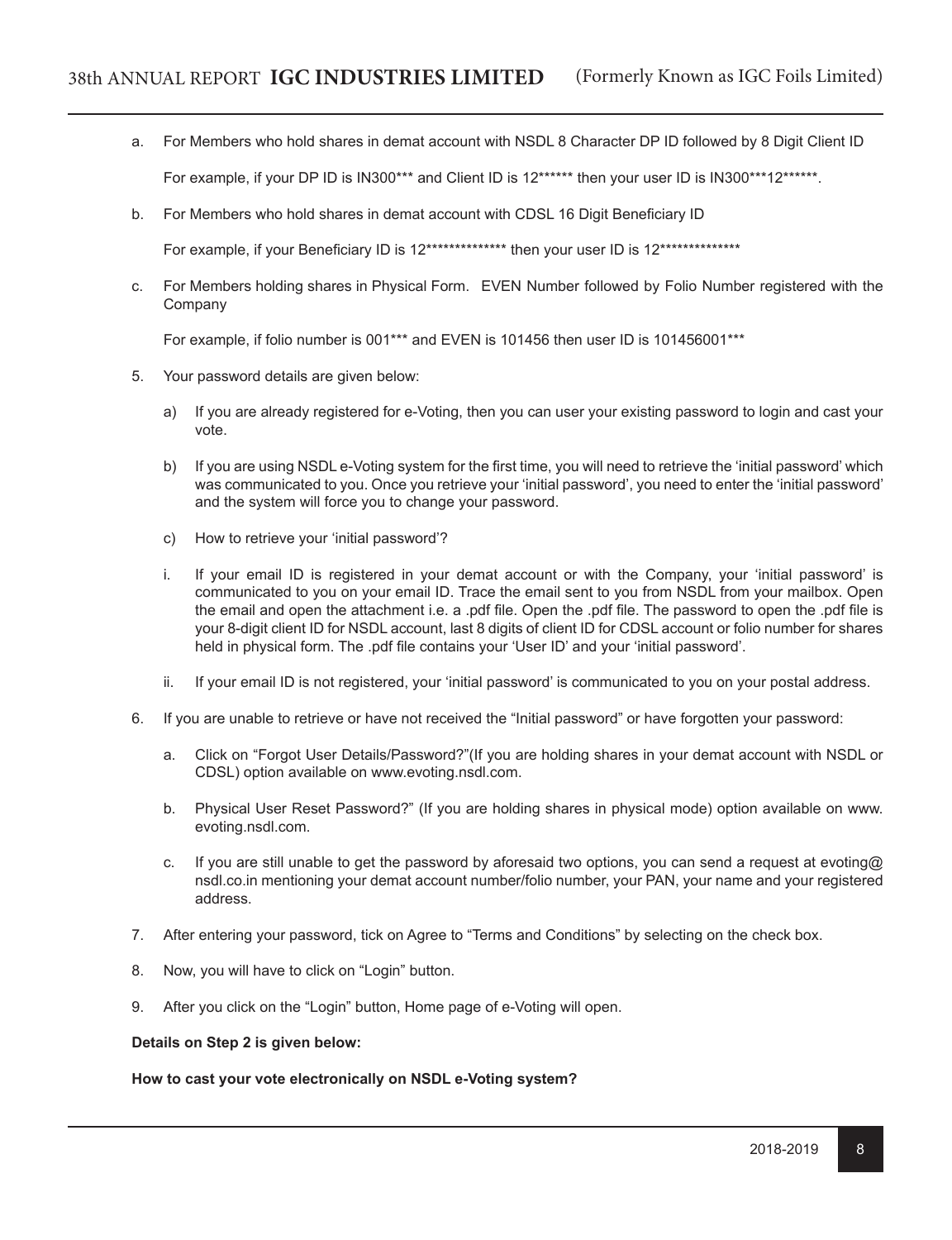- 1. After successful login at Step 1, you will be able to see the Home page of e-Voting. Click on e-Voting. Then, click on Active Voting Cycles.
- 2. After click on Active Voting Cycles, you will be able to see all the companies "EVEN" in which you are holding shares and whose voting cycle is in active status.
- 3. Select "EVEN" of Company for which you wish to cast your vote.
- 4. Now you are ready for e-Voting as the Voting page opens.
- 5. Cast your vote by selecting appropriate options i.e. assent or dissent, verify/modify the number of shares for which you wish to cast your vote and click on "Submit" and also "Confirm" when prompted.
- 6. Upon confirmation, the message "Vote cast successfully" will be displayed.
- 7. You can also take the printout of the votes cast by you by clicking on the print option on the confirmation page.
- 8. Once you confirm your vote on the resolution, you will not be allowed to modify your vote.

#### **General Guidelines for shareholders**

- 1. Institutional shareholder (i.e. other than individuals, HUF, NRI etc.) are required to send scanned copy (PDF/ JPG Format) of the relevant Board Resolution/ Authority letter etc. with attested specimen signature of the duly authorized signatory(ies) who are authorized to vote, to the Scrutinizer by e-mail to namita.verma99@gmail. com with a copy marked to evoting@nsdl.co.in.
- 2. It is strongly recommended not to share your password with any other person and take utmost care to keep your password confidential. Login to the e-voting website will be disabled upon five unsuccessful attempts to key in the correct password. In such an event, you will need to go through the "Forgot User Details/Password?" or "Physical User Reset Password?" option available on www.evoting.nsdl.com to reset the password.
- 3. In case of any queries, you may refer the Frequently Asked Questions (FAQs) for Shareholders and e-voting user manual for Shareholders available at the download section of www.evoting.nsdl.com or call on toll free no.: 1800-222-990 or send a request at evoting@nsdl.co.in
- VI. A member may participate in the AGM even after exercising his right to vote through remote e-voting but shall not be allowed to vote again at the AGM.
- VII. A person, whose name is recorded in the register of members or in the register of beneficial owners maintained by the depositories as on the cut-off date only shall be entitled to avail the facility of remote e-voting as well as voting at the AGM through ballot paper.
- VIII. Ms. Namita Agarwal, Practicing Company Secretary (Membership No. A38222 and Certificate of Practice Number 14563) has been appointed for as the Scrutinizer for providing facility to the members of the Company to scrutinize the voting and remote e-voting process in a fair and transparent manner.
- IX. The Chairman shall, at the AGM, at the end of discussion on the resolutions on which voting is to be held, allow voting with the assistance of scrutinizer, by use of "remote e-voting" or "Ballot Paper" or "Poling Paper" for all those members who are present at the AGM but have not cast their votes by availing the remote e-voting facility.
- X. The Scrutinizer shall after the conclusion of voting at the general meeting, will first count the votes cast at the meeting and thereafter unblock the votes cast through remote e-voting in the presence of at least two witnesses not in the employment of the Company and shall make, not later than three days of the conclusion of the AGM, a consolidated scrutinizer's report of the total votes cast in favour or against, if any, to the Chairman or a person authorized by him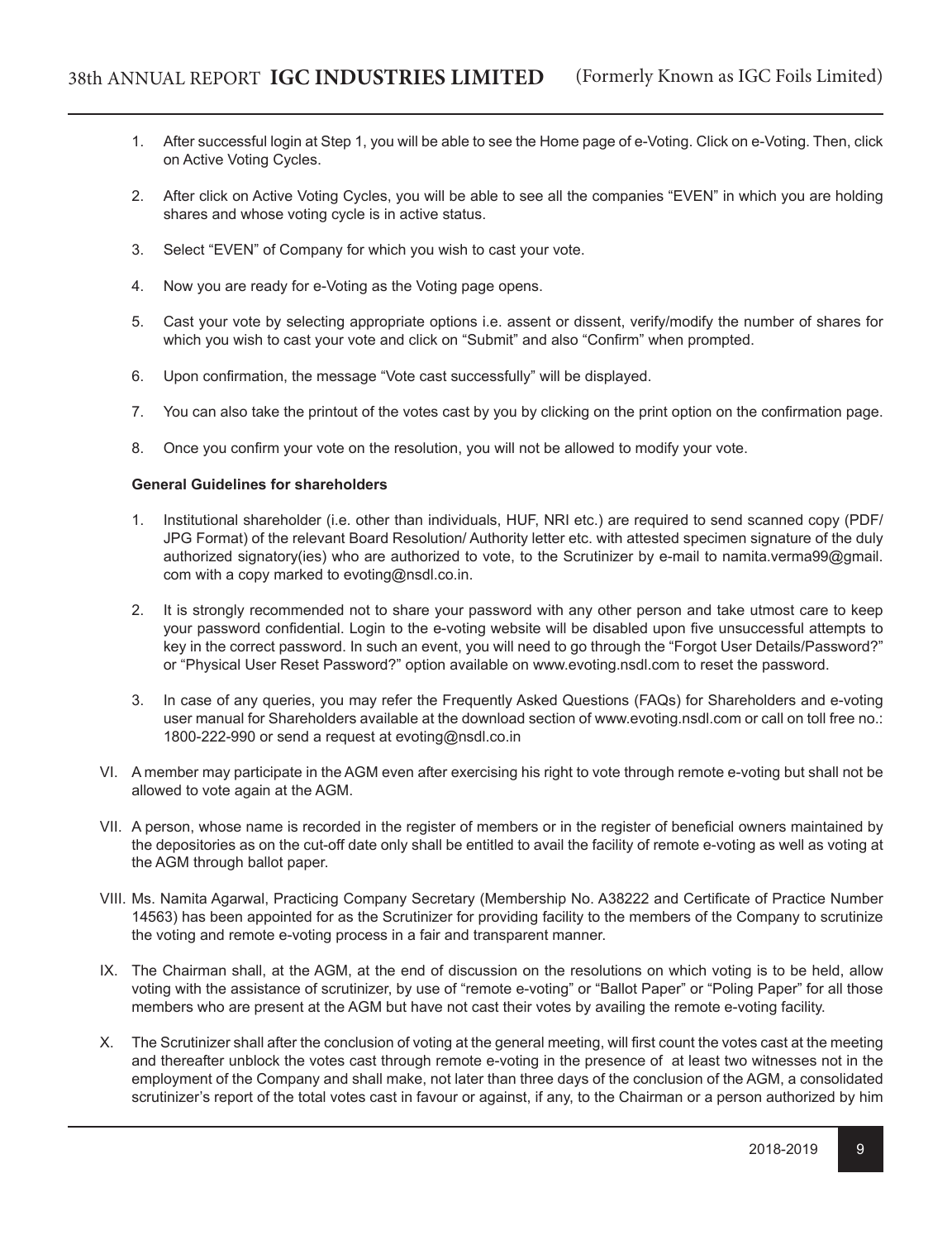in writing, who shall countersign the same and declare the result of the voting forthwith.

XI. The Results declared alongwith the report of the Scrutinizer shall be placed on the website of the Company http:// igcindustriesltd.com/ and on the website of NSDL immediately after the declaration of result by the Chairman or a person authorized by him in writing. The results shall also be immediately forwarded to the BSE Limited, Mumbai.

#### **15. The instructions for members for voting electronically are given in a separate sheet.**

Details of Directors appointment/re-appointment/retiring by rotation, as required to be provided pursuant to the provisions of (i) Regulation 36(3) of the SEBI (Listing Obligations and Disclosure Requirements) Regulations, 2015 and (ii) Secretarial Standard on General Meetings ("SS-2"), issued by the Institute of Company Secretaries of India and approved by the Central Government are provided herein below:

| <b>Name of the Director</b>                     | Mr. Bhavesh Vora    | Mr. Shailesh Muknak | <b>Mrs. Prachi Marwah</b> |
|-------------------------------------------------|---------------------|---------------------|---------------------------|
| Director Identification Number (DIN)            | 02365683            | 08480694            | 08480611                  |
| Date of Birth                                   | 27/05/1975          | 16/06/1992          | 06/03/1985                |
| Date of Appointment                             | 30/09/2014          | 14/06/2019          | 14/06/2019                |
| Expertise in specific Functional areas          | Marketing           | Finance &           | Compliance &              |
|                                                 |                     | Administration      | Administration            |
| Qualification                                   | Graduate            | <b>HSC</b>          | Graduate                  |
| No. of Equity shares held in the Company        |                     | --                  |                           |
| List of Directorship in other Public Companies  | $2$ (Two)           |                     |                           |
| List of committees of the                       |                     |                     |                           |
| Board of Directors (across all other companies) | Chairperson in 1    |                     |                           |
| in which Chairmanship/ Membership is held       | (One) Committee and |                     |                           |
|                                                 | Member in 3 (Three) |                     |                           |
|                                                 | Committees          |                     |                           |
| Relationships with other Directors inter-se     |                     |                     |                           |

Note: Directorship held by Directors mentioned above is as per latest disclosure received from them.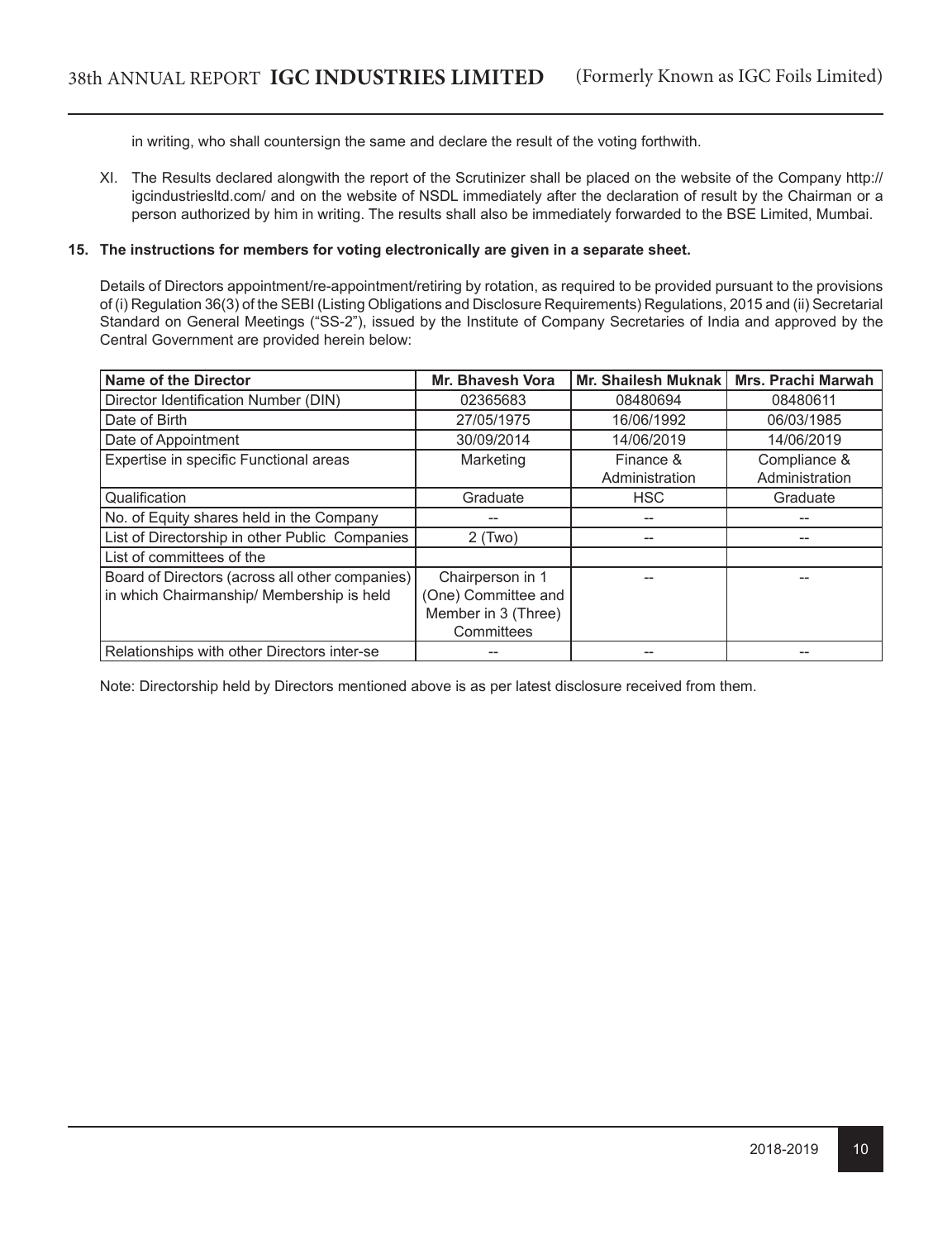#### **Explanatory Statement pursuant to section 102 of the Companies Act, 2013**

#### **Item No.02**

The Board of Directors at the Board Meeting held on August 21, 2019 appointed M/s. PMPK & Company, Chartered Accountants, Mumbai, with registration number 019681N to fill the casual vacancy caused due to resignation of M/s. SSRV & Associates, Chartered Accountants, Mumbai.

As per the provisions of Companies Act, 2013 read with rules made thereunder a causal vacancy caused due to resignation of Statutory Auditor needs to be approved by the members in a general meeting within three months. Accordingly, the Board of Directors have recommended the appointment of M/s. PMPK & Company, Chartered Accountants, Mumbai to the members of the company for their approval at the Annual General Meeting by way of passing an ordinary resolution to hold office from the conclusion of the ensuing Annual General Meeting till the conclusion of the forty third Annual General Meeting .

M/s. PMPK & Company, Chartered Accountants, Mumbai, have conveyed their consent to be appointed as the Statutory Auditors of the Company along with the confirmation that, their appointment, if approved by the shareholders, would be within the limits prescribed under the Act.

Your Directors recommend the resolution for approval of members.

None of the Directors and Key Managerial Personnel of the Company or their relatives is concerned or interested in the proposed item no. 2 except to the extent of their shareholding.

#### **Item No.03**

Pursuant to the provisions of Section 149 of Companies Act, 2013 (The Act), which came into effect from April 1, 2014, the Independent Directors are not liable to retire by rotation.

Mr. Bhavesh Vora, Non-executive Director of the Company, whose appointment as an Independent Director of the Company w.e.f. 30 September, 2014 for a period of 5 years will expire in the ensuing Annual General Meeting of the Company. The Board recommended to appoint him for one more term of five years. Mr. Bhavesh Vora has given a declaration to the Board that he meets the criteria of independence as provided under Section 149(6) of the Act. In the opinion of the Board, the Director fulfills the conditions specified in the Act and rules framed thereunder for appointment as an Independent Director. The Board has recommended the appointment of Mr. Bhavesh Vora, as an Independent Director of the Company till the conclusion of the 43rd Annual General Meeting of the Company to be held in the year 2024.

In compliance with the provision of Section 149 of the act, the appointment of Mr. Bhavesh Vora, as an independent Director is now being placed before the members for their approval.

A brief profile of Mr. Bhavesh Vora, nature of his expertise in specific functional areas and names of companies in which he holds Directorship and membership/chairmanship of Board Committee's as stipulated under SEBI (Listing Obligations and Disclosure Requirements) Regulations, 2015 with the Stock Exchanges in India, is annexed hereto.

The Board of Directors commend passing of the resolution set out in item no. 3 of the Notice.

None of the Directors, Key Managerial Personnel and their relatives are concerned or interested in item No. 3 of the Notice except Mr. Bhavesh Vora.

#### **Item No.04**

Mr. Shailesh Muknak was appointed as an Additional Director of the Company with effect from 14th June, 2019, in accordance with the provisions of Section 161 of the Companies Act, 2013, read with the Articles of Association of the Company. Pursuant to Section 161 of the Companies Act, 2013, the above director holds office only up to the date of the ensuing Annual General Meeting of the Company. The Board is of the view that the change in designation of Mr. Shailesh Muknak on the Company's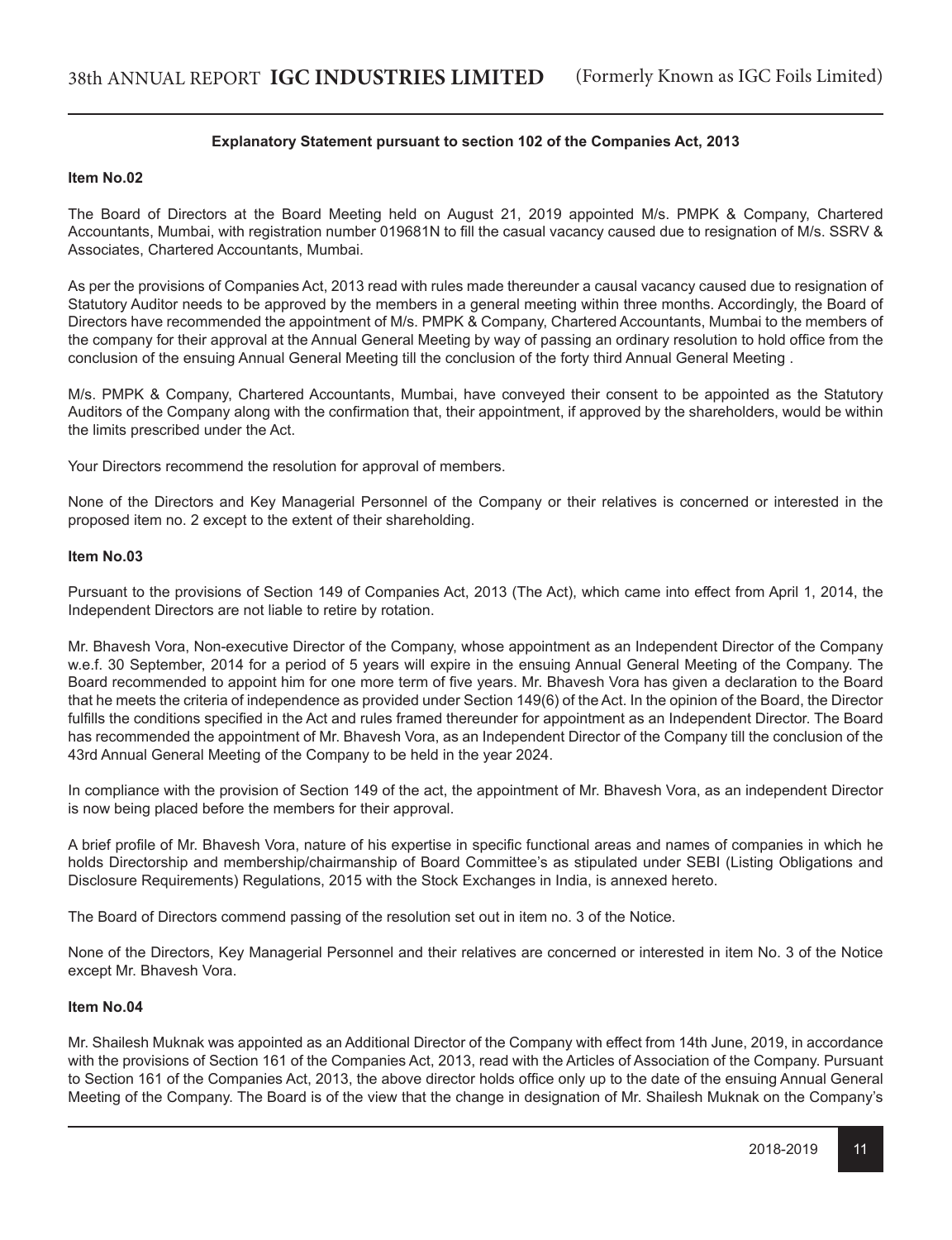Board as Whole Time Director is desirable and would be beneficial to the Company and hence it recommends the said Resolution No. 4 for approval by the members of the Company. None of the Directors/Key Managerial Personnel of the Company/their relatives, except Mr. Shailesh Muknak himself, is in any way concerned or interested, in the said resolution. The Board recommends the said resolution to be passed as an special resolution.

#### **Please find below the following information:**

#### **i. General Information :**

- Nature of the Industry: The Company is engaged in the business of Trading.
- Date or expected date of commencement of commercial production : Not Applicable
- Expected date of commencement of activities as per project approved by financial institutions appearing in the prospectus : Not Applicable
- Financial performance based on given indicators: Financial Statements are attached in the Annual Report for the financial year ended 31st March, 2019.
- Foreign investments or collaborations, if any: The Company has not made any foreign investments or any foreign collaborations.

#### **ii. Information about the appointee:**

- Background details: Mr. Shailesh Muknak was appointed on the board of the company with effect from 14.06.2019.
- Past Remuneration : The same has been within the provisions of Companies Act, 2013.
- Recognition or awards : Not applicable.
- Job Profile and his suitability: To act as Whole Time Director of the Company.
- Remuneration proposed: As determined by the Board of Directors of the Company.
- Comparative remuneration profile with respect to industry, size of the company, profile of the position and person (in case of expatriates the relevant details would be with respect to the country of his origin) : Not Applicable.
- Pecuniary relationship directly or indirectly with the company, or relationship with the managerial personnel, if any: Not Applicable.

#### **iii. Other Information:**

- Reasons of loss or inadequate profits: There is no loss or inadequate profits. This approval is taken in case of any future loss or inadequate profits.
- Steps taken or proposed to be taken for improvement: Not Applicable as there is no loss or inadequate profits.
- Expected increase in productivity and profits in measurable terms: Not Applicable as there is no loss or inadequate profits.

#### **iv. Disclosures:**

- all elements of remuneration package such as salary, benefits, bonuses, stock options, pension, etc., of all the directors: As may be determined by the board of directors of the company.
- details of fixed component and performance linked incentives along with the performance criteria: Not Applicable.
- Service contracts, notice period, severance fees: Not Applicable.
- stock option details, if any, and whether the same has been issued at a discount as well as the period over which accrued and over which exercisable: Not Applicable.

#### **Item No.05**

The Board of Directors of the Company, at its meeting held on 14th June, 2019, subject to the approval of members, has appointed Mrs. Prachi Marwah as a Managing Director, for a period of 5 (Five) years w.e.f. 14th June, 2019 at the remuneration recommended and approved by the Board. Mrs. Prachi Marwah shall be appointed as Key Managerial Personnel under Section 203 of the Companies Act, 2013.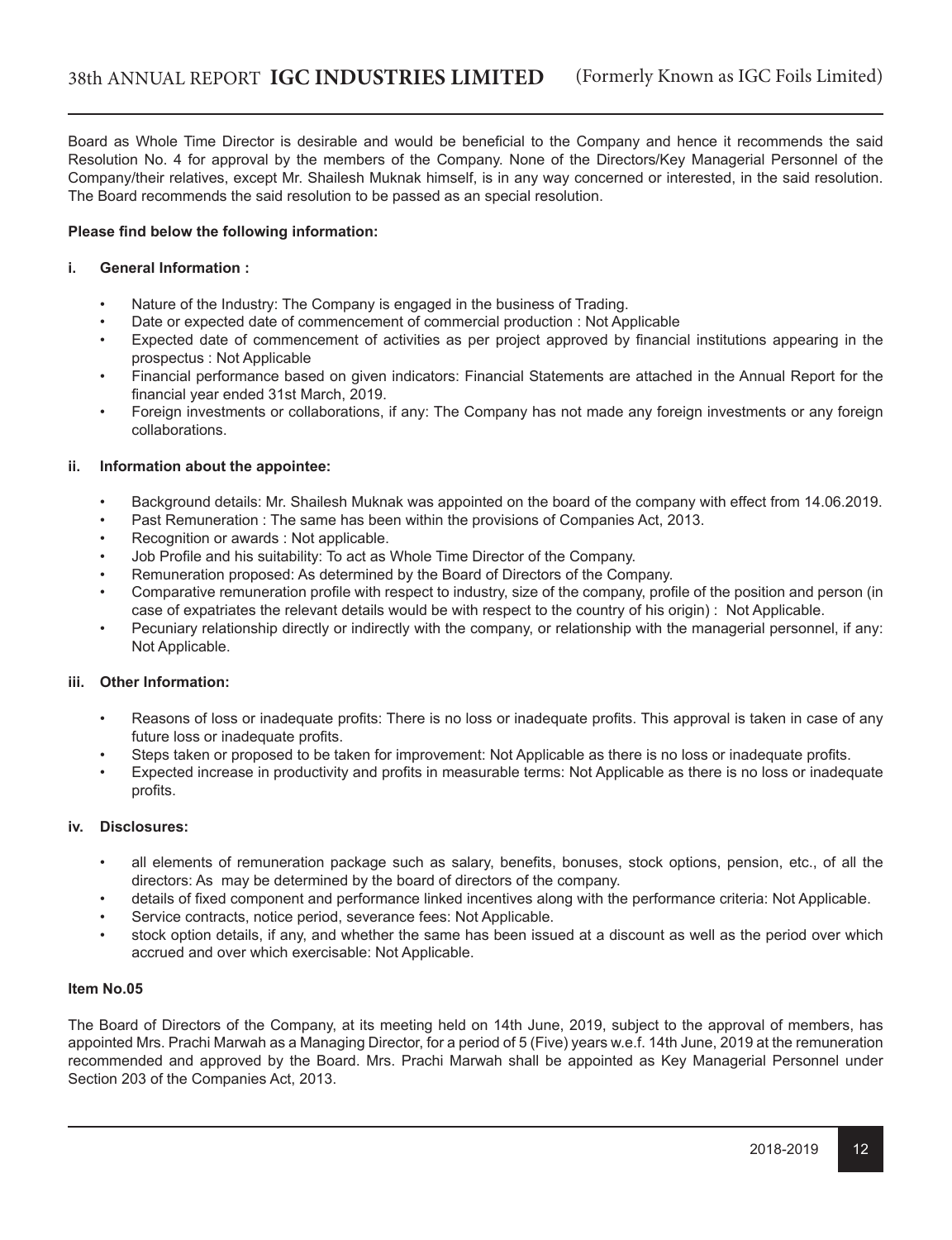It is proposed to seek the members' approval for the appointment of and remuneration payable to Mrs. Prachi Marwah as Managing Director, in terms of the applicable provisions of the Act.

#### **The requisite information stipulated under Schedule V is furnished hereunder:**

- 1. Tenure of Agreement For a period of 5 years w.e.f 14th June, 2019.
- 2. Salary, Allowances and Commission (hereinafter referred to as "Remuneration"): As determined by the Board of Directors of the Company.

#### **3. Minimum Remuneration:**

Notwithstanding anything herein contained, where in any financial year during the period of her office as Managing Director of the Company has no profits or its profits are inadequate, the Company may, subject to the requisite approvals, pay Mrs. Prachi Marwah remuneration by way of salary, perquisites not exceeding the maximum limits laid down in Section II of Part II of Schedule V to the Companies Act, 2013, as may be agreed to by the Board of Directors and Mrs. Prachi Marwah.

#### **4. Nature of Duties:**

- a. The Managing Director shall devote her whole time attention to the business of the Company and carry out such duties as may be entrusted to him by the Board from time to time and separately communicated to her and exercise such powers as may be assigned to her, subject to superintendence, control and directions of the Board in connection with and in the best interests of the business of the Company including performing duties as assigned by the Board from time to time.
- b. The Managing Director shall not exceed the powers so delegated by the Board pursuant to Clause 2(a) above.
- c. The Managing Director undertakes to employ the best of his skill and ability to make his utmost endeavours to promote the interests and welfare of the Company and to conform to and comply with the directions and regulations of the Company and all such orders and directions as may be given to him from time to time by the Board.

#### **5. Other Terms & condition:**

- a. The employment of the Managing Director may be terminated by the Company without notice or payment in lieu of notice.
- b. if the Managing Director is found guilty of any gross negligence, default or misconduct in connection with or affecting the business of the Company or any subsidiary or associated Company to which she is required by the Agreement to render services; or
- c. in the event of any serious or repeated or continuing breach (after prior warning) or non-observance by the Managing Director of any of the stipulations contained in the Agreement to be executed between the Company and the Managing Director; or
- d. In the event the Board expresses its loss of confidence in the Managing Director.
- e. In the event the Managing Director is not in a position to discharge her official duties due to any physical or mental incapacity, the Board shall be entitled to terminate her contract on such terms as the Board may consider appropriate in the circumstances.
- f. If and when the Agreement expires or is terminated for any reason whatsoever, Mrs. Prachi Marwah will cease to be the Managing Director and also cease to be a Director. If at any time, Mrs. Prachi Marwah, ceases to be a Director of the Company for any reason whatsoever, she shall cease to be the Managing Director and the Agreement shall forthwith terminate.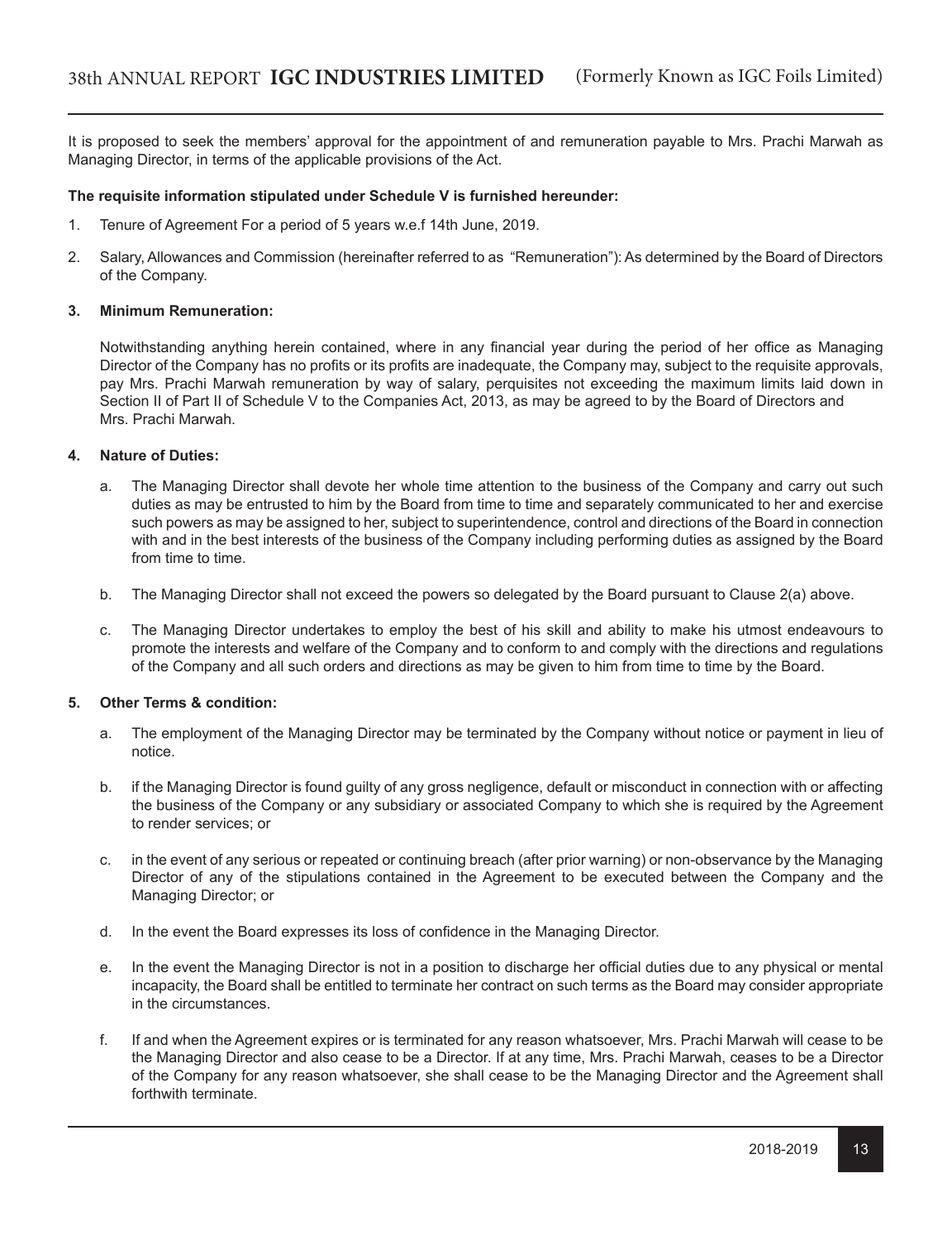The Board commends the Resolutions set out at Item No. 5 of the Notice for approval by the Shareholders.

Except Mrs. Prachi Marwah, none of the other Directors/Key Managerial Personnel of the Company and their relatives are, in any way, concerned or interested, financially or otherwise, in the resolutions set out at Item No. 5 of the Notice.

#### **Item No.06**

The Company, in the Ordinary course of its business enters into various transactions, contracts, arrangements which are at arm's length basis with various affiliates ["Related Party" as per the provisions of the Companies Act, 2013 (the Act) and Regulation of SEBI (Listing Obligations and Disclosure Requirements) Regulations, 2015 (the SEBI Regulations")].

The Transaction with related parties inter-alia includes sale, purchase, leasing of properties, availing or rendering of services, reimbursement of expenses, lease rent payments, lending or borrowing of monies (as may be permissible under the provisions of the Act), etc., which are entered into, in the ordinary course of business, are at arms' length basis and in the best interest of the Company.

Considering the future business projections, the Company envisages the transactions with related parties may exceed the materiality threshold of 10% of the annual turnover of the Company. Thus, in terms of explanations of the SEBI Regulations, by way of abundant caution, approval of the shareholders is being sought.

The Board recommends the Special Resolutions as set out at Item No. 6 of the Notice for approval by the shareholders.

None of the Directors or Key Managerial Personnel of the Company and their relatives is concerned or interested, financially or otherwise, in the Special Resolution.

#### **Item No.07**

As per the provisions of Section 20 of the Companies Act, 2013, a shareholder may request for any document through a particular mode, for which the shareholder shall pay such fees as may be determined by the Company in its annual general meeting. Since the cost of providing documents may vary according to the mode of service, weight and its destination etc., therefore it is proposed that actual expense that may be borne by the Company for such dispatch will be paid in advance by the shareholder to the company.

The Board of Directors recommends passing of the Ordinary Resolution as set out at Item No.7 of this Notice.

No Director of the Company, Key Managerial Personnel or their relatives respectively is in any way concerned or interested in the proposed resolution.

#### **Item No.08**

As per the provisions of Section 186 of the Companies Act, 2013, the Board of Directors of a Company can make any loan, investment or give guarantee or provide any security beyond the prescribed ceiling of i) Sixty per cent of the aggregate of the paid-up capital and free reserves and securities premium account or, ii) Hundred per cent of its free reserves and securities premium account, whichever is more, if special resolution is passed by the members of the Company.

As a measure of achieving greater financial flexibility and to enable optimal financing structure, this permission is sought pursuant to the provisions of Section 186 of the Companies Act, 2013 to give powers to the Board of Directors or any duly constituted committee thereof, for making further investment, providing loans or give guarantee or provide security for an amount not exceeding INR 100,00,00,000 (Rupees Hundred Crores Only).

The investment(s), loan(s), guarantee(s) and security (ies), as the case may be, will be made in accordance with the applicable provisions of the Companies Act, 2013 and relevant rules made there under.

These investments are proposed to be made out of own/ surplus funds/internal accruals and or any other sources including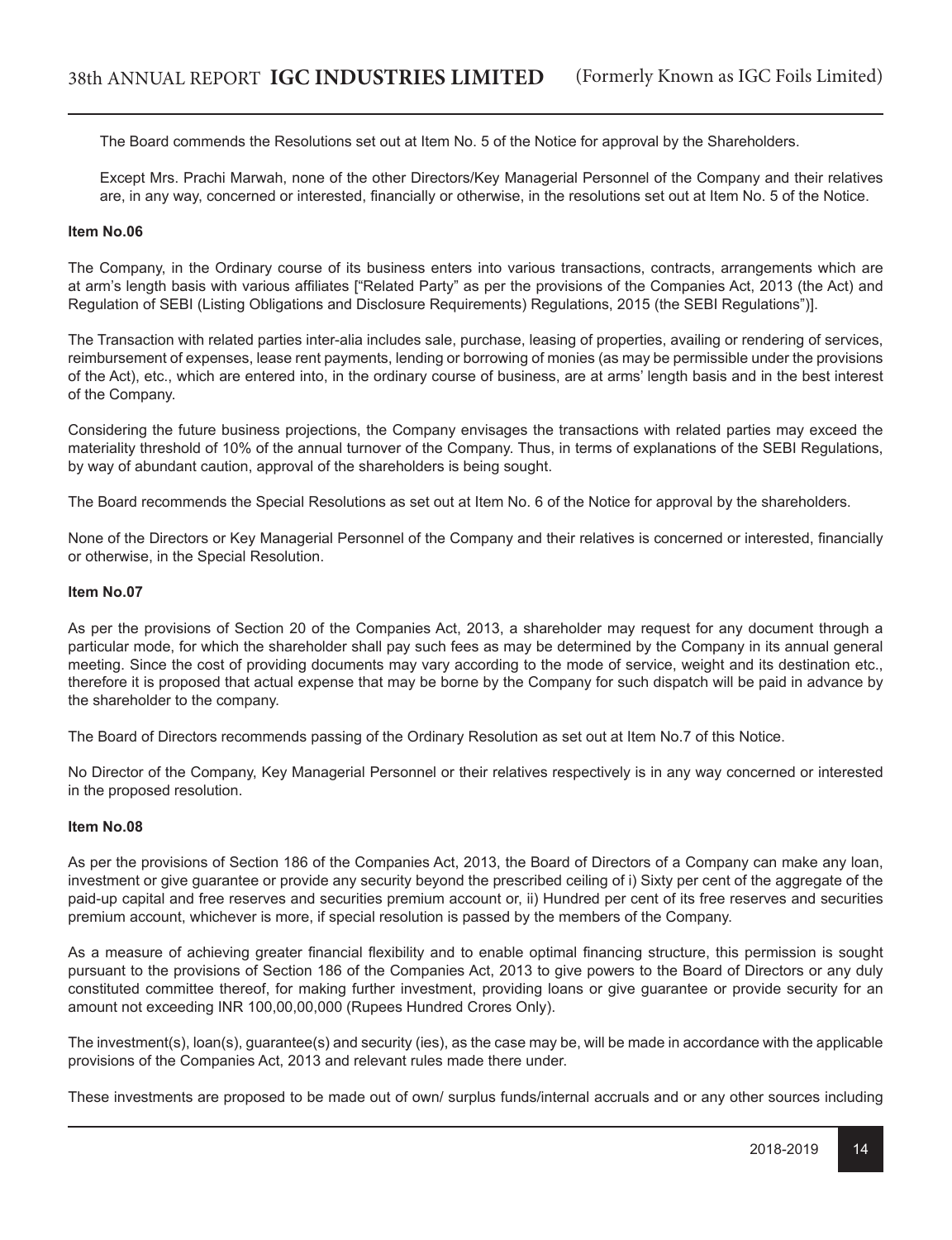borrowings, if necessary, to achieve long term strategic and business objectives

The Directors therefore, recommend the Special Resolution for approval of the shareholders.

None of the Directors, Key Managerial Personnel or their relatives are in any way concerned or interested, financially or otherwise in this resolution except as members.

**Registered Office: Imax Lohia Square, Office No. 4B, Sd/- 4th Floor, Premises No. 23,Gangadhar Babu Lane, Mrs. Prachi Marwah** Kolkata - 700012, West Bengal.

**Date: 21st August, 2019 By Order of the Board of Directors For IGC Industries Limited (Formerly Known as IGC Foils Limited)**

 **Chairman Cum Managing Director**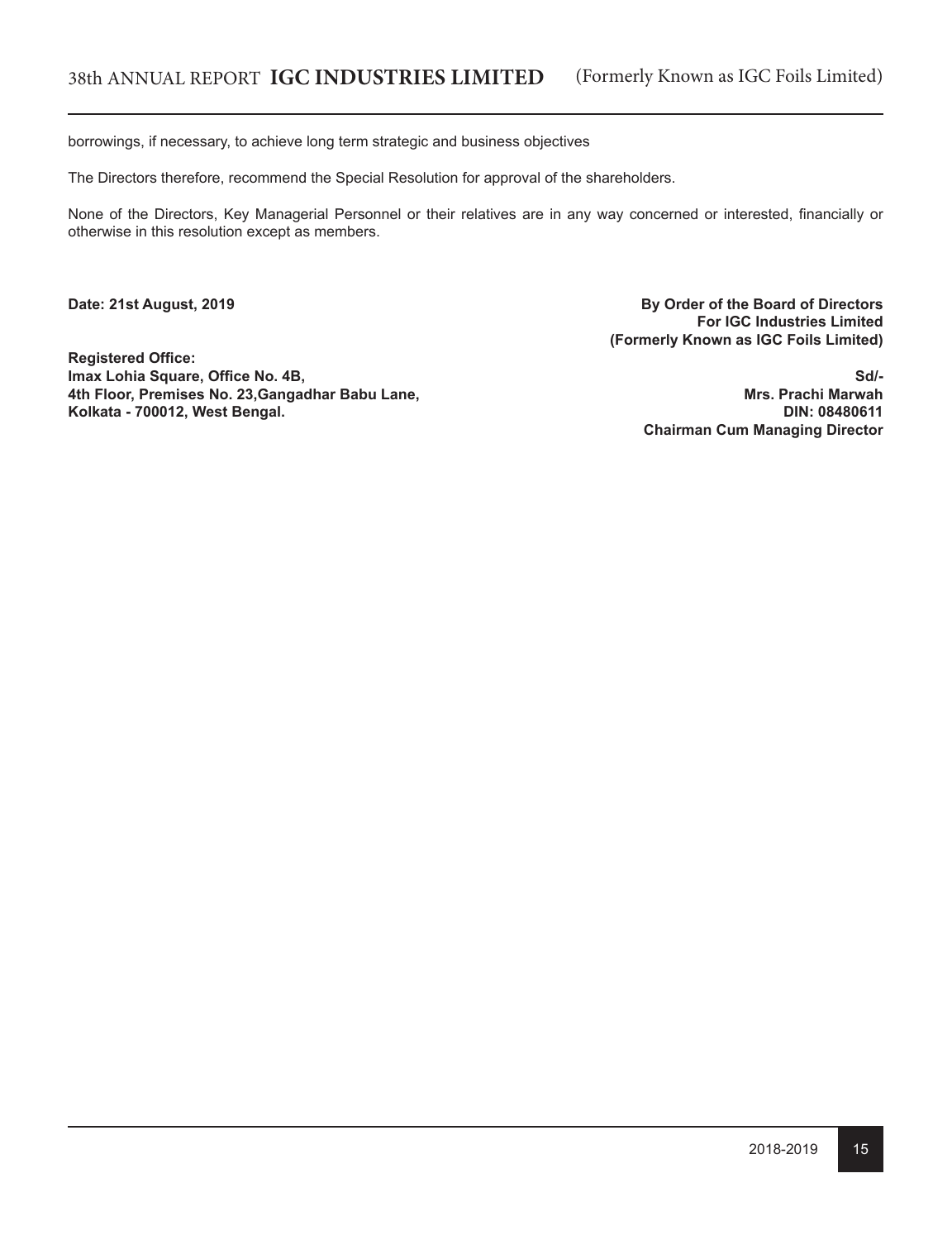#### **DIRECTOR'S REPORT & MANAGEMENT DISCUSSION & ANALYSIS**

#### **Dear Members,**

It our pleasure to present the 38th Annual Report on the business and operations of the Company and the accounts for the Financial Year ended 31st March 2019.

#### **1. Financial summary or highlights/Performance of the Company: (Rs.)**

| <b>Particulars</b>                   | <b>Year Ended</b> | Year Ended      |
|--------------------------------------|-------------------|-----------------|
|                                      | 31/03/2019        | 31/03/2018      |
| Income                               | 10,031,066        | 49, 22, 24, 503 |
| Less: Expenses                       | 7,541,992         | 49,08,69,275    |
| Less: Depreciation                   | 2,369,161         | 10,81,969       |
| <b>Exceptional Items</b>             |                   |                 |
| Profit after Depreciation & Interest | 119,913           | 2,73,259        |
| Provision for Taxation               |                   | 70,000          |
| Provision for Tax (deferred)         | 77,704            | 1,17,706        |
| Excess /short provision of tax       | 85,001            | (21, 844)       |
| Profit after Tax                     | (42, 792)         | 1,07,397        |
| Net profit / (Loss)                  | (42, 792)         | 1,07,397        |
| Balance carried to Balance Sheet     | (42, 792)         | 1,07,397        |

#### **2. Brief description of the Company's working during the year/State of Company's affair:**

During the year under review the Gross Revenue From Operation of the Company in the current year is stood at Rs. 52,61,003/- as against Rs. 49,22,24,271/- in the previous year. The net loss of the Company for the year under review was placed at Rs. 42,792/- as against net profit of Rs. 1,07,397/- in the previous year.

#### **3. Dividend:**

In view of the planned business growth, your Directors deems it proper to preserve the resources of the Company for its activities and keeping in mind the expansion of business activities, the Board of Directors consider it prudent and recommend not declaring any dividend for the year ended March 31, 2019.

#### **4. General Reserves:**

During the year the Company has not proposed to transfer any amount to the General Reserve of the Company.

#### **5. Share Capital:**

During the year 2018-19 the Company has Authorised Capital Rs. 10,00,00,000/- (Rupees Ten crores only) divided into 1,00,00,000 (One crore) equity shares of Rs.10/- (Rupees Ten) till the year end .

The paid-up equity capital as on March 31, 2019 was Rs. 2,24,00,000/-(Rupees Two Crore Twenty Four Lacs only) divided into 22,40,000 (Twenty Two lacs Forty Thousand) equity shares of Rs.10/- (Rupees Ten) each.

#### **6. Management Discussion & Analysis Report:**

Management Discussion and Analysis Report for the year under review as stipulated under Clause 49 of the listing agreement with the Stock Exchanges in India is presented as Annexure – 1 forming part of the Annual Report.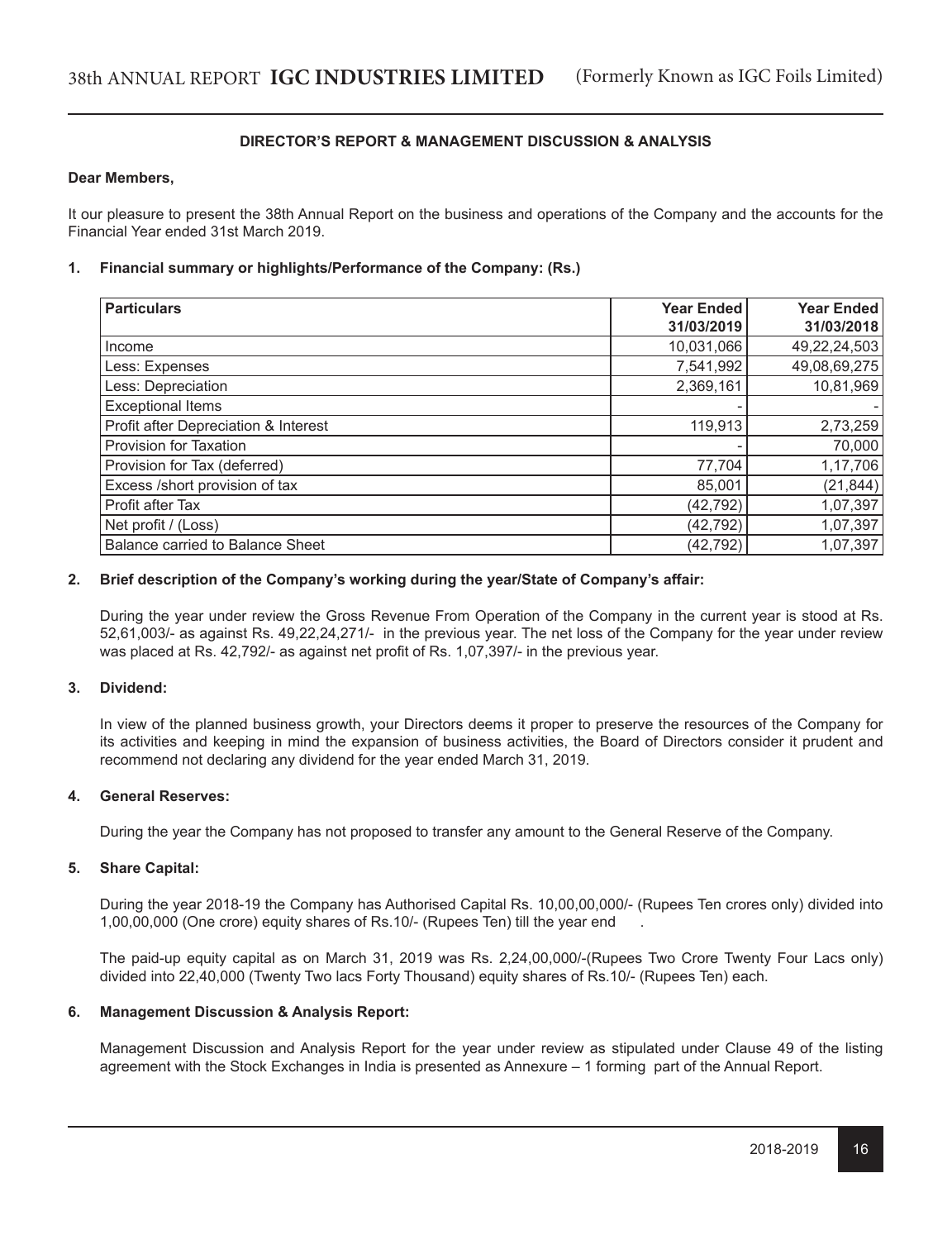#### **7. Directors and KMP'S:**

The Board has recommended the appointment Mr. Bhavesh Vora as Non-executive Independent Director of the Company for one more term of five years till the conclusion of the 43rd Annual General Meeting of the Company to be held in the year 2024. Mr. Bhavesh Vora has given a declaration to the Board that he meets the criteria of independence as provided under Section 149(6) of the Act.

The Directors has given the declaration to the Board that they met the criteria of independence as provided under Section 149(6) of the said Act and also confirmed that they will abide by the provisions as mentioned in Schedule IV of the Companies Act, 2013.

#### **Following are the Directors and KMP's of your Company as on 31st March, 2019:**

|     | $Sr$ . Name             | <b>Designation</b>        |
|-----|-------------------------|---------------------------|
| No. |                         |                           |
|     | Mrs. Disha Mehta        | Managing Director and CFO |
|     | Ms. Swati Dhanuka       | <b>Company Secretary</b>  |
| 3   | Mr. Bhavesh Ramesh Vora | <b>Director</b>           |
|     | Mr. Dattatreya Gurav    | <b>Director</b>           |
|     | Mr. Kishor Bamble       | <b>Director</b>           |
|     | Mr. Shivang Vora        | <b>Director</b>           |

#### **8. Code of Conduct for Directors and Senior Management:**

The Directors and members of Senior Management have affirmed compliance with the Code of Conduct for Directors and Senior Management of the Company.

#### **9. Familiarization Program for Independent Directors:**

The Company has practice of conducting familiarization program of the Independent Directors as detailed in the Corporate Governance Report which forms part of the Annual Report.

#### **10. Particulars of Employees:**

The information required pursuant to Section 197 read with Rule, 5 of The Companies (Appointment and Remuneration of Managerial Personnel) Rules, 2014 in respect of employees of the Company, will be provided upon request. In terms of Section 136 of the Act, the Report and Accounts are being sent to the Members and others entitled thereto, excluding the information on employees' particulars which is available for inspection by the Members at the Registered Office of the Company during business hours on working days of the Company up to the date of the ensuing Annual General Meeting. If any Member is interested in obtaining a copy thereof, such Member may write to the Company Secretary in this regard and the same will be furnished on request.

Particulars of Employees pursuant to section 134(3)(q) of the Companies Act, 2013 read with rule 5(2) of the Companies (Appointment and Remuneration of Managerial Personnel) Rules,2014:

- a) None of the employees was employed throughout the financial year, who was in receipt of remuneration exceeding Rs. 1,02,00,000/- per annum or more. Therefore, Rule 5(2)(i) of the captioned Rules is not applicable.
- b) None of the employees was employed throughout the financial year, who was in receipt of remuneration exceeding Rs. 8,50,000/- per month. Therefore, Rule 5(2)(ii) of the captioned Rules is not applicable.
- c) No employee is a relative of any Director or Key Managerial personnel of the Company.

Therefore, Rule 5(2)(iii) of the captioned Rules is not applicable to any employee.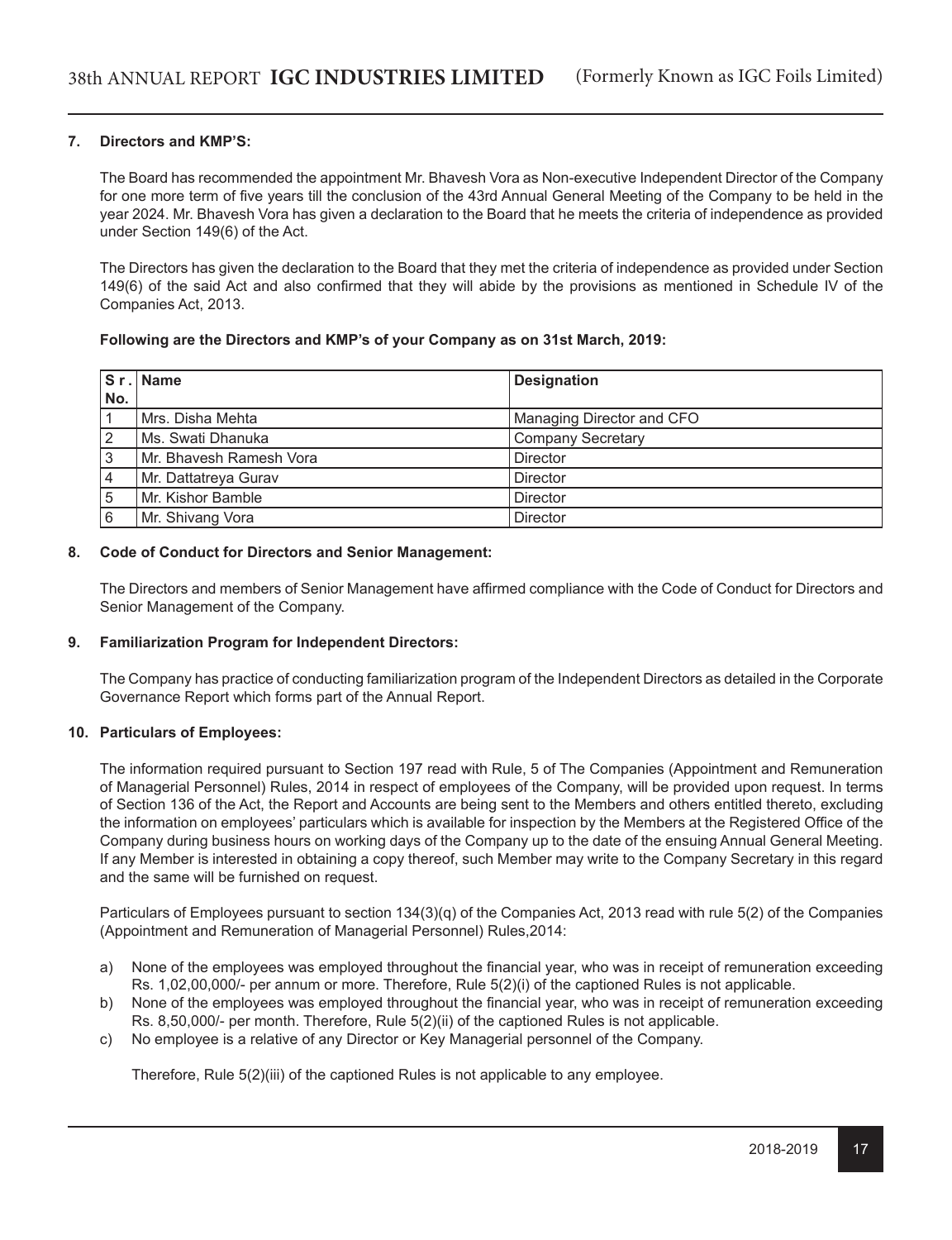#### **11. Meeting:**

During the year, 6 (Six) Board Meetings and 5 (Five) Audit Committee Meetings were convened and held. The intervening gap between the Meetings was within the period prescribed under the Companies Act, 2013.

#### **12. Board Evaluation:**

Pursuant to the provisions of the Companies Act, 2013 and SEBI (Listing Regulations & Disclosure Requirements) Regulation, 2015, the Board has carried out an annual performance evaluation of its own performance, the Directors individually as well as the evaluation of the working of its Audit, Nomination & Remuneration and Compliance Committees. The manner in which the evaluation has been carried out has been explained in the Corporate Governance Report.

#### **13. Declaration by an Independent Director(s):**

The Company has received necessary declaration from each of the Independent Directors, under section 149(7) of the Companies Act, 2013, that he/she meets the criteria of Independence laid down in section 149(6) of the Companies Act, 2013.

#### **14. Details of Subsidiary/Joint Ventures/Associate Companies (if any):**

The Company does not have any subsidiary/ Joint Venture/Associate Companies.

#### **15. Auditors:**

M/s. Motilal & Associates, Chartered Accountants, retiring auditors, being eligible to continue as Statutory Auditors, are hereby re-appointed as the Statutory Auditor of the Company for a perid of Five consecutive years to hold office from the conclusion of this Annual General Meeting ('AGM') until the conclusion of the Forty Second AGM of the Company, at a remuneration as may be determined by the Board of Directors of the Company and reimbursement of all out-of-pocket expenses in connection with the audit of the accounts.

#### **16. Auditors' Report:**

The Auditors' Report does not contain any qualification. Notes to Accounts and Auditors remarks in their report are selfexplanatory and do not call for any further comments.

#### **17. Secretarial Audit:**

In terms of Section 204 of the Act and Rules made there under,Ms. Shivali Jhanwar, Company Secretary have been appointed Secretarial Auditors of the Company. The Company has provided all the assistance and facilities to the Secretarial Auditor for conducting their audit. Report of Secretarial Auditors for the F.Y 2018-19 in Form MR-3 is annexed to this report as Annexure-2.

The Secretarial Audit Report contain below qualifications, reservation or adverse remark:

- 1. The Company has not disseminated to the exchange the newspaper publications made by the Company during the year as required under regulation 47(1) and (3) of SEBI (LODR) Regulation, 2015.
- 2. The Company has not complied with the requirement of appointment of Internal Auditor as per the section 138 of the Companies Act, 2013.
- 3. The Whole Time Company Secretary of the Company has not certified/signed the Annual Return (MGT-7) of the Company for F.Y. 2017-18 as per requirements of Section 92 of Companies Act, 2013.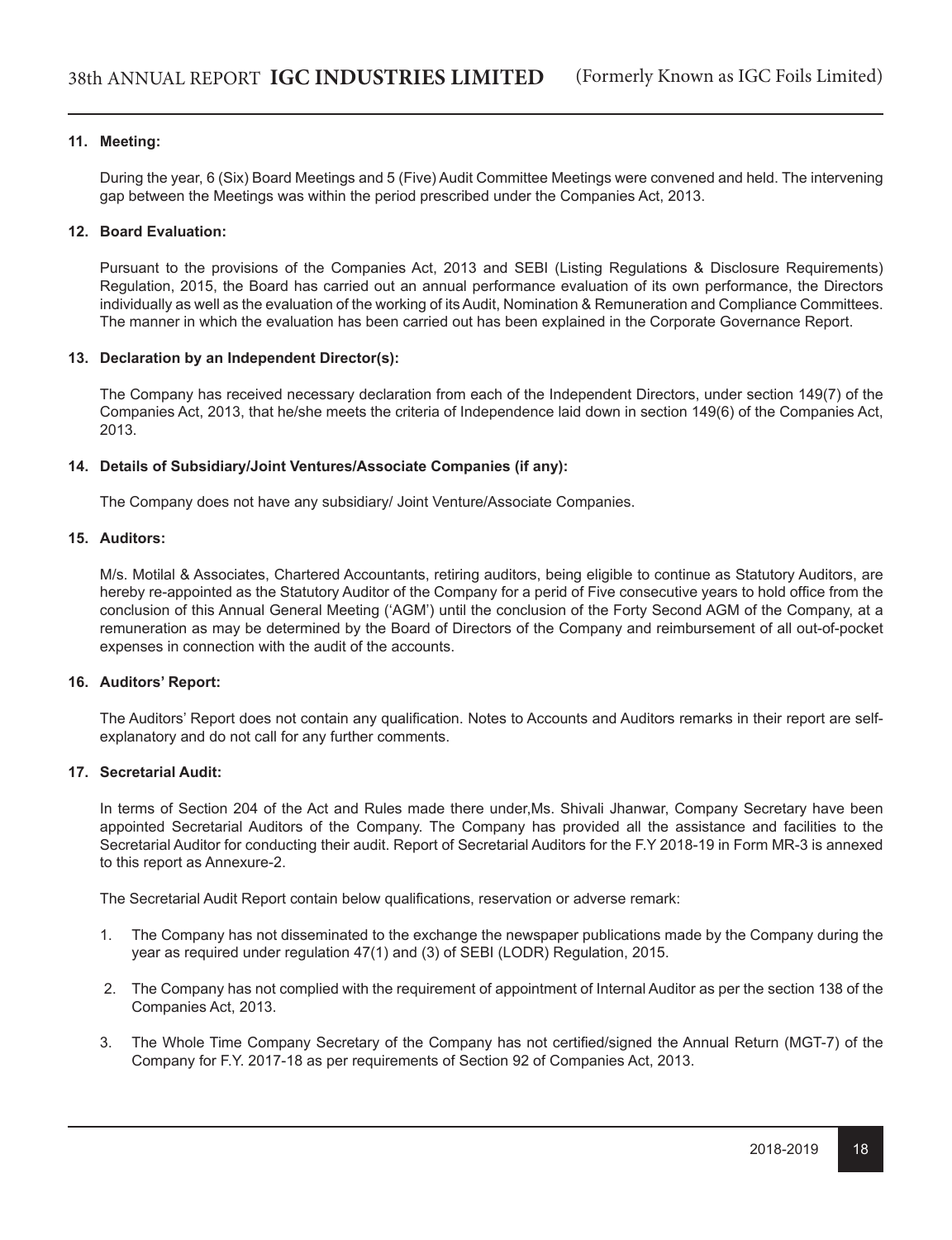#### **Management Representation on Auditor's qualification:**

- The Company is in process of searching a suitable candidate for the post of Internal Auditor under Section 138 Companies Act, 2013.
- The Digital Signature Certificate of the Company Secretary was misplaced because of which she could not sign the Annual Return for the F.Y. 2017-18.The Management is ensuring that due care will be taken to avoid such instances in future.
- The Company has published the result in the newspaper as required under Regulation 47 of the SEBI (LODR) Regulation, 2015 within the prescribed time. Aslo the result were uploaded on exchange within prescribed time. However the dissemination of newspaper publications to the exchange is not a mandatory requirement as per the LODR Regulation. Thus, the Company has not violated the provision of SEBI (LODR) Regulation, 2015.

#### **18. Vigil Mechanism:**

The Company has a vigil mechanism named Fraud and Risk Management (FRM) Policy to deal with instance of fraud and mismanagement if any.

The Company has a Fraud Risk and Management (FRM) Policy to deal with instances of fraud and mismanagement, if any. The FRM Policy ensures that strict confidentiality is maintained while dealing with concerns and also that no discrimination will be made out to any person for raised concern.

A high-level Committee has been constituted which looks into the complaints raised. The Committee reports to the Audit Committee and the Board.

#### **19. Risk management policy:**

Pursuant to section 134(3)(n) of the Companies Act, 2013 & Regulation 21 of the SEBI (Listing Obligations and Disclosure Requirements),2015, the Company is not entitled to constitute a risk management committee.

#### **20. Extract of the annual return:**

As required pursuant to section 92(3) of the Companies Act, 2013 and rule 12(1)of the Companies (Management and Administration) Rules, 2014, an extract of annual return in Form MGT 9 as part of this Annual Report as Annexure -3.

#### **21. Details of significant and material orders passed by the regulators or courts or tribunals impacting the going concern status and Company's operations in future:**

No significant and material order has been passed by the regulators, courts, tribunals impacting the going concern status and Company's operations in future.

#### **22. Details in respect of adequacy of internal financial controls with reference to the Financial Statements:**

The Company has developed adequate Internal Control Systems (ICS) in place to ensure a smooth functioning of its business. The Control System provides a reasonable assurance of recording the transactions of its operations in all material aspects and of providing protection against misuse or loss of Company's assets. The ICS and their adequacy are frequently reviewed and improved and are documented.

#### **23. Deposits:**

During the year under review, your Company has not accepted any deposits from the public within the meaning of section 73 to 76 of the Companies Act, 2013 and the Companies (Acceptance of Deposits) Rules, 2014.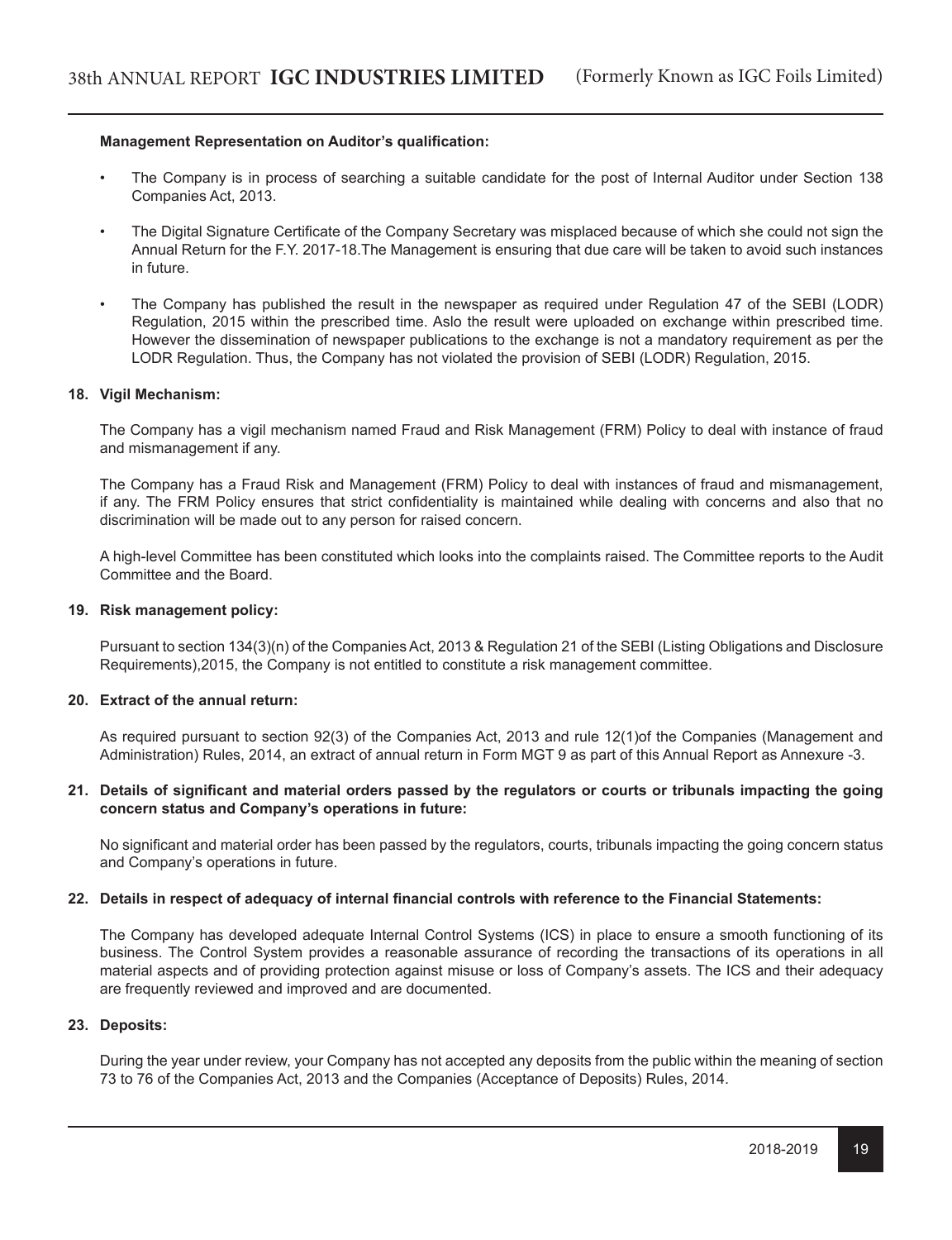#### **24. Particulars of loans, guarantees or investments under section 186:**

Details of Loans, Guarantees and Investments covered under the provisions of Section 186 of the Companies Act, 2013 are given in the notes to the Financial Statements.

#### **25. Particulars of Contracts or Arrangements with Related Parties:**

During the year under review, the Company had not entered into any contract/arrangement/ transaction with related parties which could be considered material as per listing agreement with stock exchanges. Further, there are no materially significant related party transactions during the year made by the Company with Promoters, Directors, Key Managerial Personnel or other designated persons.

The particulars of contracts or arrangements entered into by the Company with related parties referred to in Section 188(1) of the Companies Act, 2013, as prescribed in Form AOC-2 are appended as Annexure - 4.

#### **26. Reporting of fraud:**

The Auditors have not reported any fraud as specified under Section 143(12) of the Companies Act, 2013, other than those which are reportable to the Central Government.

#### **27. Policies on Directors' Appointment And Remuneration:**

The policies of the Company on Directors' appointment and remuneration including criteria for determining qualifications, positive attributes, independence of a Director and other matters provided under sub-section (3) of Section 178 of the Act is appended as Annexure - 5 to this Report. The web address where the policy is uploaded is http://igcindustriesltd.com/

#### **28. Corporate Governance Certificate:**

The provisions of Regulation 17 to 27, Regulation 46 (2) (b) to (i) and Schedule V Para C, D, and E of SEBI LODR Regulations, 2015, is not applicable to the Company.

#### **29. Obligation of Company Under the Sexual Harassment of Women at Workplace (Prevention, Prohibition and Redressal) Act, 2013:**

The Company has a policy of zero tolerance for sexual harassment at workplace in line with the provisions of the Sexual Harassment of Women at Workplace (Prevention, Prohibition and Redressal) Act, 2013 and the Rules there under.

#### **30. Conservation of energy, technology absorption and foreign exchange earnings and outgo:**

The particulars of conservation of energy and technology absorption as required under Section 134(3)(m) of the Companies Act, 2013, read with the Companies (Accounts) Rules, 2014 are not applicable to this Company.

#### **31. Foreign Exchange Earnings or Outgo:**

During the period under review there was no foreign exchange earnings or out flow.

#### **32. Corporate Social Responsibility (CSR):**

The Company is not required to constitute a Corporate Social Responsibility Committee as it does not fall within thepurview of Section 135(1) of the Companies Act, 2013 and hence it is not required to formulate policy on corporate social responsibility.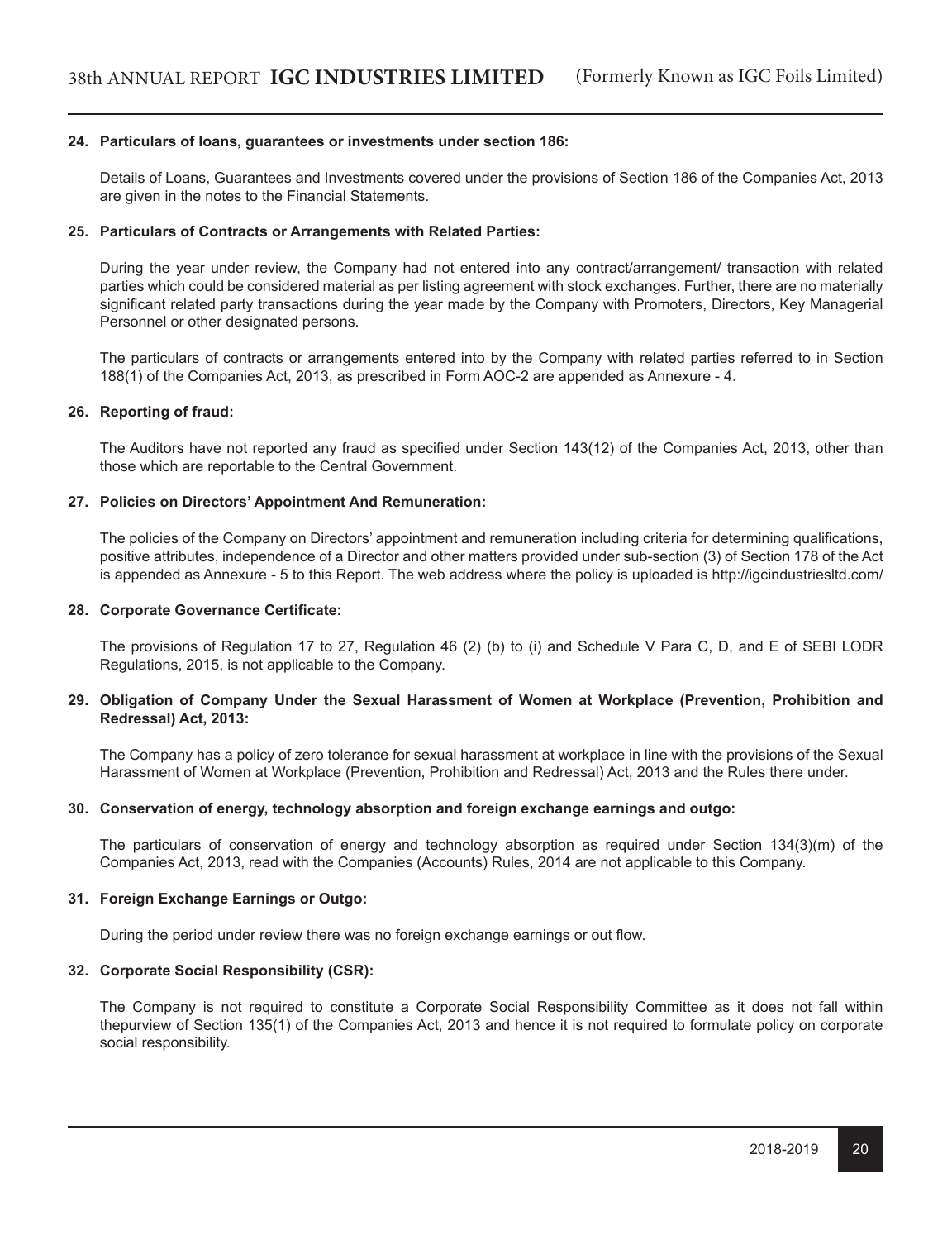#### **33. Directors' Responsibility Statement:**

#### **Pursuant to Section217 (2AA) of the Companies (Amendment) Act, 2000 the Directors confirm that:**

- 1. In the preparation of the annual accounts, for the year ended 31st March 2019, all the applicable accounting standards prescribed by the Institute of Chartered Accountants of India have been followed.
- 2. The Directors had adopted such accounting policies and applied them consistently and made judgments and estimates that are reasonable and prudent so as to give a true and fair view of the state of affairs of the Company at the end of the financial year and of the profit of the Company for that period.
- 3. The Directors had taken proper and sufficient care for the maintenance of adequate accounting records in accordance with the provisions of this Act for safeguarding the assets of the Company and for preventing and detecting fraud and other irregularities.
- 4. The Directors had prepared the annual accounts on a going concern basis.
- 5. The Directors had laid down internal financial controls to be followed by the Company and that such internal financial controls are adequate and were operating effectively.
- 6. The Directors had devised proper system to ensure compliance with the provisions of all applicable laws and that such system were adequate and operating effectively.

#### **34. Transfer of Amounts to Investor Education and Protection Fund:**

Your Company did not have any funds lying unpaid or unclaimed for a period of seven years. Therefore, there were no funds which were required to be transferred to Investor Education and Protection Fund (IEPF).

#### **35. Listing with Stock Exchanges:**

The Company confirms that it has paid the Annual Listing Fees for the year 2018-19 to The Calcutta Stock Exchange Limited and Bombay Stock Exchange where the Company's Shares are listed.

#### **36. Prevention of Insider Trading:**

Your Company has adopted a Code of Conduct for Prevention of Insider Trading with a view to regulate trading in securities by the Directors and designated employees of the Company. The Code requires pre-clearance for dealing in the Company's shares and prohibits the purchase or sale of Company shares by the Directors and the designated employees while in possession of unpublished price sensitive information in relation to the Company and during the period when the Trading Window is closed. The Board is responsible for implementation of the Code. All Board of Directors and the designated employees have confirmed compliance with the Code.

#### **37. MAINTENANCE OF COST RECORDS**

The Company is not required to maintain cost records as specified by the Central Government under Section 148(1) of the Companies Act, 2013, and accordingly such accounts are not made and maintained by the Company.

#### **38. Acknowledgements:**

Your Company and its Directors wish to extend their sincerest thanks to the Members of the Company, Bankers for their continuous co-operation and assistance.

**Date: 21st August, 2019 By Order of the Board of Directors For IGC Industries Limited (Formerly Known as IGC Foils Limited)**

**Registered Office: Imax Lohia Square, Office No. 4B, Sd/- 4th Floor, Premises No. 23,Gangadhar Babu Lane, Mrs. Prachi Marwah** Kolkata - 700012, West Bengal.

 **Chairman Cum Managing Director**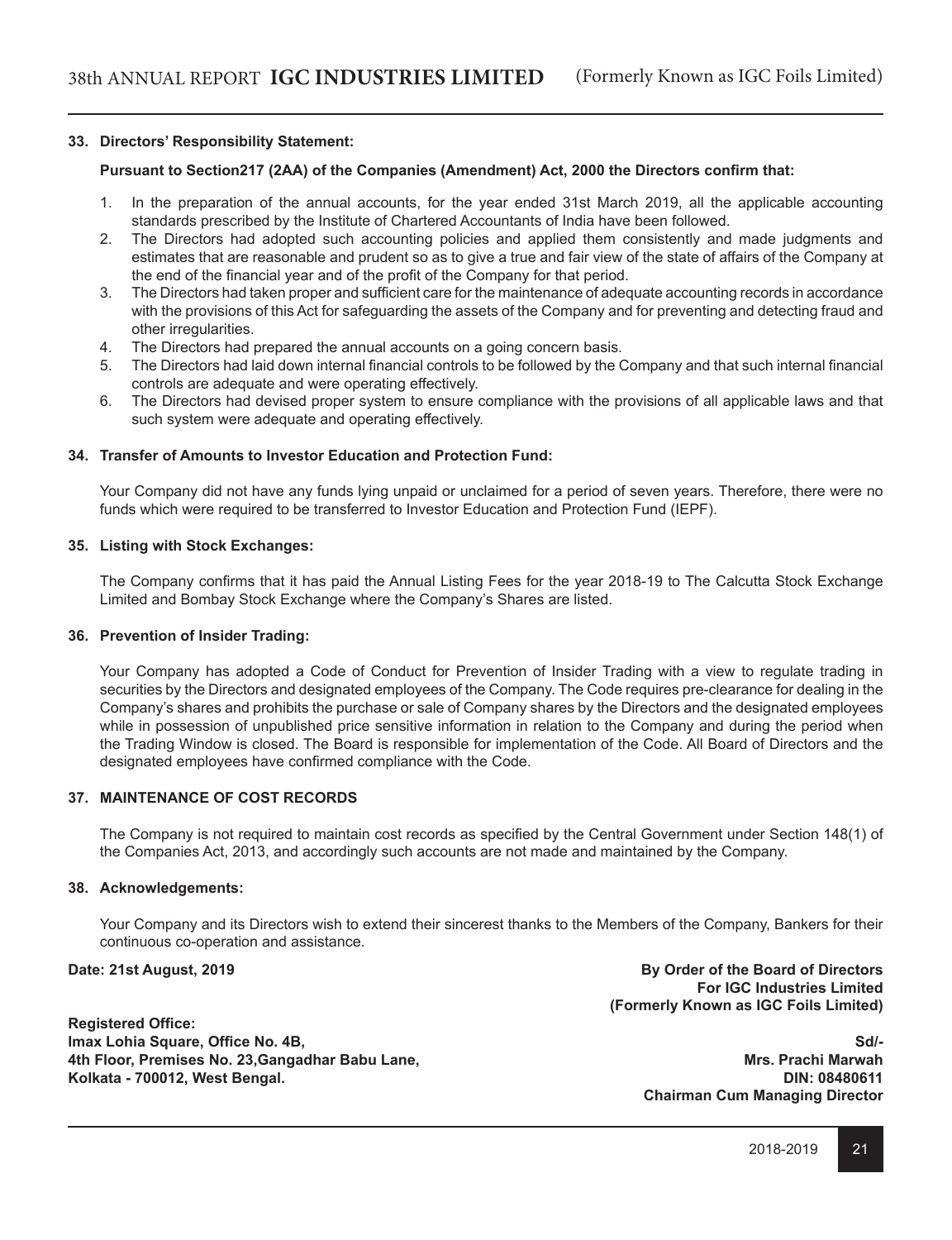#### **Annexure - 1**

#### **MANAGEMENT DISCUSSION AND ANALYSIS**

Your Directors are pleased to present the Management Discussion and Analysis Report for the year ended 31st March, 2019.

The Management Discussion and Analysis have been included in consonance with the Code of Corporate Governance as approved by The Securities and Exchange Board of India (SEBI). Investors are cautioned that these discussions contain certain forward looking statements that involve risk and uncertainties including those risks which are inherent in the Company's growth and strategy. The Company undertakes no obligation to publicly update or revise any of the opinions or forward looking statements expressed in this report consequent to new information or developments, events or otherwise.

The management of the Company is presenting herein the overview, opportunities and threats, initiatives by the Company and overall strategy of the Company and its outlook for the future. This outlook is based on management's own assessment and it may vary due to future economic and other future developments in the country.

#### **SEGMENT-WISE PERFORMANCE**

The Company operates in two reportable segments i.e. Textile Business and Finance Business. The Business Segments has been identified as separate segment in accordance with Accounting Standard 17 'Segment Reporting'.

#### **RISK & CONCERNS**

In today's complex business environment, almost every business decision requires executives and managers to balance risk and reward. Effective risk management is therefore critical to an organization's success. Globalization with increasing integration of markets, newer and more complex products and transactions and an increasingly stringent regulatory framework has exposed organizations to and integrated approach to risk management. Timely and effective risk management is of prime importance to our continued success. The sustainability of the business is derived from the following:

- $\triangleright$  Identification of the diverse risks faced by the Company.
- $\triangleright$  The evolution of appropriate systems and processes to measure and monitor them.
- $\triangleright$  Risk Management through appropriate mitigation strategies within the policy framework.
- $\triangleright$  Monitoring the progress of the implementation of such strategies and subjecting them to periodical audit and review.
- $\triangleright$  Reporting these risk mitigation results to the appropriate managerial levels.
- There is the risk of loss from inadequate or failed systems, processes or procedures. These may be attributed to human failure or technical problems given the increase use of technology and staff turnover. Your Company has in place suitable mechanisms to effectively reduce such risks. All these risks are continuously analyzed and reviewed at various levels of management through an effective information system.

#### **OPPORTUNITIES AND THREATS**

**Some of the key trends of the industry that are favourable to the Company to exploit these emerging opportunities are:** 

- $\triangleright$  Clients are more comfortable with uniform high quality and quick service and process across the enterprise.
- $\triangleright$  There are good prospects for expanding further activities in this direction.
- $\triangleright$  The Company is also facing server competition from other travel companies

#### **SOME OF THE KEY CHANGES IN THE INDUSTRY UNFAVOURABLE TO THE COMPANY ARE**

- $\triangleright$  Heightened competition
- ¾ Increasing Compliances
- $\triangleright$  Attraction and retention of human capital.
- $\triangleright$  Regulatory changes.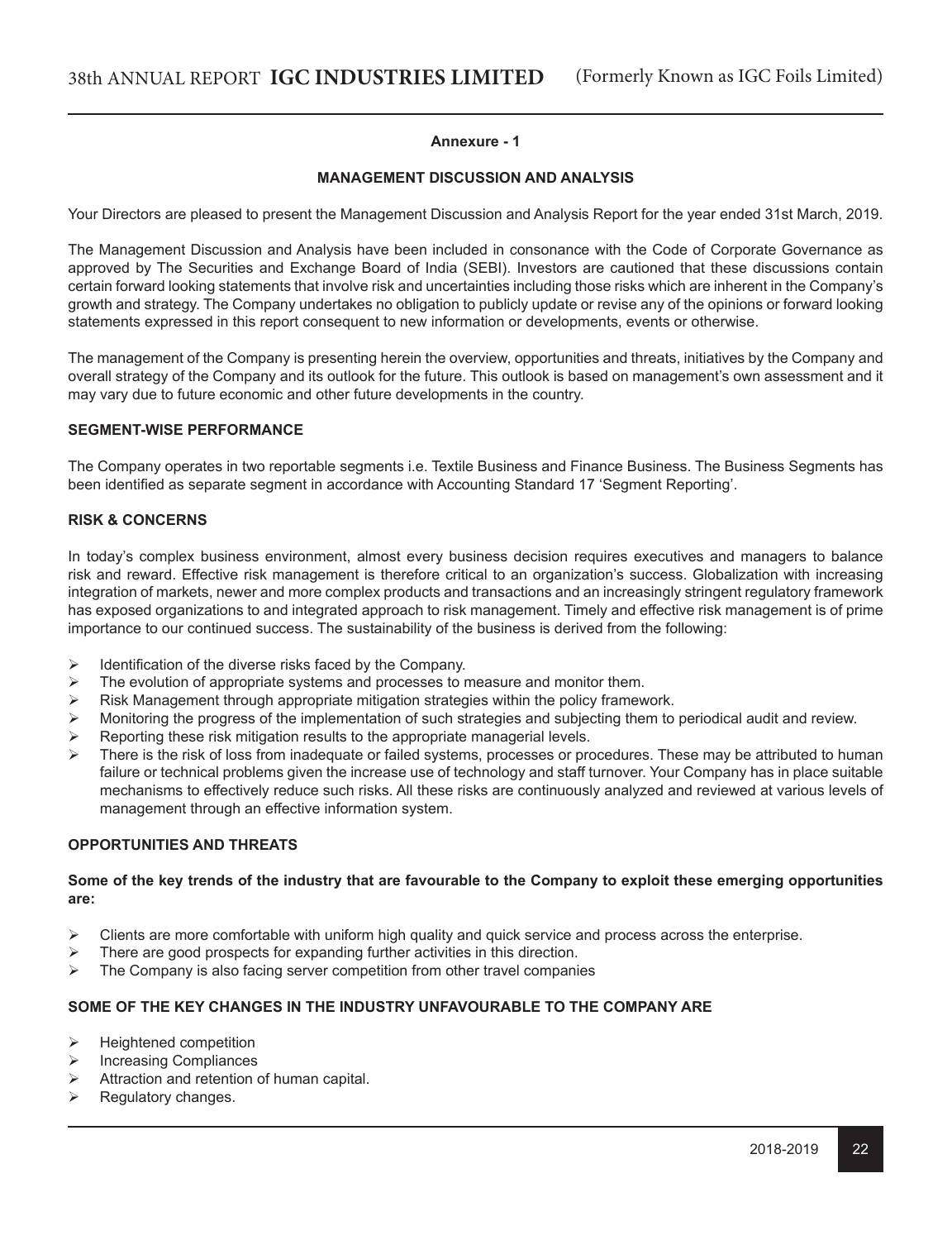#### **INTERNAL CONTROL SYSTEMS AND THEIR ADEQUACY**

Internal control systems are embedded in the processes across all functions in the Company. These systems are being regularly reviewed and wherever necessary are modified or redesigned to ensure better efficiency and effectiveness. The systems are subjected to supervision by the Board of Directors and the Audit Committee, duly supported by Corporate Governance.

Company Complies with all Applicable statutes, policies, procedures, listing requirements and management guidelines. It Adheres to applicable accounting standards and polices.

#### **HUMAN RESOURCES**

- $\triangleright$  The Management believes in maintaining cordial relations with its employees. The management recognizes the importance of Human Resources and effective steps will be taken to strengthen the same depending on the requirements.
- $\triangleright$  The Company provided excellent working environment so that the individual staff can reach his/her full potential.
- $\triangleright$  The Company is poised to take on the challenges and march towards accomplishing its mission with success.
- $\triangleright$  The Company maintained good Industrial/Business relation in market which enhanced the Creditworthiness of the Company.

#### **CAUTIONARY STATEMENT**

Statement in the Management Discussion and Analysis describing the Company's objectives exceptions or predications may be forwards looking within the meaning of applicable securities, laws and regulations. Actual results may differ materially from those expressed in the statement. Several factors could make significant difference to the Company's operation. These include climatic conditions and economic conditions affecting demand and supply, government regulations and taxation, natural calamities etc. over which the Company does not have any control.

#### **RISKS AND CONCERNS**

Risk is an inherent part of any business. There are various types of risks, which threat the existence of a Company like Credit Risk, Market Risk, Operational Risk, Liquidity Risk, Interest Rate Risk, Strategic Risk, Regulation Risk etc. Your Company aims at enhancing and maximizing shareholders value by achieving appropriate trade-off between risk & returns.

#### **INTERNAL CONTROL SYSTEMS AND THEIR ADEQUACY**

The Company has a proper and adequate internal control system to ensure that all assets are safeguarded and protected against loss from unauthorized use or disposition and that all transactions are authorized, recorded and reported correctly.

The internal control is supplemented by an extensive programme of internal audits, review by management and documented policies, guidelines and procedures. The internal control is designed to ensure that financial and other records are reliable for preparing financial statements and other data and for maintaining accountability of assets.

#### **DISCUSSIONS ON FINANCIAL PERFORMANCE WITH RESPECT TO OPERATIONAL PERFORMANCE**

Please refer to Directors' Report on performance review.

#### **HUMAN RESOURCES AND INDUSTRIAL RELATIONS**

The industrial relations remained cordial throughout the year. The employees of the Company have extended a very productive cooperation in the efforts of the management to carry the Company to greater heights. Continuous training down the line is a normal feature in the Company to upgrade the skills and knowledge of the employees and workmen of the Company.

#### **CAUTIONARY STATEMENT**

The statements made above may be construed as Forward Looking Statements within the meaning of the applicable laws and regulations. Actual performance of the Company may vary substantially depending upon the business structure and model from time to time. Important external and internal factors may force a downtrend in the operations of the Company.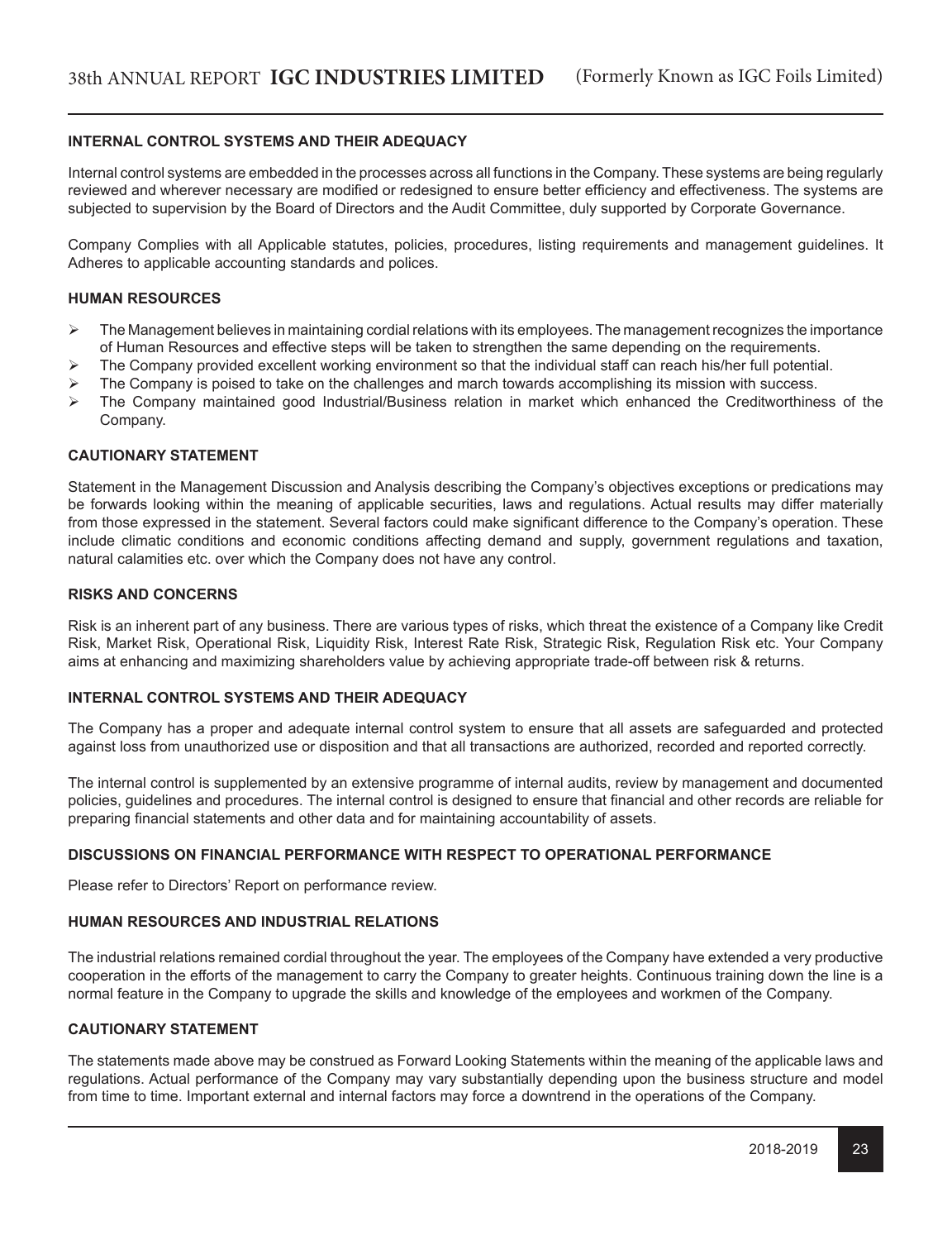#### **Annexure - 2**

#### **SECRETARIAL AUDIT REPORT**

For The Financial Year Ended on 31st March, 2019 (Pursuant to section 204(1) of the Companies Act, 2013 and rule No.9 of the Companies (Appointment and Remuneration Personnel) Rules, 2014)

To, The Members, **M/s IGC INDUSTRIES LIMITED,**  Imax Lohia Square, Office No. 4B, 4th Floor, Premises No.23,GangadharBabu Lane, Kolkata-700012

I have conducted the secretarial audit of the compliance of applicable statutory provisions and the adherence to good corporate practices by M/S. IGC INDUSTRIES LIMITED(hereinaftercalled "the Company"). Secretarial Audit was conducted in a manner that provided me a reasonable basis for evaluating the corporate/statutory compliances and expressing my opinion thereon.

Based on my verification of the Company's books, papers, minute books, forms and return is filed and other records maintained by the Company and also the information provided by the Company, its officers, agents and authorized representatives during the conduct of Secretarial Audit, we hereby report that in our opinion, the Company has, during the audit period covering the financial year ended on 31st March, 2019, has complied with the statutory provisions listed hereunder and also that the Company has proper Board- processes and compliance-mechanism in place to the extent, in the manner and subject to the reporting made hereinafter:

We have examined the books, papers; minutes' books, forms and returns filed and other records maintained by Company for the financial year ended on 31stMarch, 2019 according to the provisions of:

- (i) The Companies Act, 2013 (the Act) and the rules made thereunder;
- (ii) The Securities Contracts (Regulation) Act, 1956 ('SCRA') andthe rules made thereunder;
- (iii) The Depositories Act, 1996 and the Regulations and Bye-lawsframed thereunder;
- (iv) Foreign Exchange Management Act, 1999 andthe rules and regulations made thereunder to theextent of Foreign Direct Investment, Overseas Directlnvestment and External Commercial Borrowings
- (v) The following Regulations and Guidelines prescribed under the Securities and Exchange Board of India Act, 1992 ('SEBI Act'):-
	- (a) The Securities and Exchange Board of India (Substantial Acquisition of Shares and Takeovers) Regulations, 2011;
	- (b) The Securities and Exchange Board of India (Prohibition of Insider Trading) Regulations, 2015;
	- (c) The Securities and Exchange Board of India (Issue of Capital and Disclosure Requirements) Regulations, 2009 (Not applicable to the Company during the Audit Period);
	- (d) The Securities and Exchange Board of India (Employee Stock Option Scheme and Employee Stock Purchase Scheme) Guidelines, 1999 and The Securities and Exchange Board of India (Share Based Employee Benefits) Regulations 2014 - (Not applicable to the Company during the Audit Period);
	- (e) The Securities and Exchange Board of India (Issue and Listing of Debt Securities) Regulations, 2008 (Not applicable to the Company during the Audit Period);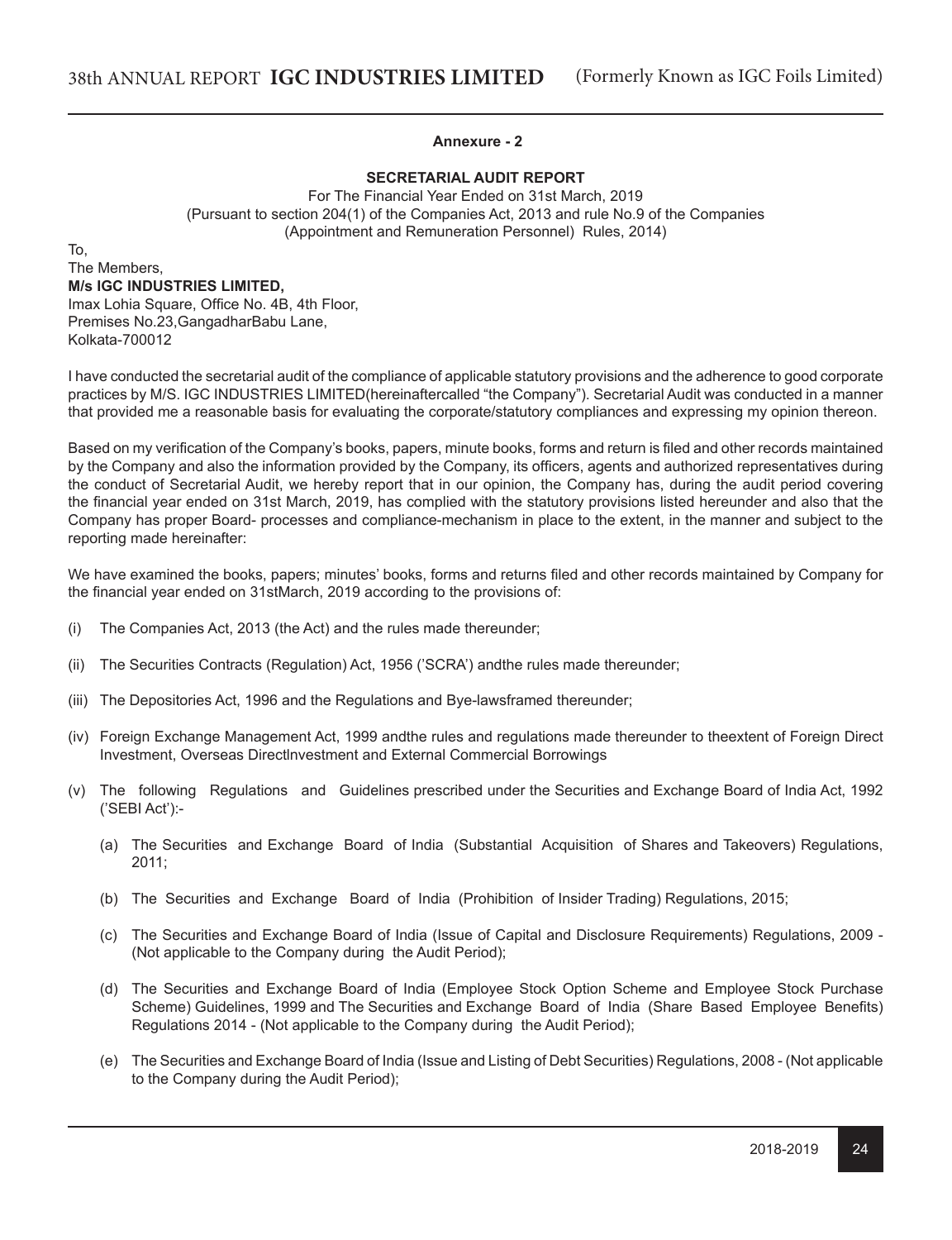- (f) The Securities and Exchange Board of India (Registrars to an issue and Share Transfer Agents) Regulations, 1993 regarding the Companies Act and dealing with client; (Not applicable to the Company during the Audit period);
- (g) The Securities and Exchange Board of India (Delisting of Equity Shares) Regulations, 2009 -(Not applicable to the Company during the Audit period);
- (h) The Securities and Exchange Board of India (Buyback of Securities) Regulations, 1998 (Not applicable to the Company during the Audit Period);
- (vi) Having regards to the compliance system prevailing in the Company, informeation representation provided by management and on examination of the relevant documents and records in pursuance thereof on test-check basis, the following laws are also applicable on company;
	- i. Factories Act, 1948;
	- ii. Employees Provident Fund and Miscellaneous Provisions Act, 1952;
	- iii. Industrial Employment (Standing Orders) Act, 1946;
	- iv. Labour Law (Exemption from Furnishing Returns and Maintaining Registers by Certain Establishment) Act, 1988;
	- v. The Industrial Disputes Act, 1947;
	- vi. The Minimum Wages Act, 1948;
	- vii. The Equal Remuneration Act, 1976;

I have also examined compliance with the applicable clauses of the following:

- (i) Secretarial Standards issued by The Institute of Company Secretaries of India;
- (ii) The Securities and Exchange Board of India (Listing Obligations and Disclosure Requirements) Regulations, 2015.

During the period under review, the Company has complied with the provisions of the Act, Rules, Regulations, Guidelines, Standards, etc. mentioned above subject to following observations:

- 1. The Company has not disseminated to the exchange the newspaper publications made by the Company during the year as required under regulation 47(1) and (3) of SEBI (LODR) Regulation, 2015.
- 2. The Company has not complied with the requirement of appointment of Internal Auditor as per the section 138 of the Companies Act, 2013.
- 3. The Whole Time Company Secretary of the Company has not certified/signed the Annual Return (MGT-7) of the Company for F.Y. 2017-18 as per requirements of Section 92 of Companies Act, 2013.

#### **I further report that:**

- (i) The Board of Directors of the Company is duly constituted with proper balance of Executive Directors, Non-Executive Directors and Independent Directors. The changes made in the composition of the Board of Directors that took place during the period under review were carried out in compliance with the provisions of the Act.
- (ii) Adequate notice is given to all directors to schedule the Board and Committee Meetings, agenda and detailed notes on agenda were sent at least seven days in advance, and a system exists for seeking and obtaining further information and clarifications on the agenda items before the meeting and for meaningful participation at the meeting.
- (iii) Decisions at the Board Meetings, as represented by the management and recorded in minutes, were taken unanimously.
- (iv) Majority decision is carried through while the dissenting members' views are captured and recorded as part of the minutes.
- (v) There are adequate systems and processes in the Company, commensurate with the size and operations of the Company to monitor and ensure compliance with applicable laws, rules, regulations and guidelines.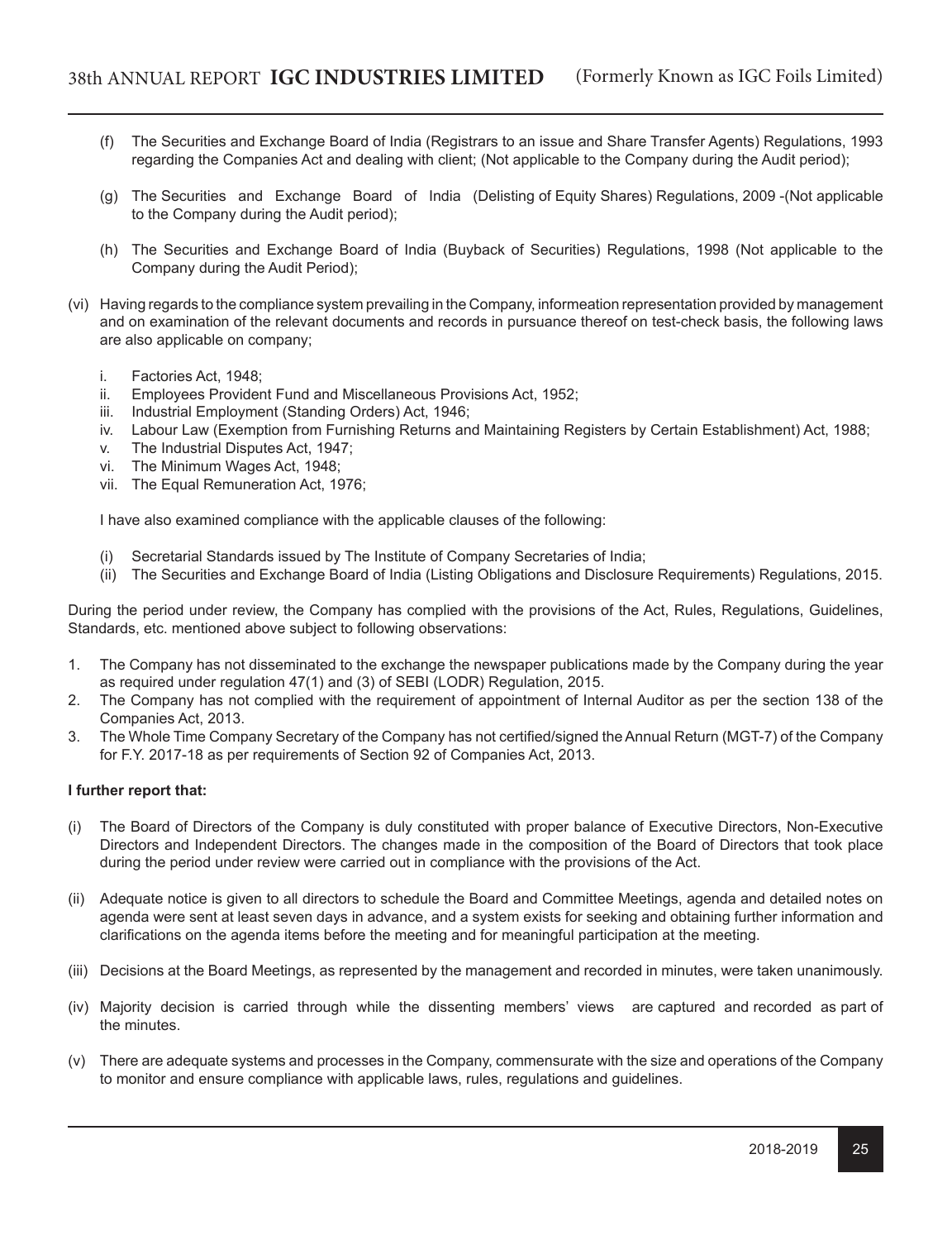I further Inform/report that during the year under review, the following events or actions had a major bearing on its affairs in pursuance of the above referred laws, rules, regulations, guidelines, standards, etc.

Note: This report is to be read with our letter of even date which is annexed as "ANNEXURE A" and forms an integral part if this report.

**For ShiwaliJhanwar Practicing Company Secretary C P No.: 17259** 

**Sd/- ShiwaliJhanwar Proprietor ACS No. 40572 Place: Indore Date: 31st July, 2019**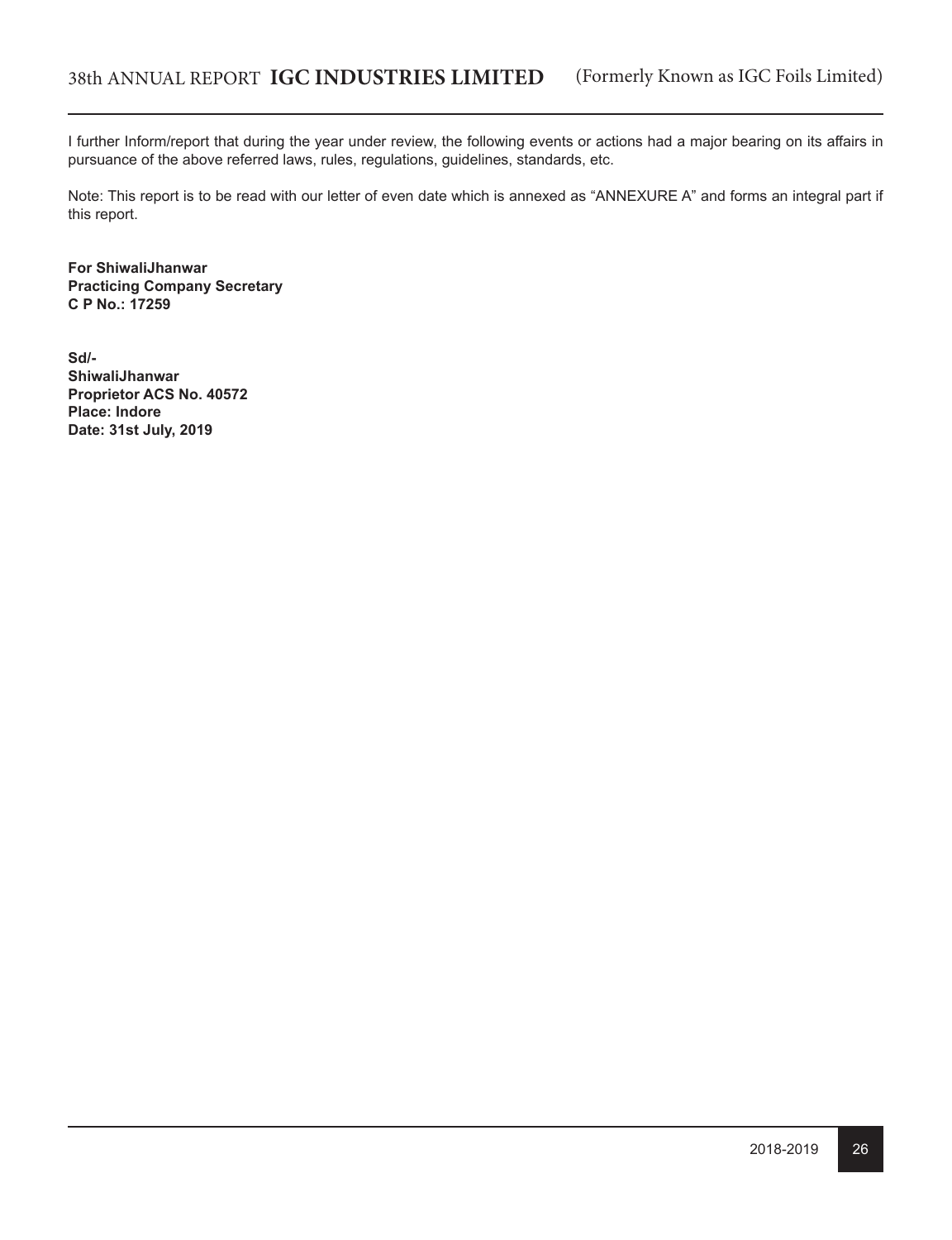#### **Annexure to the Secretarial Audit Report**

To, The Members, **M/s IGC INDUSTRIES LIMITED,**  Imax Lohia Square, Office No. 4B, 4th Floor, Premises No.23,GangadharBabu Lane, Kolkata-700012

Our report of even date is to be read along with this letter.

#### **Management's Responsibility**

1) It is the Responsibility of Management of the Company to maintain Secretarial records, device proper systems to ensure compliance with the provisions of all applicable laws and regulations and to ensure that the systems are adequate and operate effectively.

#### **Auditor's Responsibility**

- 2) I have followed the audit practices and processes as were appropriate to obtain reasonable assurance about the correctness of the contents of the Secretarial records. The verification was done on the test basis to ensure that correct facts are reflected in Secretarial records. I believe that the processes and practices, I followed provide a reasonable basis for our opinion.
- 3) I have not verified the correctness and appropriateness of financial records and books of accounts of the Company.
- 4) Where ever required, I have obtained the Management representation about compliance of laws, rules and regulations and happenings of events etc.
- 5) The compliance of provisions of Corporate and other applicable laws, rules, regulations, standards is the responsibility of the management. Our examination was limited to the verification of procedures on test basis.

#### **Disclaimer**

6) The Secretarial Audit Report is neither an assurance as to the future viability of the Company nor of efficacy or effectiveness with which the management has conducted the affairs of the Company.

**For ShiwaliJhanwar Practicing Company Secretary C P No.: 17259** 

**Sd/- ShiwaliJhanwar Proprietor ACS No. 40572 Place: Indore Date: 31st July, 2019**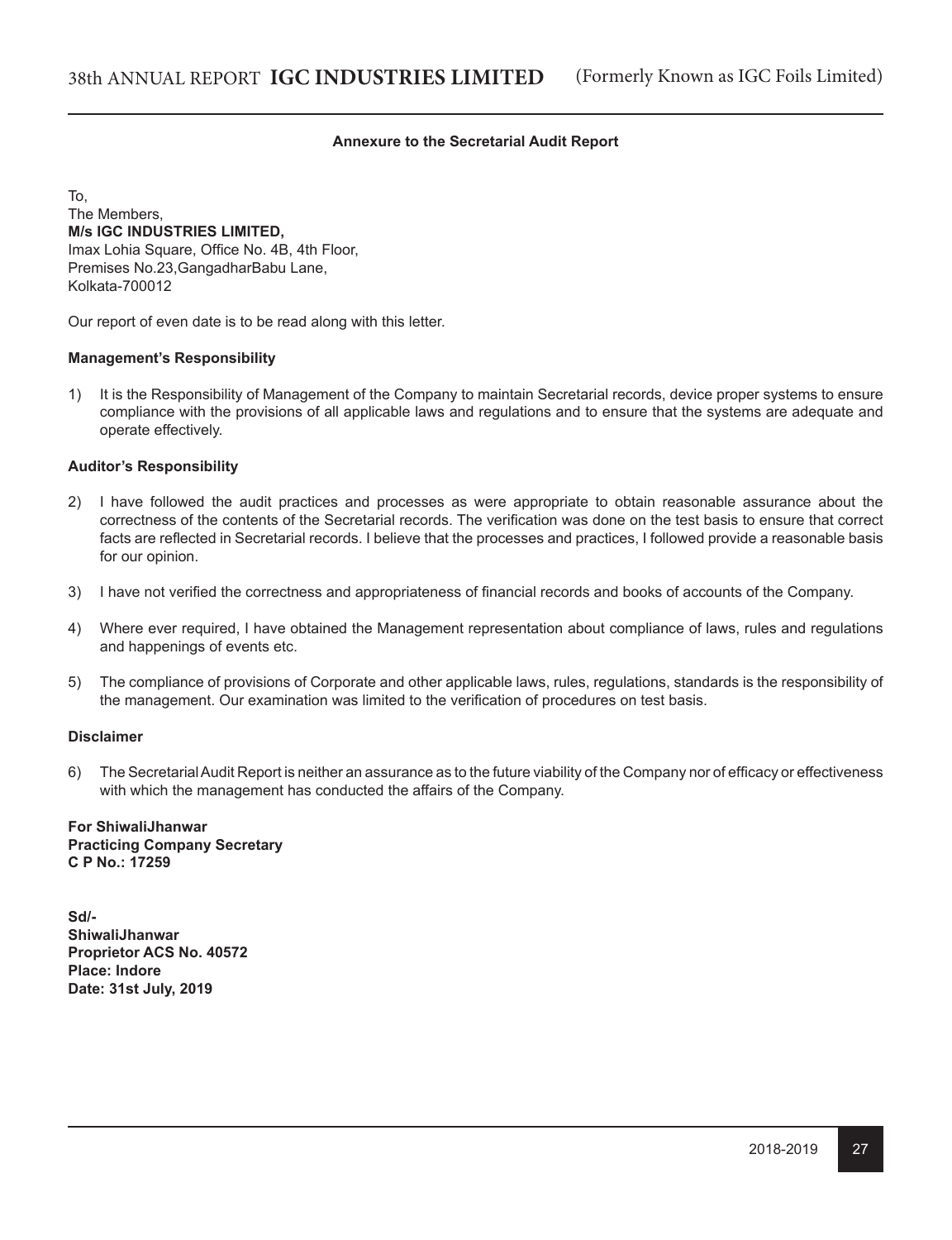#### **Annexure – 3 Form No. MGT – 9 EXTRACT OF ANNUAL RETURN**

As on the financial year ended on March 31, 2019 [Pursuant to Section 92(3) of the Companies Act, 2013 and Rule 12(1) of the Companies(Management and Administration) Rules, 2014]

#### **I. REGISTRATION & OTHER DETAILS:**

| 1.            | <b>CIN</b>                                                                                       | L51909WB1980PLC032950                                           |
|---------------|--------------------------------------------------------------------------------------------------|-----------------------------------------------------------------|
| $\boxed{2}$ . | <b>Registration Date</b>                                                                         | 26/08/1980                                                      |
| $\sqrt{3}$ .  | Name of the Company                                                                              | IGC Industries Ltd (Formerly Known as IGC Foils Limited)        |
| 4.            | Category/Sub-category of the Company                                                             | Company Limited by shares Non Government Company                |
| 5.            | Address of the Registered office & contact details   Imax Lohia Square, Office no.4B, 4th Floor, |                                                                 |
|               |                                                                                                  | Premises No. 23, Gangadhar Babu Lane, Kolkata700012.            |
| $\boxed{6}$ . | <b>Whether listed Company</b>                                                                    | <b>Yes</b>                                                      |
| $\boxed{7}$ . | Name, Address & contact details of the Registrar                                                 | Satellite Corporate Services Pvt. Ltd                           |
|               | & Transfer Agent, if any.                                                                        | Unit No. 49, Bldg. No. 13-AB, 2nd Floor, Samhita Commercial Co. |
|               |                                                                                                  | Op. Soc. Ltd., Opp. Andheri Kurla Lane, MTNL Lane,              |
|               |                                                                                                  | Saki Naka, Mumbai-400072.                                       |
|               |                                                                                                  | Tel: 022 28520461 Fax: 022-28511809                             |
|               |                                                                                                  | Email-ID:: service@satellitecorporate.com                       |
|               |                                                                                                  | Website: www.satellitecorporate.com                             |
| 8.            | E-mail Id                                                                                        | igcfoils@gmail.com                                              |
| l 9.          | Telephone number                                                                                 | 022 28020017/18                                                 |

#### **II. PRINCIPAL BUSINESS ACTIVITIES OF THE COMPANY: (All the business activities contributing 10% or more of the total turnover of the Company shall be stated):**

| Name and Description of main<br>No. products / services | NIC Code of the Product/service | % to total turnover of the<br>Company |
|---------------------------------------------------------|---------------------------------|---------------------------------------|
| Trading in Textiles                                     | 996113                          | 100%                                  |

#### **III. PARTICULARS OF HOLDING, SUBSIDIARY AND ASSOCIATE COMPANIES** : NA

#### **IV. SHAREHOLDING PATTERN:(Equity Share Capital Breakup as percentage of Total Equity)**

**i. Category Wise Shareholding:**

|                | <b>Category of Shareholders</b> |              | No. Of Shares held at the beginning of the |         |            | No. Of Shares held at the end of the year |                 |         |               | % Change       |
|----------------|---------------------------------|--------------|--------------------------------------------|---------|------------|-------------------------------------------|-----------------|---------|---------------|----------------|
|                |                                 |              | year                                       |         |            |                                           |                 |         |               | during the     |
|                |                                 | <b>Demat</b> | <b>Physical</b>                            | Total   | % of Total | <b>Demat</b>                              | <b>Physical</b> | Total   | % of Total    | year           |
|                |                                 |              |                                            |         | shares     |                                           |                 |         | <b>Shares</b> |                |
| А.             | <b>Promoters</b>                |              |                                            |         |            |                                           |                 |         |               |                |
| $\mathbf{1}$ . | Indian                          |              |                                            |         |            |                                           |                 |         |               |                |
| a)             | Individual / HUF                | 1467025      |                                            | 1467025 | 65.49      | 1467025                                   |                 | 1467025 | 65.49         |                |
| b)             | <b>Central Govt</b>             |              |                                            |         |            |                                           |                 |         |               |                |
| $\vert$ C)     | State Govt(s)                   |              |                                            |         |            | 0                                         |                 |         |               |                |
| $\mathsf{d}$   | Bodies Corp.                    | 0            |                                            |         |            | 0                                         |                 |         |               |                |
| le)            | Banks / Fl                      |              |                                            |         |            | 0                                         |                 |         |               |                |
| f              | Any Other                       |              |                                            |         |            |                                           |                 |         |               |                |
|                | Sub-total (A)(1)                | 1467025      |                                            | 1467025 | 65.49      | 1467025                                   | 0               | 1467025 | 65.49         | 0              |
| <b>2.</b>      | Foreign                         |              |                                            |         |            |                                           |                 |         |               |                |
|                | a)   NRIs - Individuals         | $\Omega$     |                                            |         | 0          | $\Omega$                                  |                 |         |               | $\overline{0}$ |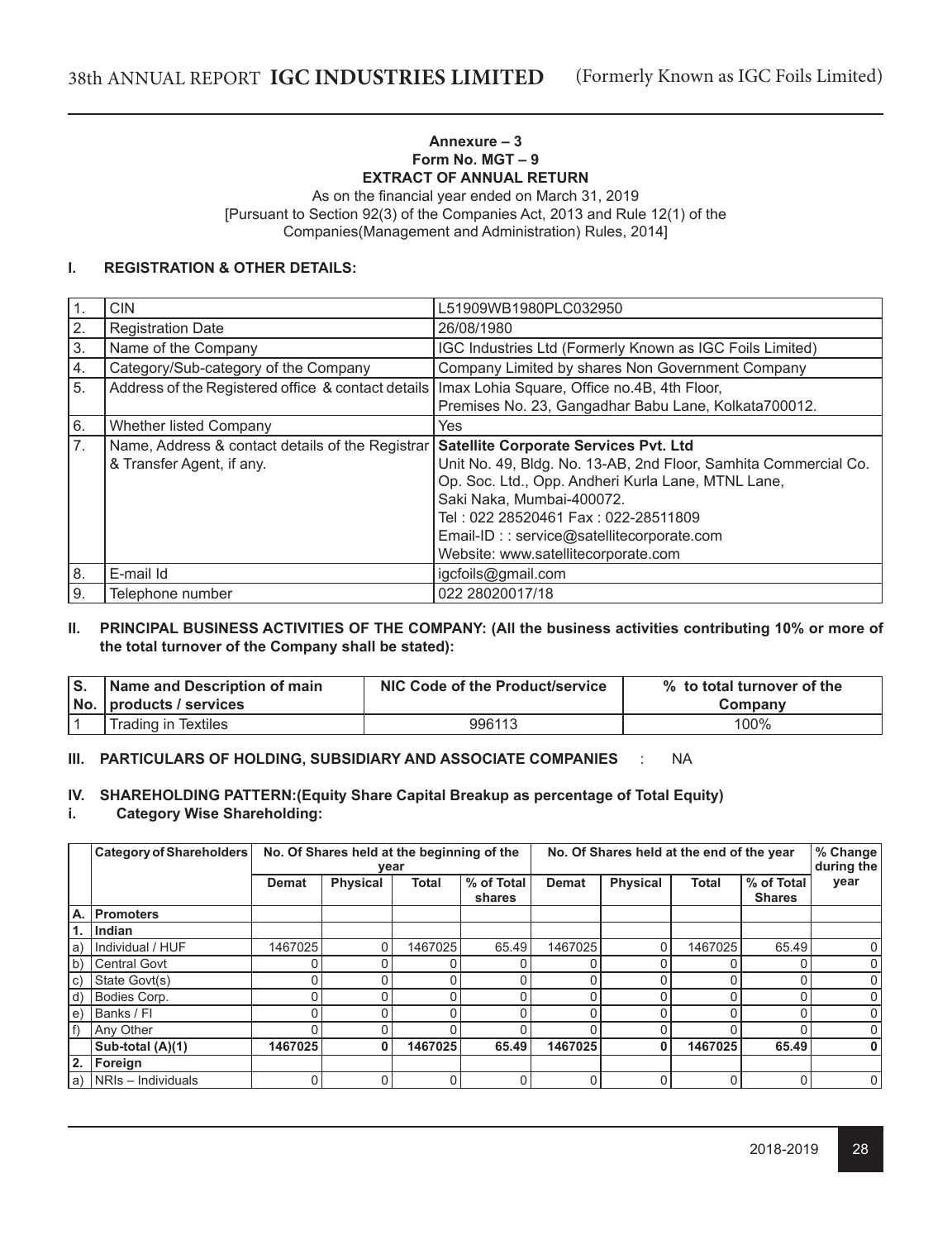## 38th ANNUAL REPORT **IGC INDUSTRIES LIMITED** (Formerly Known as IGC Foils Limited)

| $\mathsf{b}$  | Other - Individuals                                       | 0              | 0                       | 0            | $\Omega$       | 0              | 0                       | $\mathbf 0$    | $\mathbf 0$    | $\mathbf 0$         |
|---------------|-----------------------------------------------------------|----------------|-------------------------|--------------|----------------|----------------|-------------------------|----------------|----------------|---------------------|
| C)            | Bodies Corp.                                              | 0              | 0                       | 0            | $\mathbf{0}$   | $\mathbf{0}$   | $\overline{0}$          | $\overline{0}$ | $\mathbf{0}$   | $\mathbf 0$         |
| d)            | Banks / Fl                                                | 0              | $\overline{0}$          | 0            | $\Omega$       | $\overline{0}$ | $\overline{0}$          | $\overline{0}$ | $\Omega$       | $\mathbf 0$         |
| $ e\rangle$   | Any Other                                                 | 0              | 0                       | 0            | $\mathbf 0$    | 0              | 0                       | 0              | $\Omega$       | $\mathbf 0$         |
|               | Sub-total (A)(2)                                          | $\mathbf{0}$   | $\overline{\mathbf{0}}$ | $\mathbf{0}$ | $\mathbf{0}$   | $\overline{0}$ | $\overline{\mathbf{0}}$ | $\mathbf{0}$   | $\mathbf{0}$   | 0                   |
|               | <b>Total Shareholding</b><br>of                           | 1467025        | 0                       | 1467025      | 65.49          | 1467025        | $\bf{0}$                | 1467025        | 65.49          |                     |
|               | Promoter (A) = $(A)(1)+(A)$                               |                |                         |              |                |                |                         |                |                |                     |
|               | (2)                                                       |                |                         |              |                |                |                         |                |                |                     |
| В.            | <b>Public Shareholding</b>                                |                |                         |              |                |                |                         |                |                |                     |
| 1.            | <b>Institutions</b>                                       |                |                         |              |                |                |                         |                |                |                     |
| a)            | Mutual Funds                                              | 0              | 0                       | 0            | $\Omega$       | 0              | 0                       | 0              | $\Omega$       | $\Omega$            |
| b)            | Banks / Fl                                                | 0              | $\overline{0}$          | $\mathbf 0$  | $\overline{0}$ | $\overline{0}$ | $\overline{0}$          | $\overline{0}$ | $\mathbf{0}$   | $\mathbf 0$         |
| $\mathsf{c})$ | <b>Central Govt</b>                                       | 0              | 0                       | 0            | 0              | 0              | 0                       | 0              | 0              | $\mathsf 0$         |
| d)            | State Govt(s)                                             | 0              | $\overline{0}$          | $\mathbf 0$  | 0              | 0              | $\overline{0}$          | $\mathbf 0$    | $\overline{0}$ | $\mathsf{O}\xspace$ |
| e)            | Venture Capital Funds                                     | 0              | 0                       | 0            | 0              | $\mathbf 0$    | 0                       | $\mathbf 0$    | $\mathbf 0$    | $\mathbf 0$         |
| $\sqrt{f}$    | Insurance Companies                                       | 0              | 0                       | 0            | $\Omega$       | 0              | 0                       | $\mathbf 0$    | $\mathbf 0$    | $\mathbf 0$         |
| $ g\rangle$   | Flis                                                      | $\mathbf 0$    | 0                       | 0            | 0              | $\mathbf 0$    | 0                       | $\mathbf 0$    | $\mathbf 0$    | $\mathsf 0$         |
| h)            | Foreign Venture Capital<br>Funds                          | $\overline{0}$ | $\overline{0}$          | $\Omega$     | $\Omega$       | $\overline{0}$ | $\overline{O}$          | $\overline{0}$ | $\Omega$       | $\Omega$            |
| li)           | Others (specify)                                          | $\Omega$       | $\mathbf{0}$            | $\Omega$     | $\Omega$       | $\mathbf 0$    | $\mathbf{0}$            | $\mathbf{0}$   | $\Omega$       | $\Omega$            |
|               | Sub-Total (B)(1)                                          | 0              | 0                       | 0            | $\mathbf{0}$   | $\mathbf{0}$   | 0                       | $\mathbf{0}$   | 0              | 0                   |
| 2.            | <b>Non-Institutions</b>                                   |                |                         |              |                |                |                         |                |                |                     |
| a)            | Bodies Corp.                                              | 445105         | 2                       | 445107       | 19.87          | 445106         | $\overline{2}$          | 445108         | 19.87          | $\mathbf 0$         |
| i.            | Indian                                                    | 0              | 0                       | 0            | 0              | 0              | 0                       | 0              | $\mathbf 0$    | 0                   |
| ii.           | Overseas                                                  | 0              | $\overline{0}$          | 0            | $\Omega$       | $\mathbf{0}$   | $\overline{0}$          | $\mathbf{0}$   | $\mathbf{0}$   | $\mathbf 0$         |
| b)            | Individuals                                               | $\Omega$       | 0                       | 0            | $\Omega$       | $\Omega$       | 0                       | $\Omega$       | $\Omega$       | $\mathbf 0$         |
| İ.            | Individual<br>shareholders                                | 1547           | 15665                   | 17212        | 0.77           | 17459          | 485                     | 17944          | 0.80           | 0.03                |
|               | holding<br>nominal<br>share                               |                |                         |              |                |                |                         |                |                |                     |
|               | capital upto Rs. 1 lakh                                   |                |                         |              |                |                |                         |                |                |                     |
| ii.           | Individual<br>shareholders   291648                       |                | 19000                   | 310648       | 13.86          | 291015         | 19000                   | 310015         | 13.84          | $-0.03$             |
|               | holding nominal share                                     |                |                         |              |                |                |                         |                |                |                     |
|               | capital in excess of Rs. 1                                |                |                         |              |                |                |                         |                |                |                     |
|               | lakh                                                      |                |                         |              |                |                |                         |                |                |                     |
| C)            | Others (specify)                                          | $\Omega$       | $\mathbf 0$             | 0            | $\Omega$       | 0              | $\mathbf 0$             | $\Omega$       | $\Omega$       | $\Omega$            |
|               | Foreign National                                          | 0              | 0                       | 0            | $\Omega$       | 0              | 0                       | $\mathbf 0$    | 0              | 0                   |
|               | <b>Clearing Members</b>                                   | 0              | $\overline{0}$          | $\Omega$     | $\Omega$       | 0              | $\overline{0}$          | $\overline{0}$ | $\mathbf 0$    | $\mathbf 0$         |
|               | Non-Resident Indians                                      | 0              | 0                       | 0            | 0              | 0              | 0                       | $\mathbf 0$    | 0              | 0                   |
|               | Independent Directors and<br>their Relatives              | $\overline{0}$ | $\Omega$                | $\Omega$     | $\Omega$       | $\Omega$       | $\Omega$                | $\Omega$       | $\Omega$       | $\Omega$            |
|               | OCB                                                       | 0              | $\mathbf 0$             | $\Omega$     | $\Omega$       | $\mathbf 0$    | $\mathbf{0}$            | $\Omega$       | $\mathbf{0}$   | $\Omega$            |
|               | <b>Employees Welfare Trust</b>                            | 0              | 0                       | 0            | 0              | $\mathbf 0$    | $\mathbf{0}$            | $\mathbf{0}$   | $\Omega$       | $\mathbf 0$         |
|               | Sub-Total (B)(2)                                          | 738300         | 34675                   | 772975       | 34.51          | 753480         | 19495                   | 772975         | 34.51          | 0                   |
|               | <b>Total Public Shareholding</b><br>$(B) = (B)(1)+(B)(2)$ | 738300         | 34675                   | 772975       | 34.51          | 753480         | 19495                   | 772975         | 34.51          | $\mathbf{0}$        |
| C.            | Shares held by Custodian<br>for GDRs & ADRs               | <b>Nil</b>     | <b>Nil</b>              | <b>Nil</b>   | <b>Nil</b>     | <b>Nil</b>     | <b>Nil</b>              | <b>Nil</b>     | <b>Nil</b>     | <b>Nil</b>          |
|               | Grand Total (A+B+C)                                       | 2205325        | 34675                   | 2240000      | 100            | 2220505        | 19495                   | 2240000        | 100            | <b>Nil</b>          |

### **ii. Shareholding of Promoters:**

| l Sr.<br>INo. | <b>Shareholder's name</b> | No. Of<br><b>Shares</b> | Shareholding at the beginning of the year<br>% of total<br>shares of the<br>Company | % of Shares<br>pledged /<br>encumbered<br>to total<br>shares | No. Of<br><b>Shares</b> | Shareholding at the end of the year<br>% of total<br>shares of the<br>Company | % of Shares<br>pledged /<br>encumbered<br>to total<br>shares | $%$ change<br>in share<br>holding<br>during the<br>year |
|---------------|---------------------------|-------------------------|-------------------------------------------------------------------------------------|--------------------------------------------------------------|-------------------------|-------------------------------------------------------------------------------|--------------------------------------------------------------|---------------------------------------------------------|
|               | l Ms. Disha Mehta         | 1467025                 | 65.49%                                                                              | Nil I                                                        | 1467025                 | 65.49%                                                                        | Nil                                                          | Nil l                                                   |
|               | <b>TOTAL</b>              | 1467025                 | 65.49%                                                                              | Nil                                                          | 1467025                 | 65.49%                                                                        | Nil                                                          | Nil l                                                   |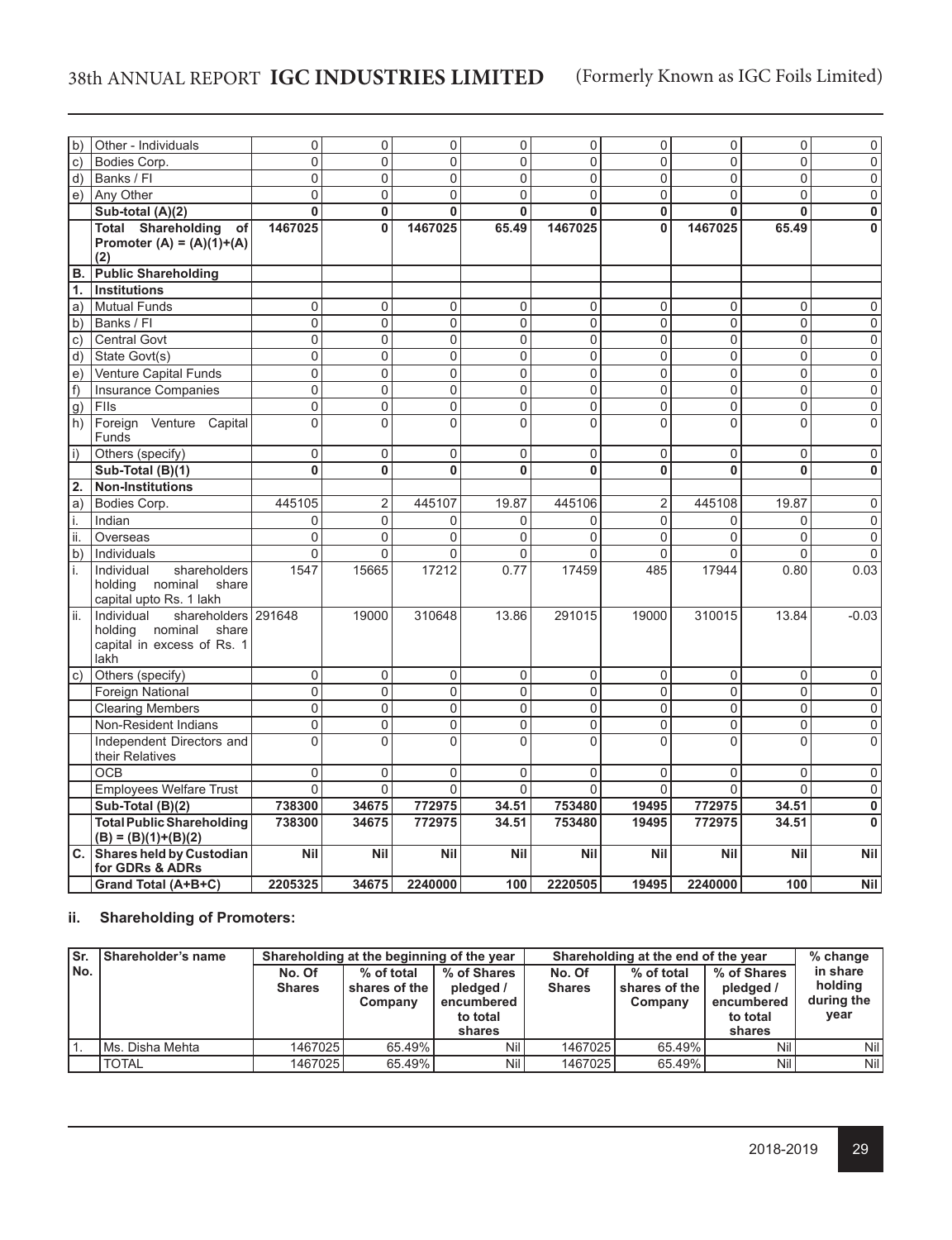#### **iii. Change in promoters' shareholding (please specify, if there is no change):**

There were no change in the Promoters' shareholding during the year.

#### **iv. Shareholding Pattern of top ten shareholders (other than Directors, Promoters and holders of GDRs and ADRs):**

| Sr.            | Shareholder's name                                               | Shareholding at the beginning |               | Shareholding at the end of the |               |  |
|----------------|------------------------------------------------------------------|-------------------------------|---------------|--------------------------------|---------------|--|
| No.            |                                                                  | of the year                   |               | year                           |               |  |
|                |                                                                  | No. Of Shares                 | % of total    | No. Of Shares                  | % of total    |  |
|                |                                                                  |                               | shares of the |                                | shares of the |  |
|                |                                                                  |                               | Company       |                                | Company       |  |
| $\mathbf{1}$ . | <b>INDIGO TECH IND LIMITED</b>                                   | 210000                        | 9.38          | 210000                         | 9.38          |  |
| 2.             | <b>PRIVATE</b><br>VRB CAPITAL<br><b>SERVICES</b><br><b>INDIA</b> | 210000                        | 9.38          | 210000                         | 9.38          |  |
|                | <b>LIMITED</b>                                                   |                               |               |                                |               |  |
| 3.             | ANIL JAIKISHANDAS MISTRY                                         | 117325                        | 5.24          | 117325                         | 5.24          |  |
| 4.             | <b>KIRTI ANIL MISTRY</b>                                         | 107000                        | 4.78          | 107000                         | 4.78          |  |
| 5.             | <b>ARTLINK VINTRADE LIMITED</b>                                  | 25000                         | 1.12          | 25000                          | 1.12          |  |
| 6.             | VINOD MARUTI WAKKCHARE                                           | 25000                         | 1.12          | 25000                          | 1.12          |  |
| 7.             | LALSINGH D RAJPUROHIT                                            | 25000                         | 1.12          | 25000                          | 1.12          |  |
| 8.             | <b>DHIRUBHAI MANGUKIA</b>                                        | 19000                         | 0.85          | 19000                          | 0.85          |  |
| 9.             | SANGITA DHIRUBHAI MANGUKIA                                       | 17440                         | 0.78          | 17423                          | 0.78          |  |
| 10.            | SWAMINATHAN KRISHNAN                                             | 9500                          | 0.42          | 9500                           | 0.42          |  |

#### **v. Shareholding of Directors and Key Managerial Personnel:**

| Sr.<br>l No. | For Each of the Directors and Key Managerial  <br><b>Personnel</b>                                                                                                                       |               | Shareholding at the beginning<br>of the year | <b>Cumulative Shareholding</b><br>during the year |                                        |
|--------------|------------------------------------------------------------------------------------------------------------------------------------------------------------------------------------------|---------------|----------------------------------------------|---------------------------------------------------|----------------------------------------|
|              |                                                                                                                                                                                          | No. Of shares | % of total<br>shares of the<br>Company       | No. Of shares                                     | % of total<br>shares of the<br>Company |
|              | Mrs. Disha Mehta                                                                                                                                                                         |               |                                              |                                                   |                                        |
|              | At the beginning of the year                                                                                                                                                             | 1467025       | 65.49%                                       | 1467025                                           | 65.49%                                 |
|              | Date wise increase / decrease in promoters<br>share holding during the year specifying the<br>reasons for increase / decrease (e.g. Allotment)<br>/ transfer / bonus / swear equity etc) | No change     |                                              |                                                   |                                        |
|              | At the End of the year                                                                                                                                                                   | 1467025       | 65.49%                                       | 1467025                                           | 65.49%                                 |

#### **V. INDEBTEDNESS:**

**Indebtedness of the Company including interest outstanding / accrued but not due for payment:**

|        |                                                | <b>Secured</b><br>Loans<br>excluding<br>deposits | <b>Unsecured</b><br>Loans | <b>Deposits</b> | Total<br><b>Indebtedness</b> |
|--------|------------------------------------------------|--------------------------------------------------|---------------------------|-----------------|------------------------------|
|        | Indebtedness at the beginning of the financial |                                                  |                           |                 |                              |
|        | vear                                           |                                                  |                           |                 |                              |
|        | <b>Principal Amount</b>                        | Nil                                              | 379,553,553               | Nil             | 379,553,553                  |
| Ιi.    | Interest due but not paid                      | Nil                                              | Nil                       | Nil             | Nil                          |
| l iii. | Interest accrued but not due                   | Nil                                              | Nil                       | Nil             | Nil                          |
|        | Total $(i + ii + iii)$                         | <b>Nil</b>                                       | 379,553,553               | <b>Nil</b>      | 379,553,553                  |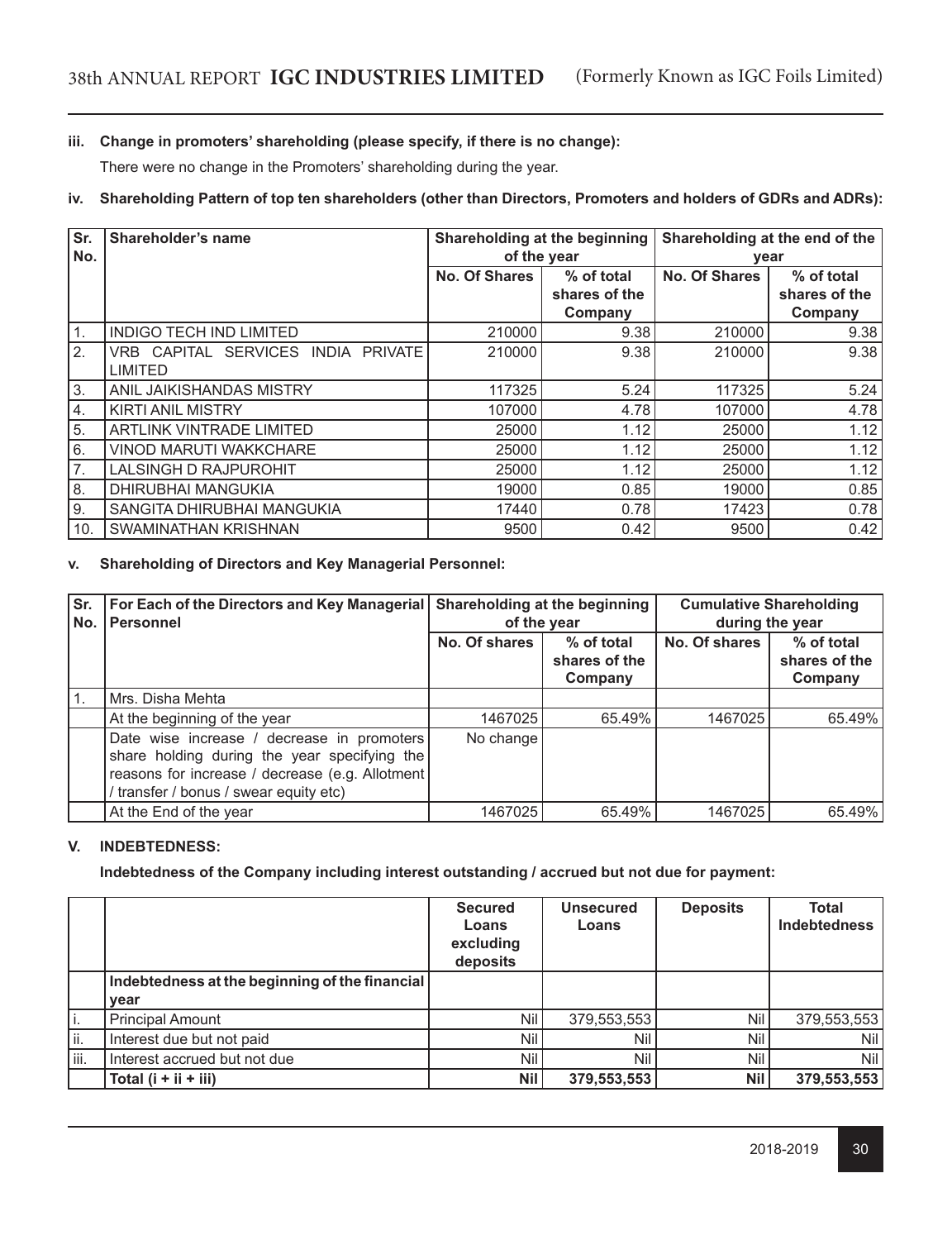|        | Change in indebtedness during the financial<br>year |            |             |     |             |
|--------|-----------------------------------------------------|------------|-------------|-----|-------------|
| $\Box$ | Addition                                            | Nil        | Nil         | Nil | Nil         |
| $\Box$ | Reduction                                           | Nil        | 1,313,000   | Nil | 1,313,000   |
|        | Net change                                          | Nil        | 1,313,000   | Nil | 1,313,000   |
|        | Indebtedness at the end of the financial year       |            |             |     |             |
| ۱i.    | <b>Principal Amount</b>                             | Nil        | 378,240,553 | Nil | 378,240,553 |
| ۱ii.   | Interest due but not paid                           | Nil        | Nil         | Nil | Nil         |
| ∣iii.  | Interest accrued but not due                        | Nil        | Nil         | Nil | Nil         |
|        | Total $(i + ii + iii)$                              | <b>Nil</b> | 378,240,553 | Nil | 378,240,553 |

#### **VI. REMUNERATION OF DIRECTORS AND KEY MANAGERIAL PERSONNEL:**

#### **A. Remuneration to Managing Director, Whole-Time Directors and / or Manager:**

| Sr.<br>No. | <b>Particulars of Remuneration</b>                                                    | Name of MD /<br><b>WTD / Manager</b> | <b>Total Amount</b> |
|------------|---------------------------------------------------------------------------------------|--------------------------------------|---------------------|
|            |                                                                                       | <b>Mrs. Disha Mehta</b>              |                     |
| 1.         | <b>Gross Salary</b>                                                                   | $\overline{\phantom{a}}$             |                     |
|            | a) Salary as per provisions contained in section 17(1) of the Income-tax Act,<br>1961 |                                      |                     |
|            | b) Value of perquisites u/s. 17(2) of Income-tax Act, 1961                            | $\qquad \qquad -$                    |                     |
|            | c) Profits in lieu of salary u/s. 17(3) of Income-tax Act, 1961                       | $-$                                  |                     |
| 2.         | <b>Stock Option</b>                                                                   | $-$                                  |                     |
| 3.         | <b>Sweat Equity</b>                                                                   | $-$                                  |                     |
| 4.         | Commission                                                                            | $-$                                  |                     |
|            | - as % of profit                                                                      | $-$                                  |                     |
|            | - others, specify                                                                     | $-$                                  |                     |
|            | Others, please specify                                                                | --                                   |                     |
|            | Total (A)                                                                             | --                                   |                     |
|            | Ceiling as per the Act                                                                | $\qquad \qquad -$                    |                     |

#### **B. Remuneration to other Directors:**

| Sr.<br>No.   | <b>Particulars of Remuneration</b>           | <b>Bhavesh</b><br>vora | <b>Dattatreya</b><br>Gurav | <b>Kishor</b><br><b>Bamble</b> | <b>Shivang</b><br><b>Vora</b> | <b>Total</b><br><b>Amount</b> |
|--------------|----------------------------------------------|------------------------|----------------------------|--------------------------------|-------------------------------|-------------------------------|
| $\mathbf{1}$ | <b>Independent Directors</b>                 |                        |                            |                                |                               |                               |
|              | • Fee for attending board committee meetings |                        |                            |                                |                               |                               |
|              | • Commission                                 |                        |                            |                                |                               |                               |
|              | • Others, please specify                     | $- -$                  | $- -$                      |                                | --                            |                               |
|              | Total (1)                                    | --                     | --                         | --                             | --                            |                               |
|              | <b>Other Non-Executive Directors</b>         |                        |                            |                                |                               |                               |
|              | • Fee for attending board committee meetings |                        |                            |                                |                               |                               |
|              | • Commission                                 |                        |                            |                                |                               |                               |
|              | • Others, please specify                     | $- -$                  | 28,000                     | 48,000                         | 77.000                        | 153,000                       |
|              | Total (2)                                    | --                     | 28,000                     | 48,000                         | 77,000                        | 153,000                       |
|              | Total $(B)=(1=2)$                            | --                     | 28,000                     | 48,000                         | 77,000                        | 153,000                       |
|              | <b>Total Managerial Remuneration</b>         | --                     | 153,000                    | 48,000                         | 77 000                        | 153,000                       |
|              | Overall Ceiling as per the Act               | $- -$                  | $- -$                      |                                | --                            |                               |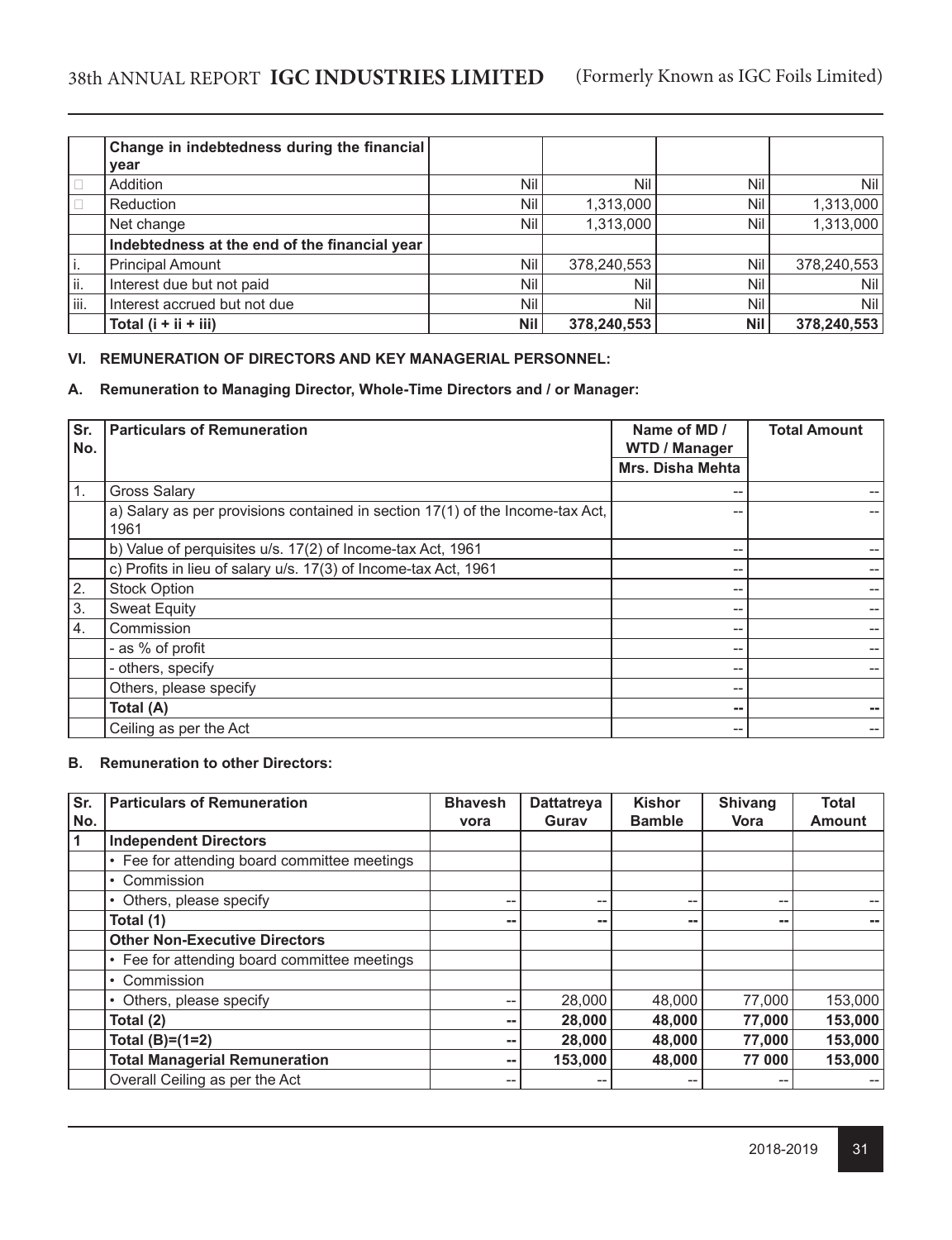#### **C. Remuneration to Key Managerial Personnel other than MD / Manager / WTD:**

|                | S r. Particulars of Remuneration                                                     | <b>Key Managerial Personnel</b> |                             |                   |              |
|----------------|--------------------------------------------------------------------------------------|---------------------------------|-----------------------------|-------------------|--------------|
| No.            |                                                                                      | <b>CEO</b>                      | Company<br><b>Secretary</b> | <b>CFO</b>        | <b>Total</b> |
|                |                                                                                      |                                 | <b>Swati</b>                |                   |              |
|                |                                                                                      |                                 | <b>Dhanuka</b>              |                   |              |
| 1              | <b>Gross salary</b>                                                                  |                                 |                             |                   |              |
|                | (a)Salary as per provisions contained in<br>section17(1) of the Income-tax Act, 1961 |                                 |                             |                   |              |
|                | (b)Value of perquisites u/s17(2)Income-<br>taxAct, 1961                              |                                 |                             |                   |              |
|                | (c)Profits in lieu of salary under c section17(3)<br>Income-tax Act, 1961            | --                              | 120,000                     |                   | 120,000      |
| $\overline{2}$ | <b>Stock Option</b>                                                                  | --                              | --                          | --                |              |
| $\mathbf{3}$   | <b>Sweat Equity</b>                                                                  | --                              |                             |                   |              |
|                | Commission                                                                           |                                 |                             |                   |              |
|                | - as %of profit                                                                      |                                 |                             |                   |              |
|                | -others, specify                                                                     | --                              | --                          | $\qquad \qquad -$ |              |
| $\overline{4}$ | Others, please specify                                                               | --                              |                             | --                |              |
| $5\phantom{a}$ | <b>Total</b>                                                                         | --                              | 1,20,000                    | --                | 120,000      |

#### **VII. PENALTIES / PUNISHMENT / COMPOUNDING OF OFFENCES UNDER COMPANIES ACT, 1956/2013:**

| <b>Type</b>               | Section of the<br><b>Companies</b><br>Act | <b>Brief</b><br><b>Description</b> | <b>Details of</b><br>Penalty /<br><b>Punishment /</b><br>Compounding | <b>Authority</b> [<br>RD / NCLT /<br>Court ] | Appeal made,<br>if any (give<br>details) |  |
|---------------------------|-------------------------------------------|------------------------------------|----------------------------------------------------------------------|----------------------------------------------|------------------------------------------|--|
| <b>COMPANY</b>            |                                           |                                    | fees imposed                                                         |                                              |                                          |  |
| Penalty                   |                                           |                                    |                                                                      |                                              |                                          |  |
| Punishment                | None                                      |                                    |                                                                      |                                              |                                          |  |
| Compounding               |                                           |                                    |                                                                      |                                              |                                          |  |
| <b>DIRECTORS</b>          |                                           |                                    |                                                                      |                                              |                                          |  |
| Penalty                   |                                           |                                    |                                                                      |                                              |                                          |  |
| Punishment                | None                                      |                                    |                                                                      |                                              |                                          |  |
| Compounding               |                                           |                                    |                                                                      |                                              |                                          |  |
| OTHER OFFICERS IN DEFAULT |                                           |                                    |                                                                      |                                              |                                          |  |
| Penalty                   |                                           |                                    |                                                                      |                                              |                                          |  |
| Punishment                | None                                      |                                    |                                                                      |                                              |                                          |  |
| Compounding               |                                           |                                    |                                                                      |                                              |                                          |  |

**Registered Office: Imax Lohia Square, Office No. 4B, Sd/- 4th Floor, Premises No. 23,Gangadhar Babu Lane, Mrs. Prachi Marwah** Kolkata - 700012, West Bengal.

**Date: 21st August, 2019 By Order of the Board of Directors For IGC Industries Limited (Formerly Known as IGC Foils Limited)**

 **Chairman Cum Managing Director**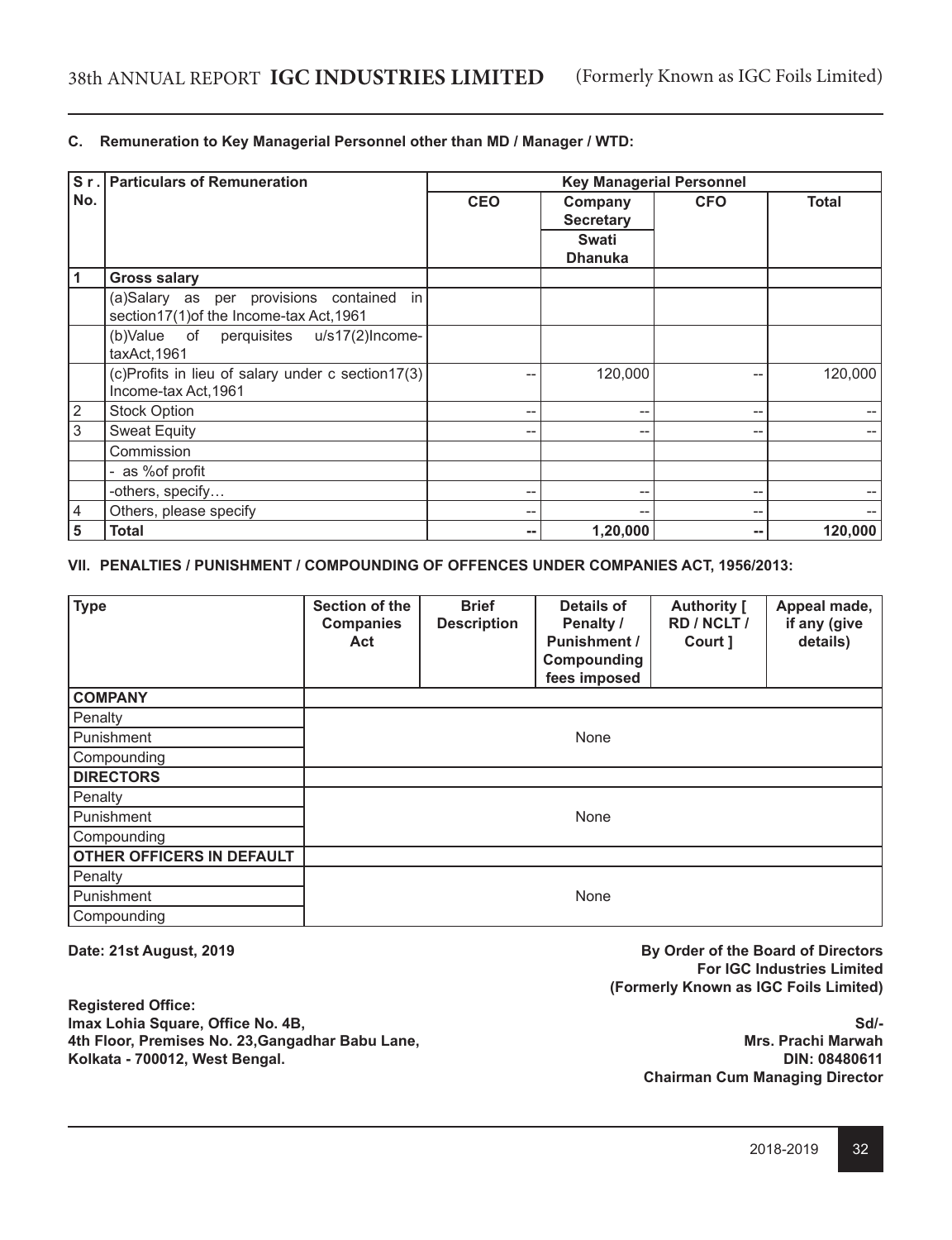#### **Annexure – 4**

#### **Form AOC – 2**

(Pursuant to clause (h) of sub-section (3) of section 134 of the Act and Rule 8(2) of the Companies (Accounts) Rules, 2014)

Form for disclosure of particulars of contracts/arrangements entered into by the Company with related parties referred to in sub-section (1) of section 188 of the Act including certain arm's length transactions under third proviso thereto

1. Details of material contracts or arrangements or transactions not at arm's length basis: NA

All contracts/arrangements/transactions entered into during the year ended March 31, 2019, were at arm's length basis.

2. Details of material contracts or arrangement or transactions at arm's length basis: NA

| Name(s) of the<br>related party<br>and nature of<br>relationship | <b>Nature</b><br>ofcontracts /<br>arrangements /<br><b>Transactions</b> | <b>Duration of</b><br>the contracts /<br>arrangements /<br>transactions | <b>Salient terms of</b><br>the contracts or<br>arrangements<br>or transactions<br>including the<br>value, if any | Date(s) of<br>approval by the<br>Board, if any | Amount paid as<br>advances, if any |
|------------------------------------------------------------------|-------------------------------------------------------------------------|-------------------------------------------------------------------------|------------------------------------------------------------------------------------------------------------------|------------------------------------------------|------------------------------------|
| --                                                               | $- -$                                                                   |                                                                         |                                                                                                                  |                                                | $- -$                              |

**Date: 21st August, 2019 By Order of the Board of Directors For IGC Industries Limited (Formerly Known as IGC Foils Limited)**

**Registered Office: Imax Lohia Square, Office No. 4B, Sd/- 4th Floor, Premises No. 23, Gangadhar Babu Lane, Kolkata - 700012, West Bengal. DIN: 08480611**

 **Chairman Cum Managing Director**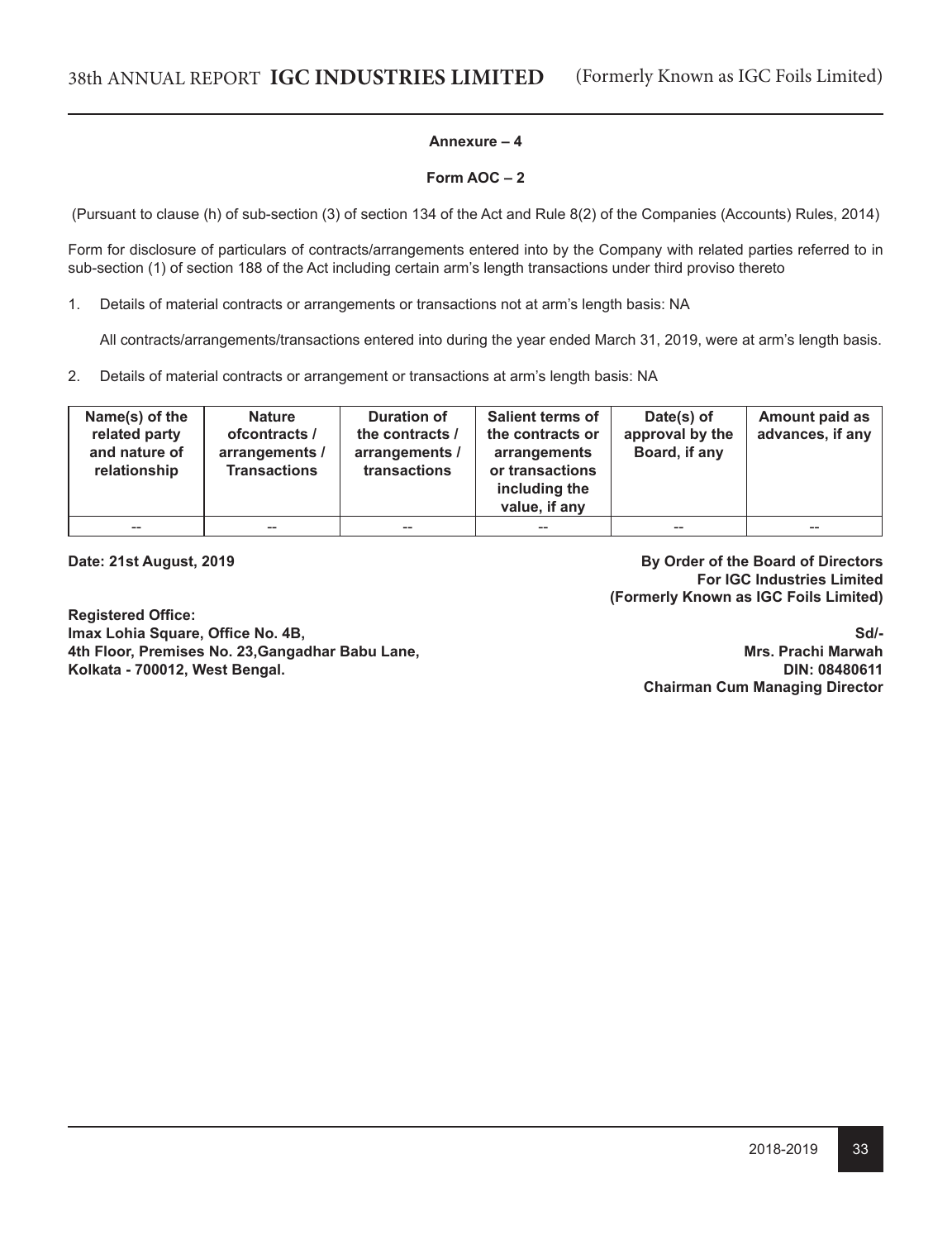### **Annexure – 5**

### **NOMINATION AND REMUNERATION POLICY**

### **Purpose of the Policy:**

The Nomination and Remuneration Committee ("Committee") of IGC Industries Limited "the Company" and this Policy shall be in compliance with the provisions of Section 178 of the Companies Act, 2013, Clause 49 of the Listing Agreement and such other rules / regulations as may be applicable to the Company.

### **The Policy is framed with the objective(s):**

- To lay down criteria with regard to identifying persons who are qualified to become Directors (Executive and Nonexecutive) and persons who may be appointed in Key Managerial positions and to determine their remuneration;
- To determine remuneration based on the Company's size and financial position and trends and practices on remuneration prevailing in peer companies, in the industry;
- To carry out evaluation of the performance of Directors, as well as Key Managerial Personnel and to provide for reward(s) linked directly to their effort, performance, dedication and achievement relating to the Company's operations and
- To ensure that the level and composition of remuneration is reasonable and sufficient to attract, retain and motivate the working potential of all the Directors and Key Managerial Personnel (KMP) of the Company;
- To ensure that the remuneration to Directors and Key Managerial Personnel (KMP) of the Company involves a balance between fixed and incentive pay reflecting short and long-term performance objectives appropriate to the working of the Company and its goals;
- To lay down criteria for appointment, removal of directors and Key Managerial Personnel and evaluation of their performance;
- To ascertain that the relationship of remuneration to performance is clear and meets appropriate performance benchmarks;

#### **Definitions**:

- Act means the Companies Act, 2013 and Rules framed thereunder, as amended from time to time.
- Board means Board of Directors of the Company.
- Directors mean Directors of the Company
- Policy or this Policy means "Nomination and Remuneration Policy."
- Key Managerial Personnel means
	- Chief Executive Officer or the Managing Director or the Manager;
	- Whole-time director:
	- Chief Financial Officer:
	- Company Secretary and such other officer as may be prescribed.

### **Role of Committee:**

#### **The Committee shall:**

- Identify persons who are qualified to become Directors and Key Managerial Personnel (KMP) who may be appointed in accordance with the criteria laid down,
- Recommend to the Board appointment and removal of Directors and KMP and shall carry out evaluation of every director's performance,
- Formulate the criteria for determining qualifications, positive attributes and independence of a director,
- Recommend to the Board a policy, relating to the remuneration for the Directors and Key Managerial personnel and other employees,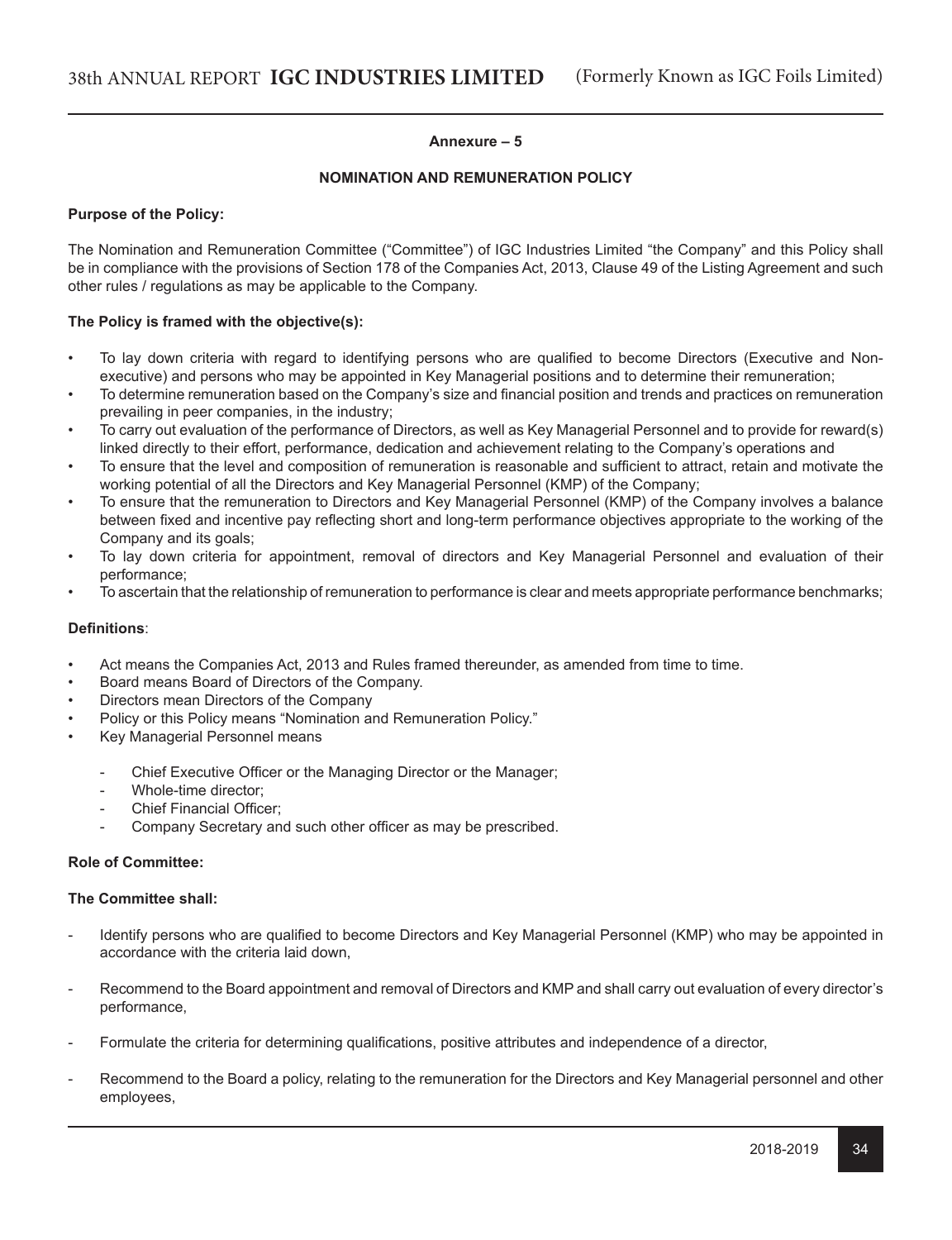- To consider and determine the Remuneration Policy, based on the performance and also bearing in mind that the remuneration is reasonable and sufficient to attract, retain and motivate members of the Board and Key Managerial Personnel and such other factors as the Committee shall deem appropriate, -

Make independent/ discreet references, where necessary, well in time to verify the accuracy of the information furnished by the applicant.

### **Policy for appointment and removal of Director and Key Managerial Personnel (KMP) Appointment criteria and qualifications:**

- a) The Committee shall identify and ascertain the integrity, qualification, expertise and experience of the person for appointment as Director and Key Managerial Personnel and recommend to the Board his / her appointment,
- b) A person should possess adequate qualification, expertise and experience for the position he / she is considered for appointment. The Committee has discretion to decide whether qualification, expertise and experience possessed by a person are sufficient / satisfactory for the concerned position, Criteria for Remuneration to Directors, Key Managerial Personnel and Senior Management:
	- (a) **Responsibilities and Accountability:** The roles and responsibilities towards the organization and the position of the Director and Key Managerial Personnel shall be formerly evaluated to fix the remuneration,
	- (b) **Flexibility:** The Remuneration payable shall be flexible to meet both the needs of individuals and those of the Company while complying with relevant tax and other legislation,
	- (c) **Performance:** The Committee shall while determining remuneration ensure that the performance of the Director and Key Managerial Personnel and their commitment and efficiency is constructive and beneficial in generating commercial for the Company,
	- (d) **Affordability and Sustainability:** The remuneration payable is affordable and on a sustainable basis.
	- (e) **Transparency:** The process of remuneration management shall be transparent, conducted in good faith and in accordance with appropriate levels of confidentiality,

### **Remuneration to Directors and Key Managerial Personnel:**

The Committee shall ensure that the Remuneration payable to Directors and Key Managerial Personnel shall be paid after complying with the provisions of Section 197 and Schedule V and such other applicable provisions of the Companies Act, 2013.

### **Term / Tenure:**

#### **a) Managing Director/Whole-time Director:**

The Company shall appoint or re-appoint any person as its Executive Chairman, Managing Director or Executive Director for a term not exceeding five years at a time. No re-appointment shall be made earlier than one year before the expiry of term.

# **b) Independent Director:**

- An Independent Director shall hold office for a term up to five consecutive years on the Board of the Company and will be eligible for re-appointment on passing of a special resolution by the Company and disclosure of such appointment in the Board's report.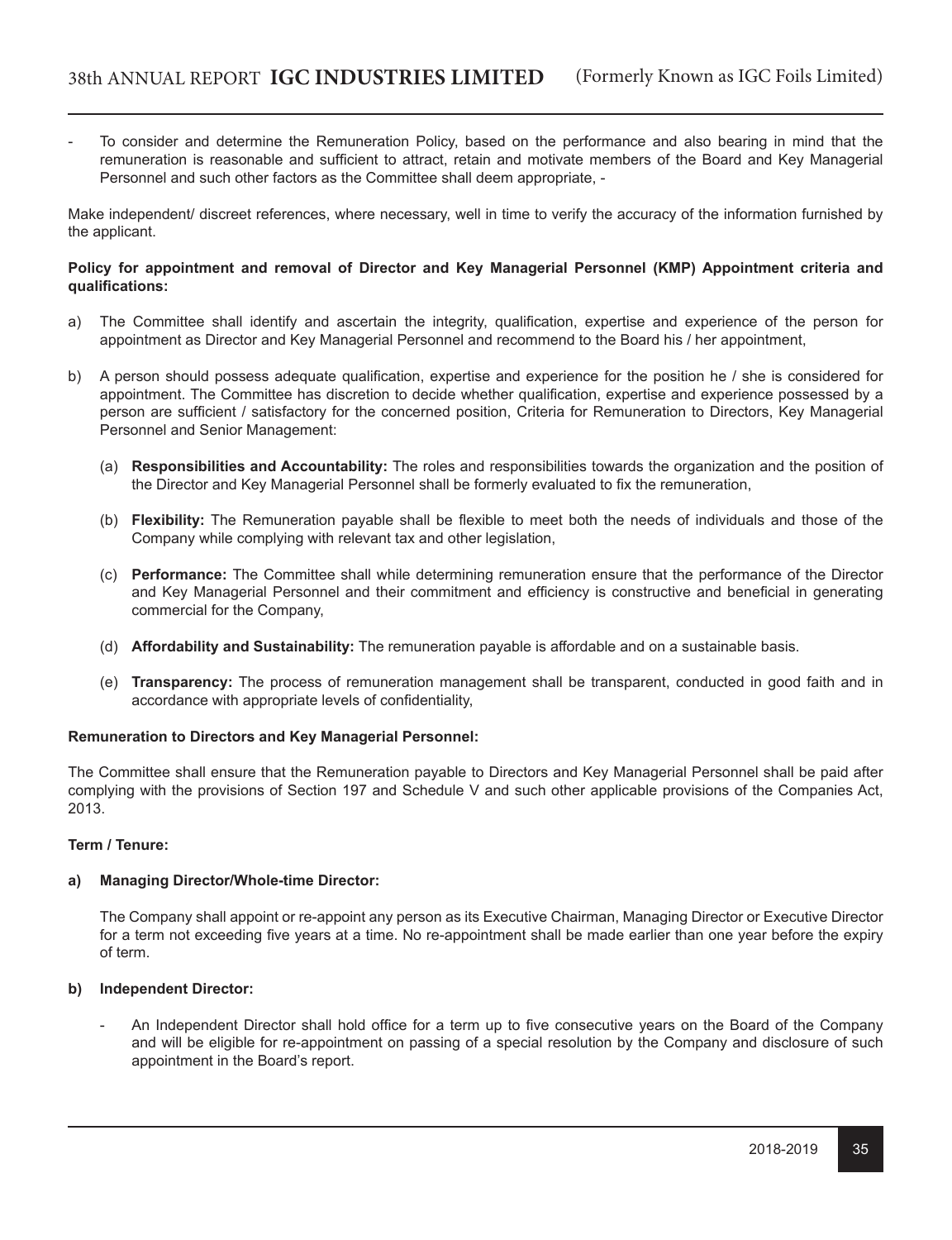- No Independent Director shall hold office for more than two consecutive terms, but such Independent Director shall be eligible for appointment after expiry of three years of ceasing to become an Independent Director. Provided that an Independent Director shall not, during the said period of three years, be appointed in or be associated with the Company in any other capacity, either directly or indirectly.

# **Evaluation:**

The Committee shall carry out evaluation of performance of every Director and KMP at regular interval (yearly).

# **Retirement:**

The Director and Key Managerial Personnel shall retire as per the applicable provisions of the Act and the prevailing policy of the Company. The Board will have the discretion to retain the Director and Key Managerial Personnel in the same position/ remuneration or otherwise even after attaining the retirement age, for the benefit of the Company.

### **Removal:**

Due to reasons for any disqualification mentioned in the Act or under any other applicable Act, rules and regulations thereunder, the Committee may recommend, to the Board with reasons recorded in writing, removal of a Director and Key Managerial Personnel subject to the provisions and compliance of the said Act, rules and regulations.

### **Policy relating to the Remuneration for the Whole-time Director:**

### **General**

- a) The remuneration / compensation / commission etc. to the Whole-time Director and Key Managerial Personnel will be determined by the Committee and recommended to the Board for approval. The remuneration / compensation / commission etc. shall be subject to the prior/post approval of the shareholders of the Company, wherever required.
- b) In determining the remuneration of Whole-time Director and Key Managerial Personnel the Committee should consider among others:
	- Conducting benchmarking with companies of similar type on the remuneration package;
	- The level and composition of remuneration is reasonable and sufficient to attract, retain and motivate Directors of the quality required to run the Company successfully;
	- Clear linkage of remuneration and appropriate performance benchmarking and
	- Remuneration involves a balance between fixed and incentive pay reflecting short and long-term performance objectives to the working of the Company and its goals.
- c) Increments including bonuses, incentive and other rewards to the existing remuneration/ compensation structure may be recommended by the Committee to the Board which should be approved by the Shareholders of the Company and/or Central Government, wherever required.

# **Remuneration to Non-Executive / Independent Director:**

Non-Executive / Independent Director may receive remuneration by way of sitting fees for attending meetings of Board or Committee thereof. Provided that amount of fees shall not exceed INR One Lakh per meeting of the Board and Committee or such amount as may be prescribed by the Central Government from time to time.

#### **Membership:**

Members of the Committee shall be appointed by the Board with a minimum of three Non-Executive Directors out of which not less than one-half shall be Independent Director.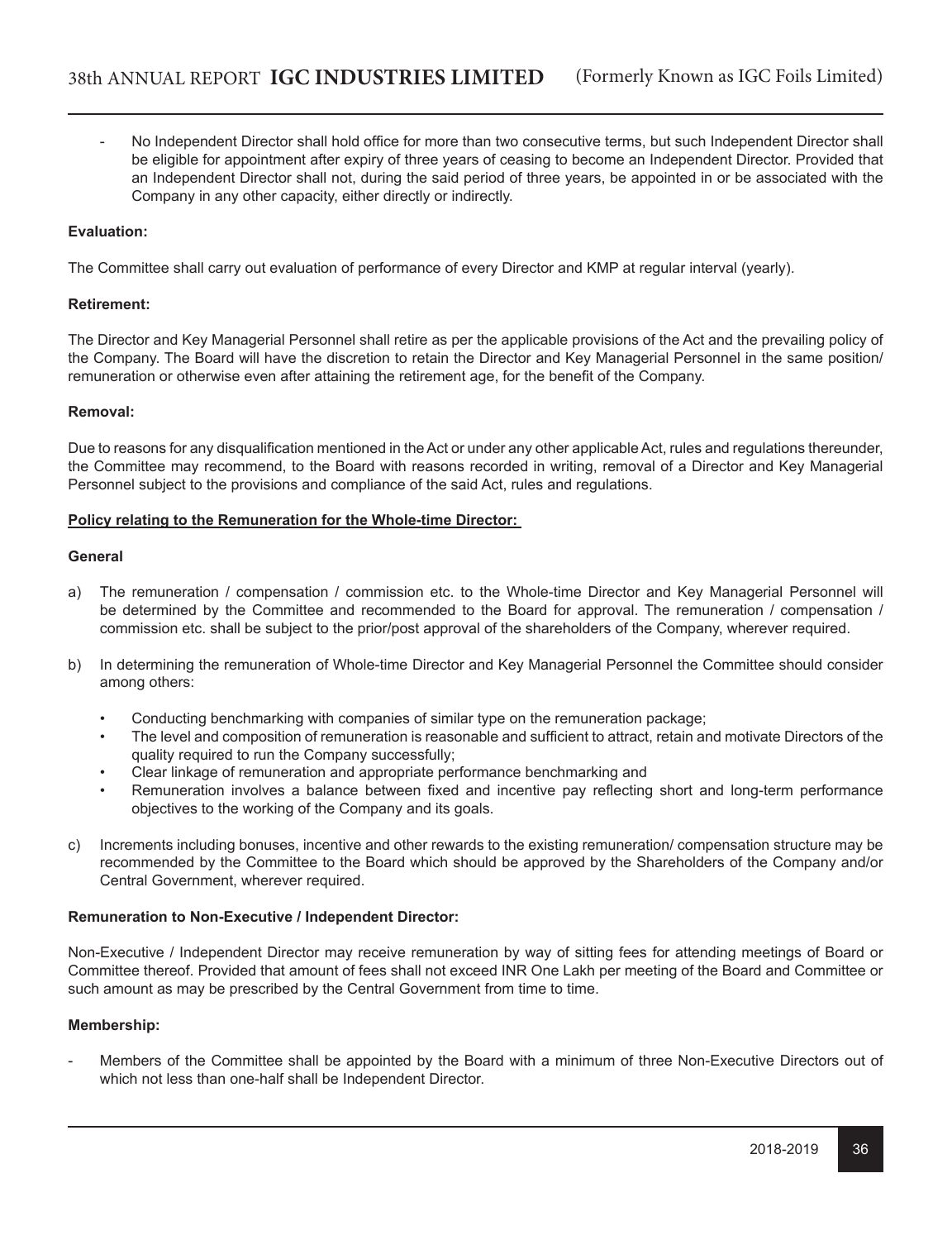- The Chairman of the Committee shall be elected from members amongst themselves who shall be an Independent Director. In the absence of the Committee's Chairman, the remaining members present shall elect one of themselves to chair the meeting.
- Only members of the Committee have the right to attend and vote at the Committee meetings and any other person required to attend the meeting will have no right to vote.
- The Chairperson of the Committee or in his absence, any other member of the Committee authorised by him in this behalf shall attend the general meetings of the Company.

# **Minutes of Committee Meetings:**

Proceedings of all the meetings are recorded and signed by the Chairman of the said meeting or by the Chairman of the next succeeding meeting. Minutes of the Committee meeting are tabled at the Meeting of the Board and entered in the Minutes binder.

# **Committee Members Interests:**

- 1. A member of the Committee is not entitled to be present when his or her own remuneration is discussed at a meeting or when his or her performance is being evaluated.
- 2. The Committee may invite such executives, as it considers appropriate, to be present at the meetings of the Committee.

### **Frequency of the meetings:**

The Committee shall meet at such times so as to enable it to carry out its powers, functions, roles & responsibilities.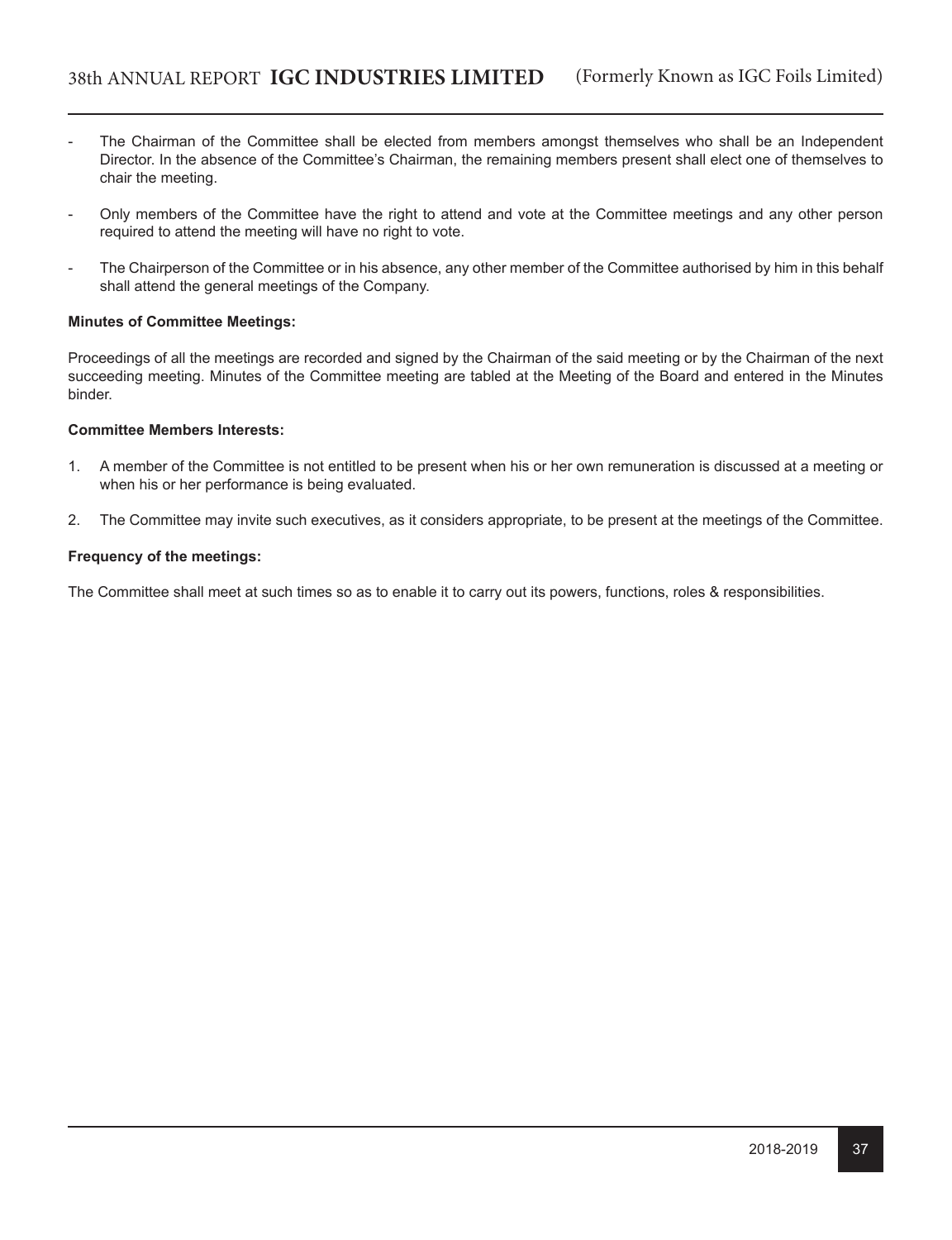# **CEO/CFO CERTIFICATION TO THE BOARD**

**To The Board of Directors IGC Industries Limited (Formerly Known as IGC Foils Limited) Imax Lohia Square, Office No. 4B, 4th Floor, Premises No. 23, Gangadhar Babu Lane, Kolkata - 700012, West Bengal.**

We, the hereby to the best of our knowledge and belief certify that:

- a) We have reviewed the financial statements and the cash flow statement for the year and that to the best of our knowledge and belief:
	- i) these statements do not contain any materially untrue statement or omit any material fact or contain statements that might be misleading;
	- ii) these statements together present a true and fair view of the Company's affairs and are in compliance with existing accounting standards, applicable laws and regulations.
- b) There are, to the best of our knowledge and belief, no transactions entered into by the Company during the year which is fraudulent, illegal or violates the Company's code of conduct.
- c) We hereby declare that all the members of the Board of Directors and Executive Committee have confirmed compliance with the Code of Conduct as adopted by the Company.
- d) We accept responsibility for establishing and maintaining internal controls for financial reporting and that we have evaluated the effectiveness of Internal Control Systems of the Company pertaining to financial reporting and have disclosed to the Auditors and the Audit Committee, deficiencies in the design or operation of such internal controls, if any, of which we are aware and the steps we have taken or propose to take to rectify these deficiencies.
- e) We have disclosed, based on our evaluation wherever applicable to the Auditors and the Audit Committee that:
	- i) There has not been any significant change in internal control over financial reporting;
	- All the significant changes in accounting policies during the year, if any, and that the same have been disclosed in the notes to the financial statement; and
	- iii) There were no instances of significant fraud of which we are become aware and the involvement therein, of the management or an employee having a significant role in the Company's internal control system over financial reporting.

Kolkata - 700012, West Bengal.

**Registered Office:**

**Imax Lohia Square, Office No. 4B, Solution Science 1, 2008, Science 1, 2008, Science 1, 2008, Science 1, 2008, Science 1, 2008, Science 1, 2008, Science 1, 2009, Science 1, 2009, Science 1, 2009, Science 1, 2009, Science** 

**Date: 21st August, 2019 By Order of the Board of Directors For IGC Industries Limited (Formerly Known as IGC Foils Limited)**

**4th Floor, Premises No. 23,Gangadhar Babu Lane, Mrs. Prachi Marwah Chairman Cum Managing Director**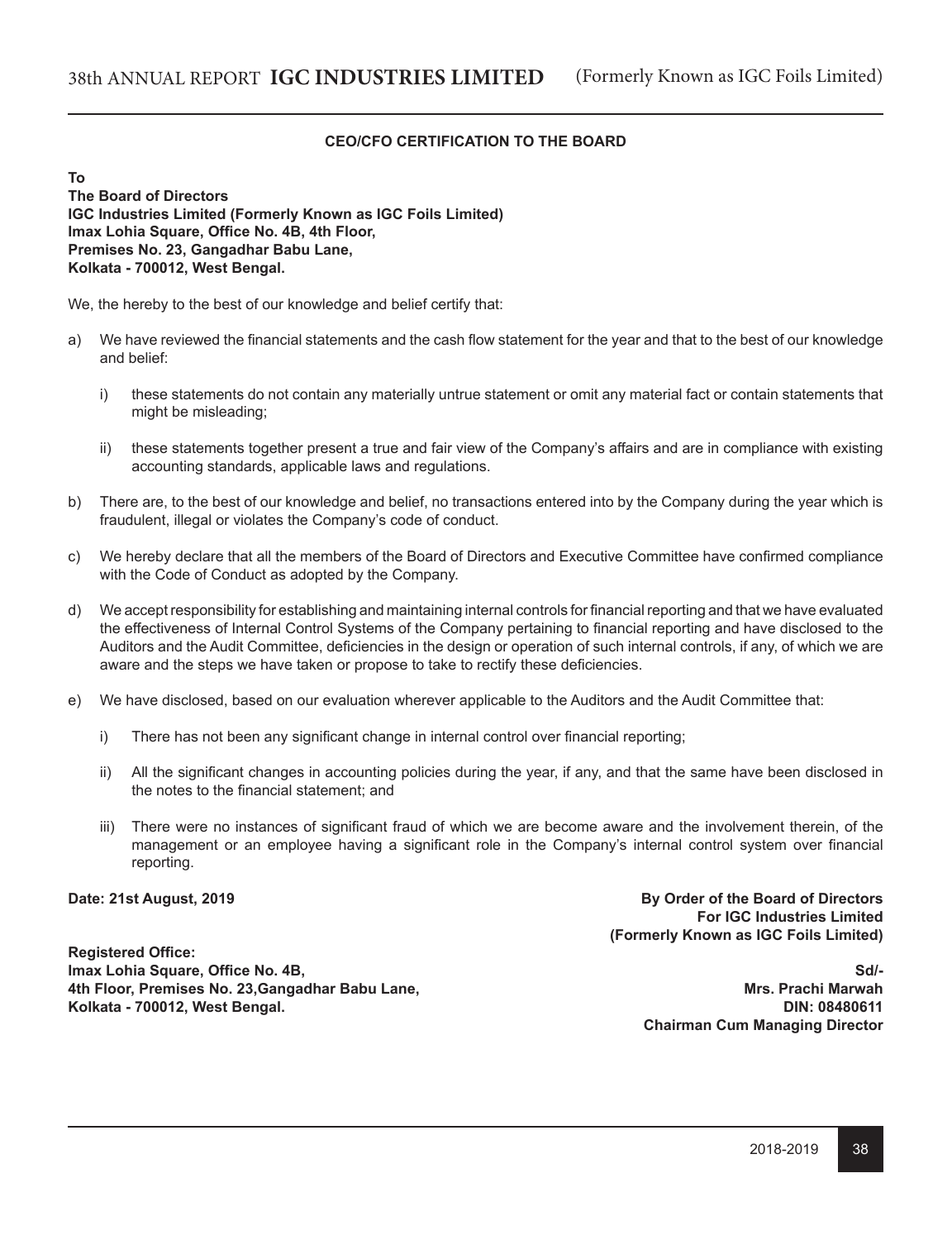# **INDEPENDENT AUDITOR'S REPORT**

# To the Members of **IGC Industries Limited (Formerly known as IGC FOILS LIMITED) Report on the Standalone Financial Statements**

### **Opinion**

We have audited the standalone financial statements of IGC INDUSTRIES LIMITED ("the Company"), which comprise the Balance Sheet as at 31st March 2019, and the statement of Profit and Loss, (statement of changes in equity) and statement of cash flows for the year then ended, and notes to the financial statements, including a summary of significant accounting policies and other explanatory information

In our opinion and to the best of our information and according to the explanations given to us, the aforesaid standalone financial statements give the information required by the Act in the manner so required and give a true and fair view in conformity with the accounting principles generally accepted in India, of the state of affairs of the Company as at March 31, 2019, and profit/loss, (changes in equity) and its cash flows for the year ended on that date.

### **Basis for Opinion**

We conducted our audit in accordance with the Standards on Auditing (SAs) specified under section 143(10) of the Companies Act, 2013. Our responsibilities under those Standards are further described in the Auditor's Responsibilities for the Audit of the Financial Statements section of our report. We are independent of the Company in accordance with the Code of Ethics issued by the Institute of Chartered Accountants of India together with the ethical requirements that are relevant to our audit of the financial statements under the provisions of the Companies Act, 2013 and the Rules there under, and we have fulfilled our other ethical responsibilities in accordance with these requirements and the Code of Ethics. We believe that the audit evidence we have obtained is sufficient and appropriate to provide a basis for our opinion.

#### **Key Audit Matters**

Key audit matters are those matters that, in our professional judgment, were of most significance in our audit of the financial statements of the current period. These matters were addressed in the context of our audit of the financial statements as a whole, and in forming our opinion thereon, and we do not provide a separate opinion on these matters.

### **Information Other than the Standalone Financial Statements and Auditor's Report Thereon**

The Company's Board of Directors is responsible for the preparation of the other information. The other information comprises the information included in the Management Discussion and Analysis, Board's Report including Annexures to Board's Report, Business Responsibility Report, Corporate Governance and Shareholder's Information, but does not include the standalone financial statements and our auditor's report thereon.

Our opinion on the standalone financial statements does not cover the other information and we do not express any form of assurance conclusion thereon.

In connection with our audit of the standalone financial statements, our responsibility is to read the other information and, in doing so, consider whether the other information is materially inconsistent with the standalone financial statements or our knowledge obtained during the course of our audit or otherwise appears to be materially misstated.

If, based on the work we have performed, we conclude that there is a material misstatement of this other information; we are required to report that fact. We have nothing to report in this regard.

### **Management's Responsibility for the Standalone Financial Statements**

The Company's Board of Directors is responsible for the matters stated in section 134(5) of the Companies Act, 2013 ("the Act") with respect to the preparation of these standalone financial statements that give a true and fair view of the financial position,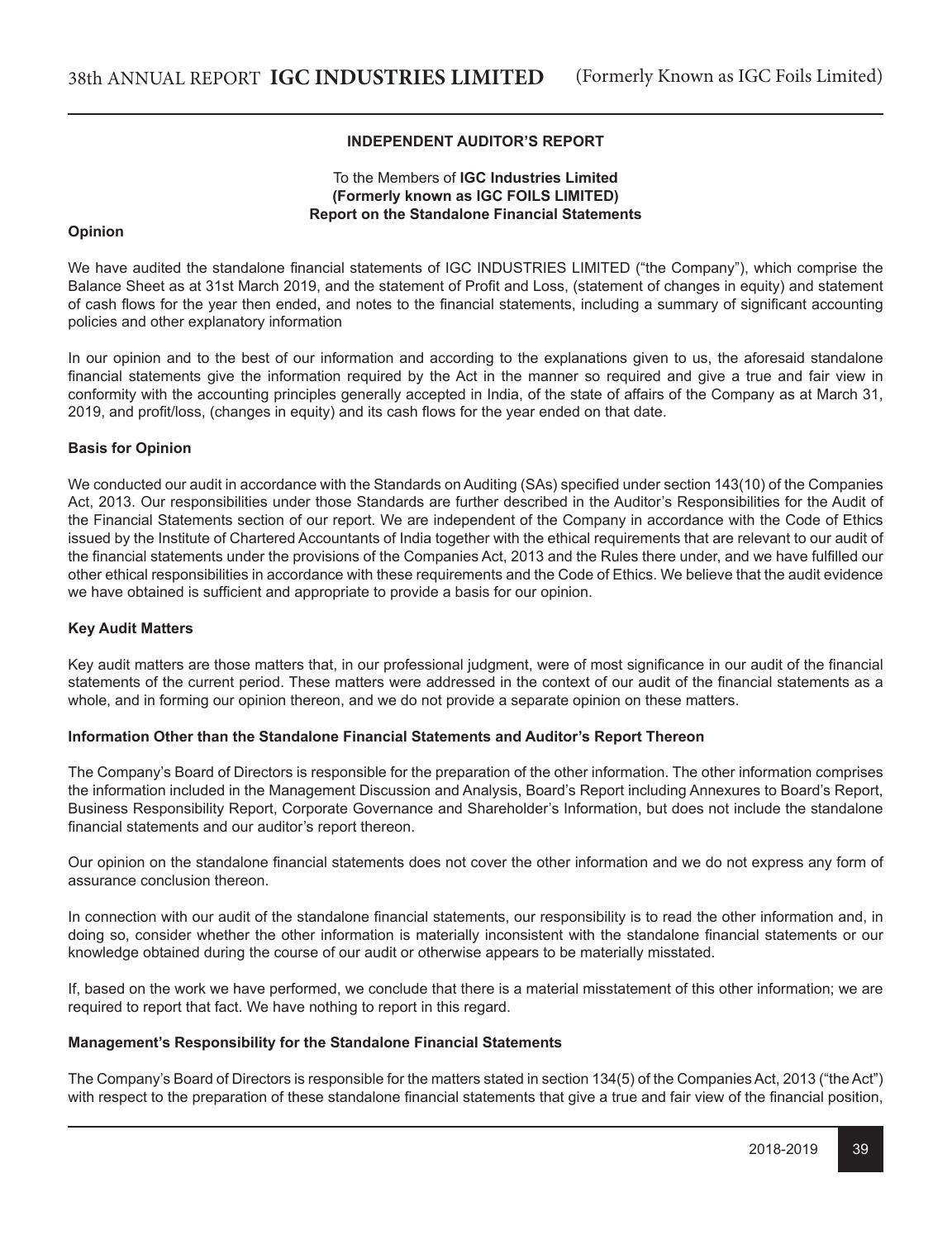financial performance, (changes in equity) and cash flows of the Company in accordance with the accounting principles generally accepted in India, including the accounting Standards specified under section 133 of the Act. This responsibility also includes maintenance of adequate accounting records in accordance with the provisions of the Act for safeguarding of the assets of the Company and for preventing and detecting frauds and other irregularities; selection and application of appropriate implementation and maintenance of accounting policies; making judgments and estimates that are reasonable and prudent; and design, implementation and maintenance of adequate internal financial controls, that were operating effectively for ensuring the accuracy and completeness of the accounting records, relevant to the preparation and presentation of the financial statement that give a true and fair view and are free from material misstatement, whether due to fraud or error.

In preparing the financial statements, management is responsible for assessing the Company's ability to continue as a going concern, disclosing, as applicable, matters related to going concern and using the going concern basis of accounting unless management either intends to liquidate the Company or to cease operations, or has no realistic alternative but to do so. Those Board of Directors are also responsible for overseeing the Company's financial reporting process.

# **Auditor's Responsibilities for the Audit of the Financial Statements**

Our objectives are to obtain reasonable assurance about whether the financial statements as a whole are free from material misstatement, whether due to fraud or error, and to issue an auditor's report that includes our opinion. Reasonable assurance is a high level of assurance, but is not a guarantee that an audit conducted in accordance with SAs will always detect a material misstatement when it exists. Misstatements can arise from fraud or error and are considered material if, individually or in the aggregate, they could reasonably be expected to influence the economic decisions of users taken on the basis of these financial statements.

As part of an audit in accordance with SAs, we exercise professional judgment and maintain professional skepticism throughout the audit. We also:

Identify and assess the risks of material misstatement of the standalone financial statements, whether due to fraud or error, design and perform audit procedures responsive to those risks, and obtain audit evidence that is sufficient and appropriate to provide a basis for our opinion. The risk of not detecting a material misstatement resulting from fraud is higher than for one resulting from error, as fraud may involve collusion, forgery, intentional omissions, misrepresentations, or the override of internal control.

Obtain an understanding of internal financial controls relevant to the audit in order to design audit procedures that are appropriate in the circumstances. Under section 143(3)(i) of the Act, we are also responsible for expressing our opinion on whether the Company has adequate internal financial controls system in place and the operating effectiveness of such controls.

Evaluate the appropriateness of accounting policies used and the reasonableness of accounting estimates and related disclosures made by management.

Conclude on the appropriateness of management's use of the going concern basis of accounting and, based on the audit evidence obtained, whether a material uncertainty exists related to events or conditions that may cast significant doubt on the Company's ability to continue as a going concern. If we conclude that a material uncertainty exists, we are required to draw attention in our auditor's report to the related disclosures in the standalone financial statements or, if such disclosures are inadequate, to modify our opinion. Our conclusions are based on the audit evidence obtained up to the date of our auditor's report. However, future events or conditions may cause the Company to cease to continue as a going concern.

Evaluate the overall presentation, structure and content of the standalone financial statements, including the disclosures, and whether the standalone financial statements represent the underlying transactions and events in a manner that achieves fair presentation.

Materiality is the magnitude of misstatements in the standalone financial statements that, individually or in aggregate, makes it probable that the economic decisions of a reasonably knowledgeable user of the financial statements may be influenced. We consider quantitative materiality and qualitative factors in (i) planning the scope of our audit work and in evaluating the results of our work; and (ii) to evaluate the effect of any identified misstatements in the financial statements.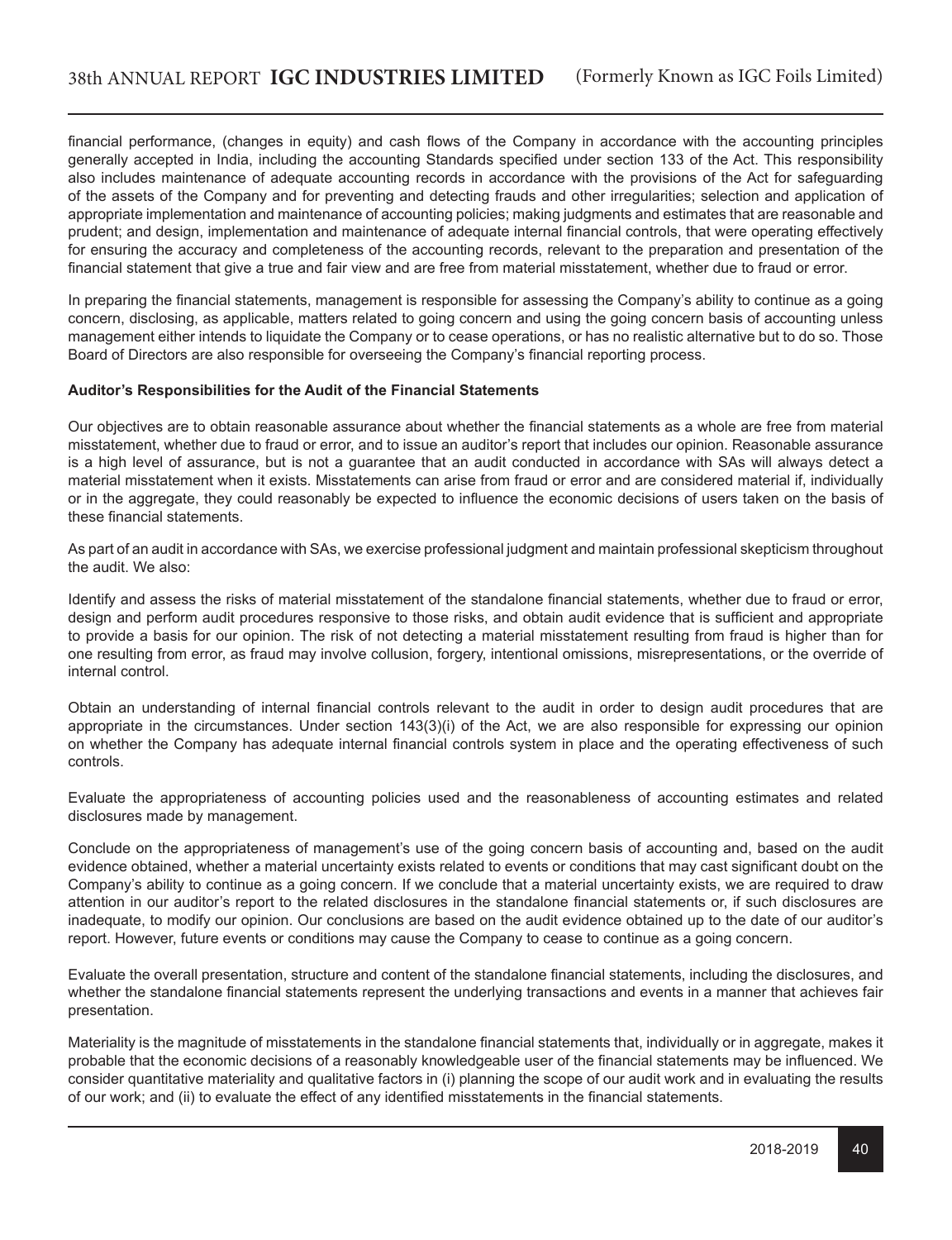We communicate with those charged with governance regarding, among other matters, the planned scope and timing of the audit and significant audit findings, including any significant deficiencies in internal control that we identify during our audit.

We also provide those charged with governance with a statement that we have complied with relevant ethical requirements regarding independence, and to communicate with them all relationships and other matters that may reasonably be thought to bear on our independence, and where applicable, related safeguards.

From the matters communicated with those charged with governance, we determine those matters that were of most significance in the audit of the standalone financial statements of the current period and are therefore the key audit matters. We describe these matters in our auditor's report unless law or regulation precludes public disclosure about the matter or when, in extremely rare circumstances, we determine that a matter should not be communicated in our report because the adverse consequences of doing so would reasonably be expected to outweigh the public interest benefits of such communication.

### **Report on Other Legal and Regulatory Requirements**

As required by the Companies (Auditor's Report) Order, 2016 ("the Order"), issued by the Central Government of India in terms of sub-section (11) of section 143 of the Companies Act, 2013, we give in the Annexure a statement on the matters specified in paragraphs 3 and 4 of the Order, to the extent applicable. As required by Section 143(3) of the Act, we report that:

- a) We have sought and obtained all the information and explanations which to the best of our knowledge and belief were necessary for the purposes of our audit.
- b) In our opinion, proper books of account as required by law have been kept by the Company so far as it appears from our examination of those books.
- c) The Balance Sheet, the Statement of Profit and Loss including Other Comprehensive Income, Statement of Changes in Equity and the Cash Flow Statement dealt with by this Report are in agreement with the books of account.
- d) In our opinion, the aforesaid standalone financial statements comply with the Accounting Standards specified under Section 133 of the Act, read with Rule 7 of the Companies (Accounts) Rules, 2014.
- **e) On the basis of the written representations received from the directors as on 31st March, 2019 taken on record by the Board of Directors, none except one of the directors is disqualified as on 31st March, 2019 from being appointed as a director in terms of Section 164 (2) of the Act.**
- f) With respect to the adequacy of the internal financial controls over financial reporting of the Company and the operating effectiveness of such controls, refer to our separate Report in "Annexure B". Our report expresses an unmodified opinion on the adequacy and operating effectiveness of the Company's internal financial controls over financial reporting. With respect to the other matters to be included in the Auditor's Report in accordance with the requirements of section 197(16) of the Act, as amended:

In our opinion and to the best of our information and according to the explanations given to us, the remuneration paid by the Company to its directors during the year is accordance with the provisions of section 197 of the Act.

- g) With respect to the other matters to be included in the Auditor's Report in accordance with Rule 11 of the Companies (Audit and Auditors) Rules, 2014, in our opinion and to the best of our information and according to the explanations given to us:
	- i. The Company does not have any pending litigations which would impact its financial position
	- ii. The Company did not any long term contracts including derivative contracts for which there were any material foreseeable losses
	- iii. There were no amounts which were required to be transferred, to the Investor Protection Fund by the Company

 **For Motilal & Associates Chartered Accountants FRN: 106584W**

**Sd/- Date: 30th May 2019 CA. Mokshesh Shah, Partner Place:Mumbai Membership No.172906**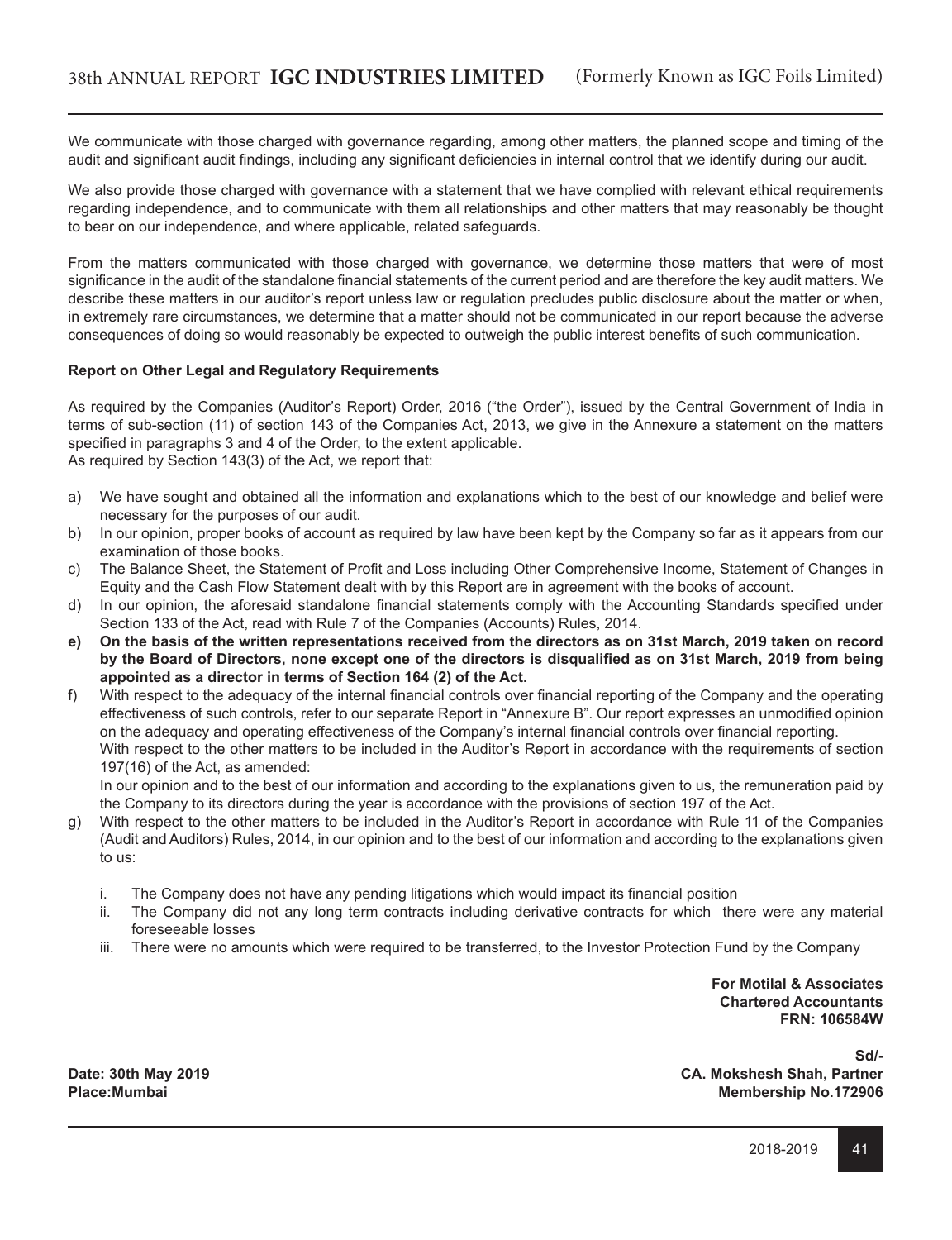# **ANNEXTURE 'A' TO THE INDEPENDENT AUDITOR'S REPORT**

(Referred to in paragraph 2 under 'Report on Other Legal and Regulatory Requirements' section of our report of even date)

# **Reports on Companies (Auditor's Report) Order,2016('the Order') issued by the Central Government in terms of Section 143(11) of the Companies Act,2013 ('the Act') of IGC INDUSTRIES LIMITED:**

#### **1. In respect of Company's Fixed Assets:**

- (a) The Company has maintained proper records showing full particulars including quantitative details and situation of its fixed assets.
- (b) As explained to us, fixed assets have been physically verified by the management at reasonable intervals; no material discrepancies were noticed on such verification.
- (c) The Company does not hold any immoveable properties.

### **2. In respect of Inventories:**

As explained to us, the Inventories has been physically verified during the year by the management. In our opinion, the frequency of verification is reasonable. The discrepancies noticed on verification between the physical stocks and the book records were not material.

- **3.** The companies has granted loans to company covered in the register maintained under section 189 of Companies Act, 2013.
	- a) The terms and condition of the grant of such loan are not prejudicial to the company's Interest.
	- b) No schedule of repayment of principal and payment of interest have been stipulated.
	- c) There are no overdue amounts in respect of the loan granted to a body corporate listed in the register maintained under Section 189 of the Act.
- **4**. In our opinion and according to the information and explanations given to us, the Company has complied with the provisions of Section 185 and 186 of the Act in respect of grant of loans, making investments and providing guarantees and securities , as applicable.
- **5.** In our opinion and according to the information and explanations given to us, the Company has not accepted any deposits in contravention of Directives issued by Reserve Bank of India and the provisions of section 73 to 76 or any other relevant provisions of the Act and the rules framed there under, where applicable . No order has been passed by the Company Law Board or National Company Law Tribunal or Reserve Bank of India or any court or any other tribunal.
- **6.** Reporting under clause 3(iv) of the Order is not applicable as the Company's business activity are not covered by the Companies (Cost Records and Audit) Rules 2014 hence the Company is not required to maintain cost records.

# **7. In respect of Statutory Dues:**

According to the information and explanation given to us, in respect of statutory dues:

(a) According to the records of the company the company is generally regular in depositing with appropriate authorities undisputed statutory dues including provident fund, investor education protection fund, employees' state insurance, income tax, sales tax, Maharashtra Value Added Tax, Central Sales Tax, Goods and Service Tax, service tax, custom duty, excise duty, Cess and other material statutory dues applicable to it.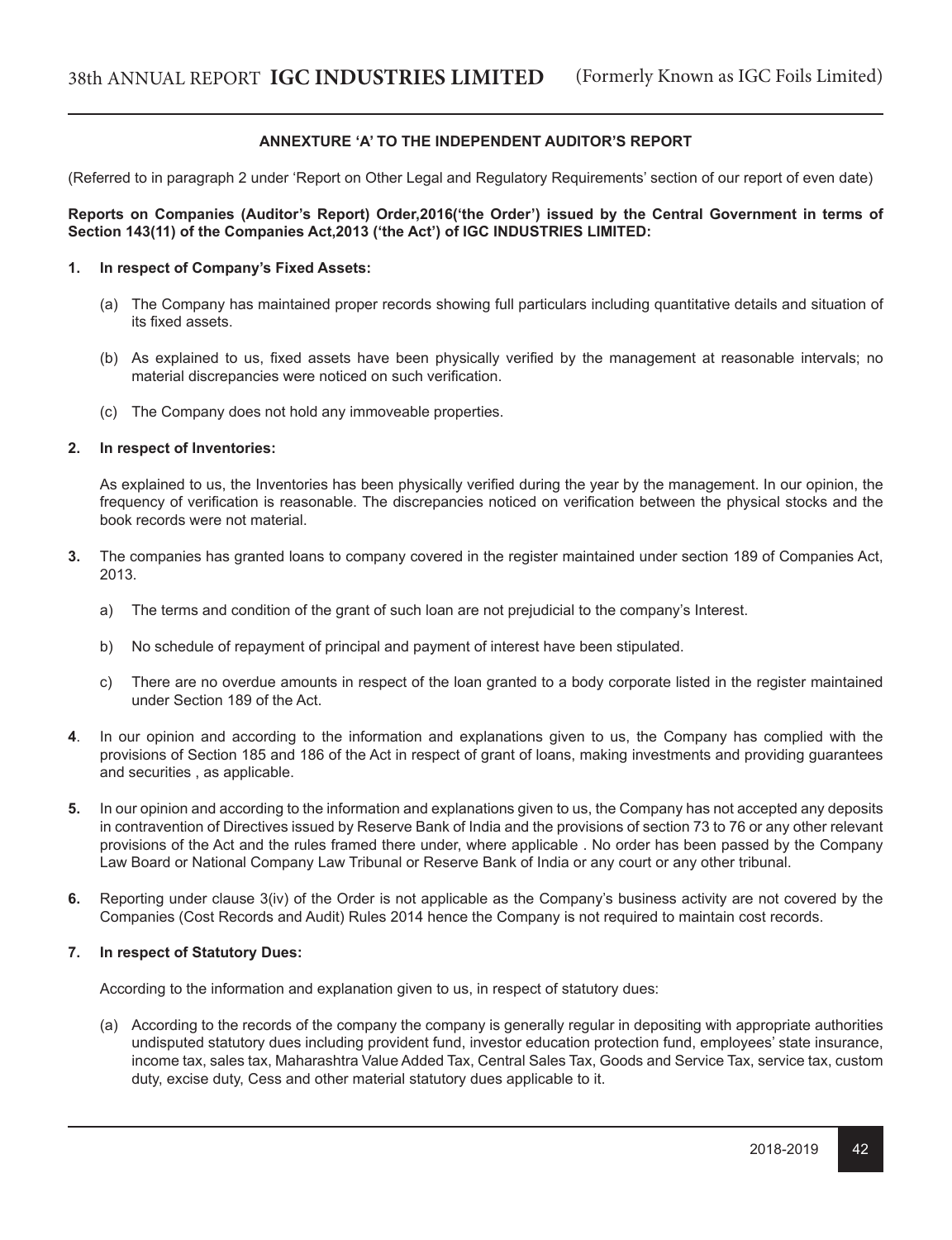- (b) According to the information and explanations given to us, no undisputed amounts payable in respect of income tax, wealth tax, Service Tax, sales tax, custom duty, excise duty and Cess were in arrears, as at 31st March, 2019 for a period of more than six months from the date they became payable,
- (c) According to the information and explanations given to us, there are no dues of sales tax, income tax, custom duty,wealth tax, excise duty and Cess that have not been deposited with appropriate authorities on account of any dispute
- 8. Based on our audit procedures and according to the information and explanations given to us, we are of the opinion, the company has not borrowed from financial Institution, bank and Government hence this clause is not applicable.
- 9. The company has not raised moneys by way of initial public offer or further public offer or term loans during the year (including debt instrument) hence this clause is not applicable.
- 10. Based upon the audit procedures performed and according to the information and explanations given to us, no fraud by the company or any fraud on the company by its officers or employees has been noticed or reported during the course of our audit, that causes the financial statements to be materially misstated.
- 11. In our opinion and according to the information and explanation given to us, the company managerial remuneration paid to the Directors is in excess of the prescribed limits due to inadequacy of profits.
- 12. The company is not a Nidhi Company and hence reporting under clause 3(xii) of the Order is not applicable.
- 13. Based upon the audit procedures performed and according to the information and explanations given to us, All transactions with related parties are in compliance with sections 177 and 188 of Companies Act, 2013 where applicable and the details have been disclosed in the Financial statements etc. as required by the applicable accounting standards.
- 14. The company has not made any preferential allotment or private placement of shares or fully or partly convertible debentures during the year under review hence, clause 3(xiv) is not applicable to company and hence not commented upon.
- 15. The company has not entered into any non-cash transactions with directors or persons connected with him and hence provision of Section 192 of the Act are not applicable.
- 16. The company is not required to be registered under section 45-IA of the Reserve Bank of India Act, 1934.

### **For Motilal & Associates**

**Chartered Accountants FRN: 106584W**

**Sd/- Date: 30th May 2019 CA. Mokshesh Shah, Partner Membership No.172906**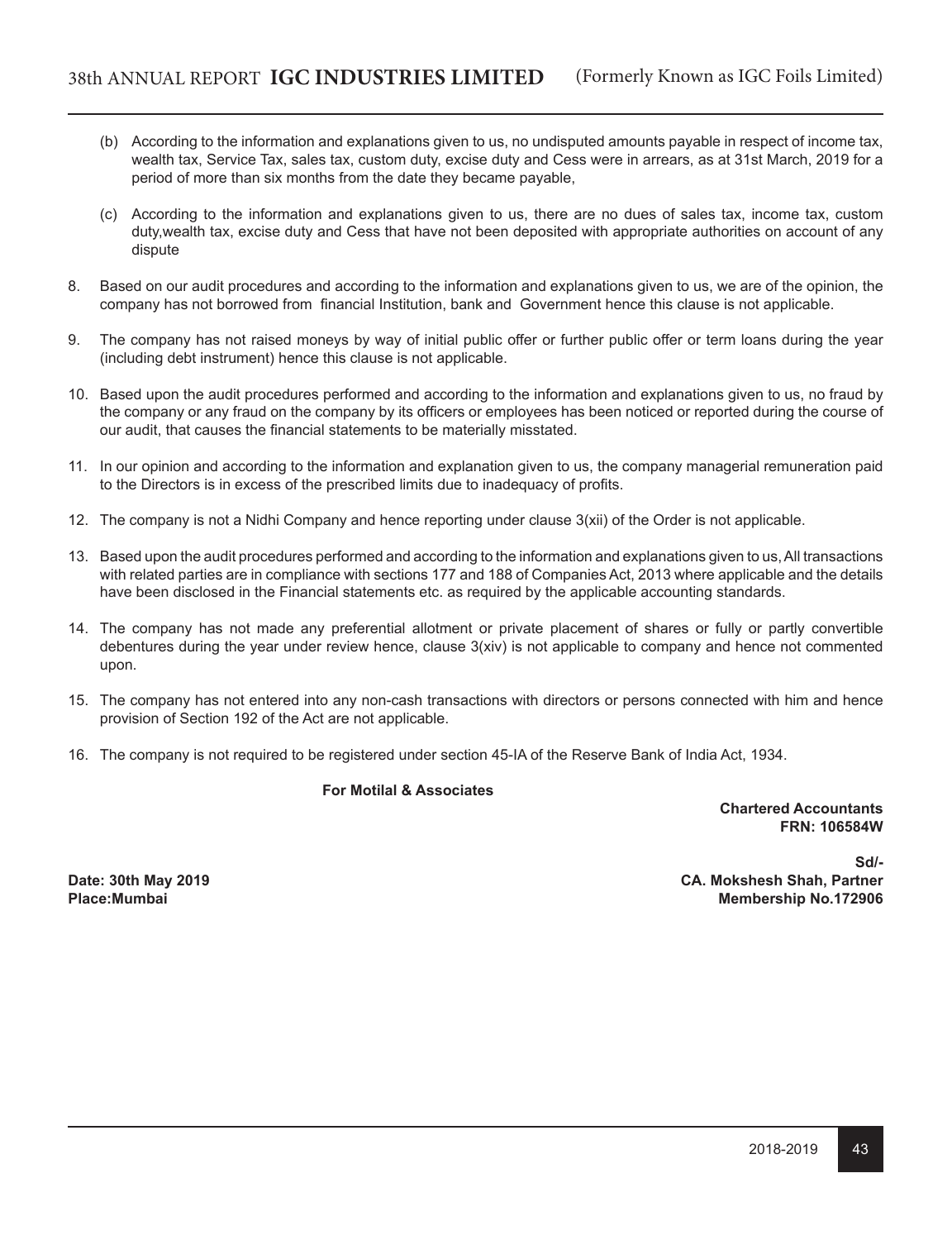# **ANNEXTURE 'B' TO THE INDEPENDENT AUDITOR'S REPORT**

### **Report on the Internal Financial Controls under Clause (i) of sub-section 3 of Section 143 of the Companies Act, 2013 ('the Act')**

We have audited the internal financial controls over financial reporting of IGC INDUSTRIES LIMITED ('the Company') as of 31st March 2019.

#### **Management's Responsibility for Internal Financial Controls**

The Company's management is responsible for establishing and maintaining internal financial controls based on the internal control over financial reporting criteria established by the Company considering the essential components of internal control stated in the Guidance Note on Audit of Internal Financial Controls over Financial Reporting issued by the Institute of Chartered Accountants of India ('ICAI'). These responsibilities include the design, implementation and maintenance of adequate internal financial controls that were operating effectively for ensuring the orderly and efficient conduct of its business, including adherence to the Company's policies, the safeguarding of its assets, the prevention and detection of frauds and errors, the accuracy and completeness of the accounting records, and the timely preparation of reliable financial information, as required under the Companies Act, 2013.

### **Auditors' Responsibility**

Our responsibility is to express an opinion on the Company's internal financial controls over financial reporting based on our audit. We conducted our audit in accordance with the Guidance Note on Audit of Internal Financial Controls over Financial Reporting (the 'Guidance Note') and the Standards on Auditing, issued by ICAI and deemed to be prescribed under Section 143(10) of the Companies Act, 2013, to the extent applicable to an audit of internal financial controls, both applicable to an audit of Internal Financial Controls and, both issued by the Institute of Chartered Accountants of India. Those Standards and the Guidance Note require that we comply with ethical requirements and plan and perform the audit to obtain reasonable assurance about whether adequate internal financial controls over financial reporting were established and maintained and if such controls operated effectively in all material respects.

Our audit involves performing procedures to obtain audit evidence about the adequacy of the internal financial controls system over financial reporting and their operating effectiveness. Our audit of internal financial controls over financial reporting included obtaining an understanding of internal financial controls over financial reporting, assessing the risk that a material weakness exists, and testing and evaluating the design and operating effectiveness of internal control based on the assessed risk. The procedures selected depend on the auditors' judgment, including the assessment of the risks of material misstatement of the financial statements, whether due to fraud or error.

We believe that the audit evidence we have obtained is sufficient and appropriate to provide a basis for our audit opinion on the Company's internal financial controls system over financial reporting.

#### **Meaning of Internal Financial Controls over Financial Reporting**

A company's internal financial control over financial reporting is a process designed to provide reasonable assurance regarding the reliability of financial reporting and the preparation of financial statements for external purposes in accordance with generally accepted accounting principles. A company's internal financial control over financial reporting includes those policies and procedures that (1) pertain to the maintenance of records that, in reasonable detail, accurately and fairly reflect the transactions and dispositions of the assets of the Company; (2) provide reasonable assurance that transactions are recorded as necessary to permit preparation of financial statements in accordance with generally accepted accounting principles, and that receipts and expenditures of the Company are being made only in accordance with uthorizations of the Management and directors of the Company; and (3) provide reasonable assurance regarding prevention or timely detection of unauthorized acquisition, use, or disposition of the Company's assets that could have a material effect on the financial statements.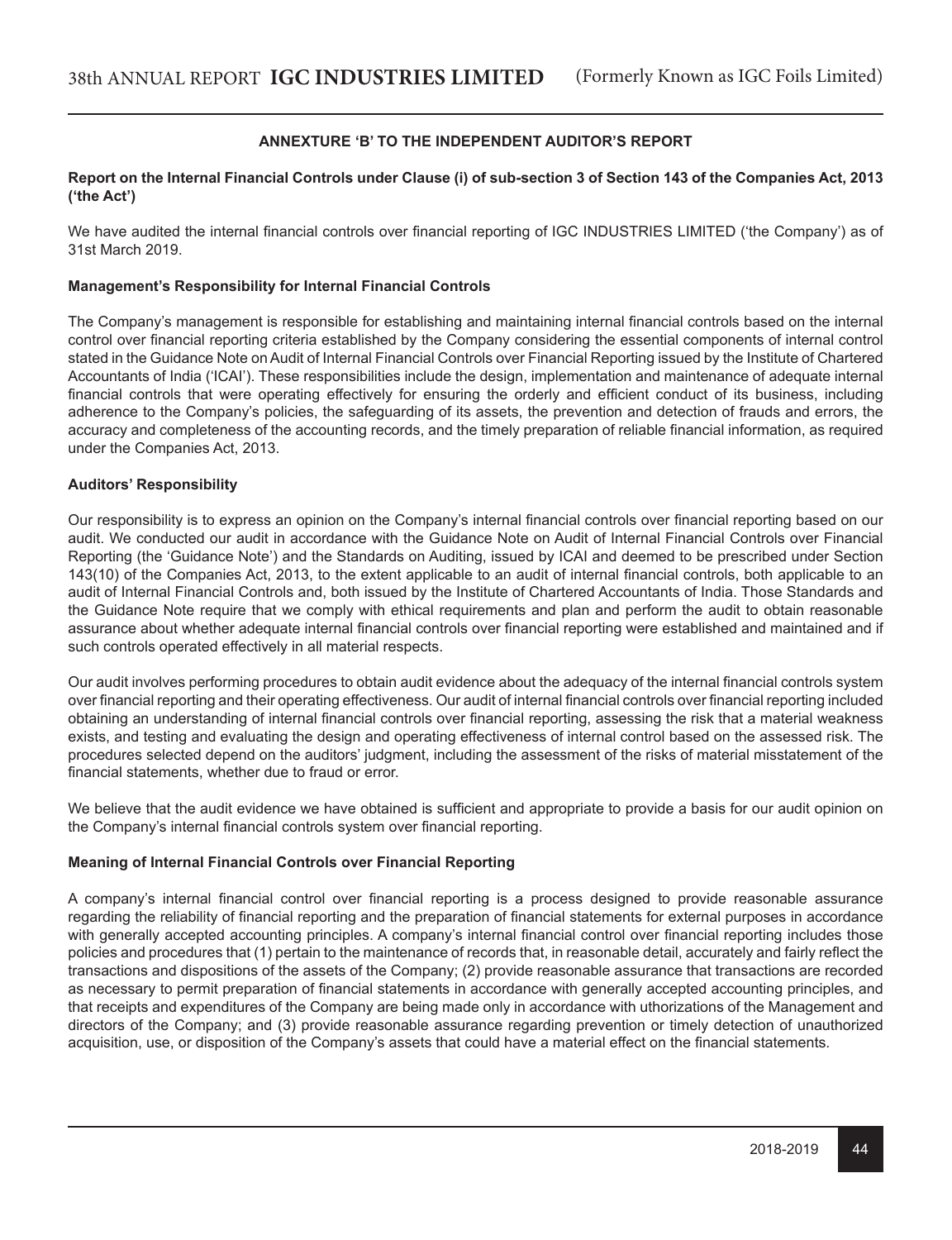# **Inherent Limitations of Internal Financial Controls Over Financial Reporting**

Because of the inherent limitations of internal financial controls over financial reporting, including the possibility of collusion or improper management override of controls, material misstatements due to error or fraud may occur and not be detected. Also, projections of any evaluation of the internal financial controls over financial reporting to future periods are subject to the risk that the internal financial control over financial reporting may become inadequate because of changes in conditions, or that the degree of compliance with the policies or procedures may deteriorate.

#### **Opinion**

In our opinion, the Company has, in all material respects, an adequate internal financial controls system over financial reporting and such internal financial controls over financial reporting were operating effectively as at 31 March 2019, based on the internal control over financial reporting criteria established by the Company considering the essential components of internal control stated in the Guidance Note on Audit of Internal Financial Controls Over Financial Reporting issued by the Institute of Chartered Accountants of India.

> **For Motilal & Associates Chartered Accountants FRN: 106584W**

**Sd/- Date: 30th May 2019 CA. Mokshesh Shah, Partner Membership No.172906**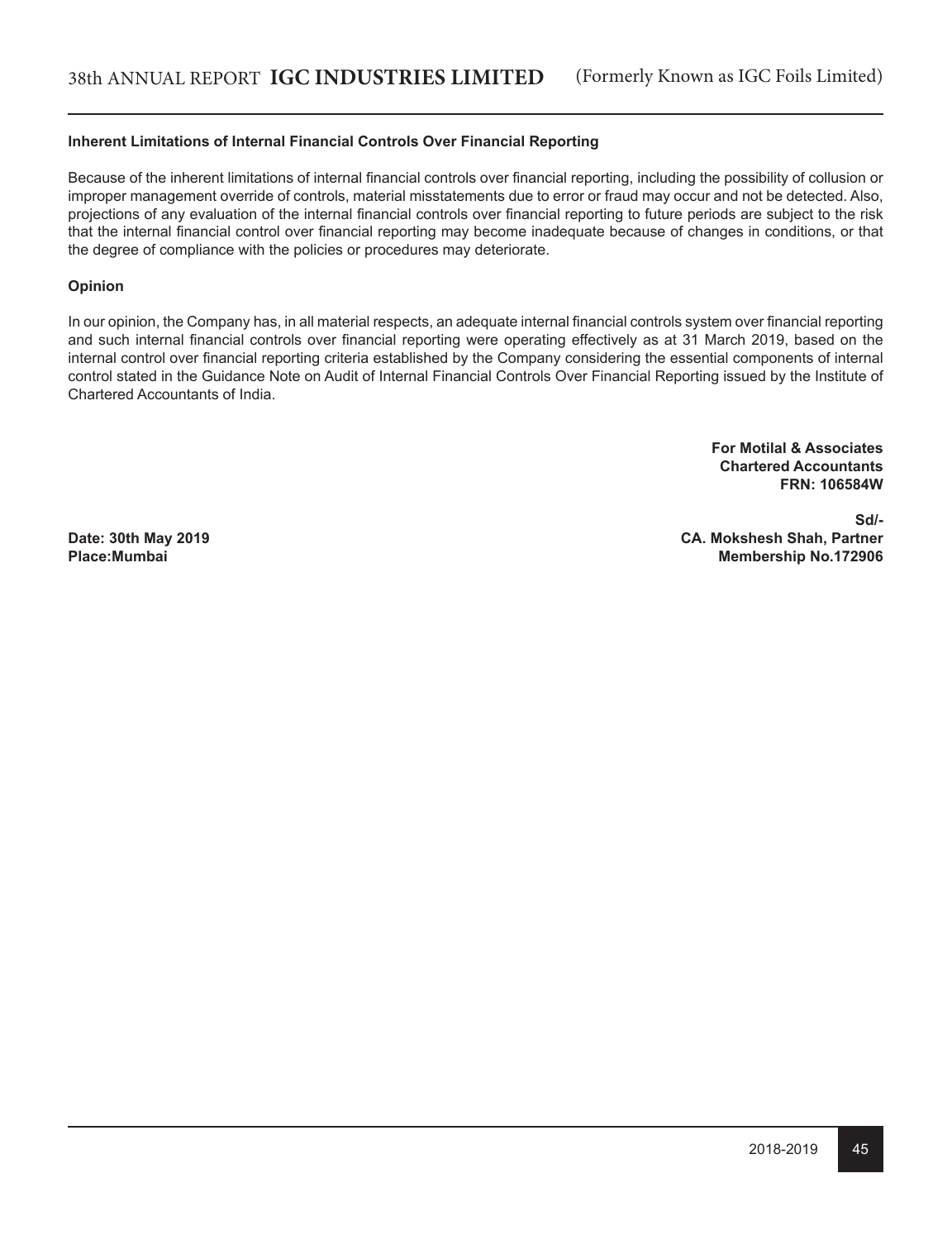# **IGC Industries Limited (Formerly known as IGC FOILS LIMITED)**

# **Balance Sheet as at March 31, 2019**

| <b>Particulars</b>                             | <b>Note</b>    | As at<br>March 31, 2019 | As at<br>March 31, 2018 |
|------------------------------------------------|----------------|-------------------------|-------------------------|
| <b>Assets</b>                                  |                |                         |                         |
| (1) Non-Current Assets                         |                |                         |                         |
| (a) Property, Plant & Equipment                | $\overline{2}$ | 16,270,147              | 18,584,214              |
| (b) Capital Work-in-Progress                   |                |                         |                         |
| (c) Investment Property                        |                |                         |                         |
| (d) Goodwill                                   |                |                         |                         |
| (e) Other Intangible assets                    |                |                         |                         |
| (f) Intangible assets under development        |                |                         |                         |
| (g) Biological Assets other than bearer plants |                |                         |                         |
| (h) Financial Assets                           |                |                         |                         |
| (i) Investments                                |                | 1,656,200               |                         |
| (ii) Trade receivables                         |                |                         |                         |
| (iii) Loans                                    |                |                         |                         |
| (iv) Others (to be specified)                  |                |                         |                         |
| (i) Deferred tax-assets (net)                  |                |                         |                         |
| (j) Other non-current assets                   |                |                         |                         |
| (2) Current assets                             |                |                         |                         |
| (a) Inventories                                | 3              | 5,469,199               | 4,716,688               |
| (b) Financial Assets                           | 4              |                         |                         |
| (i) Investments                                | 4a             |                         |                         |
| (ii) Trade receivables                         | 4b             | 5,310                   | 301,605,734             |
| (iii) Cash and Cash equivalents                | 4c             | 358,330                 | 669,091                 |
| (iv) Bank balances other than (iii) above      | 4d             |                         |                         |
| (v) Loans                                      | 4e             | 385,155,960             | 477,690,061             |
| (vi) Others                                    |                |                         |                         |
| (c) Current Tax Assets (Net)                   |                |                         |                         |
| (d) Other current assets                       | 5              | 90,220,713              | 87,921,169              |
| <b>Total Assets</b>                            |                | 499,135,859             | 891,186,958             |
| <b>Equity and Liabilities</b>                  |                |                         |                         |
| (A) Equity                                     |                |                         |                         |
| (i) Equity Share Capital                       | 6              | 22,400,000              | 22,400,000              |
| (ii) Other Equity                              |                | 8,650,963               | 8,693,755               |
| (B) Liabilities                                |                |                         |                         |
| (i) Non-current liabilities                    |                |                         |                         |
| (a) Financial Liabilities                      |                |                         |                         |
| (i) Borrowings                                 |                |                         |                         |
| (ii) Trade payables                            |                |                         |                         |
| (iii) Other financial liabilities              |                |                         |                         |
| (b) Provisions                                 |                |                         |                         |
| (c) Deferred tax liabilities (Net)             |                | 213,442                 | 135,738                 |
| (d) Other non-current liabilities              |                |                         |                         |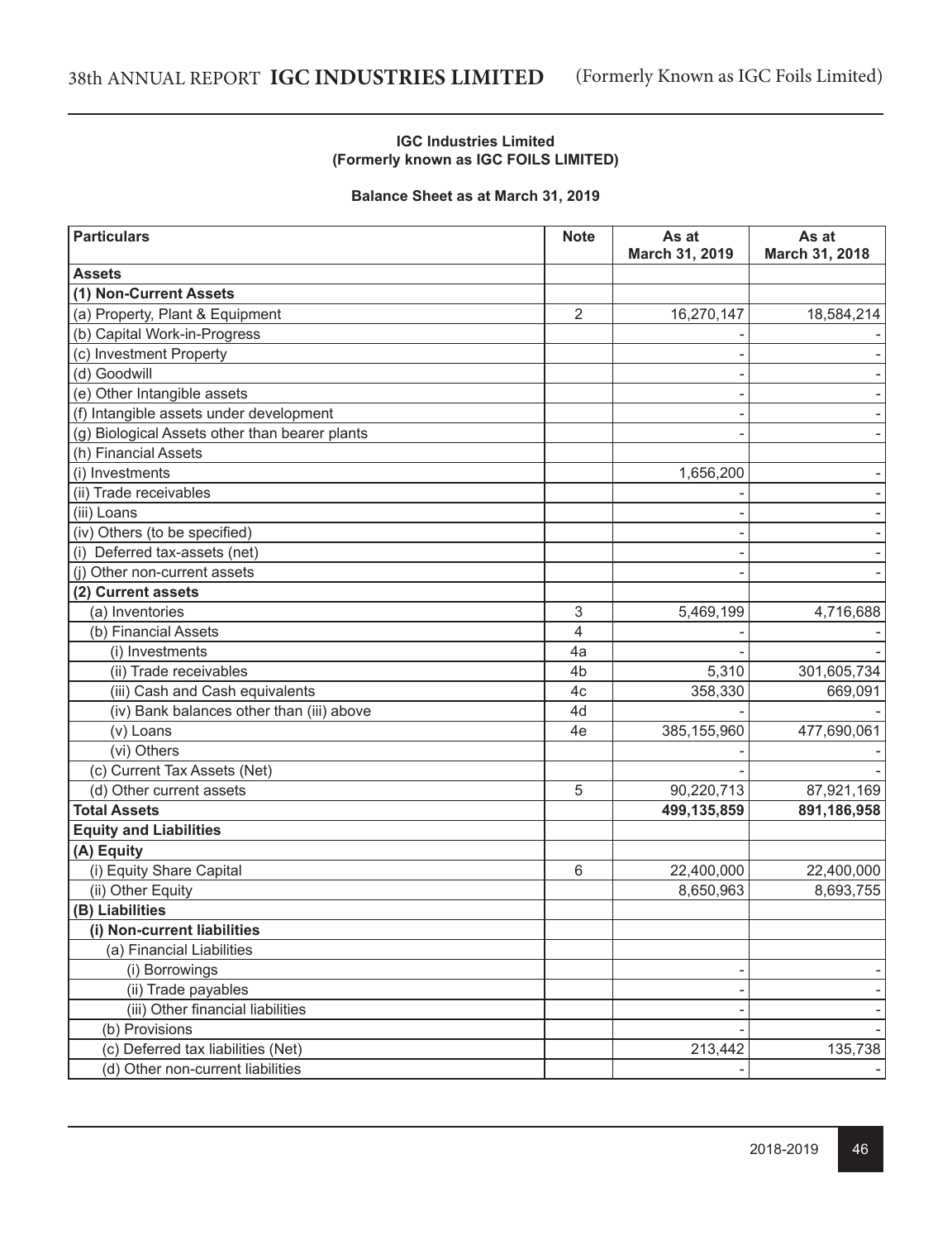| <b>Particulars</b>                  | <b>Note</b> | As at<br>March 31, 2019 | As at<br>March 31, 2018 |
|-------------------------------------|-------------|-------------------------|-------------------------|
| (ii) Current Liabilities            |             |                         |                         |
| (a) Financial Liabilities           |             |                         |                         |
| (i) Borrowings                      | 7a          | 378,240,553             | 379,553,553             |
| (ii) Trade payables                 | 7b          | 5,172,036               | 479,491,742             |
| (iii) Other financial liabilities   | 7c          |                         |                         |
| (b) Other current liabilities       | 8           | 8,75,000                | 842,169                 |
| (c) Provisions                      | 9           | 70,800                  | 70,000                  |
| (d) Current Tax Liabilities (Net)   |             |                         |                         |
| <b>Total Equity and Liabilities</b> |             | 499,135,859             | 891,186,958             |

**Summary of Significant Accounting Policies 1**<br> **Notes to Financial Statements** 2-28 **Notes to Financial Statements** 

**As per our report attached** 

 **For and On behalf of Board of Directors For IGC INDUSTRIES LIMITED**<br>CIN: L51909WB1980PLC03295/ (CIN: L51909WB1980PLC03295) **For Motilal & Associates (CIN: L51909WB1980PLC032950)**

**Chartered Accountants Firm Regn No.106584W**

**Membership No.172906** 

**Date: 30/05/2019 Place: Mumbai** 

Mokshesh Shah **Disha Mehta** Bhavesh Vora Swati Dhanuka<br>Partner **Bartner** Bhavesh Vora Swati Dhanuka<br>Managing Director & CFO Director Company Secretary Partner Managing Director & CFO Director<br>Membership No.172906 **Managing Director & CFO** DIN: 02365683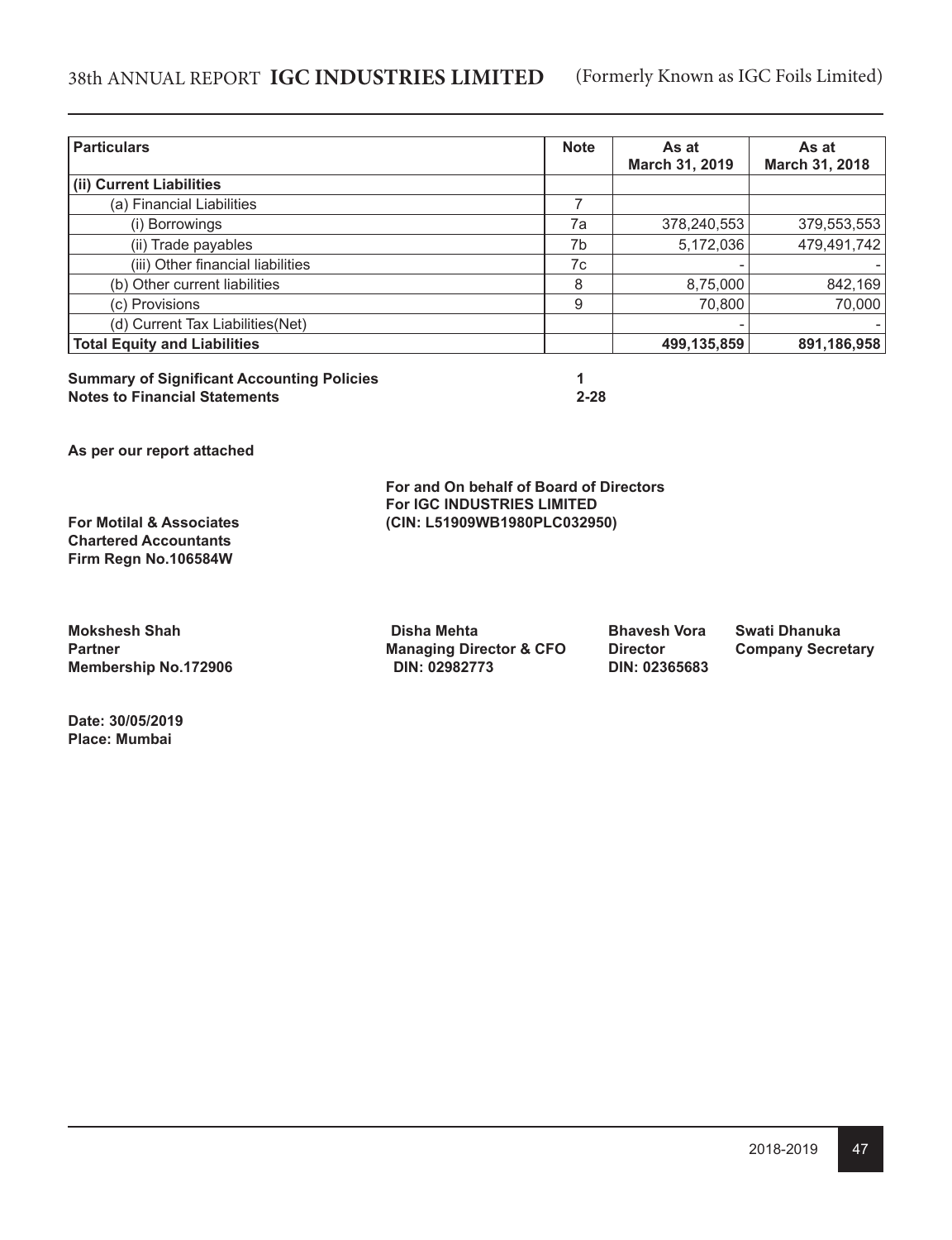# **IGC Industries Limited (Formerly known as IGC FOILS LIMITED)**

# **Statement of Profit & Loss for the period ended March 31, 2019**

|                 | <b>Particulars</b>                                                                   | <b>Note</b>     | As at          | As at          |
|-----------------|--------------------------------------------------------------------------------------|-----------------|----------------|----------------|
|                 |                                                                                      |                 | March 31, 2019 | March 31, 2018 |
| I               | Revenue from Operations                                                              | 10a             | 5,261,003      | 492,224,271    |
| $\vert \Vert$   | Other Income                                                                         | 10 <sub>b</sub> | 4,770,063      | 232            |
| $\mathsf{III}$  | Share of profit/losses in a Partnership firms                                        |                 |                |                |
| IV              | Total Income (I + II)                                                                |                 | 10,031,066     | 492,224,503    |
| $\mathbf v$     | <b>Expenses</b>                                                                      |                 |                |                |
|                 | Cost of materials consumed                                                           |                 |                |                |
|                 | Purchases of Stock-in-Trade                                                          |                 | 5,620,889      | 489,859,175    |
|                 | Changes in inventories of finished goods, Stock-in-Trade and<br>work-in-progress     | 11              | (752, 511)     | (4,716,688)    |
|                 | Employee benefits expense                                                            | 12              | 1,325,667      | 1,021,935      |
|                 | <b>Finance Costs</b>                                                                 | 13              | 6,754          | 2,191,413      |
|                 | Depreciation & amortization expense                                                  | 14              | 2,369,161      | 1,081,969      |
|                 | Other expenses                                                                       | 15              | 1,341,193      | 2,513,440      |
|                 | <b>Total expenses (IV)</b>                                                           |                 | 9,911,153      | 491,951,244    |
| VI              | Profit / (Loss) before exceptional items and tax (I-IV)                              |                 | 119,913        | 273,259        |
| VII             | <b>Exceptional Items</b>                                                             |                 |                |                |
| VIII            | Profit / (Loss) before tax (V-VI)                                                    |                 | 119,913        | 273,259        |
| IX              | Tax expense:                                                                         |                 |                |                |
|                 | (1) Current tax                                                                      |                 |                | 70,000         |
|                 | (2) Deferred tax                                                                     |                 | 77,704         | 117,706        |
|                 | (3) Excess/Short provision of tax                                                    |                 | 85,001         | (21, 844)      |
| X               | Profit / (Loss) for the period from continuing operations (VII-VIII)                 |                 | (42, 792)      | 107,397        |
| $\overline{X}$  | Profit / (Loss) from discontinued operations                                         |                 |                |                |
| x <sub>II</sub> | Tax expenses of discontinued operations                                              |                 |                |                |
| XIII            | Profit / (Loss) from Discontinued operations (after tax) (X-XI)                      |                 |                |                |
| <b>XIV</b>      | Profit / (Loss) for the period (IX+XII)                                              |                 | (42, 792)      | 107,397        |
| XV              | Other Comprehensive Income                                                           |                 |                |                |
| $\overline{A}$  | (i) Items that will not be reclassified to profit or loss                            |                 |                |                |
|                 | (ii) Income tax relating to items that will not be reclassified to<br>profit or loss |                 |                |                |
| B               | (i) Items that will be reclassified to profit or loss                                |                 |                |                |
|                 | (ii) Income tax relating to items that will be reclassified to profit<br>or loss     |                 |                |                |
|                 | Total Comprehensive Income for the period (XIII+XIV)                                 |                 |                |                |
| <b>XVI</b>      | (Comprising Profit (Loss) and Other Comprehensive                                    |                 | (42, 792)      | 107,397        |
|                 | Income for the period)                                                               |                 |                |                |
| XVII            | Earnings per equity share (for continuing operation):                                |                 |                |                |
|                 | (1) Basic                                                                            |                 | (0.02)         | 0.05           |
|                 | (2) Diluted                                                                          |                 | (0.02)         | 0.05           |
|                 | Number of Shares at the end of the year                                              |                 | 2,240,000      | 2,240,000      |
| <b>XVIII</b>    | Earnings per equity share (for discontinued operation):                              |                 |                |                |
|                 | (1) Basic                                                                            |                 | (0.02)         | 0.05           |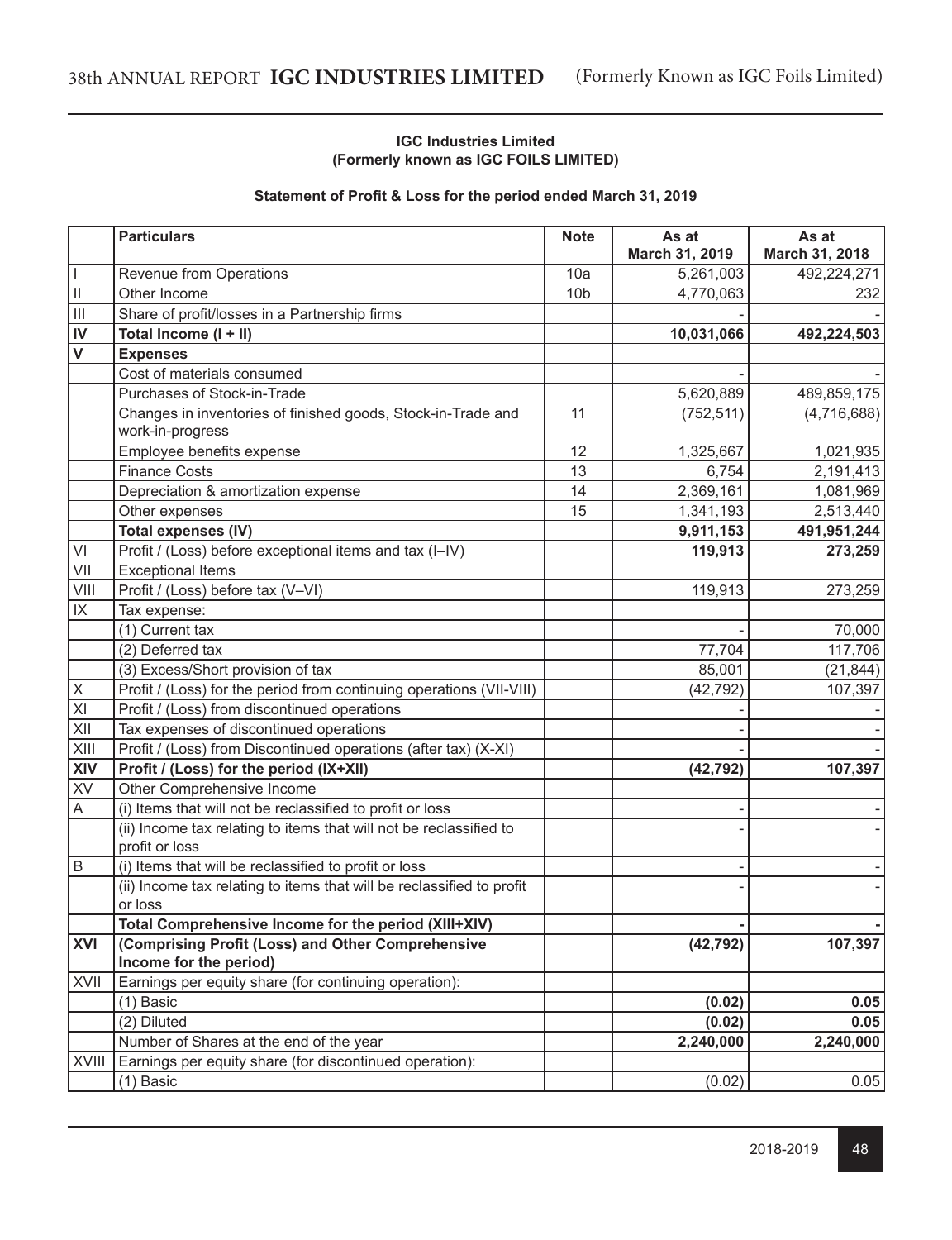# 38th ANNUAL REPORT **IGC INDUSTRIES LIMITED** (Formerly Known as IGC Foils Limited)

|       | <b>Particulars</b>                                                       | <b>Note</b> | As at<br>March 31, 2019 | As at<br>March 31, 2018 |
|-------|--------------------------------------------------------------------------|-------------|-------------------------|-------------------------|
|       | (2) Diluted                                                              |             | (0.02)                  | 0.05                    |
|       | Number of Shares at the end of the year                                  |             | 2,240,000               | 2,240,000               |
| l XIX | Earnings per equity share (for discontinued & continuing<br>operations): |             |                         |                         |
|       | 1) Basic                                                                 |             | (0.02)                  | 0.05                    |
|       | (2) Diluted                                                              |             | (0.02)                  | 0.05                    |
|       | Number of Shares at the end of the year                                  |             | 2,240,000               | 2,240,000               |

**Summary of Significant Accounting Policies 1 1 1 1 1 2-28**<br>Notes to Financial Statements **Notes to Financial Statements** 

**As per our report attached** 

 **For and On behalf of Board of Directors For IGC INDUSTRIES LIMITED For Motilal & Associates (CIN: L51909WB1980PLC032950)**

**Chartered Accountants Firm Regn No.106584W**

**Membership No.172906** 

Mokshesh Shah **Disha Mehta** Disha Mehta Bhavesh Vora Swati Dhanuka<br>Partner Director B. C. Director Director Company Secretary Partner Managing Director & CFO Director<br>Membership No.172906 **Managing Director & CFO** DIN: 02365683

**Date: 30/05/2019 Place: Mumbai**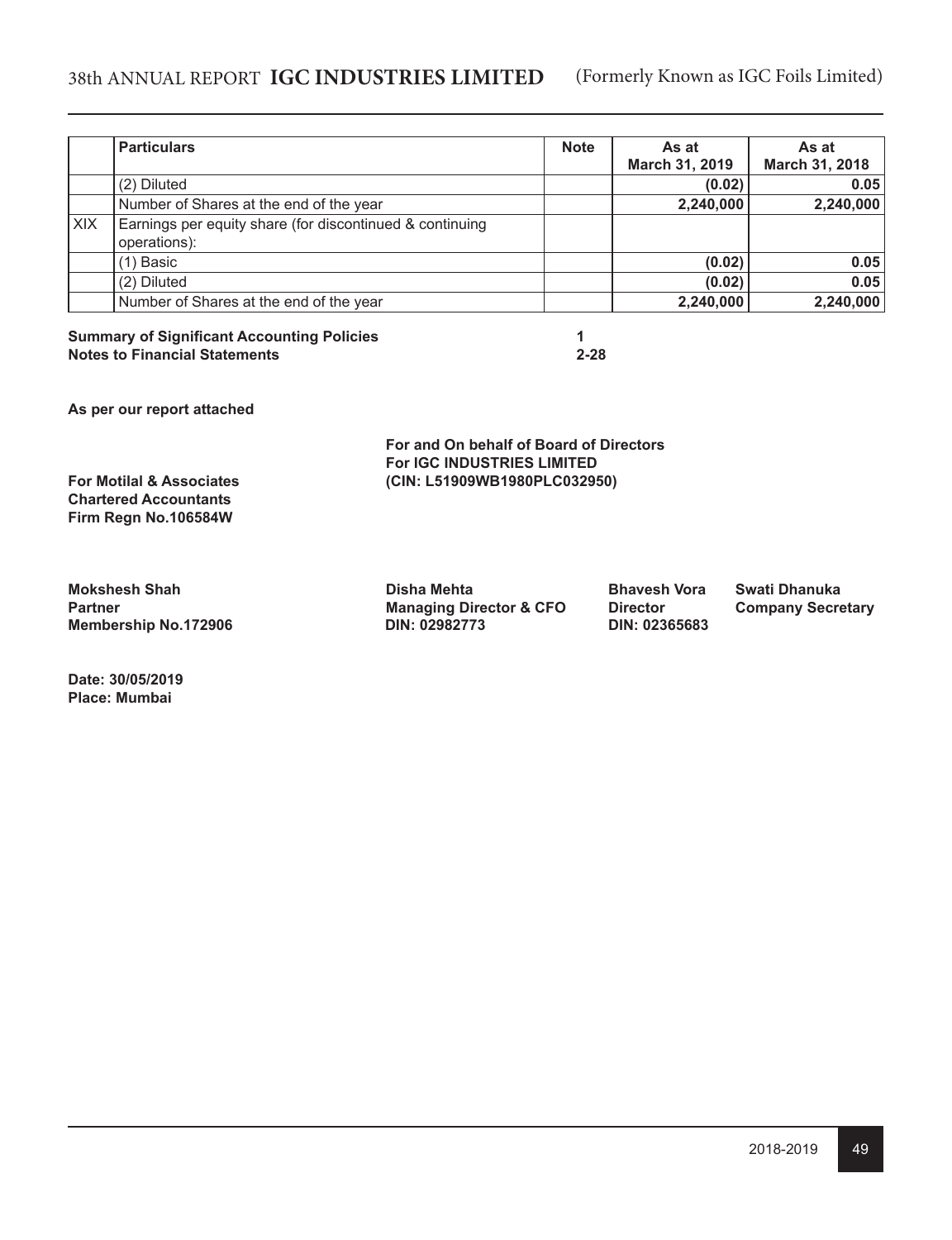# **IGC Industries Limited (Formerly known as IGC FOILS LIMITED)**

# **Cash Flow Statement for the period ended March 31, 2019**

| <b>SN</b> | <b>Particulars</b>                                              | As at<br>March 31, 2019 | As at<br>March 31, 2018 |
|-----------|-----------------------------------------------------------------|-------------------------|-------------------------|
| A         | <b>Cash Flow from Operating Activities</b>                      |                         |                         |
|           | Net Profit / (Loss) Before Tax                                  | (42, 792)               | 107,397                 |
|           | Add: Extraordinary items                                        |                         |                         |
|           | <b>Exceptional items</b>                                        |                         |                         |
|           | Adjustments for:                                                |                         |                         |
|           | Depreciation and amortisation                                   | 2,369,161               | 1,081,969               |
|           | Finance costs                                                   | 6,754                   | 2,191,413               |
|           | Interest Income                                                 |                         |                         |
|           | Dividend Income                                                 |                         |                         |
|           | Net (Gain) / Loss on sale of Assets                             |                         |                         |
|           | Fixed Assets written off                                        |                         |                         |
|           | Bad Debts written off                                           |                         |                         |
|           | Rental Income from operating leases                             |                         |                         |
|           | Deferred Tax Liabilities                                        | 77,704                  | 117,706                 |
|           | Liabilities / provisions no longer required written back        |                         |                         |
|           | Discounts received                                              |                         |                         |
|           | Net unrealized exchange (Gain) / Loss                           |                         |                         |
|           | <b>Operating Profit / (Loss) before Working Capital Changes</b> | 2,410,827               | 3,498,485               |
|           | Changes in working capital:                                     |                         |                         |
|           | Adjustments for (increase)/decrease in operating assets:        |                         |                         |
|           | (Increase) / Decrease in Inventories                            | (752, 511)              | (4,716,688)             |
|           | (Increase) / Decrease in Trade Receivables                      | 301,600,424             | (295, 157, 334)         |
|           | (Increase) / Decrease in Short-term Loans & Advances            | 92,534,101              | 673,415,552             |
|           | (Increase) / Decrease in Long-term Loans & Advances             |                         |                         |
|           | (Increase) / Increase in Current Assets                         | (2, 299, 544)           | (39,024,847)            |
|           | (Decrease) / Increase in Other Non-Current Assets               |                         |                         |
|           | Adjustments for increase / (decrease) in operating liabilities: |                         |                         |
|           | (Decrease) / Increase in Trade payables                         | (474, 319, 706)         | 478,271,314             |
|           | (Decrease) / Increase in Other Current Liabilities              | 83,545,896              | 706,539                 |
|           | (Decrease) / Increase in Short-term provisions                  | 800                     | (35, 704)               |
|           | (Decrease) / Increase in Long-term provisions                   |                         |                         |
|           | <b>Total Changes in working capital</b>                         | 2,720,287               | 816,957,317             |
|           | Cash flow from extraordinary items                              |                         |                         |
|           | <b>Cash generated from operations</b>                           | 2,720,287               | 816,957,318             |
|           | Net income tax (paid) / refunds                                 |                         |                         |
|           | Net Cash Flow from / (used in) Operating Activities (A)         | 2,720,287               | 816,957,318             |
|           |                                                                 |                         |                         |
| В         | <b>Cash Flow from Investing Activities</b>                      |                         |                         |
|           | Capital expenditure on fixed assets including capital advances  | (55,094)                | (19, 534, 438)          |
|           | Proceeds from sale of fixed assets                              |                         |                         |
|           | Movement in long-term investments                               | (1,656,200)             |                         |
|           | Interest received                                               |                         |                         |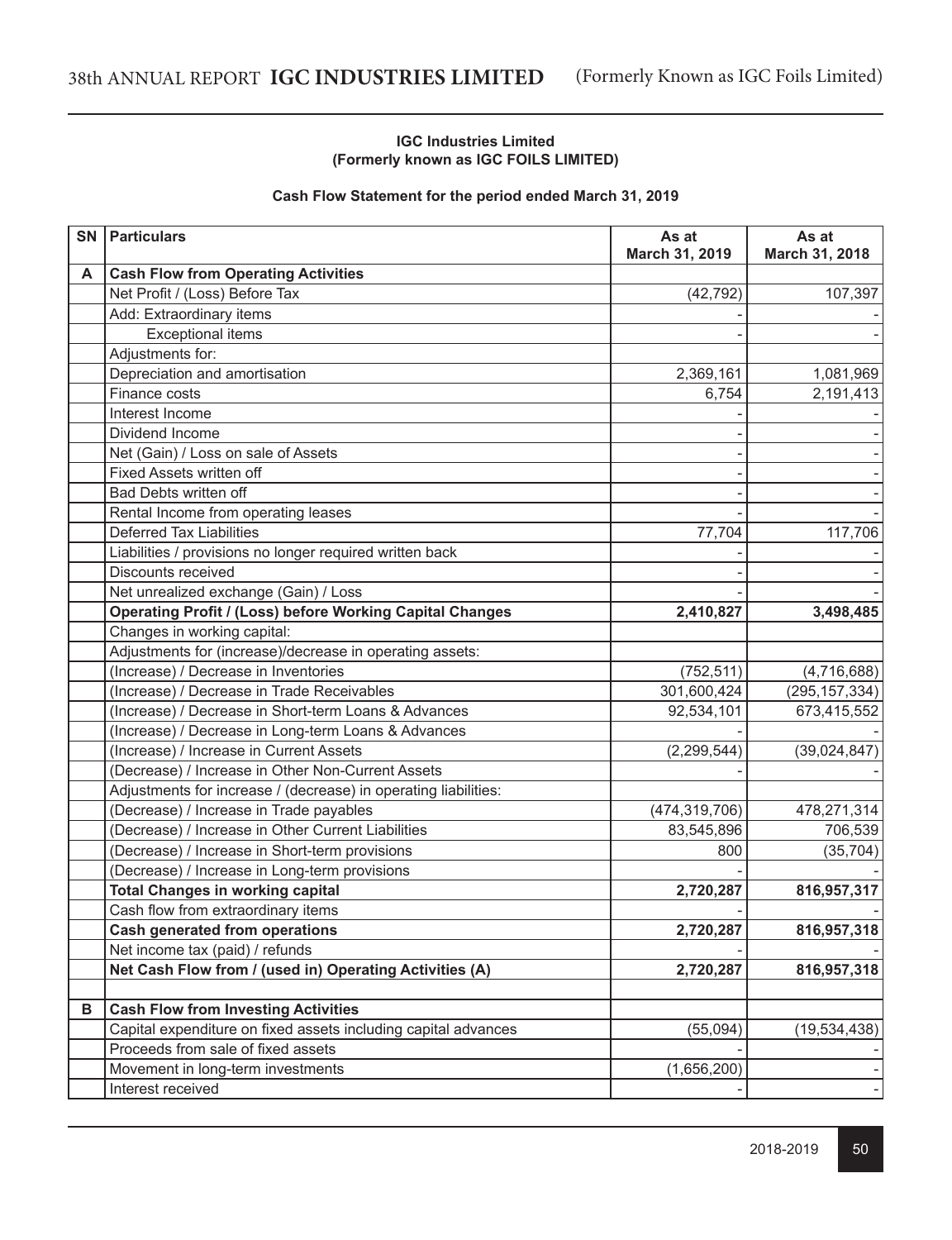| <b>SN</b> | <b>Particulars</b>                                             | As at<br>March 31, 2019 | As at<br>March 31, 2018 |
|-----------|----------------------------------------------------------------|-------------------------|-------------------------|
|           |                                                                |                         |                         |
|           | Dividend received                                              |                         |                         |
|           | Rental income from operating leases                            |                         |                         |
|           | Net Cash from / (used in) investing activities (B)             | (1,711,294)             | (19, 534, 438)          |
|           |                                                                |                         |                         |
| C         | <b>Cash Flow from Financing Activities</b>                     |                         |                         |
|           | Inter Corporate Deposits                                       |                         |                         |
|           | Movement in Borrowing                                          | (1,313,000)             | (797, 811, 447)         |
|           | Finance Cost                                                   | (6, 754)                | (2, 191, 413)           |
|           | Net Cash from / (used in) Financing Activities (C)             | (1, 319, 754)           | (800, 002, 860)         |
|           |                                                                |                         |                         |
|           | Net Increase / (Decrease) in Cash & Cash Equivalents (A+B+C)   | (310, 761)              | (2,579,981)             |
|           | Cash & Cash Equivalents at the beginning of the year           | 669,091                 | 3,249,072               |
|           | Cash & Cash Equivalents at the end of the year (Refer Note 4c) | 358,330                 | 669,092                 |

**See accompanying notes forming part of the financial statements In terms of our report attached**

**As per our report attached** 

For IGC INDUSTRIES LIMITED<br>CIN: L51909WB1980PLC0329<del>!</del> (CIN: L51909WB1980PLC0329 **Chartered Accountants Firm Regn No.106584W**

**Mokshesh Shah Disha Mehta Bhavesh Vora Swati Dhanuka Partner Company Secretary Managing Director & CFO Director Company Secretary Membership No.172906 DIN: 02982773 DIN: 02365683**

 **For and On behalf of Board of Directors** 

**For Motilal & Associates (CIN: L51909WB1980PLC032950)**

**Date: 30/05/2019 Place: Mumbai**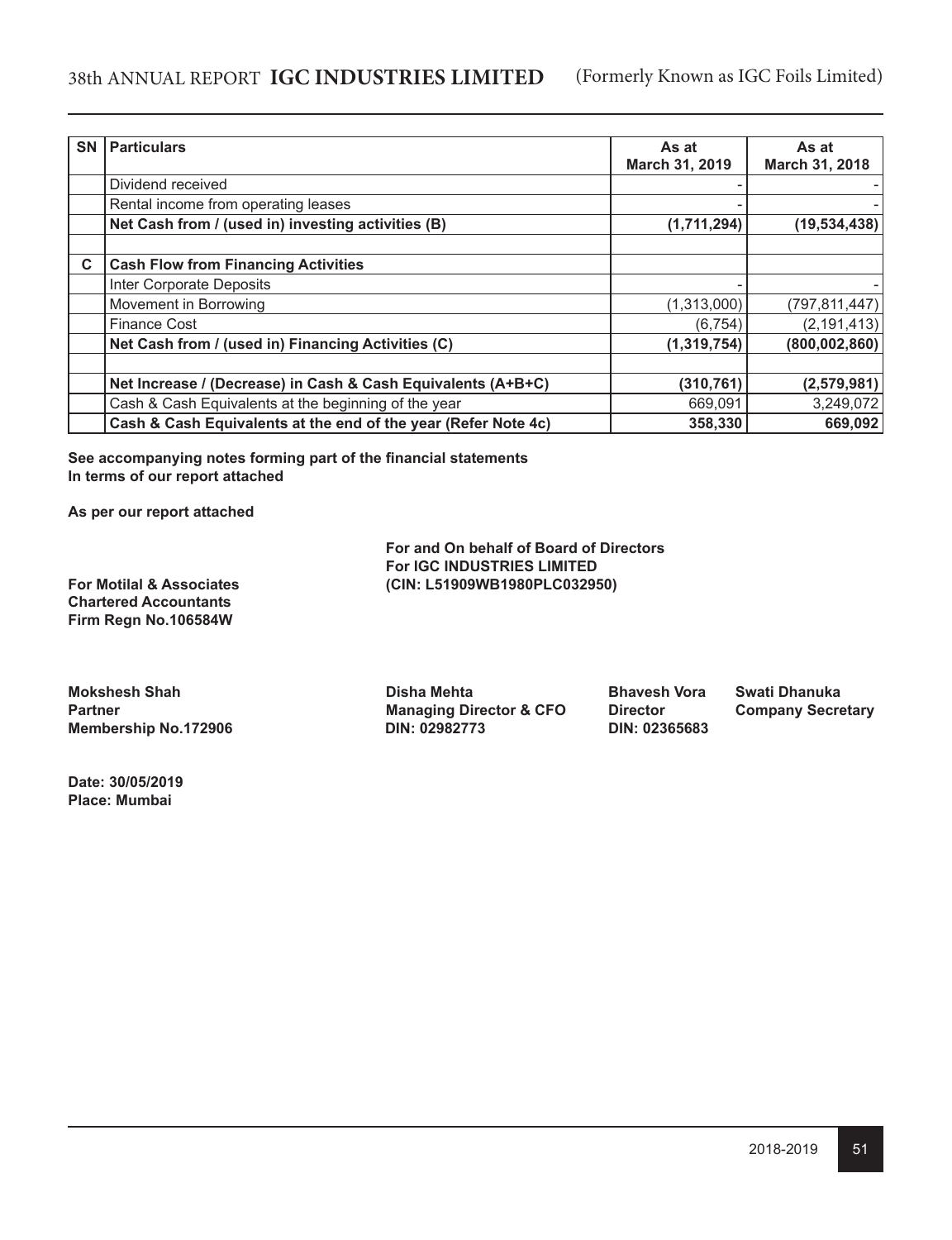# **Notes to Accounts**

# **2: Property, Plant & Equipment**

| <b>Particulars</b>                                                  | <b>Motor Cars</b> | <b>Furniture and</b><br><b>Fixtures</b> | Computer &<br>Computer<br><b>Equipments</b> | <b>Total</b> |
|---------------------------------------------------------------------|-------------------|-----------------------------------------|---------------------------------------------|--------------|
| Year ended March 31, 2018                                           |                   |                                         |                                             |              |
| <b>Gross Carrying Amount</b>                                        |                   | 45,250                                  | 129,557                                     | 174,807      |
| <b>Exchange Difference</b>                                          |                   |                                         |                                             |              |
| <b>Additions</b>                                                    | 19,534,438        |                                         |                                             | 19,534,438   |
| Assets including in a disposal group classified as held<br>for sale |                   |                                         |                                             |              |
| Disposals                                                           |                   |                                         |                                             |              |
| <b>Closing gross carrying amount</b>                                | 19,534,438        | 45,250                                  | 129,557                                     | 19,709,245   |
| <b>Accumulated Depreciation</b>                                     |                   |                                         |                                             |              |
| <b>Opening Accumulated Depreciation</b>                             |                   | 4,083                                   | 38,979                                      | 43,062       |
| Depreciation charged during the year                                | 1,038,907         | 4,083                                   | 38,979                                      | 1,081,969    |
| Assets included in a disposal group classified for sale             |                   |                                         |                                             |              |
| <b>Disposals</b>                                                    |                   |                                         |                                             |              |
| Exchange Difference                                                 |                   |                                         |                                             |              |
| <b>Closing Accumulated Depreciation</b>                             | 1,038,907         | 8,166                                   | 77,958                                      | 1,125,031    |
| <b>Net carrying amount</b>                                          | 18,495,531        | 37,084                                  | 51,599                                      | 18,584,214   |
| <b>Gross Carrying Amount March 31, 2018</b>                         |                   |                                         |                                             |              |
| <b>Opening Gross Carrying Amount</b>                                | 19,534,438        | 45,250                                  | 129,557                                     | 19,709,245   |
| <b>Exchange Difference</b>                                          |                   |                                         |                                             |              |
| Acquisition of Subsidy                                              |                   |                                         |                                             |              |
| <b>Additions</b>                                                    |                   | 55,094                                  |                                             | 19,534,438   |
| Assets classified as held for sale                                  |                   |                                         |                                             |              |
| Disposals                                                           |                   |                                         |                                             |              |
| <b>Transfers</b>                                                    |                   |                                         |                                             |              |
| <b>Closing gross carrying amount</b>                                | 19,534,438        | 100,344                                 | 129,557                                     | 19,764,339   |
| <b>Accumulated Depreciation</b>                                     |                   |                                         |                                             |              |
| <b>Opening Accumulated Depreciation</b>                             | 1,038,907         | 8,166                                   | 77,958                                      | 1,125,031    |
| Depreciation charged during the year                                | 2,319,715         | 4,084                                   | 45,362                                      | 2,369,161    |
| <b>Impairment Loss</b>                                              |                   |                                         |                                             |              |
| Disposals                                                           |                   |                                         |                                             |              |
| Exchange Difference                                                 |                   |                                         |                                             |              |
| Assets classified as held for sale                                  |                   |                                         |                                             |              |
| <b>Closing Accumulated Depreciation</b>                             | 3,358,622         | 12,250                                  | 123,320                                     | 3,494,192    |
| Net carrying amount March 31, 2019                                  | 16,175,816        | 88,094                                  | 6,237                                       | 16,270,147   |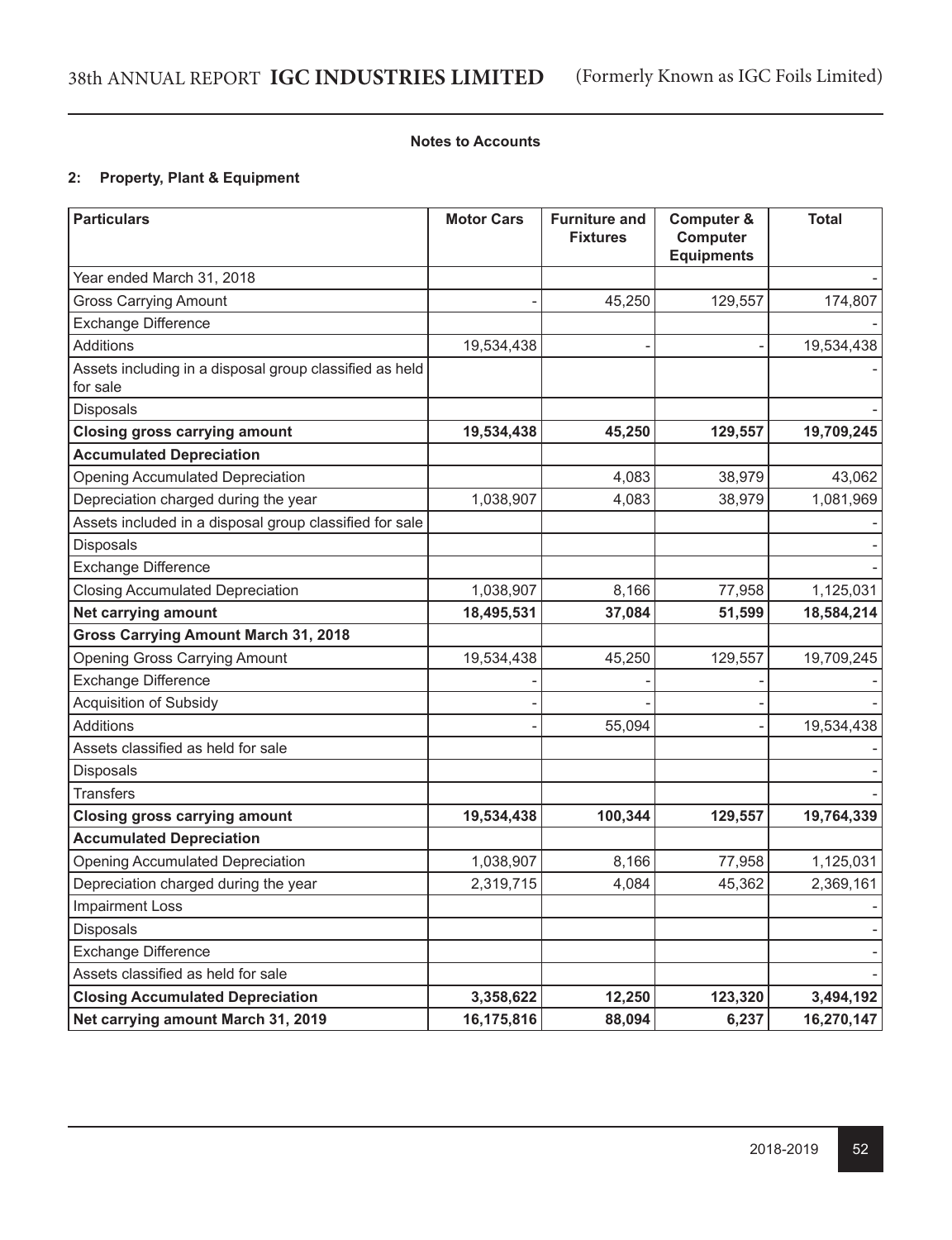# **Non-Current Financial Assets:**

| Particulars          |           | 31st March, 2019   31st March, 2018 |
|----------------------|-----------|-------------------------------------|
| Ia. Investments      | 1,656,200 |                                     |
| b. Trade Receivables |           |                                     |
| Ic. Loans            |           |                                     |
| Id. Others           |           |                                     |
| <b>Total</b>         |           |                                     |

# **Other Non-Current Assets:**

| <b>Particulars</b>                      | 31st March, 2019   31st March, 2018 |
|-----------------------------------------|-------------------------------------|
| a. Capital Advances                     |                                     |
| b. Advances other than capital advances |                                     |
| Total                                   |                                     |

# **3. Inventories:**

| <b>Particulars</b>   | 31st March, 2019 | 31st March, 2018 |
|----------------------|------------------|------------------|
| Ia. Raw materials    |                  |                  |
| b. Work-in-progress  |                  |                  |
| c. Finished goods    |                  |                  |
| Id. Stock-in-trade   | 5,469,199        | 4,716,688        |
| e. Stores and spares |                  |                  |
| If. Loose tools      |                  |                  |
| g. Others            |                  |                  |
| <b>Total</b>         | 5,469,199        | 4,716,688        |

# **4. Current Financial Assets:**

| <b>Particulars</b>                | 31st March, 2019 | 31st March, 2018 |
|-----------------------------------|------------------|------------------|
| <b>a. Investments</b>             |                  |                  |
| Investments in Equity Instruments |                  |                  |
| Others investments                |                  |                  |
| <b>Total</b>                      |                  |                  |
| b. Trade Receivables              |                  |                  |
| Secured considered good           |                  |                  |
| Unsecured considered good         | 5,310            | 301,605,734      |
| Doubtful                          |                  |                  |
| Covered under section 188/189     |                  |                  |
| <b>Total</b>                      | 5,310            | 301,605,734      |
| c. Cash and Cash Equivalents      |                  |                  |
| <b>Balances with Banks</b>        | 74,220           | 171,744          |
| Cheques, Drafts on hand           |                  |                  |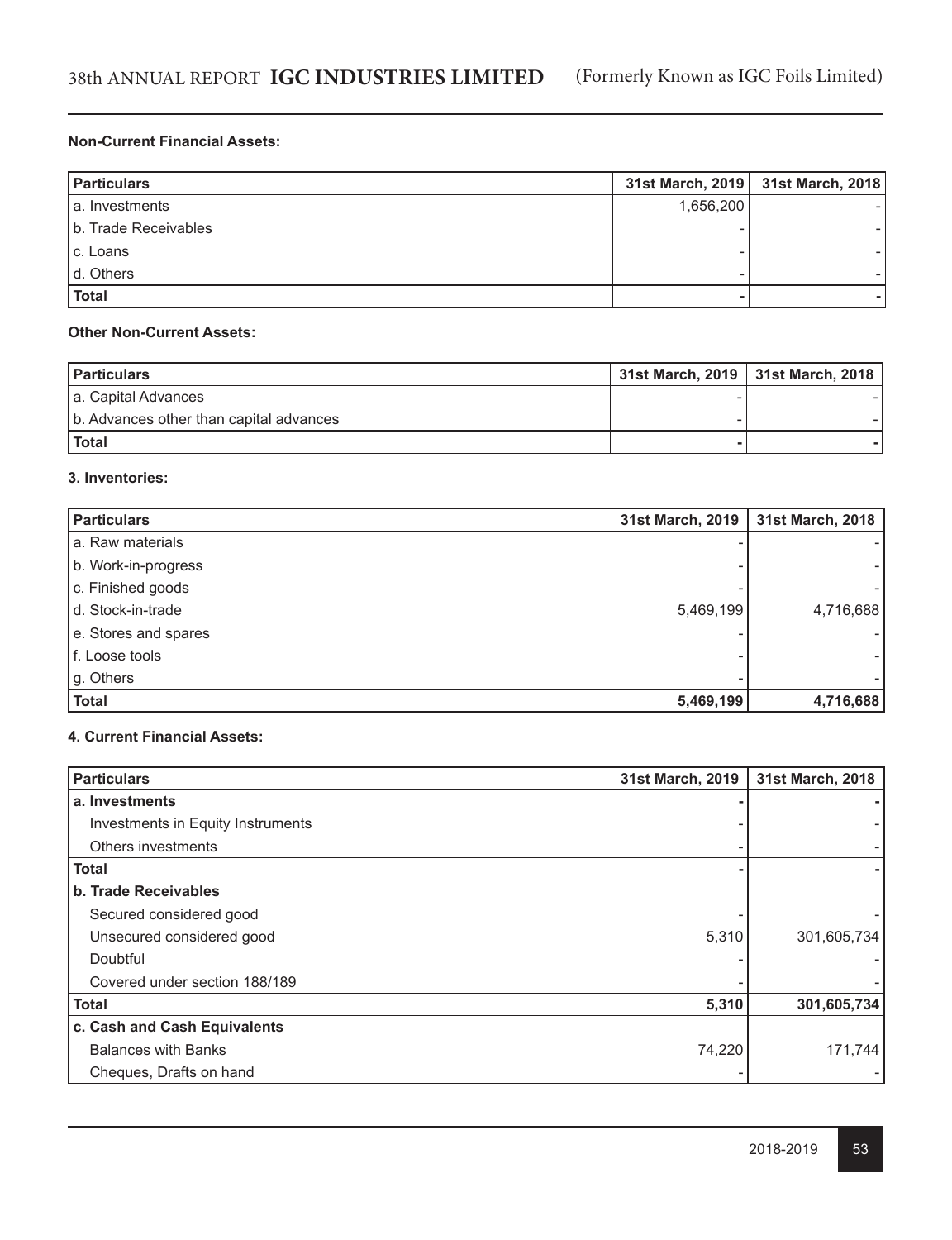|  | 38th ANNUAL REPORT IGC INDUSTRIES LIMITED | (Formerly Know |
|--|-------------------------------------------|----------------|
|--|-------------------------------------------|----------------|

| <b>Particulars</b>                       | 31st March, 2019 | 31st March, 2018 |
|------------------------------------------|------------------|------------------|
| Cash on hand                             | 284,111          | 497,348          |
| Others cash and Cash Equivalents         |                  |                  |
| Total                                    | 358,331          | 669,093          |
| d. Bank Balances other than stated above |                  |                  |
| e. Loans                                 |                  |                  |
| Secured, considered good                 |                  |                  |
| <b>Security Deposits</b>                 |                  | 350,000          |
| Loans to related parties                 | 385,155,960      | 477,340,061      |
| Other Ioans                              |                  |                  |
| Covered by section 188/189               |                  |                  |
| Unsecured, considered good               |                  |                  |
| Doubtful                                 |                  |                  |
| <b>Total</b>                             | 385,155,960      | 477,690,061      |
| f. Others                                |                  |                  |
| Total (a+b+c+d+e+f)                      | 385,519,601      | 779,964,887      |

# **5. Other Current Assets**

| Particulars                             | 31st March, 2019 | 31st March, 2018 |
|-----------------------------------------|------------------|------------------|
| a. Capital Advances                     | 67,897,142       | 67,897,142       |
| b. Advances other than capital advances |                  |                  |
| <b>Security Deposits</b>                |                  |                  |
| Advances to related parties             |                  |                  |
| Other advances                          | 22, 197, 417     | 20,000,000       |
| <b>GST with Government</b>              | 126,154          | 24,027           |
| Covered by section 188/189              |                  |                  |
| <b>Total</b>                            | 90,220,713       | 87,921,169       |

# **Non-Current Financial Liabilities:**

| <b>Particulars</b>              | 31st March, 2019   31st March, 2018 |
|---------------------------------|-------------------------------------|
| a. Borrowing                    |                                     |
| b. Trade payables               |                                     |
| Ic. Other financial liabilities |                                     |
| Total                           |                                     |

# **Non-Current Provisions:**

| <b>Particulars</b>                 | 31st March, 2019   31st March, 2018 |
|------------------------------------|-------------------------------------|
| a. Provision for Employee Benefits |                                     |
| b. Audit fees payable              |                                     |
| c. Others                          |                                     |
| <b>Total</b>                       |                                     |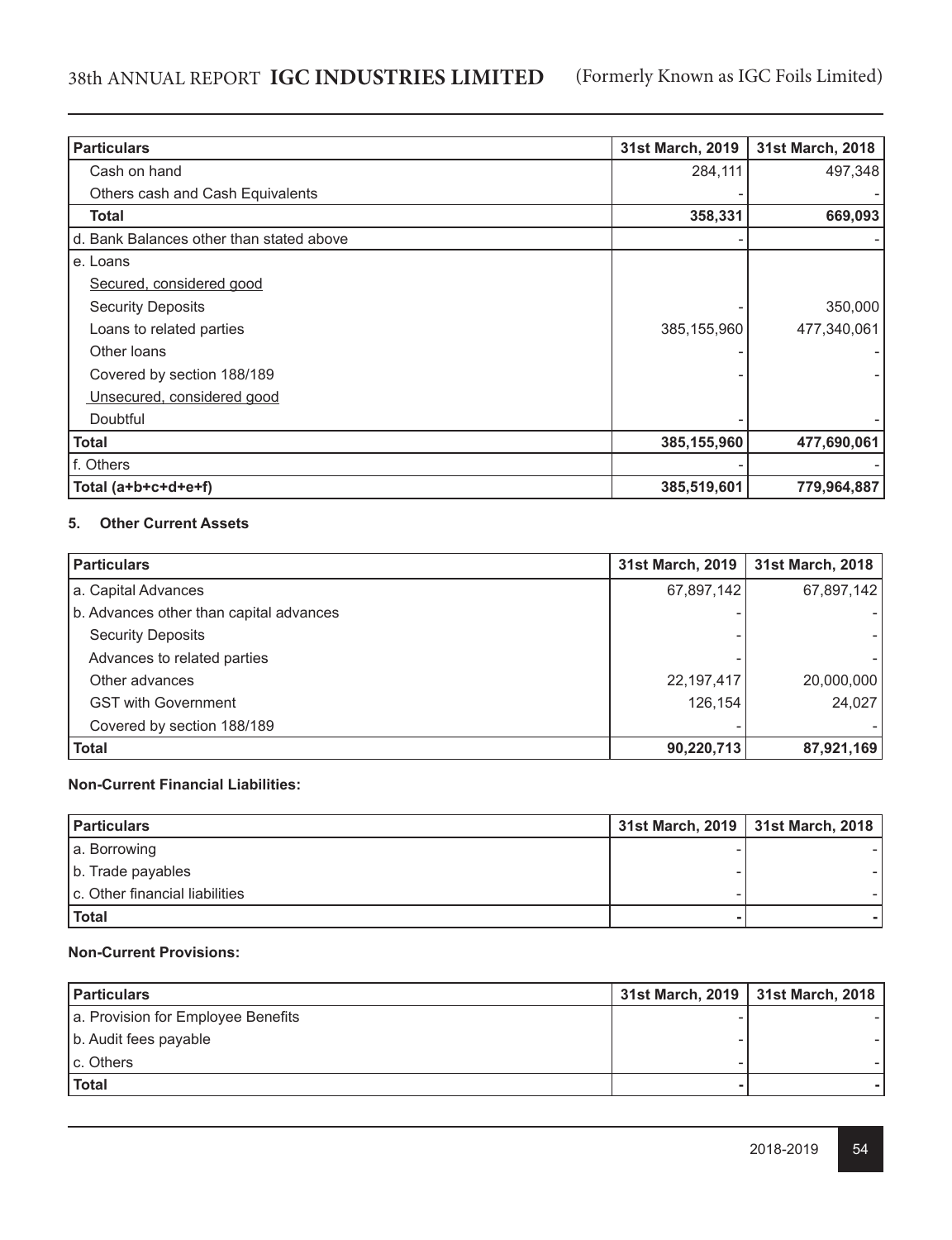# **Other Non-Current Liabilities:**

| Particulars  | 31st March, 2019 31st March, 2018 |
|--------------|-----------------------------------|
| la. Advances |                                   |
| b. Others    |                                   |
| <b>Total</b> |                                   |

# **6. Statement of Changes in Equity**

**Statement of Changes in Equity for the year ended 31st March 2019**

# **A. (i) Equity Share Capital (Authorised)**

| Particulars                                                 | <b>Balance at the</b><br>reporting period | <b>Changes in</b><br>beginning of the   Authorised Equity  <br><b>Share Capital</b><br>during the year | <b>Balance at</b><br>the end of the<br>reporting period |
|-------------------------------------------------------------|-------------------------------------------|--------------------------------------------------------------------------------------------------------|---------------------------------------------------------|
| 1,00,00,000 (PY 1,00,00,000) Equity Shares of Rs. 10/- each | 100.000.000                               |                                                                                                        | 100,000,000                                             |

# **A. (ii) Equity Share Capital (Issued, Subscribed and Paid up)**

| <b>Particulars</b>                       | <b>Balance at the</b><br>beginning of the<br>reporting period | <b>Changes in</b><br><b>Equity Share</b><br>Capital during the<br>vear | <b>Balance at</b><br>the end of the<br>reporting period |
|------------------------------------------|---------------------------------------------------------------|------------------------------------------------------------------------|---------------------------------------------------------|
| 22,40,000 Equity Shares of Rs. 10/- each | 22,400,000                                                    |                                                                        | 22,400,000                                              |

# **B. Other Equity**

| <b>Particulars</b>                                            | <b>Reserves and Surplus</b>                    |                                    |                                                               |                                                                         |              |
|---------------------------------------------------------------|------------------------------------------------|------------------------------------|---------------------------------------------------------------|-------------------------------------------------------------------------|--------------|
|                                                               | <b>Securities</b><br>Premium<br><b>Reserve</b> | <b>Retained</b><br><b>Earnings</b> | Re-<br>measurements<br>of the net<br>defined benefit<br>plans | Other items<br>of Other<br>Comprehensive<br>Income (specify)<br>nature) | <b>Total</b> |
| Balance at the beginning of the<br>reporting period           | 12,000,000                                     | (3,306,245)                        |                                                               |                                                                         | 8,693,755    |
| Changes in accounting policy or<br>prior period errors        |                                                |                                    |                                                               |                                                                         |              |
| Restated balance at the beginning<br>of the reporting period  |                                                |                                    |                                                               |                                                                         |              |
| Total Comprehensive Income for<br>the year                    |                                                |                                    |                                                               |                                                                         |              |
| <b>Dividends</b>                                              |                                                |                                    |                                                               |                                                                         |              |
| Transfer to retained earnings (from<br>Profit & Loss Account) |                                                | (42, 792)                          |                                                               |                                                                         | (42, 792)    |
| Balance at the end of the<br>reporting period                 | 12,000,000                                     | (3,349,037)                        |                                                               | ۰                                                                       | 8,650,963    |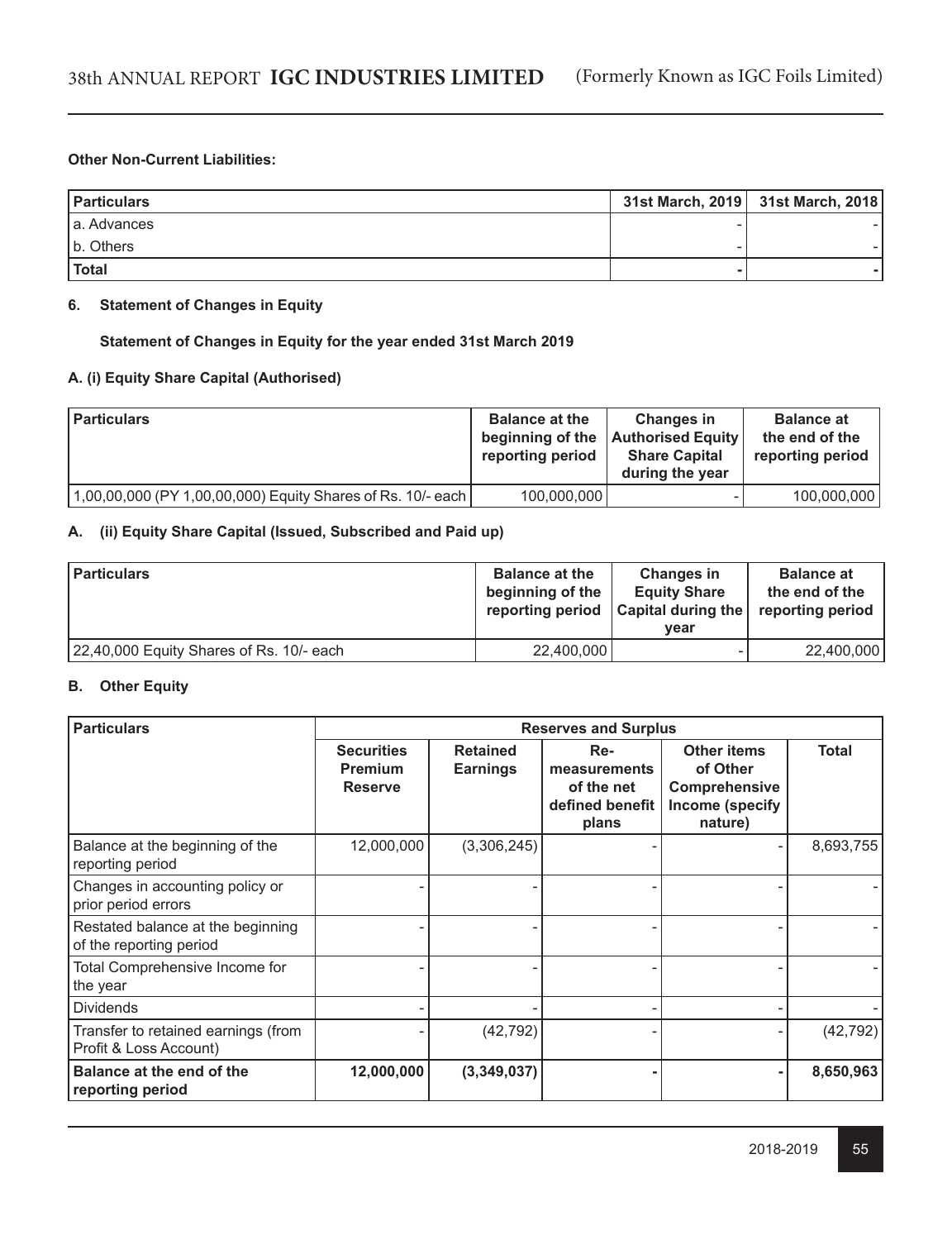# **Statement of Changes in Equity for the year ended 31st March 2019**

# **A. (i) Equity Share Capital (Authorised)**

| Particulars                                              | <b>Balance at the</b><br>beginning of the<br>reporting period | <b>Changes in</b><br><b>Authorised Equity</b><br><b>Share Capital</b><br>during the year | <b>Balance at</b><br>the end of the<br>reporting period |
|----------------------------------------------------------|---------------------------------------------------------------|------------------------------------------------------------------------------------------|---------------------------------------------------------|
| 1,00,00,000(PY 22,50,000) Equity Shares of Rs. 10/- each | 22,500,000                                                    | 77,500,000                                                                               | 100,000,000                                             |

# **A. (ii) Equity Share Capital (Issued, Subscribed and Paid up)**

| Particulars                                            | <b>Balance at the</b><br>beginning of the<br>reporting period | <b>Changes in</b><br><b>Equity Share</b><br>Capital during the<br>vear | <b>Balance at</b><br>the end of the<br>reporting period |
|--------------------------------------------------------|---------------------------------------------------------------|------------------------------------------------------------------------|---------------------------------------------------------|
| 22,40,000 (PY 2,40,000) Equity Shares of Rs. 10/- each | 22.40.000                                                     |                                                                        | 22.400.000                                              |

# **B. Other Equity**

| <b>Particulars</b>                                            | <b>Reserves and Surplus</b>                           |                                    |                                                               |                                                                                      |              |
|---------------------------------------------------------------|-------------------------------------------------------|------------------------------------|---------------------------------------------------------------|--------------------------------------------------------------------------------------|--------------|
|                                                               | <b>Securities</b><br><b>Premium</b><br><b>Reserve</b> | <b>Retained</b><br><b>Earnings</b> | Re-<br>measurements<br>of the net<br>defined benefit<br>plans | <b>Other items</b><br>of Other<br><b>Comprehensive</b><br>Income (specify<br>nature) | <b>Total</b> |
| Balance at the beginning of the<br>reporting period           | 12,000,000                                            | (3,413,642)                        |                                                               |                                                                                      | 8,586,358    |
| Changes in accounting policy or<br>prior period errors        |                                                       |                                    |                                                               |                                                                                      |              |
| Restated balance at the beginning<br>of the reporting period  |                                                       |                                    |                                                               |                                                                                      |              |
| Total Comprehensive Income for<br>the year                    |                                                       |                                    |                                                               |                                                                                      |              |
| <b>Dividends</b>                                              |                                                       |                                    |                                                               |                                                                                      |              |
| Transfer to retained earnings (from<br>Profit & Loss Account) |                                                       | 107,397                            |                                                               |                                                                                      | 107,397      |
| Balance at the end of the<br>reporting period                 | 12,000,000                                            | (3,306,245)                        |                                                               |                                                                                      | 8,693,755    |

# **Details of shareholders holding more than 5% shares in the company**

| Name of the shareholder                           | 31st March, 2019   |                           | 31st March, 2018   |                           |
|---------------------------------------------------|--------------------|---------------------------|--------------------|---------------------------|
|                                                   | (No. of<br>Shares) | % holding in<br>the class | (No. of<br>Shares) | % holding in<br>the class |
| Disha Abhishek Mehta                              | 1,467,025          | 65.49                     | 1,467,025          | 65.49                     |
| Anil Jaikishandas Mistry                          | 117.325            | 5.24                      | 117.325            | 5.24                      |
| Indigo Tech-Ind Limited                           | 210,000            | 9.38                      | 210,000            | 9.38                      |
| <b>VRB Capital Services India Private Limited</b> | 210,000            | 9.38                      | 210,000            | 9.38                      |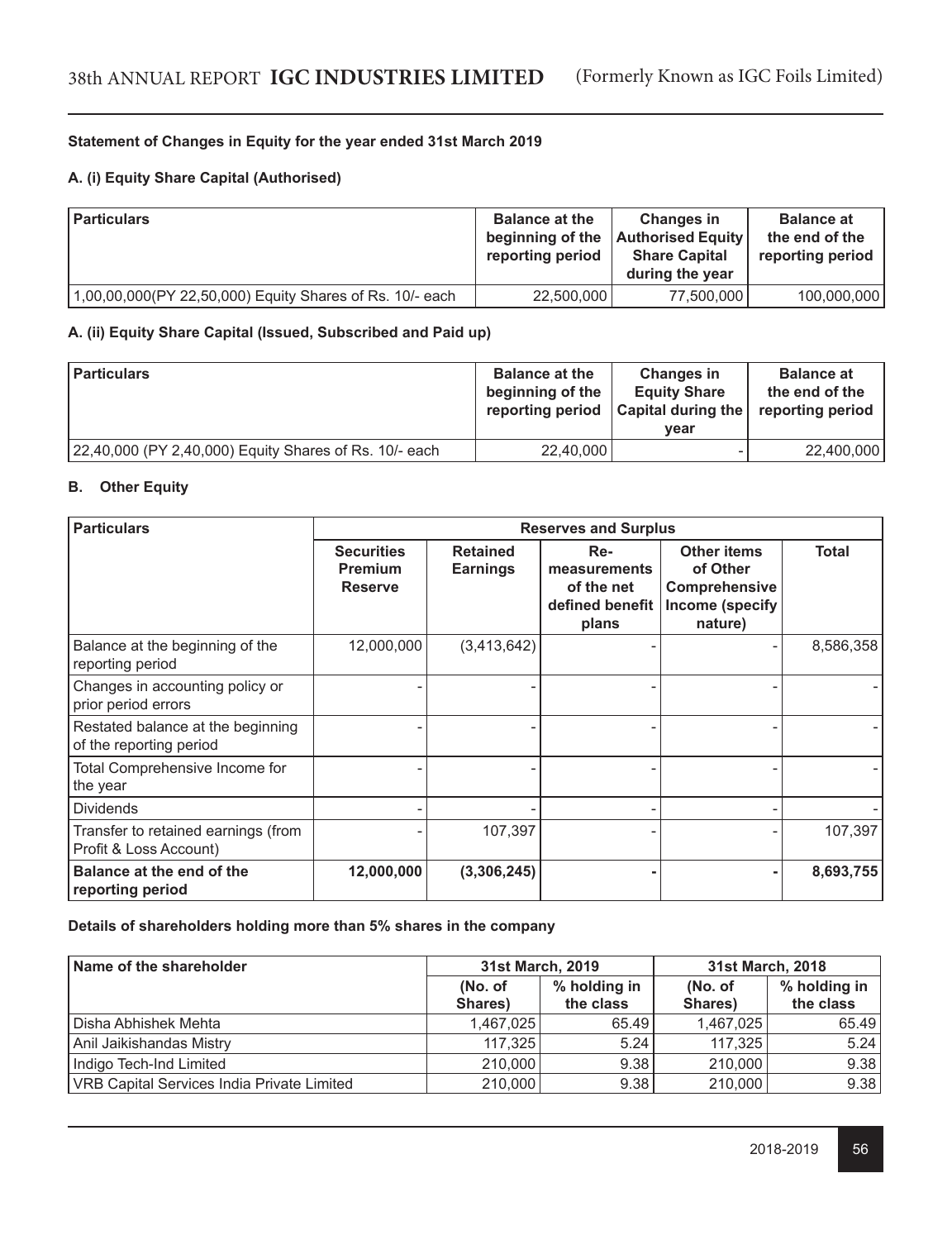# **7. Current Financial Liabilities:**

| <b>Particulars</b>                     | 31st March, 2019 | 31st March, 2018 |
|----------------------------------------|------------------|------------------|
| a. Borrowings                          |                  |                  |
| Secured                                |                  |                  |
| Unsecured                              |                  |                  |
| Loans repayable on demand              |                  |                  |
| From other parties                     |                  |                  |
| Loans from related parties             | 378,240,553      | 379,553,553      |
| Loan guaranteed by directors or others |                  |                  |
| <b>Total</b>                           | 378,240,553      | 379,553,553      |
| b. Trade payables (Unsecured)          |                  |                  |
| Due to micro and small enterprises     |                  |                  |
| <b>Others</b>                          | 5,172,036        | 479,491,743      |
| <b>Total</b>                           | 5,172,036        | 479,491,743      |
| c. Other financial liabilities         | 83,513,065       |                  |
| <b>Total</b>                           |                  |                  |
| Total (a+b+c)                          | 466,925,654      | 859,045,296      |

# **8. Other Current Liabilities**

| <b>Particulars</b>                |         | 31st March, 2019   31st March, 2018 |
|-----------------------------------|---------|-------------------------------------|
| a. Advance received for materials | 625,000 | 625.000                             |
| b.Other Advances                  | 250,000 |                                     |
| c. Statutory Liabilities          |         | 217.169                             |
| <b>Total</b>                      | 875,000 | 842.169                             |

# **9. Current Provisions**

| <b>Particulars</b>                 | 31st March, 2019 | 31st March, 2018 |
|------------------------------------|------------------|------------------|
| a. Provision for employee benefits |                  |                  |
| b. Audit fees payable              | 70.800           |                  |
| Ic. Provision for Tax              |                  | 70,000           |
| d. Other provisions                |                  |                  |
| <b>Total</b>                       | 70,000           | 105,704          |

# **Contingent Liabilities**

| <b>Particulars</b>                                           | 31st March, 2019   31st March, 2018 |
|--------------------------------------------------------------|-------------------------------------|
| a. Claims against the company not acknowledged as debt       |                                     |
| b. Guarantees excluding financial guarantees                 |                                     |
| c. Others money for which the company is contingently liable |                                     |
| <b>Total</b>                                                 |                                     |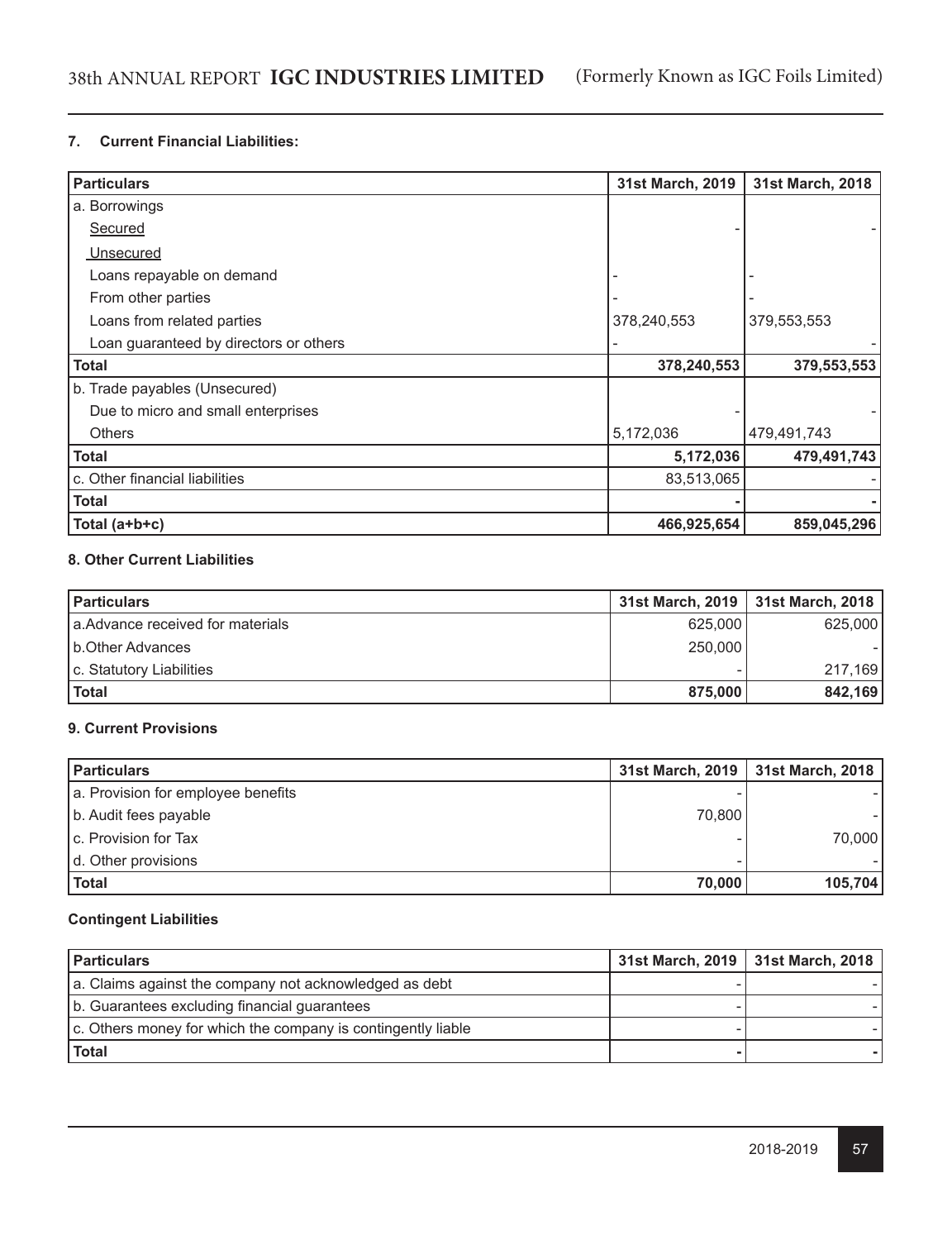# **Commitments**

| <b>Particulars</b>                                                                                                                                                    | 31st March, 2019   31st March, 2018 |
|-----------------------------------------------------------------------------------------------------------------------------------------------------------------------|-------------------------------------|
| a. Estimated amount of contracts remaining to be executed on capital account and  <br>not provided for uncalled liability on shares and other investments partly paid |                                     |
| b. Other commitments                                                                                                                                                  |                                     |
| Total                                                                                                                                                                 |                                     |

# **10a. Revenue from Operations**

| <b>Particulars</b>          |           | 31st March, 2019   31st March, 2018 |
|-----------------------------|-----------|-------------------------------------|
| a. Sale of products         | 5.261.003 | 492.224.271                         |
| b. Sale of services         |           |                                     |
| c. Other operating revenues |           |                                     |
| <b>Total</b>                | 5,261,003 | 492,224,271                         |

# **10b. Other Income**

| <b>Particulars</b>            | 31st March, 2019   31st March, 2018 |      |
|-------------------------------|-------------------------------------|------|
| I a. Interest Income          | 4.769.656                           |      |
| b. Dividend Income            |                                     |      |
| c. Other non-operating income | 407                                 | 2321 |
| Total                         | 4,770,063                           | 232  |

# **Cost of materials consumed**

| Particulars                            | 31st March, 2019 | 31st March, 2018 |
|----------------------------------------|------------------|------------------|
| l a. Raw Materials Consumed            |                  |                  |
| <b>Opening Stock</b>                   |                  |                  |
| Add: Purchases                         |                  |                  |
| Less: Closing Stock                    |                  |                  |
| b. Packing Materials Consumed          |                  |                  |
| <b>Opening Stock</b>                   |                  |                  |
| Add: Purchases                         |                  |                  |
| Less: Closing Stock                    |                  |                  |
| Total Cost of materials consumed (a+b) |                  |                  |

# **11. Changes in inventories of finished goods, stock-in-trade and work-in-progress**

| <b>Particulars</b>                    | 31st March, 2019 | 31st March, 2018 |
|---------------------------------------|------------------|------------------|
| a. Stock at the beginning of the year |                  |                  |
| <b>Finished Goods</b>                 |                  |                  |
| Work-in-Progress                      | 4,716,688        |                  |
| Stock in Trade                        |                  |                  |
| b. Stock at the end of the year       |                  |                  |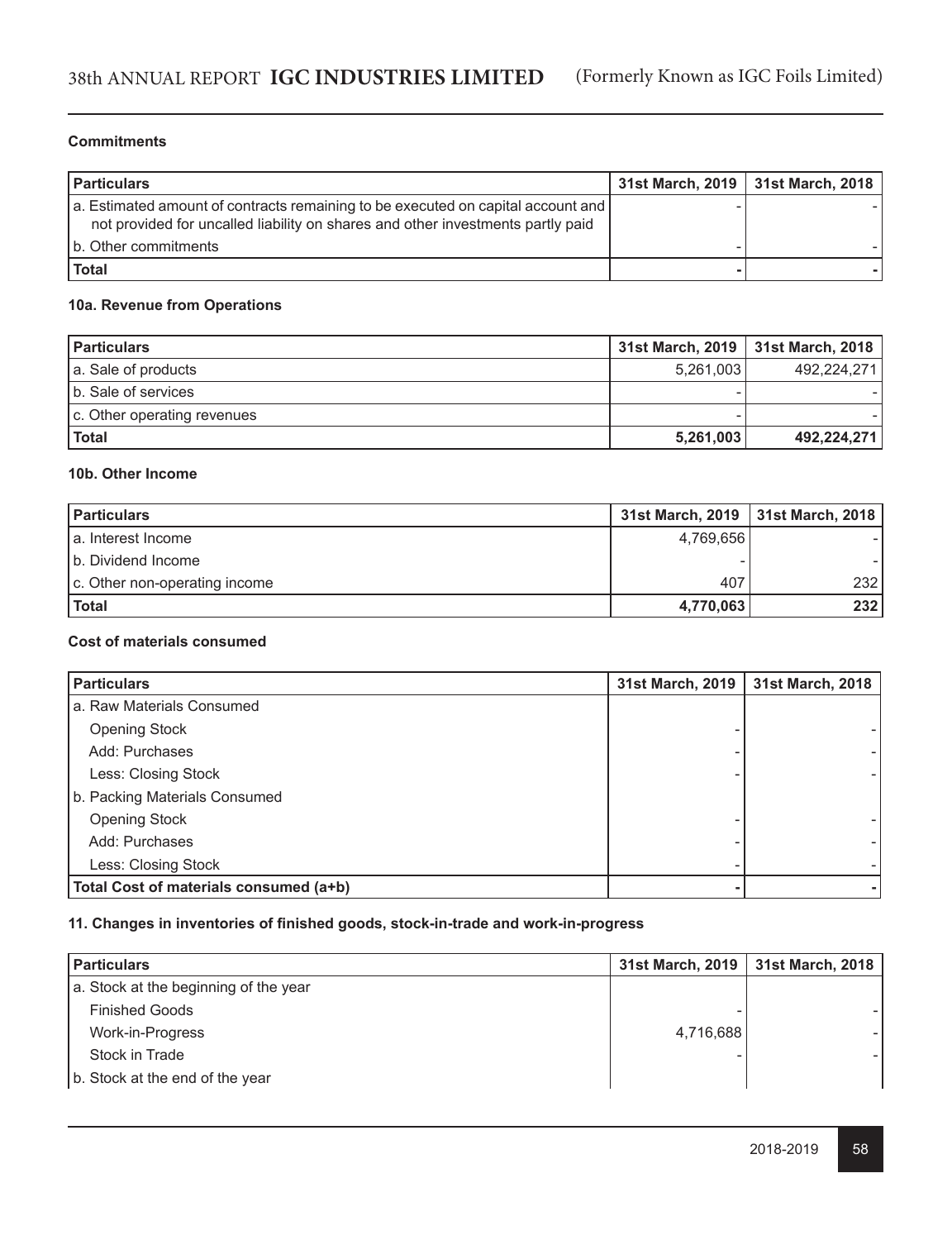| <b>Particulars</b>           |            | 31st March, 2019   31st March, 2018 |
|------------------------------|------------|-------------------------------------|
| <b>Finished Goods</b>        |            |                                     |
| Work-in-Progress             |            |                                     |
| Stock in Trade               | 5,469,199  | 4,716,688                           |
| Changes In Inventories (a-b) | (752, 511) | (4,716,688)                         |

# **12. Employee benefits expense**

| <b>Particulars</b>                           | 31st March, 2019 | 31st March, 2018 |
|----------------------------------------------|------------------|------------------|
| a. Salaries and wages                        | 1,148,219        | 285,000          |
| b. Contribution to provident and other funds |                  |                  |
| c. Share based payment to employees          |                  |                  |
| d. Staff welfare expense                     | 24.448           |                  |
| e. Director Remuneration                     | 153,000          | 736.935          |
| Total                                        | 1,021,935        | 306,450          |

# **13. Finance Costs**

| <b>Particulars</b>                                                | <b>31st March, 2019</b> | 31st March, 2018 |
|-------------------------------------------------------------------|-------------------------|------------------|
| l Interest                                                        |                         | 2,169,863        |
| Dividend on redeemable preference shares                          |                         |                  |
| Exchange differences regarded as an adjustment to borrowing costs |                         |                  |
| <b>Bank Charges</b>                                               | 6.754                   | 21.550           |
| Other borrowing costs                                             |                         |                  |
| Total                                                             | 6,754                   | 2,191,413        |

# **15. Other expenses**

| Particulars                      | 31st March, 2019 | 31st March, 2018 |
|----------------------------------|------------------|------------------|
| a. Payments to the auditor as    |                  |                  |
| 1. For Statutory Audit           | 70,800           | 30,000           |
| 2. For taxation matters          |                  |                  |
| 3. For other services            |                  |                  |
| 4. For reimbursement of expenses |                  | 800              |
|                                  | 70,800           | 30,800           |
| b. Other Expenses                |                  |                  |
| 1. Tally Updation Charge         |                  |                  |
| 2. Discount                      | 12,744           |                  |
| 3. Donation                      |                  |                  |
| 4. Registrar Fees                | 60,344           | 73,675           |
| 5. CDSL Expenses                 | 11,800           | 26,870           |
| 6. Printing & Stationery         | 105,040          | 6,440            |
| 7. Rent                          | 55,240           | 938,610          |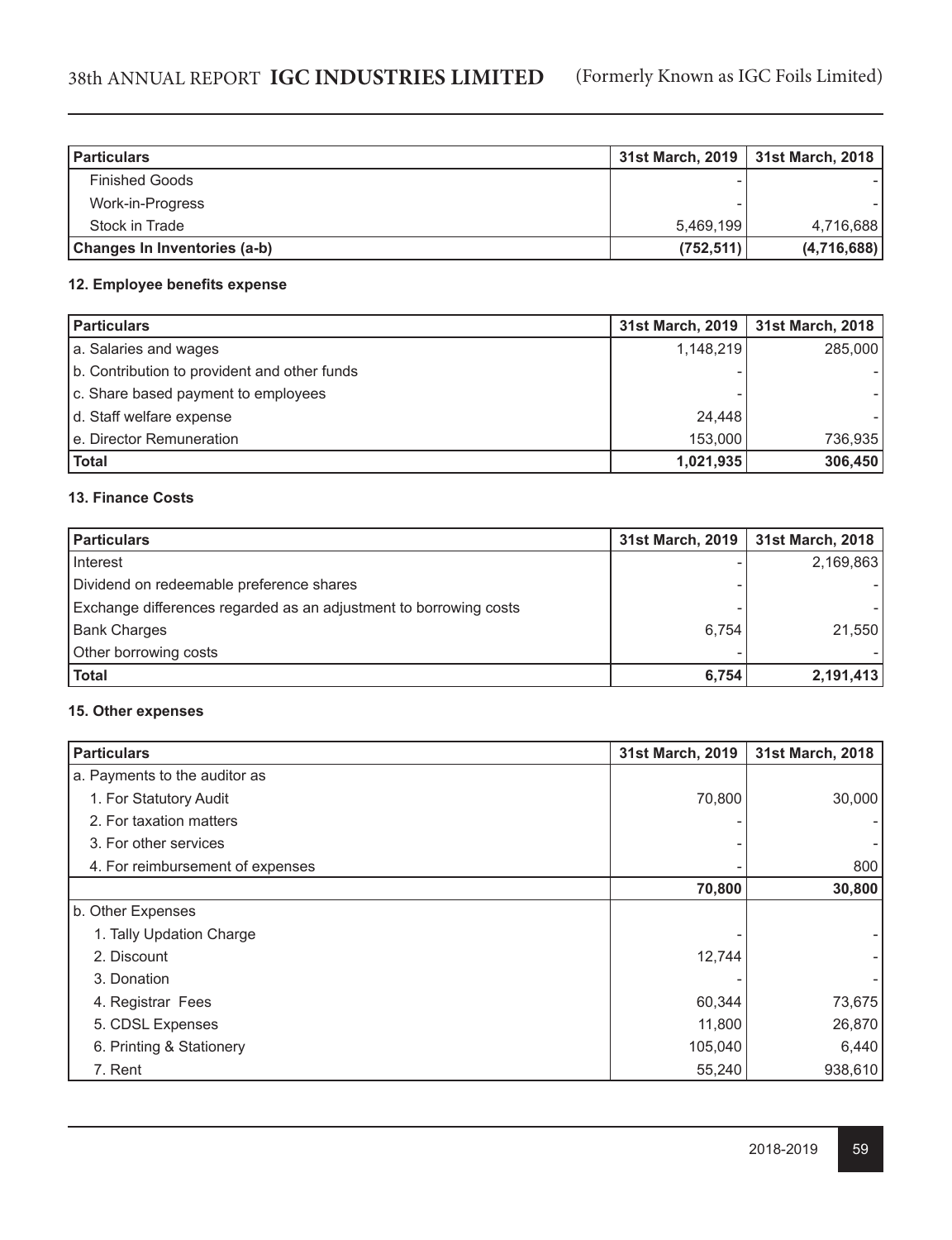| <b>Particulars</b>                    | 31st March, 2019 | 31st March, 2018 |
|---------------------------------------|------------------|------------------|
| 8. BSE Expenses                       | 310,057          | 868,071          |
| 9. Computer Maintenance & Accessories |                  | 40,700           |
| 10. Bad Debts w/off                   |                  |                  |
| 11. Legal & Professional Fees         | 24,500           | 21,400           |
| 12. Postage and Courier               | 59,165           |                  |
| 13. Car Insurance                     |                  | 450,163          |
| 14. CISCO switch exp                  |                  | 19,135           |
| 15. GST Late Fees                     | 18,000           | 1,050            |
| 16. Car Maintenance Charges           |                  | 16,531           |
| 17. NSDL Fees                         |                  | 8,110            |
| 18. Office exp                        | 34,479           | 7,885            |
| 19. Interest on TDS                   |                  | 4,000            |
| 20. Transport                         | 650              |                  |
| 21. Freight Expenses                  | 54,511           |                  |
| 22. Job Work                          | 4,637            |                  |
| 23. Repairs And Maintenance           | 1,700            |                  |
| 24. Sampling Expenses                 | 1,000            |                  |
| 25. Advertisment Expense              | 15,340           |                  |
| 26. AMC Charges                       | 1,085            |                  |
| 27. Business Development Expense      | 35,282           |                  |
| 28. Clearance and Remimbursement      | 4,342            |                  |
| 29. Conveyance                        | 142,869          |                  |
| 30. E - Voting Charges                | 2,360            |                  |
| 31. Import and Custom Duty            | 45,079           |                  |
| 32. MISC expenses                     | 78,632           |                  |
| 33. Petrol Expense                    | 10,001           |                  |
| 34. Roc expense                       | 200              |                  |
| 35. Travelling Expense                | 156,423          |                  |
| 36. Warehouse Expense                 | 3,188            |                  |
| 37. Web Site Expense                  | 21,000           |                  |
| 38. Toll Expense                      | 475              |                  |
| 39. Society Charges                   | 250              |                  |
| <b>Total</b>                          | 1,341,193        | 2,513,440        |

# **16. Deferred Tax Calculation**

| On WDV                                                    | For year ended 31st March, 2019 (Amount in Rs.) |
|-----------------------------------------------------------|-------------------------------------------------|
| As per Companies Act, 2013                                | 16.270.147                                      |
| As per Income Tax Act, 1961                               | 15.449.218                                      |
|                                                           | (820, 929)                                      |
| Deferred Tax Liability (at the Income Tax Rate of 25.75%) | (213, 442)                                      |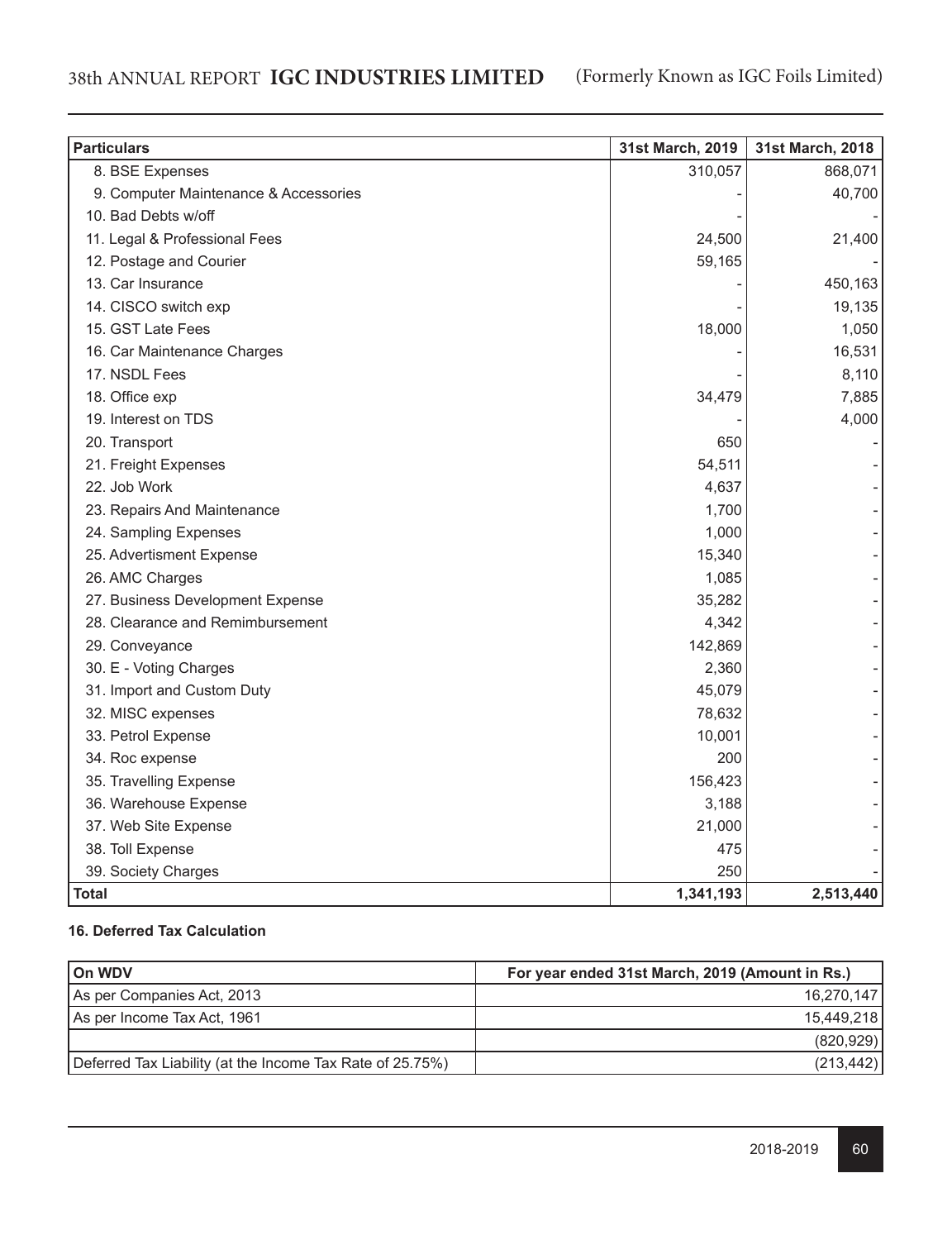# **17. No contract on capital account remains to be executed**

| ່ 18. | <b>Particulars</b>                                                             | 31st March, 2019   31st March, 2018 |                  |
|-------|--------------------------------------------------------------------------------|-------------------------------------|------------------|
|       | 18a.   Contingent Liabilities                                                  | <b>NIL</b>                          | NIL <sub>1</sub> |
|       | 18b. Foreign Exchange Difference (Net) Debited to Profit and Loss for the Year | <b>NIL</b>                          | NIL <sub>1</sub> |

# **19. Balances of Sundry Customers, Suppliers, Loan-Given and Taken, Deposits-Given and Taken, Advance to Suppliers and others are subject to confirmation**

- **20**. The Company has not received information from suppliers regarding their status under the Micro, Small and Medium Enterprises Development Act, 2006 and hence disclosures, if any, relating to amount unpaid as at the year end together with interest paid/payable and other disclosures to be made u/s 22 of the above Act have not been given.
- **21.** In determining Earning Per Share (EPS) (IND AS 33), the Company has considered net profit after tax. The Number of Shares used for determining Basic EPS is the total Number of Shares issued and fully paid up as at 31.03.2019 and for Year Ended 31.03.2018.
- **22.** No disclosure is required under IND AS 105 on Non-current Assets Held for Sale and Discontinued Operations as the Company has not discontinued any line of its activity /product during the year.

### **23. Ind AS 24 – Related Party Disclosures**

Related Parties particulars pursuant to Ind AS 24-Related Party Discloures

List of Related Parties as defined under IND AS 24

| <b>Name of Related Parties</b>                                   | <b>Nature of Relationship</b>                                         | Transactions entered during the Year |
|------------------------------------------------------------------|-----------------------------------------------------------------------|--------------------------------------|
| I BHAVESH RAMESH VORA                                            | Director                                                              | N <sub>o</sub>                       |
| I DISHA ABHISHEK MEHTA                                           | Chairman, Managing Director and Chief Yes<br><b>Financial Officer</b> |                                      |
| I DATTATREYA BALASO GURAV                                        | Director                                                              | Yes (Directors Remuneration Only)    |
| KISHOR NARAYAN BAMBLE                                            | Director                                                              | Yes (Directors Remuneration Only)    |
| I SHIVANG SHAILESH VORA                                          | <b>Director</b>                                                       | Yes (Directors Remuneration Only)    |
| l SWATI DHANUKA                                                  | <b>Company Secretary</b>                                              | Salary                               |
| ARTLINK VINTRADE LIMITED                                         | Director is Shareholder                                               | Yes.                                 |
| I BASANT MARKETING LIMITED                                       | <b>Common Director</b>                                                | Yes                                  |
| <b>ANERI FINCAP LIMITED</b>                                      | <b>Common Director</b>                                                | Yes                                  |
| RAMPLY (INDIA) LIMITED                                           | <b>Common Director</b>                                                | No.                                  |
| HIGHFLY STOCK TRADING PRIVATE Common Director<br><b>ILIMITED</b> |                                                                       | <b>No</b>                            |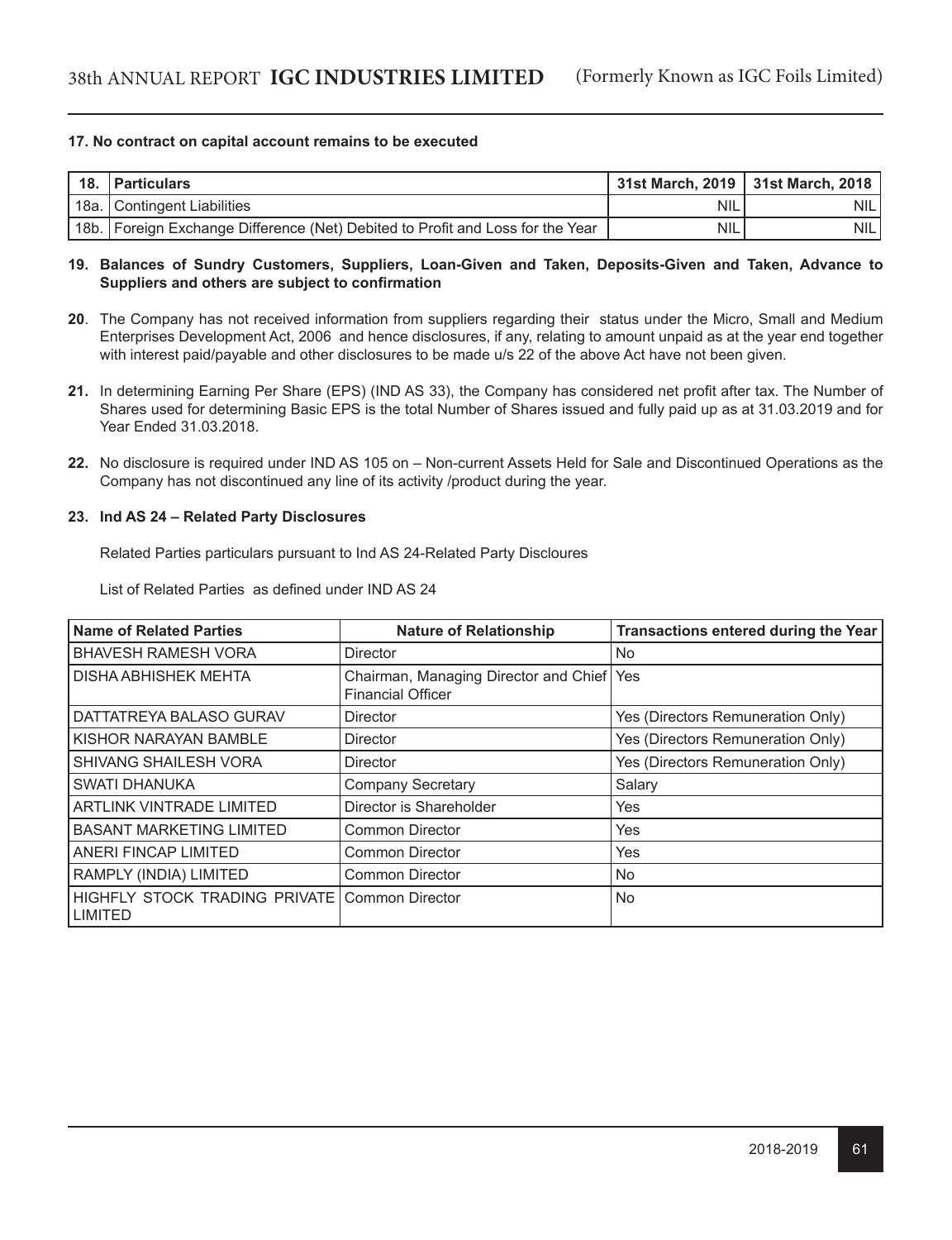| <b>TRANSACTIONS WITH RELATED PARTIES DURING FY 2018-19</b>    |                                     |                                  |                     |                          |                            |
|---------------------------------------------------------------|-------------------------------------|----------------------------------|---------------------|--------------------------|----------------------------|
| Nature of<br><b>Transactions</b>                              | Name of the<br><b>Related Party</b> | Nature of<br><b>Relationship</b> | <b>Amount in Rs</b> | Nature of<br>Outstanding | Outstanding<br>Amount (Rs) |
| Sale of Fabrics                                               | <b>Artlink Vintrade Ltd</b>         | Associate<br>Company             | 4,989,714           | Customer (Dr Bal)        | <b>NIL</b>                 |
| Purchase of<br>Fabrics                                        | <b>Basant Marketing</b><br>Ltd      | Associate<br>Company             | 4,777,469S          | Supplier                 | 4,839,669                  |
| Acceptance of<br><b>Unsecured Loans</b>                       | <b>Basant Marketing</b><br>Ltd      | Associate<br>Company             |                     | Loan Taken (Cr<br>Bal)   | 189,329,785                |
| Repayment of<br><b>Unsecured Loans</b><br>Taken               | <b>Basant Marketing</b><br>Ltd      | Associate<br>Company             |                     | Loan Taken (Cr<br>Bal)   | 189,329,785                |
| Repayment<br>Received of<br><b>Unsecured Loans</b><br>(Given) | Aneri Fincap<br>Limited             | Associate<br>Company             | 92,831,024          | Loan Given (Dr<br>Bal)   | 132,987,327                |

| <b>Managerial Remuneration</b> | F Y 2018-19 | F Y 2017-18 |
|--------------------------------|-------------|-------------|
| HMrs. Disha Abhisekh Mehta     |             | 720,000     |
| Mr. Dattatreya Balaso Gurav    | 28,000      | 16,935      |
| Mr.Kishore Narayan Bamble      | 48,000      |             |
| Mr. Shivang Shailesh Vora      | 77,000      |             |
| Total                          | 153,000     | 736,935     |

| <b>TRANSACTIONS WITH RELATED PARTIES DURING FY 2017-18</b> |                                     |                           |                     |                          |                            |
|------------------------------------------------------------|-------------------------------------|---------------------------|---------------------|--------------------------|----------------------------|
| Nature of<br><b>Transactions</b>                           | Name of the<br><b>Related Party</b> | Nature of<br>Relationship | <b>Amount in Rs</b> | Nature of<br>Outstanding | Outstanding<br>Amount (Rs) |
| Sale of Fabrics                                            | <b>Artlink Vintrade Ltd</b>         | Associate<br>Company      | 175,711,305         | Customer (Dr Bal)        | 172,095,205                |
|                                                            | <b>Basant Marketing</b><br>Ltd      | Associate<br>Company      | 87,028,661          | Customer (Dr Bal)        | <b>NIL</b>                 |
| Purchase of<br>Fabrics                                     | <b>Basant Marketing</b><br>Ltd      | Associate<br>Company      | 30,205,946          | Supplier                 | <b>NIL</b>                 |
| Acceptance of<br><b>Unsecured Loans</b>                    | <b>Basant Marketing</b><br>Ltd      | Associate<br>Company      | 119,041,500         | Loan Taken (Cr<br>Bal)   | 189,329,785                |
| Repayment of<br>Unsecured Loans<br>Taken                   | <b>Basant Marketing</b><br>Ltd      | Associate<br>Company      | 1,107,076,715       | Loan Taken (Cr<br>Bal)   | 189,329,785                |
| Unsecured Loan<br>Given                                    | Aneri Fincap<br>Limited             | Associate<br>Company      | 334,952,351         | Loan Given (Dr<br>Bal)   | 225,818,351                |
| Repayment<br>Received of<br>Unsecured Loans<br>(Given)     | Aneri Fincap<br>Limited             | Associate<br>Company      | 1,235,969,000       | Loan Given (Dr<br>Bal)   | 225,818,351                |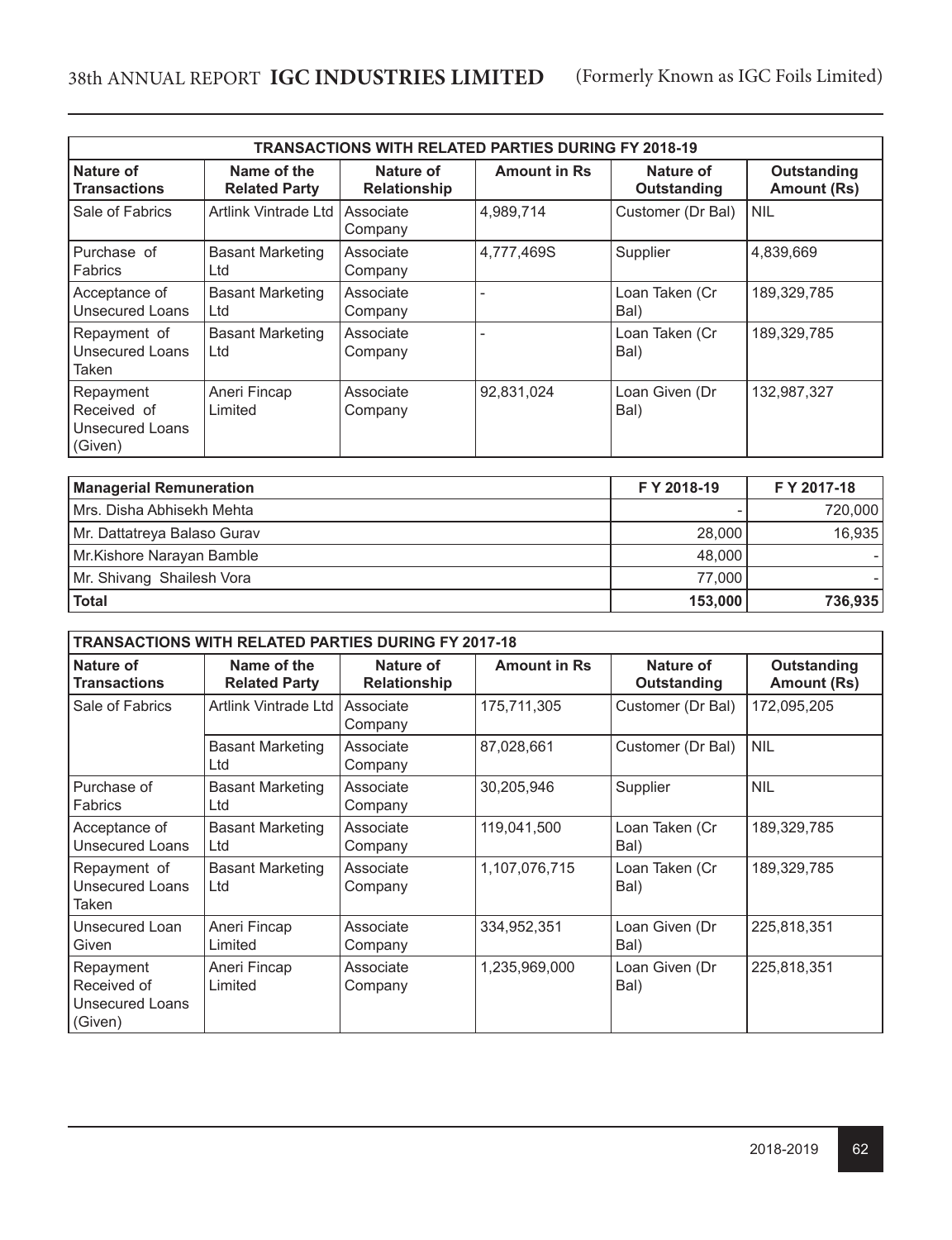# **24. OPERATING SEGMENTS IND AS 108**

The Company does not have any reportable segments.

### **25. Managerial Remuneration**

 $\overline{28}$ 

| <b>Particulars</b>                             |            | 31st March, 2019   31st March, 2018 |
|------------------------------------------------|------------|-------------------------------------|
| Directors Remuneration to Whole-time Directors | 153,000    | 736,935                             |
| Sitting Fees                                   | <b>NIL</b> | NILI                                |
| ' Total                                        | 153,000    | 736,935                             |

| <b>Particulars</b>    | $^{\circ}$ 31st March, 2019 $\,$ 31st March, 2018 |         |
|-----------------------|---------------------------------------------------|---------|
| ICS Ratankumar Sharma |                                                   | 40.000  |
| ICS Swati Danuka      | 120,000                                           | 70.000  |
| 'Total                | 120,000                                           | 110,000 |

Due to inadequacy of profits during FY 2018-19, the Company has paid remuneration to the Managing Director in excess of limits prescribed u/s 197

### **26. Cash Flow Statement is prepared in accordance with the requirements of IND AS 7 Statement of Cash Flows**

# **27. Figures of Previous years have been regrouped and reclassified where ever necessary for better presentation and to comply with disclosure requirements of IND AS**

| 20.                                                                                                                                 |  |
|-------------------------------------------------------------------------------------------------------------------------------------|--|
| a. Items that will not be reclassified to profit or loss and its related income<br>tax effects                                      |  |
| Changes in revaluation surplus                                                                                                      |  |
| Re-measurements of the defined benefit plans                                                                                        |  |
| Fair value changes on Equity Instruments through other comprehensive income                                                         |  |
| Fair value changes relating to own credit risk of financial liabilities designated at<br>fair value through profit or loss          |  |
| Share of Other Comprehensive Income in Associates and Joint Ventures, to the<br>extent not to be classified into profit or loss     |  |
| Gains and losses on hedging instruments that hedge investments in equity<br>instruments measured through Other Comprehensive Income |  |
| <b>Others</b>                                                                                                                       |  |
| Total a                                                                                                                             |  |
| b. Items that will be reclassified to profit or loss and its related income tax<br>effects                                          |  |
| Exchange differences in translating the financial statements of a foreign<br>operation                                              |  |
| Fair value changes in Debt Instruments through other comprehensive income                                                           |  |
| The effective portion of gain and loss on hedging instruments in a cash flow<br>hedge                                               |  |
| Share of Other Comprehensive Income in Associates and Joint Ventures, to the<br>extent to be classified into profit or loss         |  |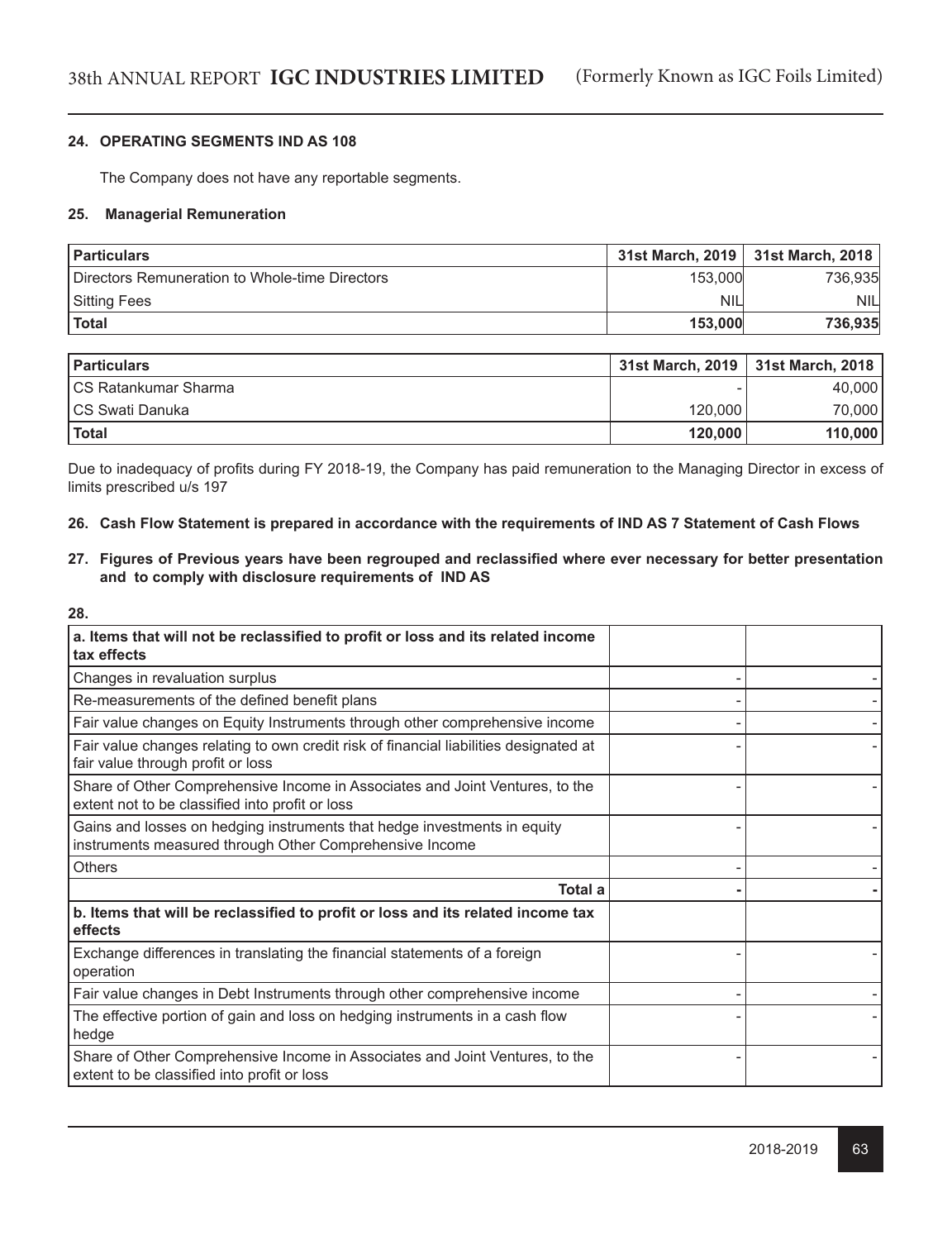| Changes in time value of options when separating the intrinsic value and time<br>value of an option contract and designating only intrinsic value changes as the<br>hedging instrument                              |  |
|---------------------------------------------------------------------------------------------------------------------------------------------------------------------------------------------------------------------|--|
| Changes in the value of the forward elements of forward contracts when<br>separating the forward element and spot element of a forward contract and<br>designating only spot element changes as hedging instrument; |  |
| Changes in the value of the foreign currency basis spread of a financial<br>instrument when excluding it from the designation of that financial instrument as<br>the hedging instrument                             |  |
| Others                                                                                                                                                                                                              |  |
| <b>Total b</b>                                                                                                                                                                                                      |  |
| Total (i) Items that will be reclassified to profit or loss (a+b)                                                                                                                                                   |  |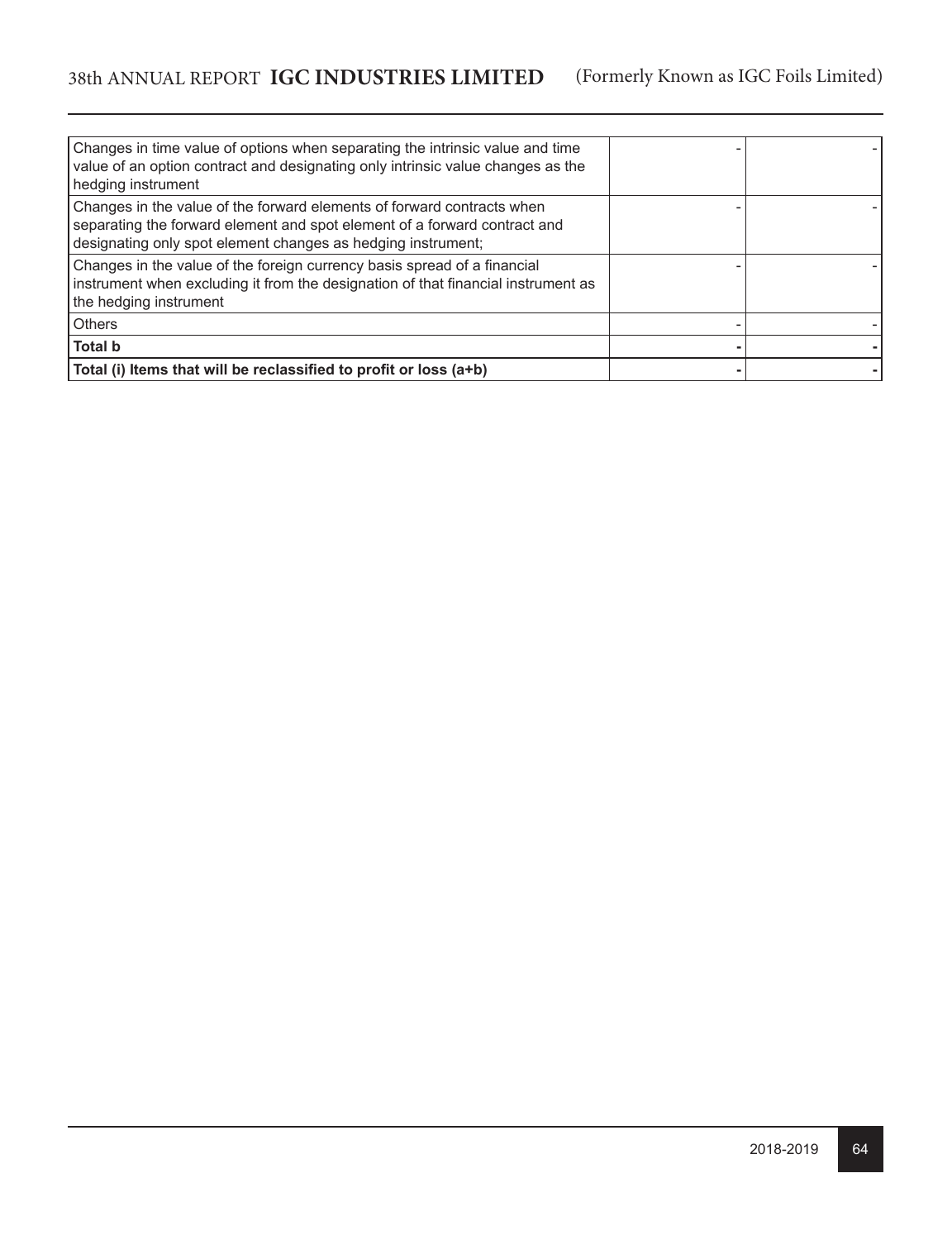### **Notes to the Financial Statements for the year ended 31st March, 2019**

#### **COMPANY BACKGROUND**

IGC INDUSTRIES LIMITED (the Company) is a public limited **Listed Company** domiciled and incorporated in India under the Companies Act, 1956.The **Corporate Identifcation Number** is **L51909WB1980PLC032950**. The registered office of the Company is located at IMAX LOHIA SQUARE, OFFICE NO. 4B, 4TH FLOOR, PREMISES NO.23, GANGADHAR BABU LANE, Kolkata, West Bengal - 700012 INDIA.

The Company may carry on business as of traders/exporters, agents, representatives, dealers, producers, stockers, importers or distributors, of various commodities.

It can carry purchase, acquire, hold and dispose of or otherwise deal and invest in activities in any Shares, Debenture and other Securities in or of any company or companies and real estate or properties out of owned or borrowed funds.

- The Company may also carry on the business of manufacturers, producers, processors, Importers, Exporters, Buyers, Sellers of and dealers in all kinds of fibers, fabrics and textile and hosiery goods, prepared or manufactured from cotton etc.
- \*\* The Company can also deal in all kinds of metals, plastics, melamine, aluminum, steel, aluminum foil and aluminum raw materials and products.
- \*\* Addition to the Object Clause of the Memorandum of Association of the Company by inserting new object clause by passing a special resolution in the Annual General Meeting held on 21st September 2017.

During the year the Company has mainly dealt in Fabrics.

### **1.SIGNIFICANT ACCOUNTING POLICIES AND KEY ACCOUNTING ESTIMATES AND JUDGEMENTS**

#### **SIGNIFICANT ACCOUNTING POLICIES**

Significant Accounting Policies are accounting policies according to which the Company accounts for transactions in the accounting periods covered by the Financial Statements or would account for transaction in the year in which they would occur.

#### **1.1 Basis of preparation of financial statements**

These financial statements are the separate financial statements of the Company (also called standalone financial statements) prepared in accordance with Indian Accounting Standards ("IND AS") notified under Section 133 of the Companies Act, 2013,read together with the Companies (Indian Accounting Standards) Rules, 2015.

For all periods upto and including the year ended 31st March 2019, the Company had prepared its financial statements in accordance with Accounting Standards notified under the Section 133 of the Companies Act, 2013, read together with Rule 7 of the Companies (Accounts) Rules, 2014 ('Previous GAAP').

Detailed explanation on how the transition from previous GAAP to IND AS has affected the Company's Balance Sheet, financial performance and cash flow is given under Note 17 along with reconciliation of Profit and Equity and Other Equity between Old Indian GAAP and IND AS.

These financial statements have been prepared and presented under the historical cost convention and on the accrual basis of accounting except for certain financial assets and financial liabilities that are measured at fair value at the end of each reporting period (where ever and to the extent applicable financial assets and liabilities are valued at Fair Value).

The accounting policies have been applied consistently over all the period presented in these financial statements.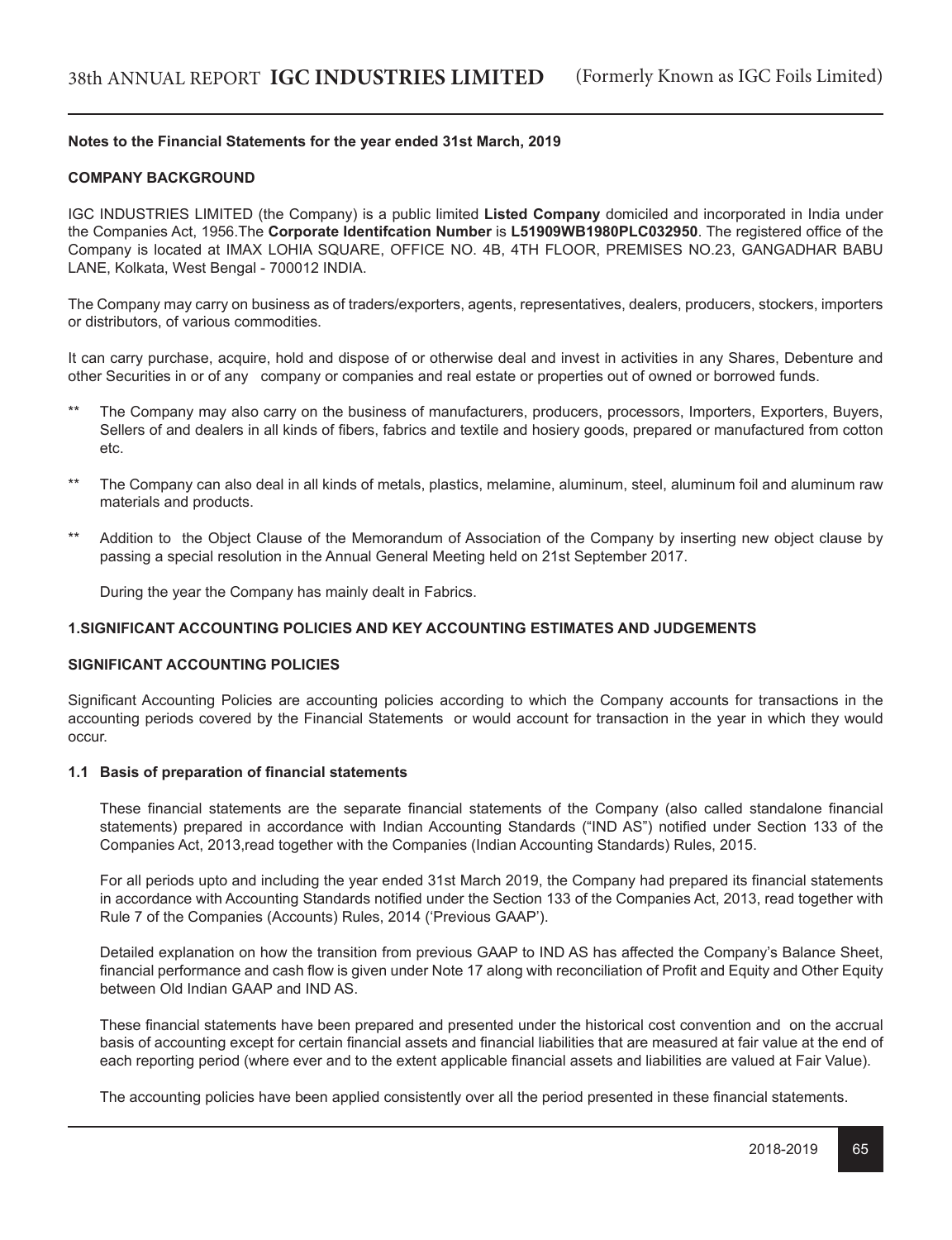# **1.2 Current/Non Current Classification**

Any asset or liability is classified as current if it satisfied any of the following conditions:

- i. The Asset/Liability is expected to be realized/settled in the Company's normal operating cycle;
- ii. The Asset is indented for sale or consumption;
- iii. The Asset/Liability is held primarily for the purpose of trading;
- iv. The Asset/Liability is expected to be realized/settled within twelve months after the reporting period;
- v. The asset is cash or cash equivalent unless it is restricted from being exchanged or used to settle a liability for at least twelve months after the reporting date;
- vi. In the case of a liability, the Company does not have an unconditional right to defer settlement of the liability for at least twelve months after the reporting date

All other assets and liabilities are classified as non-current.

For the purpose of current/non-current classification of assets and liabilities, the Company has ascertained its normal operating cycle as twelve months. This is based on the nature of services and the time limit between the acquisition of assets or inventories for processing and their realization in cash and cash equivalents.

### **1.3 Summary of Significant Accounting Policies**

#### **a) Business Combinations**

Business combinations are accounted for using the acquisition method. At the acquisition date, identifiable assets acquired and liabilities assumed are measured at fair value. For this purpose, the liabilities assumed are measured at fair value. For this purpose, the liabilities assumed include contingent liabilities representing present obligation and they are measured at their acquisition date fair values irrespective of the fact that outflow of resources embodying economic benefits is not probable. The Consideration transferred is measured at fair value at acquisition date and includes the fair value of any contingent consideration. However, deferred tax asset or liability and any liability or asset relating to employee benefit arrangements arising from a business combination are measured and recognised in accordance with the requirements of Ind AS 12 "Income Taxes" and Ind AS 19 "Employee Benefits', respectively.

Where the consideration transferred exceeds the fair value of the net identifiable assets acquired and liabilities assumed, the excess is recorded as goodwill. Alternatively, in case of a bargain purchase where in the consideration transferred is lower than the fair value of the net identifiable assets acquired and liabilities assumed, the difference is recorded as a gain in other comprehensive income and accumulated in equity as capital reserve. The costs of acquisition excluding those relating to issue of equity or debt securities are charged to the Statement of Profit and Loss in the period in which they are incurred.

In case of business combinations involving entities under common control, the above policy does not apply. Business combinations involving entities under common control are accounted for using the pooling of interest method. The net assets of the transferor entity or business are accounted at their carrying amounts on the date of the acquisition subject to necessary adjustments required to harmonize accounting policies. Any excess or shortfall of the consideration paid over the share capital of transferor entity or business is recognised as capital reserve under equity. The Company as on 31.03.2019 entered into agency agreement to collect recievable/debt of the Companies.

#### **b) Goodwill**

Goodwill is an asset representing the future economic benefits arising from other assets acquired in a business combination that are not individually identified and separately recognised. Goodwill is initially measured at cost, being the excess of the consideration transferred over the net identifiable assets acquired and liabilities assumed, measured in accordance with Ind AS 103, "Business Combinations".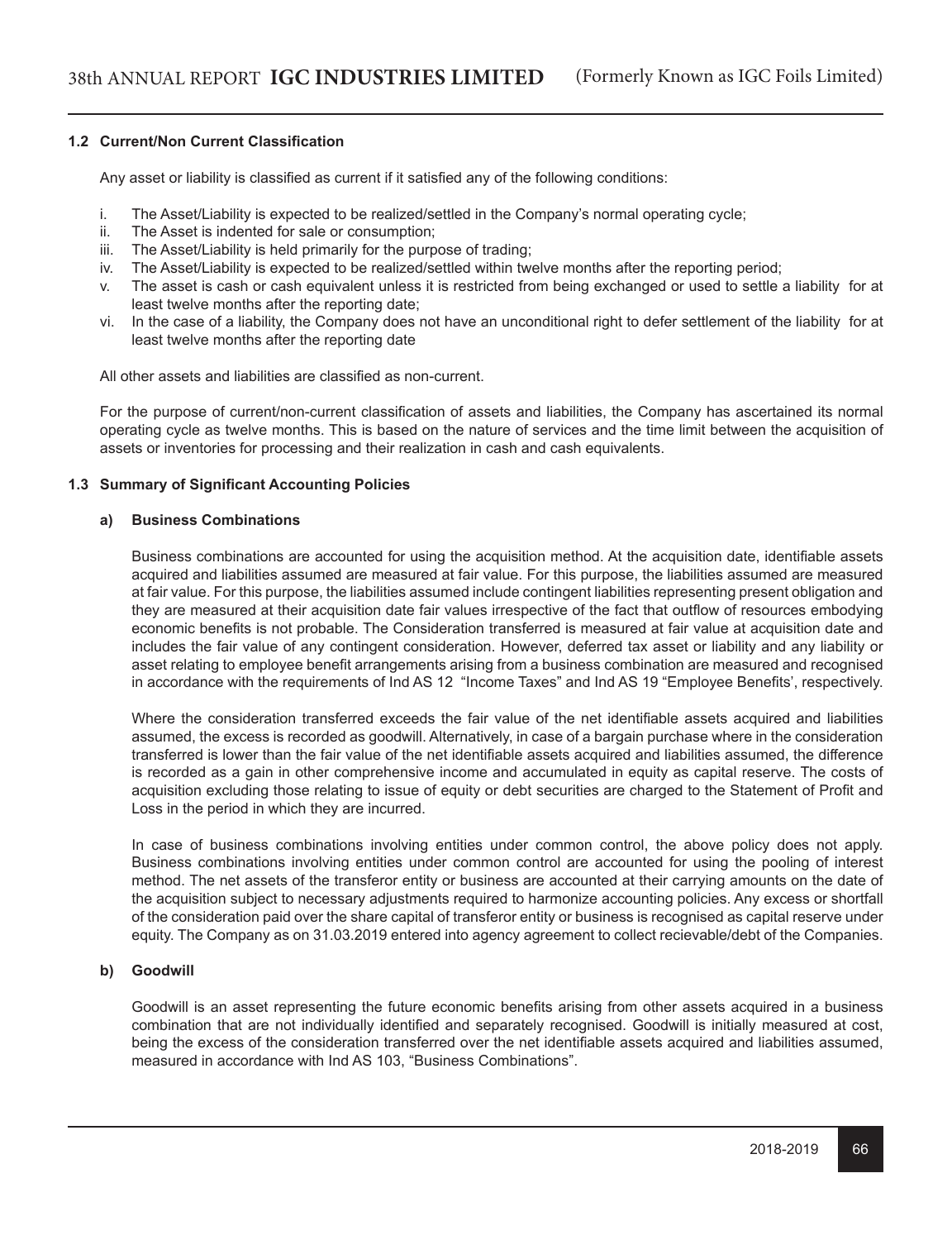Goodwill is considered to have indefinite useful life and hence is not subject to amortisation but tested for impairment at lease annually. After initial recognition, goodwill is measured at cost less any accumulated impairment losses.

For the purpose of impairment testing, goodwill acquired in a business combination, is from the acquisition date, allocated to each of the Company's cash generating units (CGU's) that are expected to benefit from the combinations. A CGU is the smallest identifiable group of assets that generates cash inflows that are largely independent of the cash inflows from other assets or group of assets. Each CGU or combinations of CGU's to which goodwill is so allocated represents the lowest level at which goodwill is monitored for internal management purpose and it is not larger than an operating segment of the Company.

A CGU to which goodwill is allocated is tested for impairment annually, and whenever there is an indication that the CGU may be impaired by comparing the carrying amount of the CGU, including the goodwill, with the recoverable amount of the CGU. If the recoverable amount of the CGU exceeds the carrying amount of the CGU and the goodwill allocated to that CGU is regarded as not impaired. If the carrying amount of the CGU exceeds the recoverable amount of the CGU, the Company recognizes an impairment loss by first reducing the carrying amount of any goodwill allocated to the CGU and then to other assets of the CGU pro-rata based on the carrying amount of each asset in the CGU. Any impairment loss on goodwill is recognised in the Statement of Profit and Loss. An impairment loss is recognised for goodwill is not reversed in subsequent periods.

On disposal of a CGU to which goodwill is allocated, the goodwill associated with the disposal CGU is included in the carrying amount if the CGU when determining the gain or loss on disposal.

# **c) Property, Plant and Equipment**

### **Measurement at recognition**

An item of property, plant and equipment that qualifies as an asset is measured on initial recognition at cost. Following initial recognition, items of property, plant and equipment are carried at its cost less accumulated depreciation and accumulated impairment losses.

The Company identifies and determines cost of each part of an item of property, plant and equipment separately, if the part has a cost which is significant to the total cost of that item of property, plant and equipment and has useful that is materially different from that of the remaining item.

The cost of an item of property, plant and equipment comprises of its purchase price including import duties and other non refundable purchase taxes or levies, directly attributable cost of bringing the asset to its working condition for its intended use and the initial estimate of decommissioning, restoration and similar liabilities, if any. Any trade discounts and rebates are deducted in arriving at the purchase price. Cost includes cost of replacing a part of a plant and equipment if the recognition criteria are met. Expenses directly attributable to new manufacturing facility during its construction period are capitalized if the recognition criteria are met. Expenditure related to plans, designs and drawings of buildings or plant and machinery is capitalized under relevant heads of property, plant and equipment if the recognition criteria are met.

Items such as spare parts, stand-by equipment and servicing equipment that meet the definition of property, plant and equipment are capitalized at cost and depreciated over their useful life. Costs in nature of repairs and maintenance are recognised in the statement of Profit and Loss as and when incurred.

#### **Capital work in progress and Capital advances**

Cost of assets not ready for intended use, as on the Balance Sheet Date, is shown as capital work in progress. Advances given towards acquisition of fixed assets outstanding at each Balance Sheet date are disclosed as Other Non Current Assets.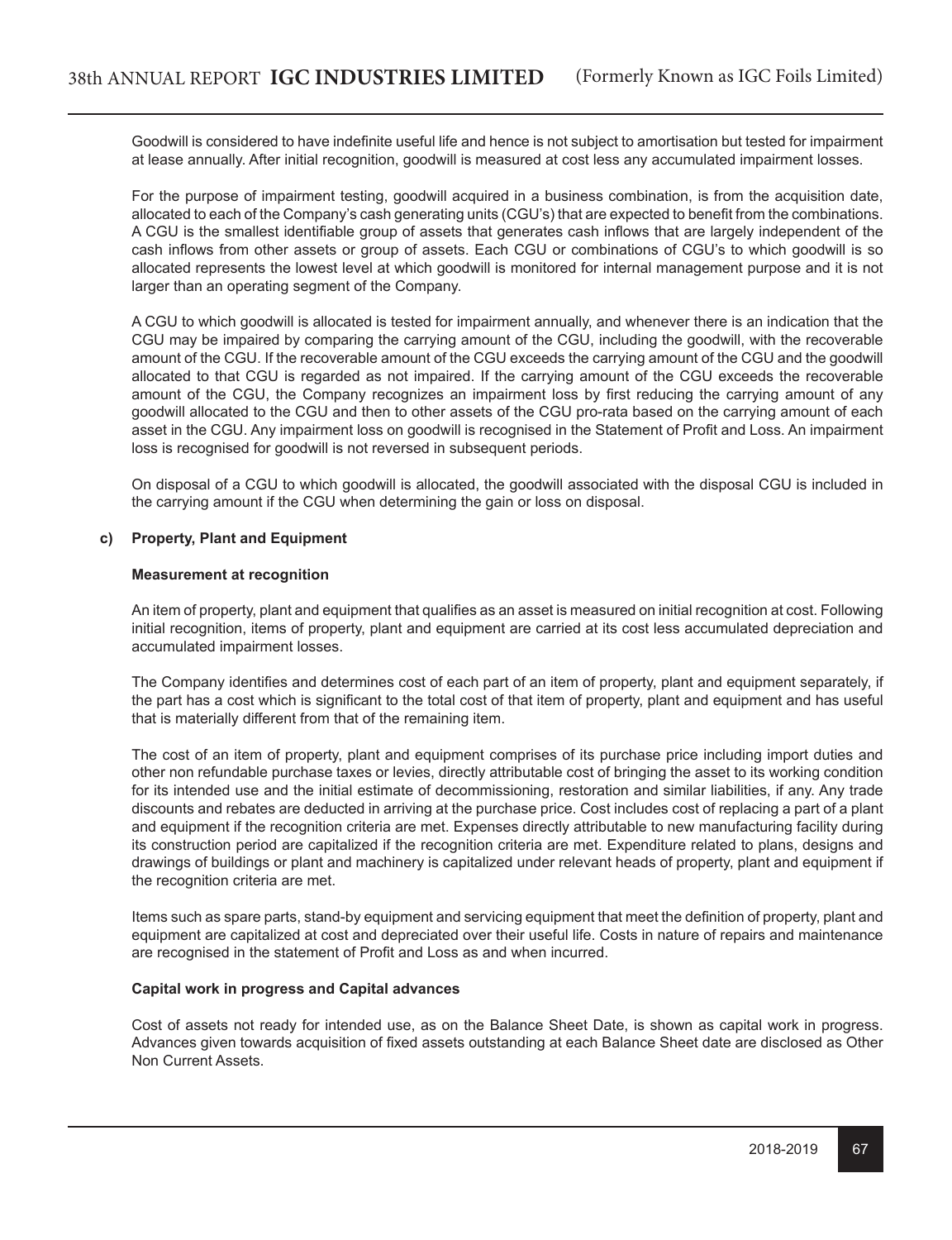### **Depreciation**

Depreciation on each part of an item of property, plant and equipment is provided on Original Cost/WDV Less Residual Value (Residual Value is calculated at 5% of Original Cost) using the Straight Line Method based on the useful life of the asset as mentioned below and charged to the Statement of Profit and Loss as per the requirement of Schedule II of the Companies Act, 2013.

The estimated useful lift of items of property, plant and equipment is mentioned below:

| <b>Type of Asset</b>                                                   | Useful Life of Asset in Years |
|------------------------------------------------------------------------|-------------------------------|
| <b>Motor Vehicles</b>                                                  | 8                             |
| <b>Furniture and Fixtures</b>                                          | 10                            |
| Computers Desktops and Laptops                                         | 3                             |
| <b>Computer Server</b>                                                 | 6                             |
| <b>Office Equipment</b>                                                | 5                             |
| <b>Factory Building</b>                                                | 30                            |
| Buildings Other than Factory Building (with RCC Frame<br>Structure)    | 60                            |
| Buildings Other than Factory Building (without RCC<br>Frame Structure) | 30                            |
| General Rate for Plant and Machinery -Continuous Use                   | 8                             |
| General Rate for Plant and Machinery -Non Continuous<br>Use            | 15                            |

Freehold Land is not depreciated. Lease hold land and Leasehold improvements are amortized over the period of lease.

#### **De Recognition:**

The carrying amount of an item of property, plant and equipment is derecognized on disposal or when no future economic benefits are expected from its use or disposal. The Gain or Loss arising from the De recognition of an item of property, plant and equipment is measured as the difference between the net disposal proceeds and the carrying amount of the item and is recognised in the Statement of Profit and Loss when the item is derecognized.

#### **d) Intangible Assets:**

#### **Measurement at recognition:**

Intangible assets acquired separately are measured on initial recognition at cost. Intangible assets arising on acquisition of business are measured at fair value as at date of acquisition. Internally generated intangibles including research cost are not capitalized and the related expenditure is recognised in the Statement of Profit and Loss in the period in which the expenditure is incurred.

#### **Amortisation:**

The amortization period and the amortization method for an intangible asset with finite useful life are reviewed at the end of each financial year. If any of these expectations differ from previous estimates, such change is accounted for as a change in an accounting estimate.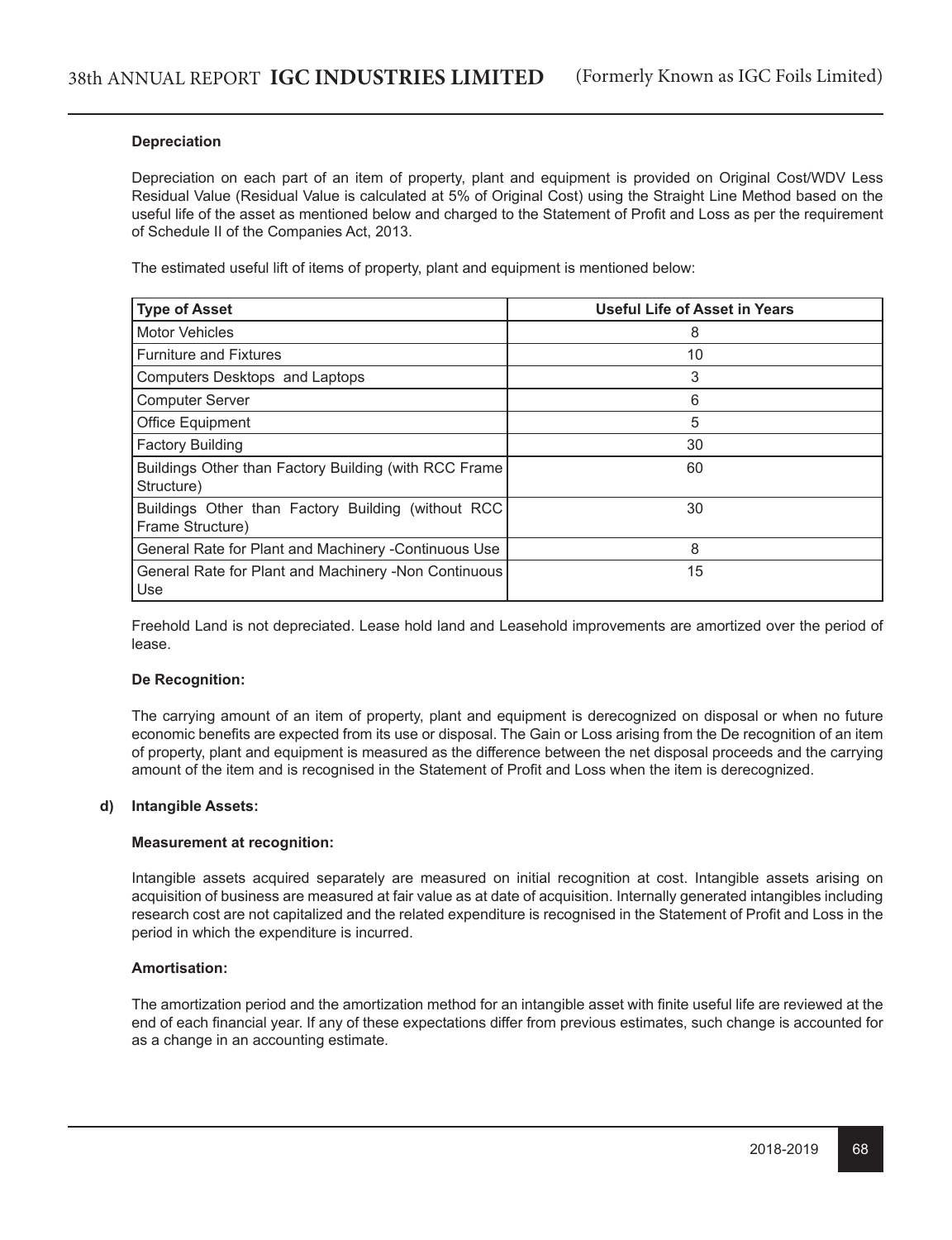# **Derecognition:**

The carrying amount of an intangible asset is derecognized on disposal or when no future economic benefits are expected from its use or disposal. The gain or loss arising from the Derecognition of an intangible asset is measured as the difference between the net disposal proceeds and the carrying amount of the intangible asset and is recognised in the Statement of Profit and Loss when the asset is derecognized.

### **e) Impairment:**

Assets that have an indefinite useful life, for example goodwill, are not subjected to amortisation and are tested for impairment annually and whenever there is an indication that the asset may be impaired.

Assets that are subject to depreciation and amortisation and assets representing investments in subsidiary and associate companies are reviewed for impairment, whenever events or changes in circumstances indicate that carrying amount may not be recoverable. Such circumstances include, though not limited to, significant or sustained decline in revenues or earnings and material adverse changes in the economic environment.

An impairment loss is recognised whenever the carrying amount of an asset or its cash generating unit (CGU) exceeds its recoverable amount. The recoverable amount of an asset is the greater of its fair value less cost to sell and value in use. To calculate value in use, the estimated future cash flows are discounted to their present value using a pre-tax discount rate that reflects current market rates and the risk specific to the asset. For an asset that does not generate largely independent cash inflows, the recoverable amount is determined for the CGU to which the asset belongs. Fair value less cost to sell is the best estimate of the amount obtainable from the sale of an asset in an arm's length transaction between knowledgeable, willing parties, less the cost of disposal.

Impairment losses, if any, are recognised in the Statement of Profit and Loss and included in depreciation and amortisation expense. Impairment losses are reversed in the Statement of Profit and Loss only to the extent that the asset's carrying amount does not exceed the carrying amount that would have been determined if no impairment loss had been previously been recognised.

#### **f) Revenue:**

Revenue is recognised when it is probable that economic benefits associated with a transaction flows to the Company in the ordinary course of its activities and the amount of revenue can be measured reliably. Revenue is measured at the fair value of the consideration received or receivable, net of returns, trade discounts and volume rebates allowed by the Company.

Revenue includes only the gross inflows of economic benefits, including excise duty, received and receivable by the Company, on its own account. Amounts collected on behalf of third parties such as sales tax and value added tax and excluded from revenue.

#### **Sale of products:**

Revenue from sale of products is recognised when the Company transfers all significant risks and rewards of ownership to the buyer, while the Company retains neither continuing managerial involvement nor effective control over the products sold.

#### **Rendering of services:**

Revenue from services is recognised when the stage of completion can be measured reliably. Stage of completion is measured by the services performed till Balance Sheet date as a percentage of total services contracted.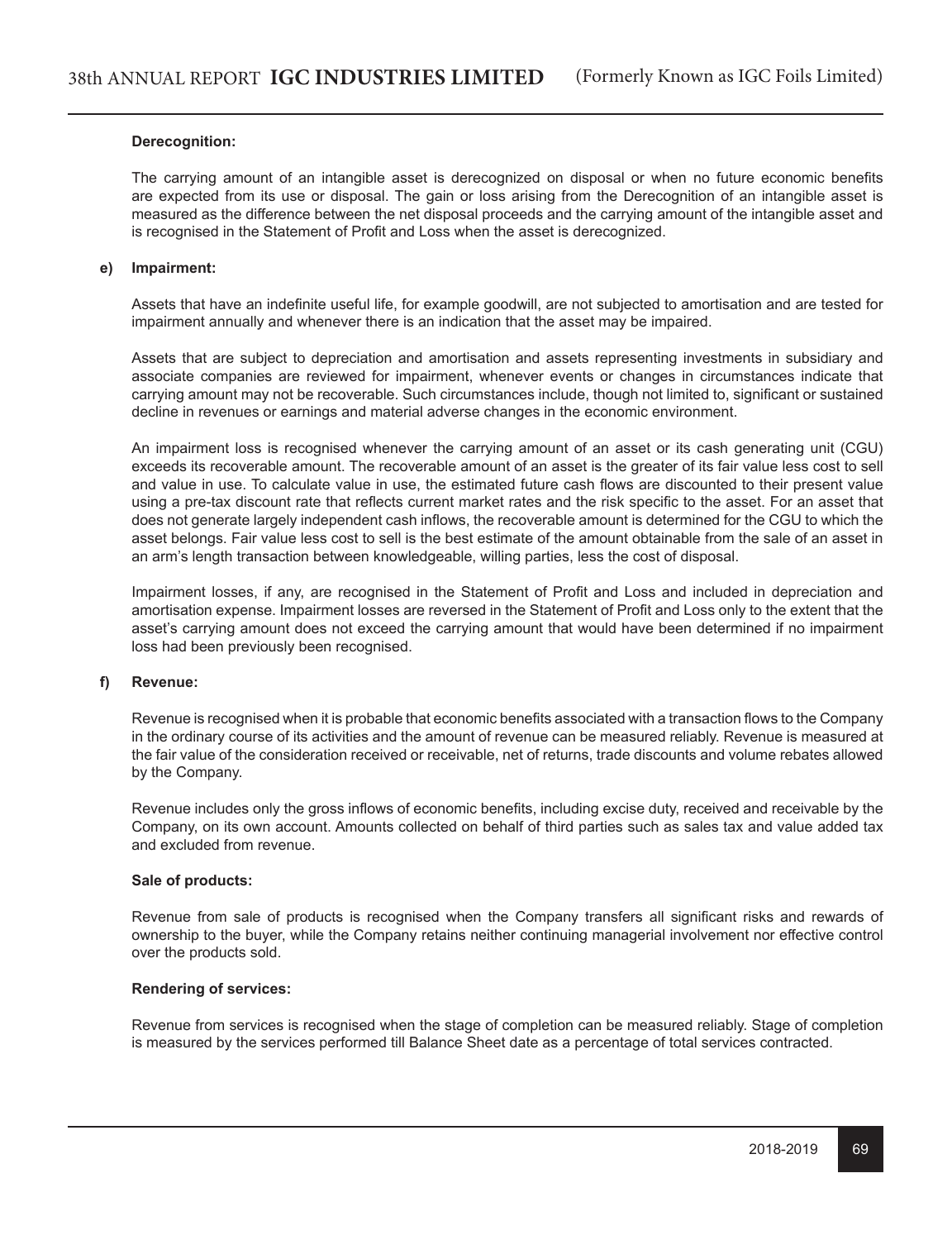## **Interest, royalties and dividends:**

Interest income is recognised using effective interest method. Royalty income is recognised on an accrual basis in accordance with the substance of the relevant agreement. Dividend income is recognised when the right to receive payment is established.

# **g) Government grants and subsidies:**

### **Recognition and Measurement:**

In case Company is entitled to subsidies from government in respect of manufacturing units located in specified regions.

Such subsidies are measured at amounts receivable from the government which are non refundable and are recognised as income when there is a reasonable assurance that the Company will comply with all the necessary conditions attached to them. Income from subsidies is recognised on a systematic basis over the periods in which the related costs that are intended to be compensated by such subsidies are recognised.

In the event the Company receives refundable government loans at below-market rate of interest which are accounted in accordance with the recognition and measurement principles of IND AS 109, Financial Instruments'. The benefit of below-market rate of interest is measured as the difference between the initial carrying value of loan determined in accordance with Ind AS 109 and the proceeds revived. It is recognised as income when there is a reasonable assurance that the Company will comply with all the necessary conditions attached to the loans. Income from such benefit is recognised on a systematic basis over the period of the loan during which the Company recognizes interest expense corresponding to such loans.

## **Presentation:**

Income from subsidies is presented on gross basis under Revenue from Operations. Income arising from belowmarket rate of interest loans is presented on gross basis under Other Income.

#### **h) Inventory:**

Raw materials, work-in-progress, finished goods, packing materials, stores, spares, components, consumables and stock-in- trade are carried at the lower of cost and net realizable value. However, materials and other items held for use in production of inventories are not written down below cost if the finished goods in which they will be incorporated are expected to be sold at or above cost. The comparison of cost and net realizable value is made on an item-by item basis.

In determining the cost of raw materials, packing materials, stock-in-trade, stores, spares, components and consumables, weighted average cost method is used. Cost of inventory comprises all costs of purchase, duties, taxes (other than those subsequently recoverable from tax authorities) and all other costs incurred in bringing the inventory to their present location and condition.

Cost of finished goods and work-in-progress includes the cost of raw materials, packing materials, an appropriate share of fixed and variable production overheads, excise duty as applicable and other costs incurred in bringing the inventories to their present location and condition. Fixed production overheads are allocated on the basis of normal capacity of production facilities.

#### **i) Financial Instruments:**

A financial instrument is any contract that gives rise to a financial asset of one entity and a financial liability or equity instrument of another entity.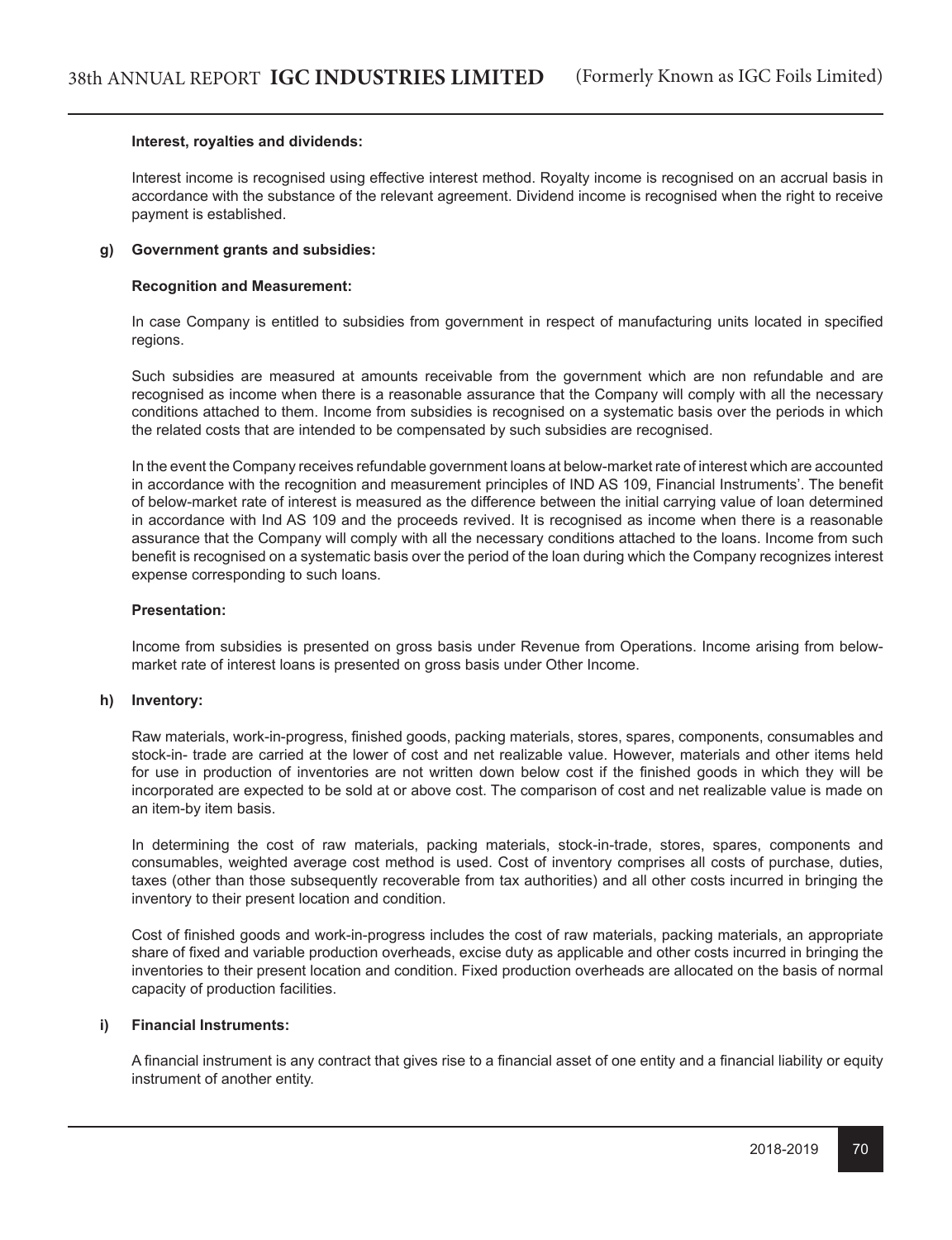# **Financial Assets**

#### **Initial recognition and measurement:**

The Company recognizes a financial asset in its Balance Sheet when it becomes party to the contractual provisions of the instrument. All financial assets are recognized initially at fair value, plus in the case of financial assets not recorded at fair value through profit or loss (FVTPL), transaction costs that are attributable to the acquisition of the financial asset.

Where the fair value of a financial asset at initial recognition is different from its transaction price, the difference between the fair value and the transaction price is recognized as a gain or loss in the Statement of Profit and Loss at initial recognition if the fair value is determined through a quoted market price in an active market for an identical asset (i.e. level 1 input) or through a valuation technique that uses data from observable markets (i.e. level 2 input).

In case the fair value is not determined using a level 1 or level 2 input as mentioned above, the difference between the fair value and transaction price is deferred appropriately and recognized as a gain or loss in the Statement of Profit and Loss only to the extent that such gain or loss arises due to a change in factor that market participants take into account when pricing the financial asset.

## **However, trade receivables that do not contain a significant financing component are measured at transaction price.**

#### **Subsequent measurement:**

For subsequent measurement, the Company classifies a financial asset in accordance with the below criteria:

- i. The Company's business model for managing the financial asset and
- ii. The contractual cash flow characteristics of the financial asset.

Based on the above criteria, the Company classifies its financial assets into the following categories:

- i. Financial assets measured at amortized cost
- ii. Financial assets measured at fair value through other comprehensive income (FVTOCI)
- iii. Financial assets measured at fair value through profit or loss (FVTPL)

#### **i. Financial assets measured at amortized cost:**

A financial asset is measured at the amortized cost if both the following conditions are met:

- a) The Company's business model objective for managing the financial asset is to hold financial assets in order to collect contractual cash flows, and
- b) The contractual terms of the financial asset give rise on specified dates to cash flows that are solely payments of principal and interest on the principal amount outstanding.

This category applies to cash and bank balances, trade receivables, loans and other financial assets of the Company. Such financial assets are subsequently measured at amortized cost using the effective interest method.

Under the effective interest method, the future cash receipts are exactly discounted to the initial recognition value using the effective interest rate. The cumulative amortization using the effective interest method of the difference between the initial recognition amount and the maturity amount is added to the initial recognition value (net of principal repayments, if any) of the financial asset over the relevant period of the financial asset to arrive at the amortized cost at each reporting date. The corresponding effect of the amortization under effective interest method is recognized as interest income over the relevant period of the financial asset. The same is included under other income in the Statement of Profit and Loss.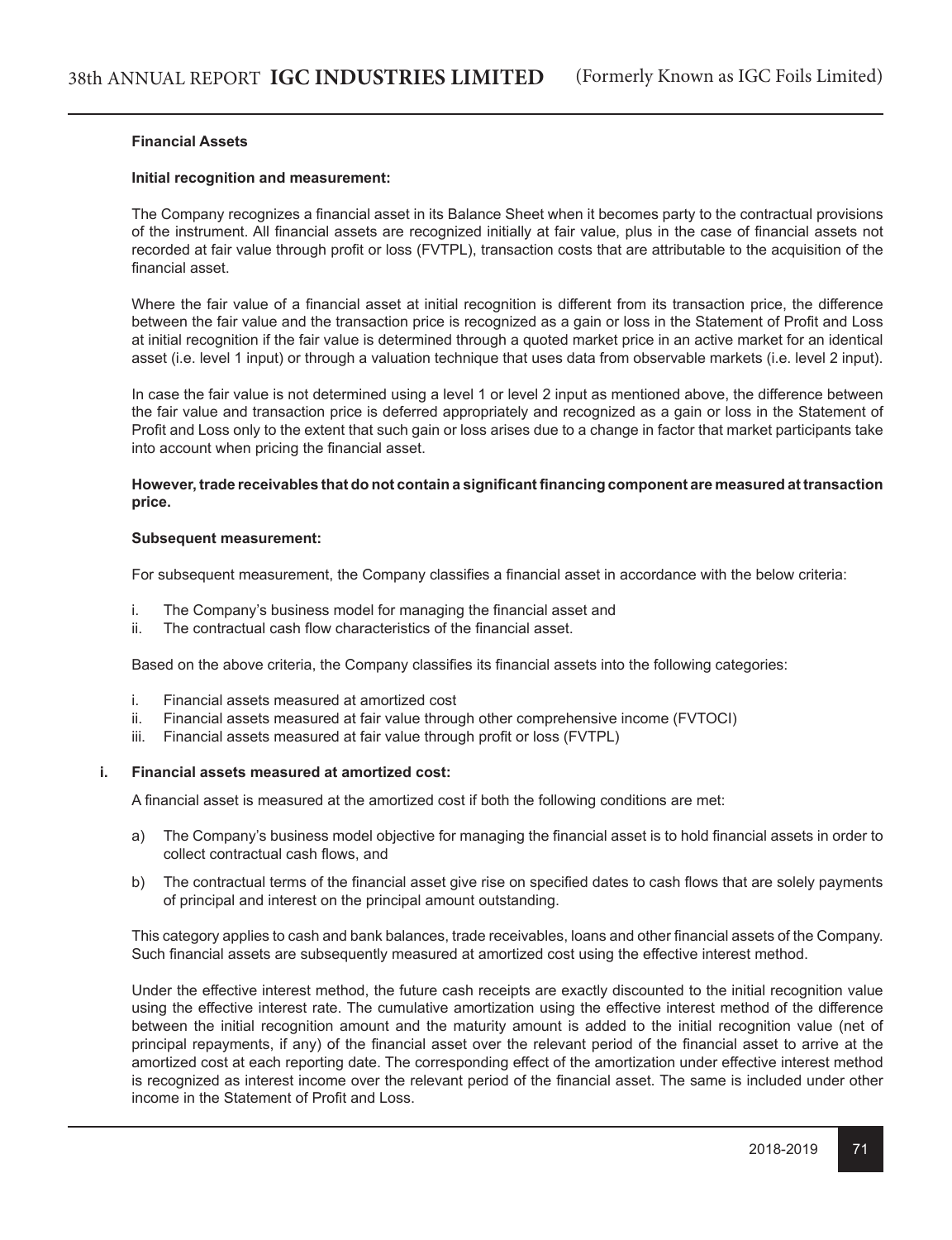The amortized cost of a financial asset is also adjusted for loss allowance, if any.

## **ii. Financial assets measured at FVTOCI:**

A financial asset is measured at FVTOCI if both of the following conditions are met:

- a) The Company's business model objective for managing the financial asset is achieved both by collecting contractual cash flows and selling the financial assets, and
- b) The contractual terms of the financial asset give rise on specified dates to cash flows that are solely payments of principal and interest on the principal amount outstanding.

This category applies to certain investments in debt instruments. Such financial assets are subsequently measured at fair value at each reporting date. Fair value changes are recognized in the Other Comprehensive Income (OCI). However, the Company recognizes interest income and impairment losses and its reversals in the Statement of Profit and Loss.

On Derecognition of such financial assets, cumulative gain or loss previously recognized in OCI is reclassified from equity to Statement of Profit and Loss.

Further, the Company, through an irrevocable election at initial recognition, has measured certain investments in equity instruments at FVTOCI (Refer Note 29 for further details). The Company has made such election on an instrument by instrument basis. These equity instruments are neither held for trading nor are contingent consideration recognized under a business combination. Pursuant to such irrevocable election, subsequent changes in the fair value of such equity instruments are recognized in OCI. However, the Company recognizes dividend income from such instruments in the Statement of Profit and Loss.

On Derecognition of such financial assets, cumulative gain or loss previously recognized in OCI is not reclassified from the equity to Statement of Profit and Loss. However, the Company may transfer such cumulative gain or loss into retained earnings within equity.

#### **iii. Financial assets measured at FVTPL:**

A financial asset is measured at FVTPL unless it is measured at amortized cost or at FVTOCI as explained above. This is a residual category applied to all other investments of the Company excluding investments in subsidiary and associate companies. Such financial assets are subsequently measured at fair value at each reporting date. Fair value changes are recognized in the Statement of Profit and Loss.

# **Derecognition**:

A financial asset (or, where applicable, a part of a financial asset or part of a group of similar financial assets) is derecognized (i.e. removed from the Company's Balance Sheet) when any of the following occurs:

- i. The contractual rights to cash flows from the financial asset expires;
- ii. The Company transfers its contractual rights to receive cash flows of the financial asset and has substantially transferred all the risks and rewards of ownership of the financial asset;
- iii. The Company retains the contractual rights to receive cash flows but assumes a contractual obligation to pay the cash flows without material delay to one or more recipients under a 'pass-through' arrangement (thereby substantially transferring all the risks and rewards of ownership of the financial asset);
- iv. The Company neither transfers nor retains substantially all risk and rewards of ownership and does not retain control over the financial asset.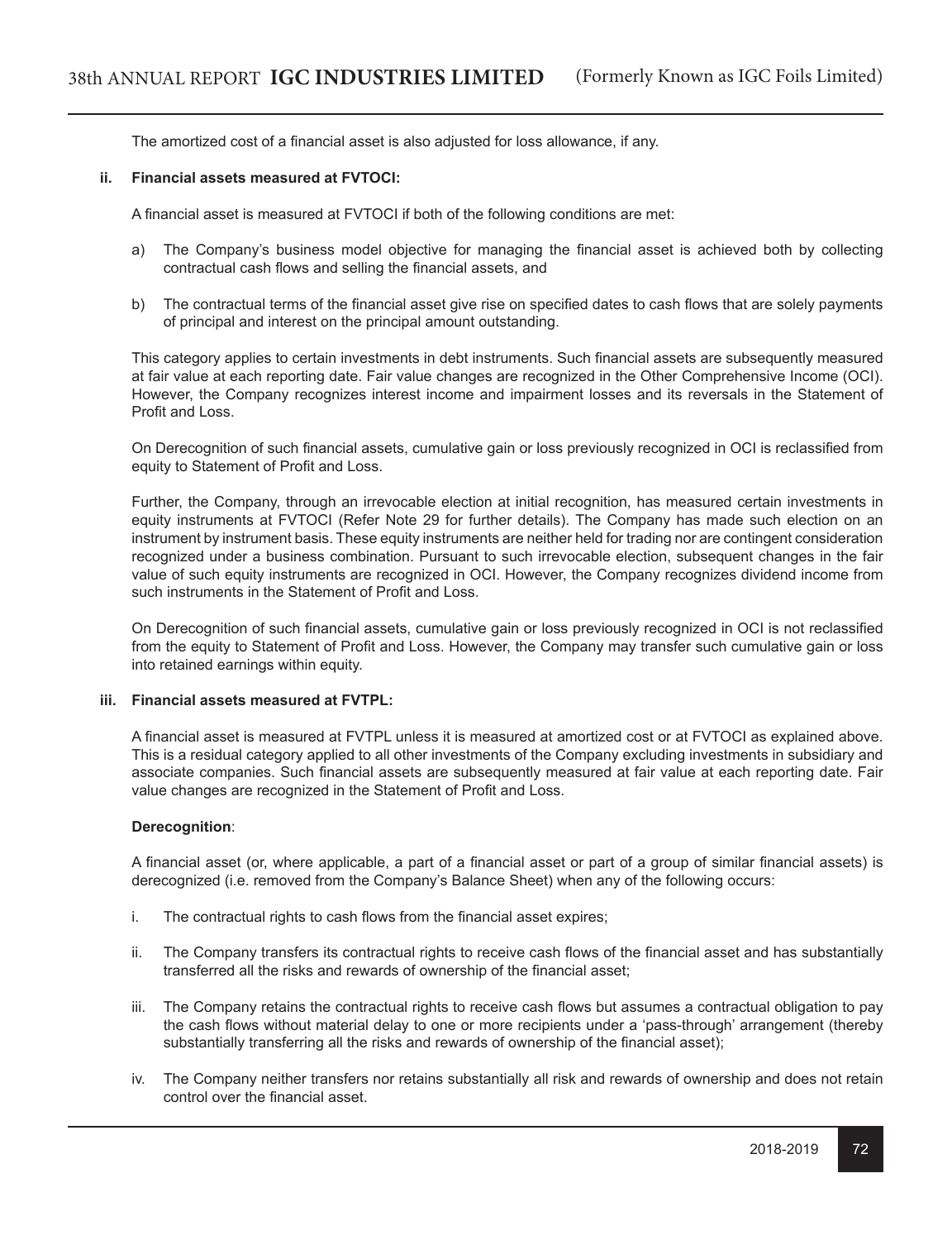In cases where Company has neither transferred nor retained substantially all of the risks and rewards of the financial asset, but retains control of the financial asset, the Company continues to recognize such financial asset to the extent of its continuing involvement in the financial asset. In that case, the Company also recognizes an associated liability. The financial asset and the associated liability are measured on a basis that reflects the rights and obligations that the Company has retained.

On Derecognition of a financial asset, (except as mentioned in ii above for financial assets measured at FVTOCI), the difference between the carrying amount and the consideration received is recognized in the Statement of Profit and Loss.

# **Impairment of financial assets:**

The Company applies expected credit losses (ECL) model for measurement and recognition of loss allowance on the following:

- i. Trade receivables and lease receivables.
- ii. Financial assets measured at amortized cost (other than trade receivables and lease receivables).
- iii. Financial assets measured at fair value through other comprehensive income (FVTOCI).

In case of trade receivables and lease receivables, the Company follows a simplified approach wherein an amount equal to lifetime ECL is measured and recognized as loss allowance.

In case of other assets (listed as ii and iii above), the Company determines if there has been a significant increase in credit risk of the financial asset since initial recognition. If the credit risk of such assets has not increased significantly, an amount equal to 12-month ECL is measured and recognized as loss allowance. However, if credit risk has increased significantly, an amount equal to lifetime ECL is measured and recognized as loss allowance.

Subsequently, if the credit quality of the financial asset improves such that there is no longer a significant increase in credit risk since initial recognition, the Company reverts to recognizing impairment loss allowance based on 12-month ECL.

ECL is the difference between all contractual cash flows that are due to the Company in accordance with the contract and all the cash flows that the entity expects to receive (i.e., all cash shortfalls), discounted at the original effective interest rate.

Lifetime ECL are the expected credit losses resulting from all possible default events over the expected life of a financial asset. 12-month ECL is a portion of the lifetime ECL which results from default events that are possible within 12 months from the reporting date.

ECL are measured in a manner that they reflect unbiased and probability weighted amounts determined by a range of outcomes, taking into account the time value of money and other reasonable information available as a result of past events, current conditions and forecasts of future economic conditions.

As a practical expedient, the Company uses a provision matrix to measure lifetime ECL on its portfolio of trade receivables. The provision matrix is prepared based on historically observed default rates over the expected life of trade receivables and is adjusted for forward-looking estimates. At each reporting date, the historically observed default rates and changes in the forward-looking estimates are updated. The Management based on historically observed default rates is of the opinion that all the Receivables are Goods and Recoverable and provision for Bad and Doubtful Debts in not necessary and hence no provision is made.

ECL impairment loss allowance/Provision (or reversal) recognized during the period is recognized as income/ expense in the Statement of Profit and Loss under the head 'Other expenses'.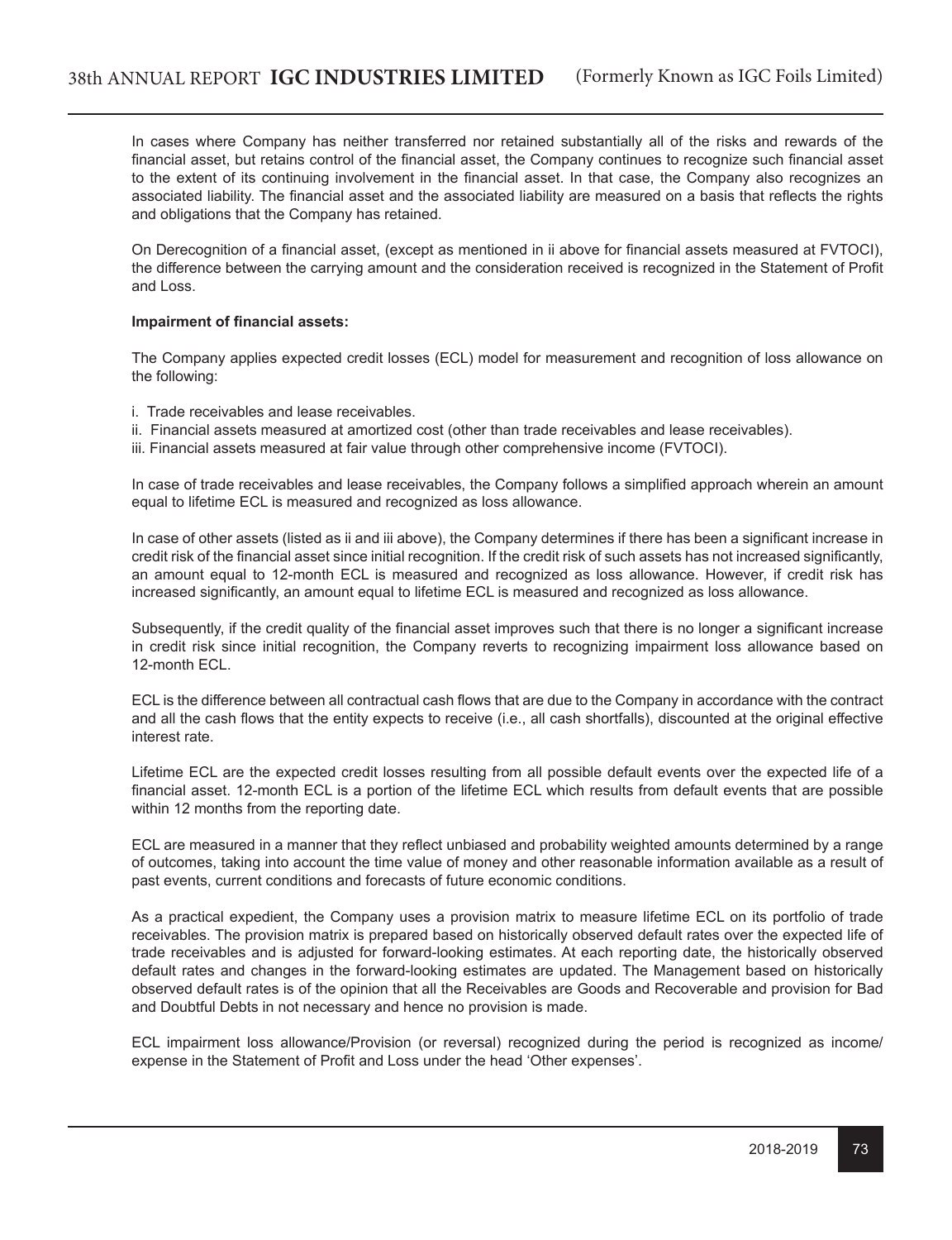# **Financial Liabilities:**

#### **Initial recognition and measurement:**

The Company recognizes a financial liability in its Balance Sheet when it becomes party to the contractual provisions of the instrument. All financial liabilities are recognized initially at fair value minus, in the case of financial liabilities not recorded at fair value through profit or loss (FVTPL), transaction costs that are attributable to the acquisition of the financial liability.

Where the fair value of a financial liability at initial recognition is different from its transaction price, the difference between the fair value and the transaction price is recognized as a gain or loss in the Statement of Profit and Loss at initial recognition if the fair value is determined through a quoted market price in an active market for an identical asset (i.e. level 1 input) or through a valuation technique that uses data from observable markets (i.e. level 2 input).

In case the fair value is not determined using a level 1 or level 2 input as mentioned above, the difference between the fair value and transaction price is deferred appropriately and recognized as a gain or loss in the Statement of Profit and Loss only to the extent that such gain or loss arises due to a change in factor that market participants take into account when pricing the financial liability.

## **Subsequent measurement:**

All financial liabilities of the Company are subsequently measured at amortized cost using the effective interest method

Under the effective interest method, the future cash payments are exactly discounted to the initial recognition value using the effective interest rate. The cumulative amortization using the effective interest method of the difference between the initial recognition amount and the maturity amount is added to the initial recognition value (net of principal repayments, if any) of the financial liability over the relevant period of the financial liability to arrive at the amortized cost at each reporting date. The corresponding effect of the amortization under effective interest method is recognized as interest expense over the relevant period of the financial liability. The same is included under finance cost in the Statement of Profit and Loss.

# **Derecognition:**

A financial liability is derecognized when the obligation under the liability is discharged or cancelled or expires. When an existing financial liability is replaced by another from the same lender on substantially different terms, or the terms of an existing liability are substantially modified, such an exchange or modification is treated as the Derecognition of the original liability and the recognition of a new liability. The difference between the carrying amount of the financial liability derecognized and the consideration paid is recognized in the Statement of Profit and Loss.

# **j) Derivative financial instruments and Hedge accounting**

The Company enters into derivative financial contracts in the nature of forward currency contracts with external parties to hedge its foreign currency risks relating to foreign currency denominated financial liabilities measured at amortized cost. The Company formally establishes a hedge relationship between such forward currency contracts ('hedging instrument') and recognized financial liabilities ('hedged item') through a formal documentation at the inception of the hedge relationship in line with the Company's Risk Management objective and strategy.

The hedge relationship so designated is accounted for in accordance with the accounting principles prescribed for a fair value hedge under Ind AS 109, 'Financial Instruments'.

#### **Recognition and measurement of fair value hedge:**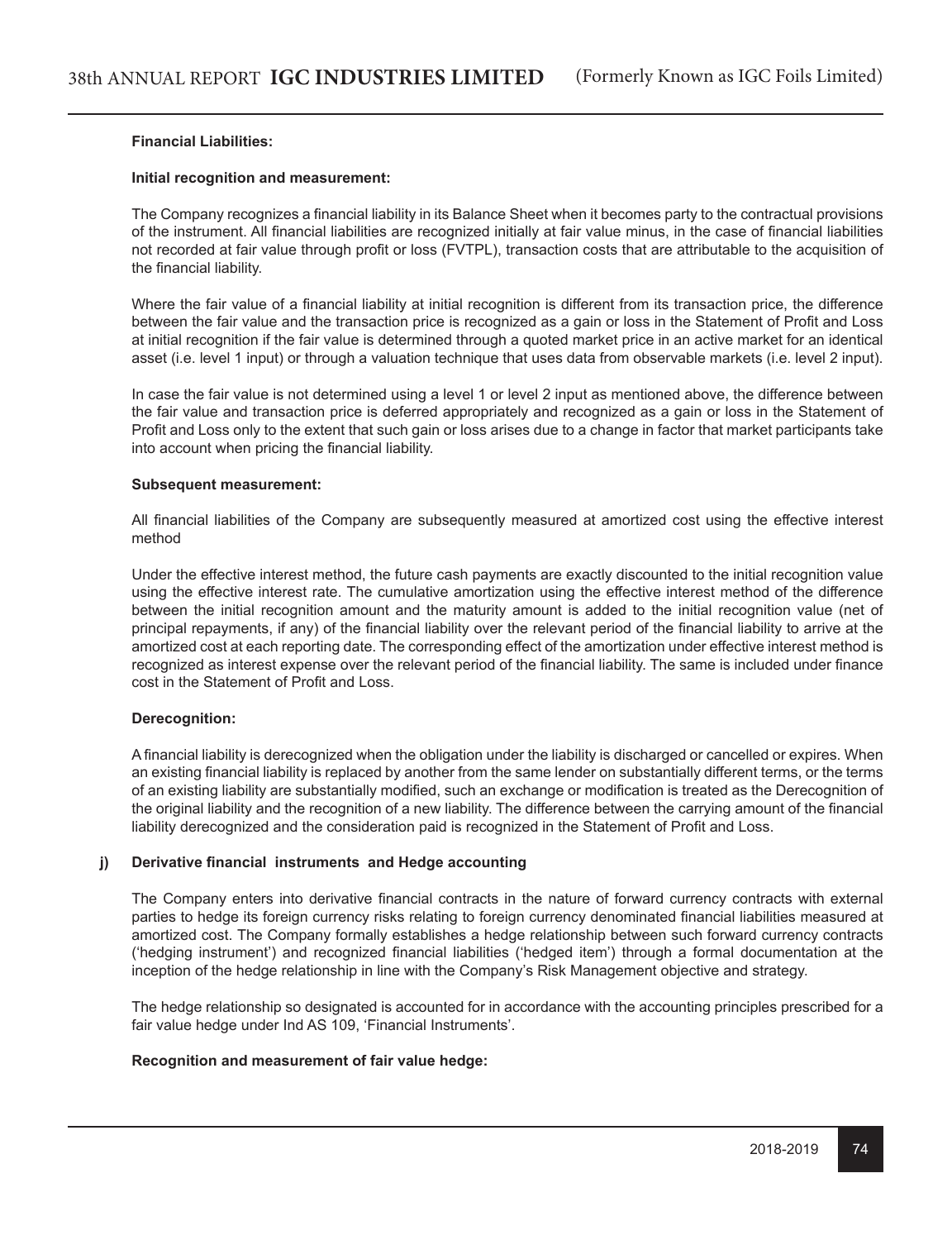Hedging instrument is initially recognized at fair value on the date on which a derivative contract is entered into and is subsequently measured at fair value at each reporting date. Gain or loss arising from changes in the fair value of hedging instrument is recognized in the Statement of Profit and Loss. Hedging instrument is recognized as a financial asset in the Balance Sheet if it's fair value as at reporting date is positive as compared to carrying value and as a financial liability if it's fair value as at reporting date is negative as compared to carrying value.

Hedged item (recognized financial liability) is initially recognized at fair value on the date of entering into contractual obligation and is subsequently measured at amortized cost. The hedging gain or loss on the hedged item is adjusted to the carrying value of the hedged item as per the effective interest method and the corresponding effect is recognized in the Statement of Profit and Loss.

## **Derecognition:**

On Derecognition of the hedged item, the unamortized fair value of the hedging instrument adjusted to the hedged item, is recognized in the Statement of Profit and Loss.

## **k) Fair Value:**

The Company measures financial instruments at fair value in accordance with the accounting policies mentioned above. Fair value is the price that would be received to sell an asset or paid to transfer a liability in an orderly transaction between market participants at the measurement date. The fair value measurement is based on the presumption that the transaction to sell the asset or transfer the liability takes place either:

#### **In the Principal market for the asset or liability,**

#### or

# **In the absence of a principal market, in the most advantageous market for the asset or liability**

All assets and liabilities for which fair value is measured or disclosed in the financial statements are categorized within the fair value hierarchy that categorizes into three levels, described as follows, the inputs to valuation techniques used to measure value. The fair value hierarchy gives the highest priority to quoted prices in active markets for identical assets or liabilities (Level 1 inputs) and the lowest priority to unobservable inputs (Level 3 inputs).

Level 1 - quoted (unadjusted) market prices in active markets for identical assets or liabilities

Level 2 - inputs other than quoted prices included within Level 1 that are observable for the asset or liability, either directly or indirectly

Level 3 - inputs that are unobservable for the asset or liability

For assets and liabilities that are recognized in the financial statements at fair value on a recurring basis, the Company determines whether transfers have occurred between levels in the hierarchy by re-assessing categorization at the end of each reporting period and discloses the same.

## **l) Investment in Subsidiary and Associate Companies**

The Company does not have any Subsidiary and/or Associate Companies.

However in the event the Company has an Associate or Subsidiary, the Company would recognize its investments in subsidiary and associate companies at cost in accordance with the option available in Ind AS 27, 'Separate Financial Statements'.

#### **m) Foreign Currency Translation**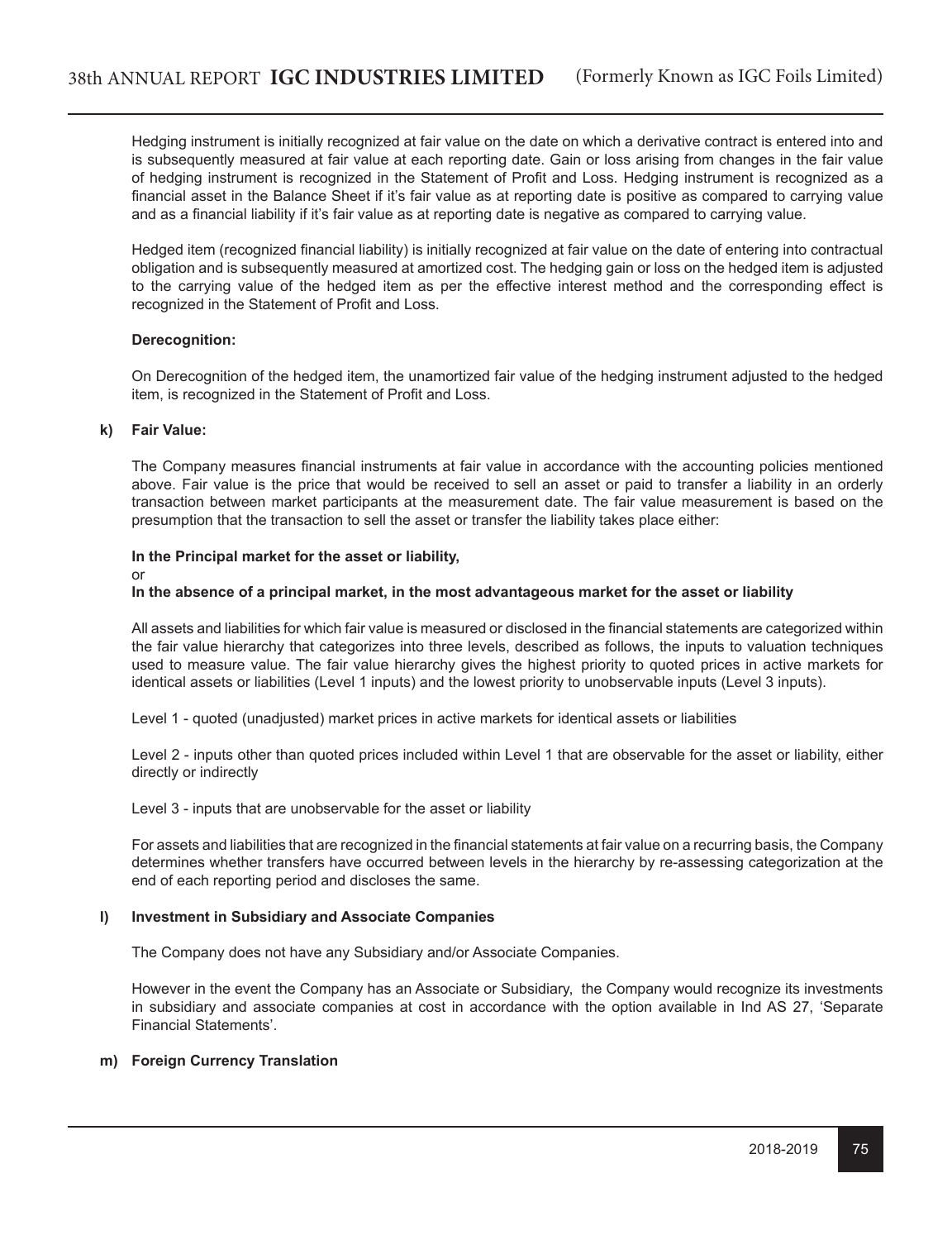Initial Recognition:

On initial recognition, transactions in foreign currencies entered into by the Company are recorded in the functional currency (i.e. Indian Rupees), by applying to the foreign currency amount, the spot exchange rate between the functional currency and the foreign currency at the date of the transaction. Exchange differences arising on foreign exchange transactions settled during the year are recognized in the Statement of Profit and Loss.

## **Measurement of foreign currency items at reporting date:**

Foreign currency monetary items of the Company are translated at the closing exchange rates. Non-monetary items that are measured at historical cost in a foreign currency are translated using the exchange rate at the date of the transaction. Non-monetary items that are measured at fair value in a foreign currency are translated using the exchange rates at the date when the fair value is measured.

Exchange differences arising out of these translations are recognized in the Statement of Profit and Loss.

#### **n) Income Taxes:**

Tax expense is the aggregate amount included in the determination of profit or loss for the period in respect of current tax and deferred tax.

### **Current tax:**

Current tax is the amount of income taxes payable in respect of taxable profit for a period. Taxable profit differs from 'profit before tax' as reported in the Statement of Profit and Loss because of items of income or expense that are taxable or deductible in other years and items that are never taxable or deductible under the Income Tax Act, 1961.

Current tax is measured using tax rates that have been enacted by the end of reporting period for the amounts expected to be recovered from or paid to the taxation authorities.

#### **Deferred tax:**

Deferred tax is recognized on temporary differences between the carrying amounts of assets and liabilities in the financial statements and the corresponding tax bases used in the computation of taxable profit under Income Tax Act, 1961.

Deferred tax liabilities are generally recognized for all taxable temporary differences. However, in case of temporary differences that arise from initial recognition of assets or liabilities in a transaction (other than business combination) that affect neither the taxable profit nor the accounting profit, deferred tax liabilities are not recognized. Also, for temporary differences if any that may arise from initial recognition of goodwill, deferred tax liabilities are not recognized.

Deferred tax assets are generally recognized for all deductible temporary differences to the extent it is probable that taxable profits will be available against which those deductible temporary difference can be utilized. In case of temporary differences that arise from initial recognition of assets or liabilities in a transaction (other than business combination) that affect neither the taxable profit nor the accounting profit, deferred tax assets are not recognized.

The carrying amount of deferred tax assets is reviewed at the end of each reporting period and reduced to the extent that it is no longer probable that sufficient taxable profits will be available to allow the benefits of part or all of such deferred tax assets to be utilized.

Deferred tax assets and liabilities are measured at the tax rates that have been enacted or substantively enacted by the Balance Sheet date and are expected to apply to taxable income in the years in which those temporary differences are expected to be recovered or settled.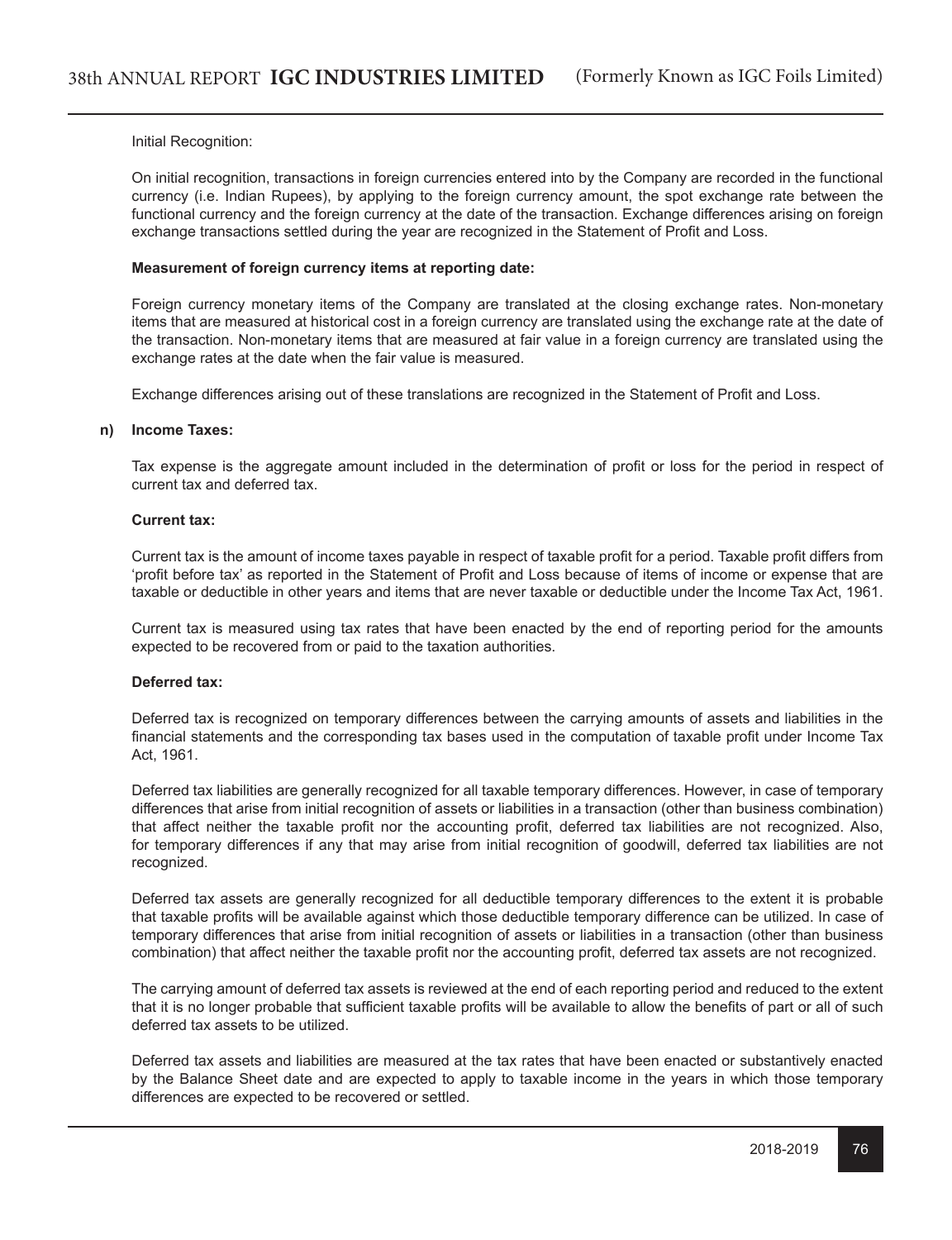# **Presentation of current and deferred tax:**

Current and deferred tax are recognized as income or an expense in the Statement of Profit and Loss, except when they relate to items that are recognized in Other Comprehensive Income, in which case, the current and deferred tax income/ expense are recognized in Other Comprehensive Income.

The Company offsets current tax assets and current tax liabilities, where it has a legally enforceable right to set off the recognized amounts and where it intends either to settle on a net basis, or to realize the asset and settle the liability simultaneously. In case of deferred tax assets and deferred tax liabilities, the same are offset if the Company has a legally enforceable right to set off corresponding current tax assets against current tax liabilities and the deferred tax assets and deferred tax liabilities relate to income taxes levied by the same tax authority on the Company.

## **o) Provisions and Contingencies:**

The Company recognizes provisions when a present obligation (legal or constructive) as a result of a past event exists and it is probable that an outflow of resources embodying economic benefits will be required to settle such obligation and the amount of such obligation can be reliably estimated.

If the effect of time value of money is material, provisions are discounted using a current pre-tax rate that reflects, when appropriate, the risks specific to the liability. When discounting is used, the increase in the provision due to the passage of time is recognized as a finance cost.

A disclosure for a contingent liability is made when there is a possible obligation or a present obligation that may, but probably will not require an outflow of resources embodying economic benefits or the amount of such obligation cannot be measured reliably. When there is a possible obligation or a present obligation in respect of which likelihood of outflow of resources embodying economic benefits is remote, no provision or disclosure is made.

### **p) Measurement of EBITDA:**

The Company has opted to present Earnings Before Interest (finance cost), Tax, Depreciation and Amortization (EBITDA) as a separate line item on the face of the Statement of Profit and Loss for the period. The Company measures EBITDA based on profit/(loss) from continuing operations.

# **q) Cash and Cash Equivalents:**

Cash and Cash equivalents for the purpose of Cash Flow Statement comprise cash and cheques in hand, bank balances, demand deposits with banks where the original maturity is three months or less and other short term highly liquid investments.

#### **r) Employee Benefits:**

Short Term Employee Benefits:

All employee benefits payable wholly within twelve months of rendering the service are classified as short term employee benefits and they are recognized in the period in which the employee renders the related service. The Company recognizes the undiscounted amount of short term employee benefits expected to be paid in exchange for services rendered as a liability (accrued expense) after deducting any amount already paid.

#### **Post-Employment Benefits:**

# **I. Defined Contribution plans:**

Defined contribution plans are employee state insurance scheme and Government administered pension fund scheme for all applicable employees and superannuation scheme for eligible employees.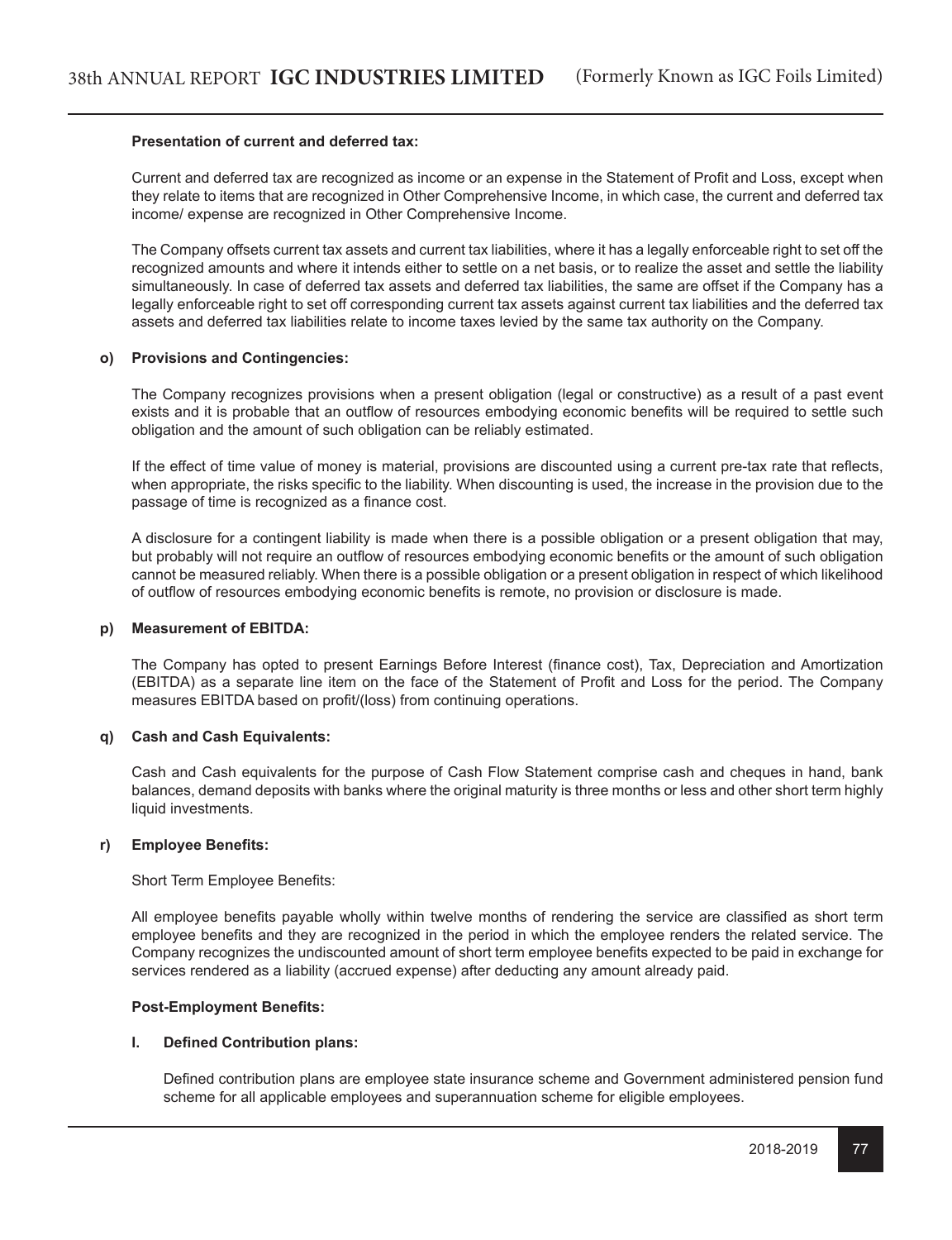### **Recognition and measurement of defined contribution plans:**

The Company would (if , when and to the extent applicable) recognize contribution payable to a defined contribution plan as an expense in the Statement of Profit and Loss when the employees render services to the Company during the reporting period. If the contributions payable for services received from employees before the reporting date exceed the contributions already paid, the deficit payable is recognized as a liability after deducting the contribution already paid. If the contribution already paid exceeds the contribution due for services received before the reporting date, the excess is recognized as an asset to the extent that the prepayment will lead to, for example, a reduction in future payments or a cash refund.

#### **II. Defined Benefit plans:**

## **i) Provident Fund scheme:**

Specified monthly contributions towards Employee Provident Fund scheme to a separate trust administered by the Company. The minimum interest payable by the trust to the beneficiaries as being notified by the Government every year. The Company has an obligation to make good the shortfall, if any, between the return on investments of the trust and the notified interest rate.

## **ii) Gratuity scheme:**

The Company would operate (if , when and to the extent applicable) a defined benefit gratuity plan for employees. The Company would contribute to a separate entity (a fund), towards meeting the Gratuity obligation.

# **iii) Pension Scheme:**

The Company may operate a defined benefit pension plan for certain specified employees and would be payable upon the employee satisfying certain conditions, as approved by the Board of Directors.

# **iv) Post-Retirement Medical benefit plan:**

The Company may operate a defined post-retirement medical benefit plan for certain specified employees and would be payable upon the employee satisfying certain conditions.

#### **Recognition and measurement of Defined Benefit plans:**

The cost of providing defined benefits is determined using the Projected Unit Credit method with actuarial valuations being carried out at each reporting date. The defined benefit obligations recognized in the Balance Sheet represent the present value of the defined benefit obligations as reduced by the fair value of plan assets, if applicable. Any defined benefit asset (negative defined benefit obligations resulting from this calculation) is recognized representing the present value of available refunds and reductions in future contributions to the plan.

All expenses represented by current service cost, past service cost, if any, and net interest on the defined benefit liability / (asset) are recognized in the Statement of Profit and Loss. Remeasurements of the net defined benefit liability / (asset) comprising actuarial gains and losses and the return on the plan assets (excluding amounts included in net interest on the net defined benefit liability/asset), are recognized in Other Comprehensive Income. Such remeasurements are not reclassified to the Statement of Profit and Loss in the subsequent periods.

The Company presents the above liability/(asset) as current and non-current in the Balance Sheet as per actuarial valuation by the independent actuary; however, the entire liability towards gratuity is considered as current as the Company will contribute this amount to the gratuity fund within the next twelve months.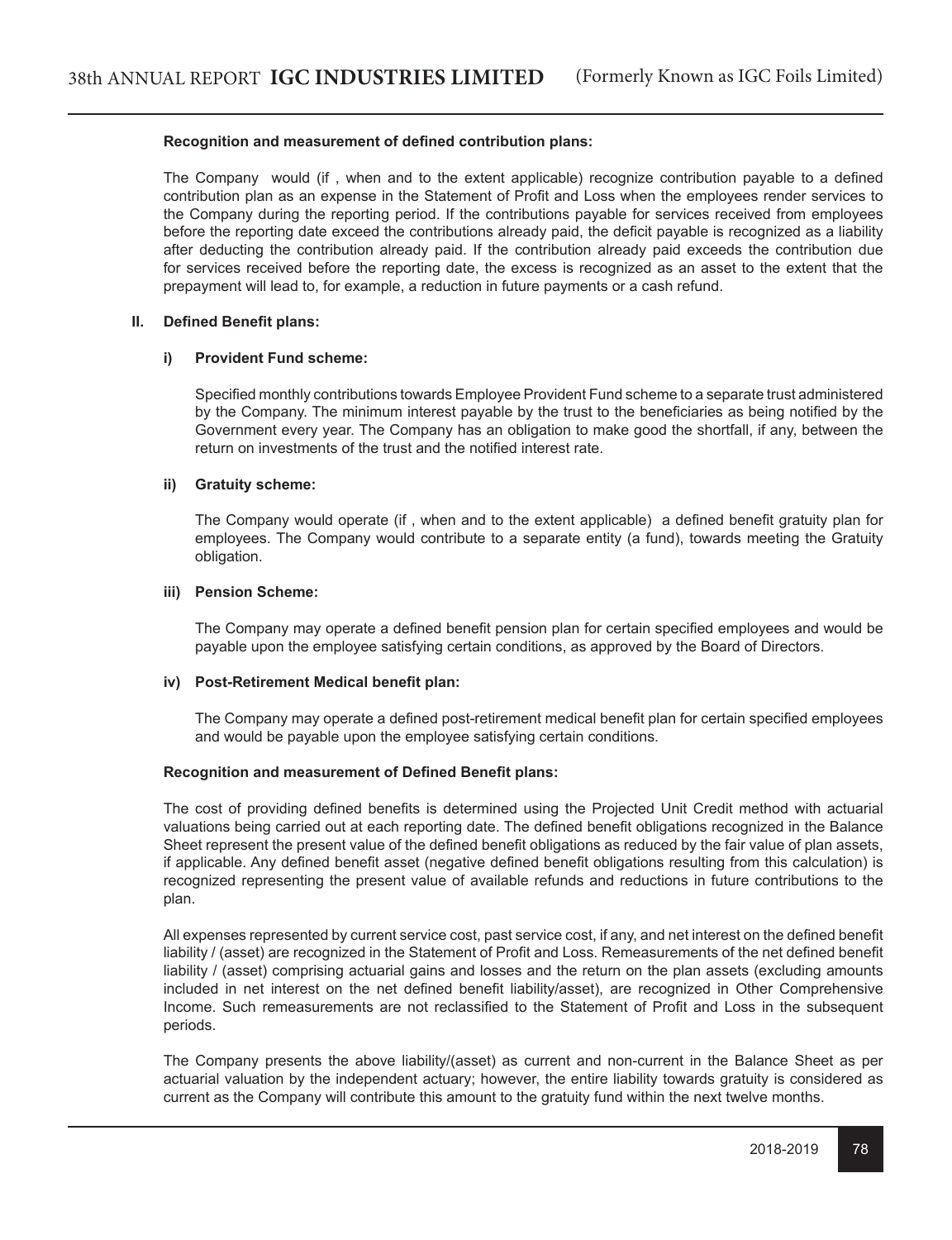# **Other Long Term Employee Benefits (to the extent applicable):**

Entitlements to annual leave and sick leave are recognized when they accrue to employees subject to a restriction on the maximum number of accumulation of leave if any determined by the Company. The Company determines the liability for such accumulated leaves using the Projected Accrued Benefit method with actuarial valuations being carried out at each Balance Sheet date.

### **s) Lease Accounting:**

Leases are classified as finance leases whenever the terms of the lease transfer substantially all the risks and rewards of ownership to the lessee. All other leases are classified as operating leases.

In respect of assets taken on operating lease, lease rentals are recognized as an expense in the Statement of Profit and Loss on straight line basis over the lease term unless

- (1) another systematic basis is more representative of the time pattern in which the benefit is derived from the leased asset; or
- (2) the payments to the lessor are structured to increase in the line with expected general inflation to compensate for the lessor's expected inflationary cost increases
- **t)** Expenditure on research is recognized as an expense when it is incurred. Expenditure on development which does not meet the criteria for recognition as an intangible asset is recognized as an expense when it is incurred.

Items of property, plant and equipment and acquired Intangible Assets utilized for Research and Development are capitalized and depreciated in accordance with the policies stated for Property, Plant and Equipment and Intangible Assets.

**u)** Borrowing cost includes interest, amortization of ancillary costs incurred in connection with the arrangement of borrowings and exchange differences arising from foreign currency borrowings to the extent they are regarded as an adjustment to the interest cost.

Borrowing costs, if any, directly attributable to the acquisition, construction or production of an asset that necessarily takes a substantial period of time to get ready for its intended use or sale are capitalized, if any. All other borrowing costs are expensed in the period in which they occur.

#### **v) Segment Reporting:**

Operating segments are reported in a manner consistent with the internal reporting provided to the Chief Operating Decision Maker (CODM) of the Company. The CODM is responsible for allocating resources and assessing performance of the operating segments of the Company.

#### **w) Events after Reporting date:**

Where events occurring after the Balance Sheet date provide evidence of conditions that existed at the end of the reporting period, the impact of such events is adjusted within the financial statements. Otherwise, events after the Balance Sheet date of material size or nature are only disclosed.

### **x) Non-Current Assets held for sale :**

The Company classifies non-current assets as held for sale if their carrying amounts will be recovered principally through a sale rather than through continuing use of the assets and actions required to complete such sale indicate that it is unlikely that significant changes to the plan to sell will be made or that the decision to sell will be withdrawn. Also, such assets are classified as held for sale only if the management expects to complete the sale within one year from the date of classification.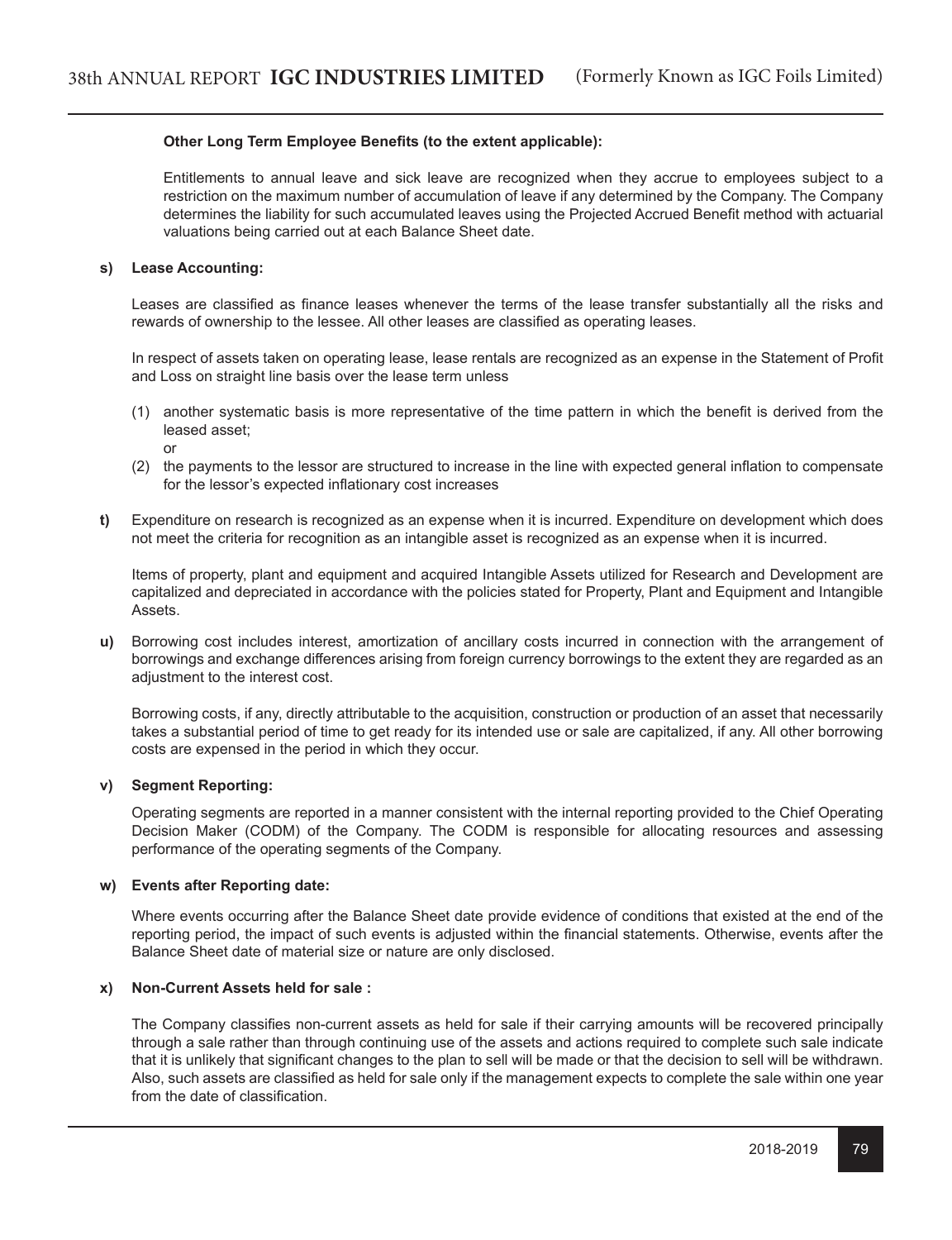Non-current assets classified as held for sale are measured at the lower of their carrying amount and the fair value less cost to sell. Non-current assets are not depreciated or amortized.

### **Key accounting estimates and judgements**

The preparation of the Company's financial statements requires the management to make judgments, estimates and assumptions that affect the reported amounts of revenues, expenses, assets and liabilities, and the accompanying disclosures, and the disclosure of contingent liabilities. Uncertainty about these assumptions and estimates could result in outcomes that require a material adjustment to the carrying amount of assets or liabilities affected in future periods.

## **Critical accounting estimates and assumptions**

The key assumptions concerning the future and other key sources of estimation uncertainty at the reporting date, that have a significant risk of causing a material adjustment to the carrying amounts of assets and liabilities within the next financial year, are described below:

## **a. Income taxes**

The Company's tax jurisdiction is India. Significant judgments' are involved in estimating budgeted profits for the purpose of paying advance tax, determining the provision for income taxes, including amount expected to be paid/recovered for uncertain tax positions.

## **b. Business combinations and Intangible Assets**

Business combinations are accounted for using Ind AS 103, Business Combinations. Ind AS 103 requires the identifiable intangible assets and contingent consideration to be fair valued in order to ascertain the net fair value of identifiable assets, liabilities and contingent liabilities of the acquire. Significant estimates are required to be made in determining the value of contingent consideration and intangible assets. These valuations are conducted by independent valuation experts.

# **c. Property, Plant and Equipment**

Property, Plant and Equipment represent a significant proportion of the asset base of the Company. The charge in respect of periodic depreciation is derived after determining an estimate of an asset's expected useful life and the expected residual value at the end of its life. The useful lives and residual values of Company's assets are determined by the management at the time the asset is acquired as given in Schedule II of the Companies Act 2013.

# **d. Impairment of Goodwill**

Goodwill is tested for impairment on an annual basis and whenever there is an indication that the recoverable amount of a cash generating unit is less than its carrying amount based on a number of factors including operating results, business plans, future cash flows and economic conditions. The recoverable amount of cash generating units is determined based on higher of value-in-use and fair value less cost to sell. The goodwill impairment test is performed at the level of the cash- generating unit or groups of cash-generating units which are benefitting from the synergies of the acquisition and which represents the lowest level at which goodwill is monitored for internal management purposes.

Market related information and estimates are used to determine the recoverable amount. Key assumptions on which management has based its determination of recoverable amount include estimated long term growth rates, weighted average cost of capital and estimated operating margins. Cash flow projections take into account past experience and represent management's best estimate about future developments.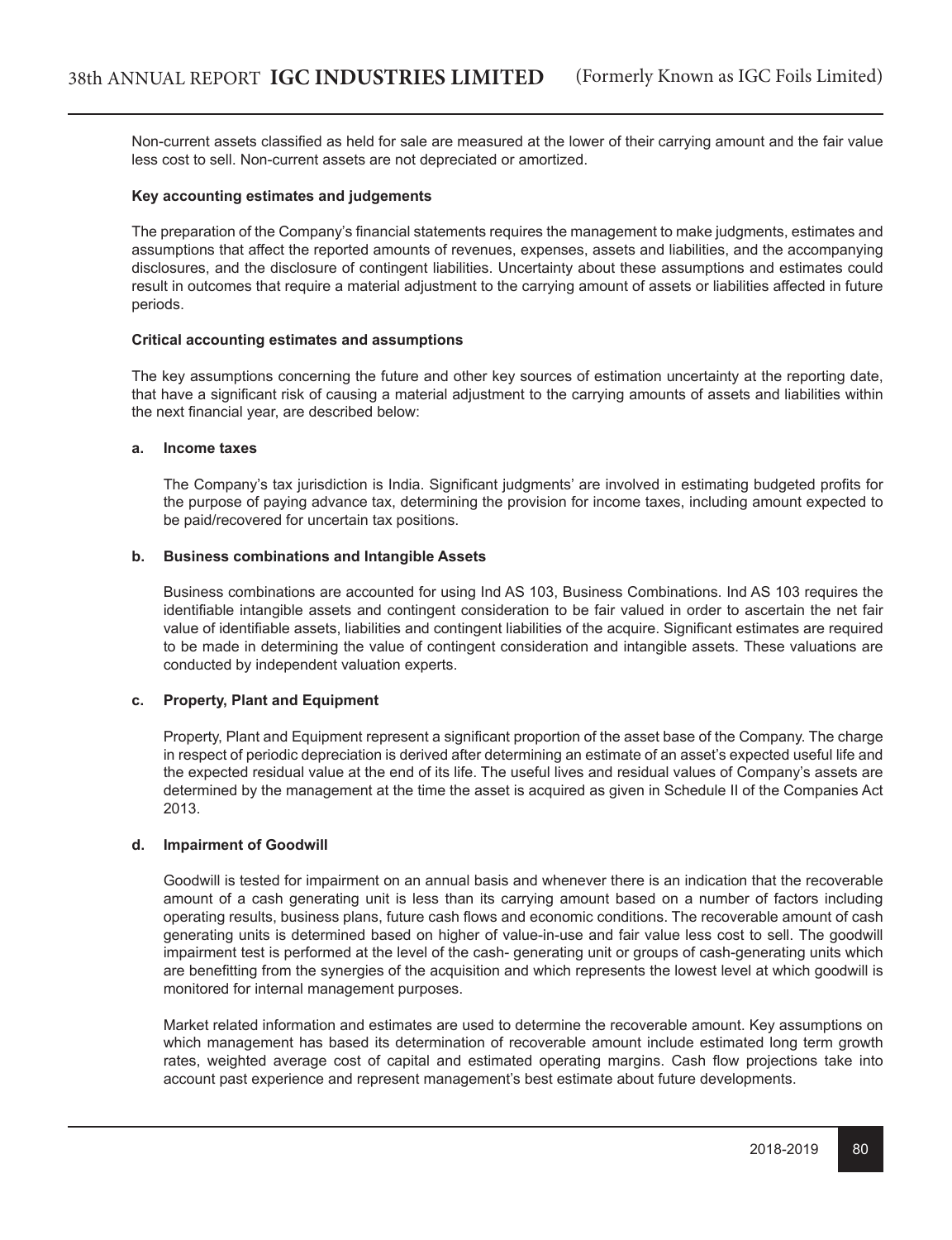# **e. Defined Benefit Obligation**

The costs of providing pensions and other post-employment benefits are charged to the Statement of Profit and Loss in accordance with Ind AS 19 'Employee benefits' over the period during which benefit is derived from the employees' services. The costs are assessed on the basis of assumptions selected by the management. These assumptions include salary escalation rate, discount rates, expected rate of return on assets and mortality rates. The same is disclosed in Note 40, 'Employee benefits'.

# **f. Fair value measurement of Financial Instruments**

When the fair values of financials assets and financial liabilities recorded in the Balance Sheet cannot be measured based on quoted prices in active markets, their fair value is measured using valuation techniques, including the discounted cash flow model, which involve various judgments and assumptions.

## **Ind AS 115, Revenue from contract with customers:**

Ind AS 115 supersedes Ind AS 11, Construction Contract and Ind AS 18, Revenue. Ind AS 115 requires an entity to report information regarding nature, amount, timing and uncertainty of revenue and cash flow arising from a contract with customers. The principle of Ind AS 115 is that an entity should recognize revenue they demonstrates the transfer of promised goods and service to customers at an amount that reflects the consideration to which the entity expects to be entitled in exchange for those goods or services. The standard can be applied either retrospectively to each prior reporting period presented or can be applied retrospectively with recognition of cumulative effect of contracts that are not completed contracts the date of initial application of the standard.

Based on the preliminary assessment performed by the company, the impact of application of the standard is not expected to be material.

Appendix B to Ind AS 21, foreign currency transaction and advance consideration:

The Appendix clarifies that the date of the transaction for the purpose of determining the exchange rate to use on initial recognition of the assets, expenses or income (or part of it,) is the date on which an entity initially recognises the non-monetary assets or non- monetary liability arising from the payment or receipt of advance consideration towards such assets, expenses or income. If there are multiple payments or receipts in advance, then an entity must determine transaction date for each payments or receipts of advance consideration.

The impact of the Appendix on the financial statements, as assessed by the Company, is expected to be not material.

# **Recent Accounting pronouncements**

Ind AS 116 On March 30, 2019, the Ministry of Corporate Affairs issued Ind AS 116, Leases. Ind AS 116 will replace the existing leases Standard, Ind AS 17 Leases, and related interpretations. The standard sets out the principles for the recognition, measurement, presentation and disclosure of leases. IND AS 116 introduces a single lessee accounting model and requires a lessee to recognised assets and liabilities for all leases with a term of more than 12 months, unless the underlying asset is of low value. The Standard also contains enhanced disclosure requirements for lessees. The standard allows for two methods of transition: the full retrospective approach, requires entities to retrospectively apply the new standard to each prior reporting period presented and the entities need to adjust equity at the beginning of the earliest comparative period presented, or the modified retrospective approach, under which the date of initial application of the new leases standard, lessees recognise the cumulative effect of initial application as an adjustment to the opening balance of equity as at annual periods beginning on or after January 1, 2019.

Based on the preliminary assessment performed by the company, the impact of application of the standard is not expected to be material.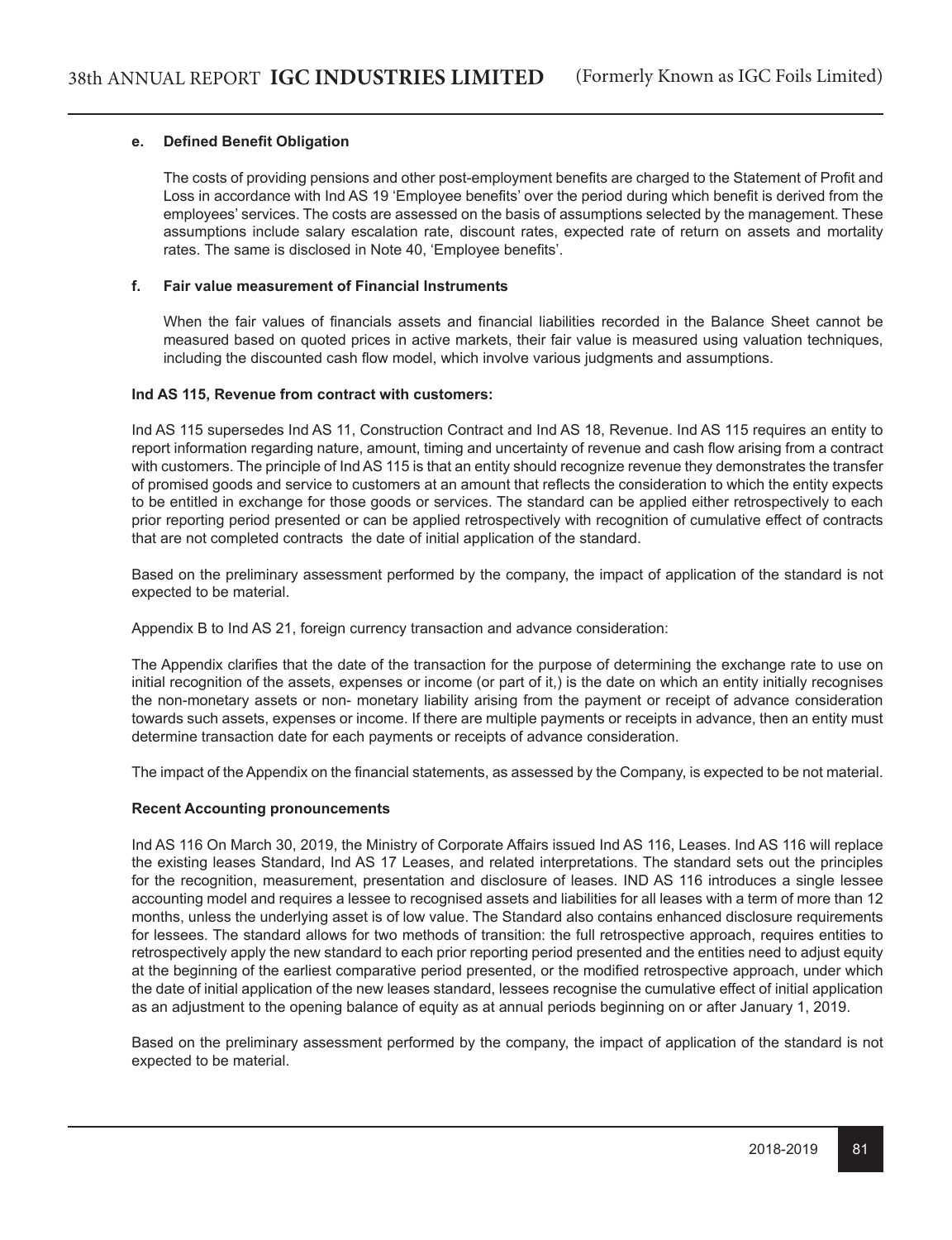# **Appendix C to Ind AS 12 - Uncertainty over income tax treatments**

On March 30, 2019, Ministry of Corporate Affairs issued Appendix C to Ind AS 12, which clarifies the accounting for uncertainties in income taxes. The interpretation is to be applied to the determination of taxable profit (tax loss), tax bases, unused tax losses, unused tax credits and tax rates, when there is uncertainty over income tax treatments under Ind AS 12. The entity has to consider the probability of the relevant taxation authority accepting the tax treatment and the determination of taxable profit (tax loss), tax bases, unused tax losses, unused tax credits and tax rates would depend upon the probability. The effective date for adoption of Appendix C to Ind AS 12 is April 1, 2019. The Company will apply Appendix C to Ind AS 12 prospectively from the effective date and the effect on adoption of Ind AS 12 on the financial statement is insignificant.

Amendment to Ind AS 12 – Income Taxes On March 30, 2019, Ministry of Corporate Affairs issued amendments to Ind AS 12 – Income Taxes. The amendments clarify that an entity shall recognise the income tax consequences of dividends on financial instruments classified as equity should be recognised according to where the entity originally recognised those past transactions or events that generated distributable profits were recognised. The effective date of these amendments is annual periods beginning on or after April 1, 2019. The Company is currently assessing the impact of this amendment on the Company's consolidated financial statements.

Amendment to Ind AS 19 - Plan Amendment, Curtailment or Settlement On March 30, 2019, Ministry of Corporate Affairs issued amendments to Ind AS 19, 'Employee Benefits', in connection with accounting for plan amendments, curtailments and settlements requiring an entity to determine the current service costs and the net interest for the period after the remeasurement using the assumptions used for the remeasurement; and determine the net interest for the remaining period based on the remeasured net defined benefit liability or asset. These amendments are effective for annual reporting periods beginning on or after April 1, 2019.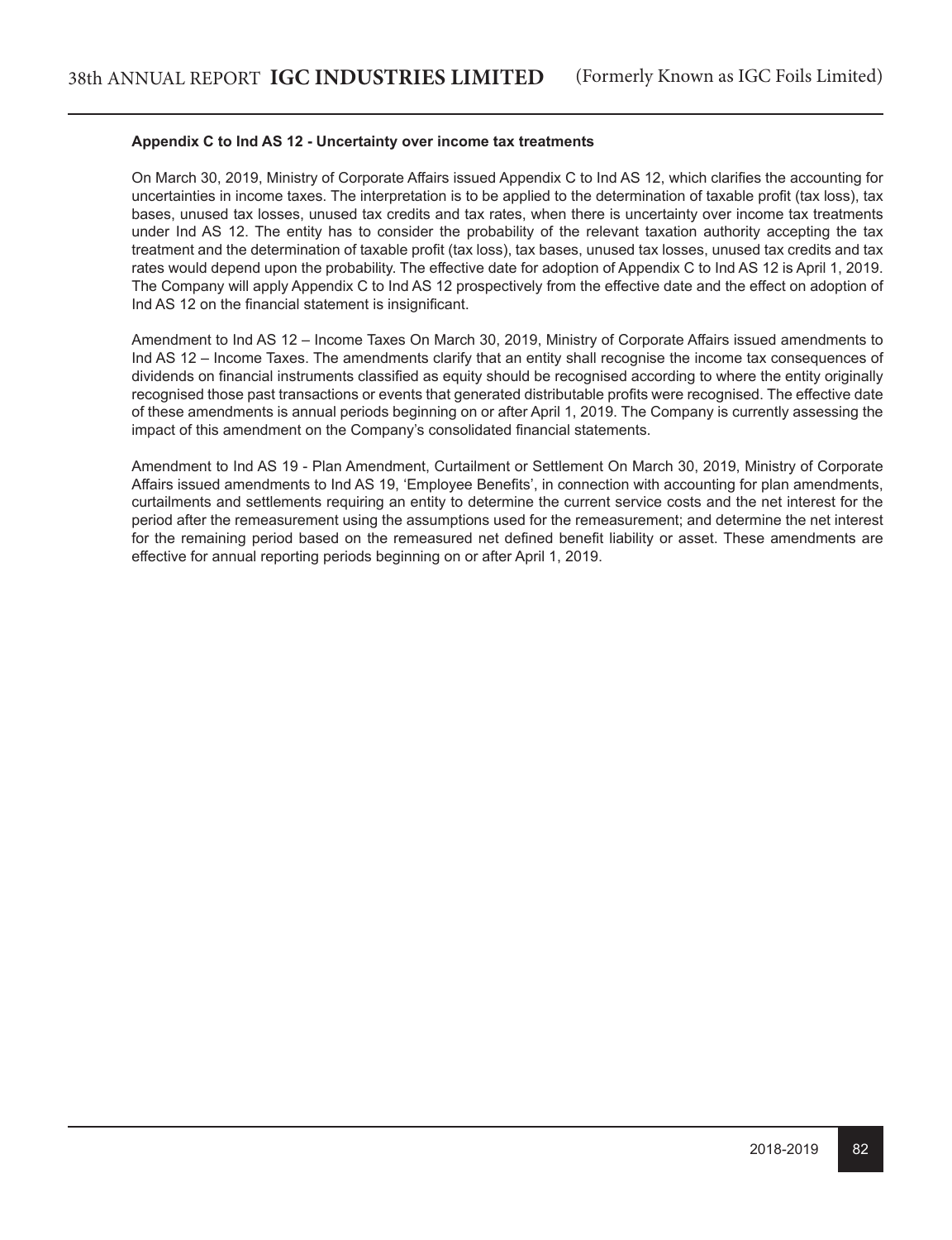# **GOOGLE MAPS**

**IGC INDUSTRIES LIMITED (Formerly Known as IGC Foils Limited)** Imax Lohia Square, Office No. 4B, 4th Floor, Premises No. 23, Gangadhar Babu Lane, Kolkata - 700012, West Bengal Tel No. 022 28020017/18 Email Id: igcfoils@gmail.com



**Maps Link**

https://www.google.co.in/maps/place/IGC+Foils+Limited/@22.5698266,88.3579949,17z/data=!4m8!1m2!2m1!- 1sImax+Lohia+,+Gangadhar+Babu+Lane+Kolkata!3m4!1s0x3a0277ab6e374997:0x94513b30cdc278fc!8m2!3d22.5688652!4d88.3610228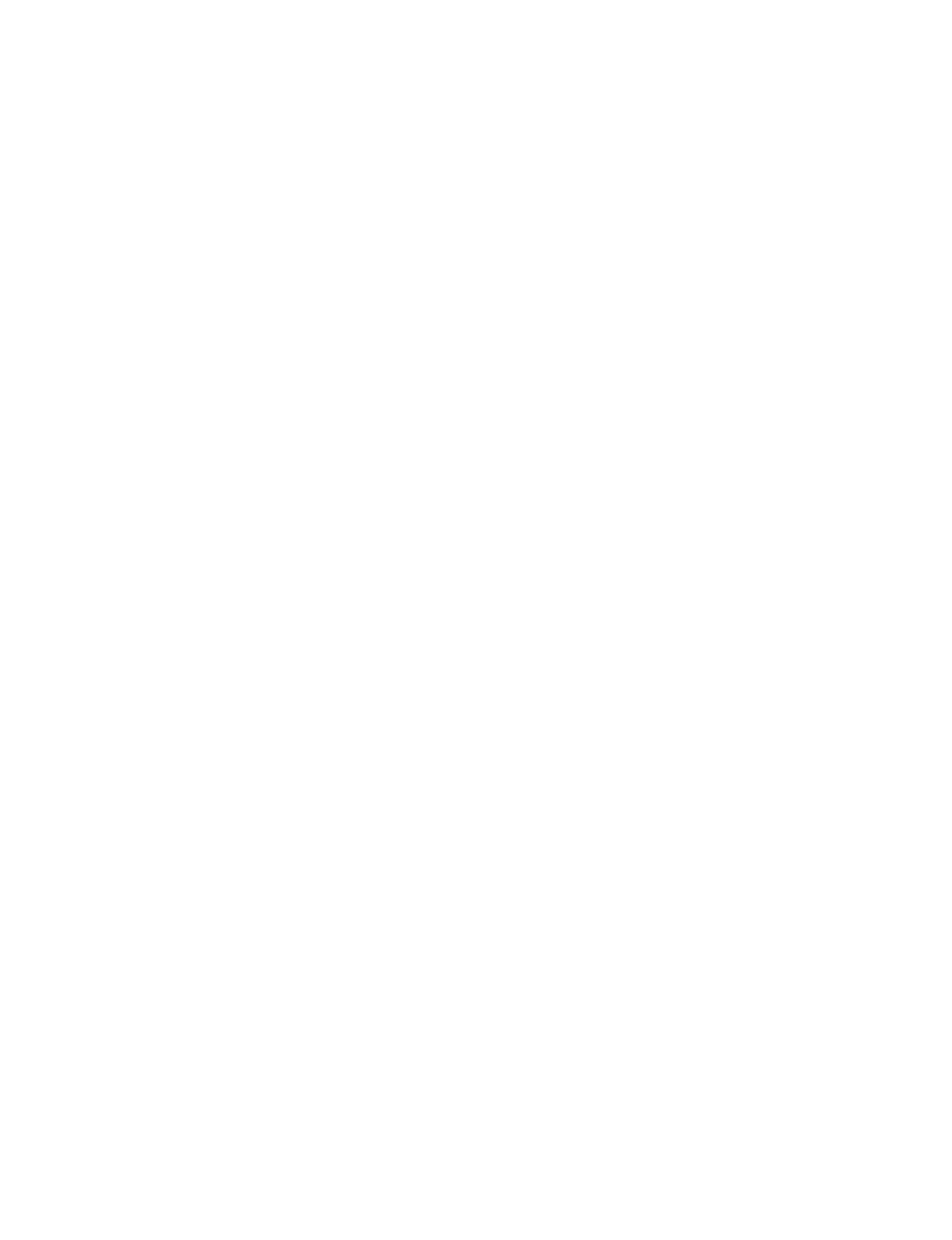# **Form No. MGT-11 PROXY FORM**

[Pursuant to section 105(6) of the Companies Act, 2013 and Rule 19(3) of the Companies Management and Administration) Rules, 2014]

CIN:L51909WB1980PLC032950

**Name of the Company:** IGC Industries Limited (Formerly Known as IGC Foils Limited) **Reg. Off.:** Imax Lohia Square, Office No. 4B, 4th Floor, Premises No. 23, Gangadhar Babu Lane, Kolkata-700012.

| Name of the member(s) |  |
|-----------------------|--|
| Registered address:   |  |
| E-mail Id:            |  |
| Folio No. / Client Id |  |
| DP ID:                |  |

I/We, being the member(s) of ……….................…. shares of the above named Company, hereby appoint

| Address:               |                                        |                    |
|------------------------|----------------------------------------|--------------------|
|                        | Signature: ___________________________ | or failing him/her |
|                        |                                        |                    |
|                        |                                        |                    |
|                        | Signature: __________________________  | or failing him/her |
| 1. Name: _____________ |                                        |                    |
| Address:               |                                        |                    |
| E-mail Id:             | Signature:                             | or failing him/her |

as my/our proxy to attend and vote (on a poll) for me/us and on my/our behalf at the 38th Annual General Meeting of the Company, to be held on Friday, 27th September, 2019 at 11:00 A.M. at Imax Lohia Square, Office No. 4B, 4th Floor, Premises No. 23,GangadharBabu Lane, Kolkata - 700012, West Bengal, and at any adjournment thereof in respect of such resolutions as are indicated below:

| No.            | <b>Description of Resolutions:</b>                                                                                                                                        |  |  |  |
|----------------|---------------------------------------------------------------------------------------------------------------------------------------------------------------------------|--|--|--|
|                | <b>Ordinary Business:</b>                                                                                                                                                 |  |  |  |
| $\mathbf{1}$ . | To receive, consider and adopt the audited accounts of the Company for the year ended on 31st March, 2019 along<br>with the reports of the Directors and Auditors thereon |  |  |  |
| 2.             | To Appoint Statutory Auditor of the Company                                                                                                                               |  |  |  |
|                | <b>Special Business:</b>                                                                                                                                                  |  |  |  |
| 3.             | Appointment of Mr. Bhavesh Vora (Din no.: 02365683) as an Independent Director                                                                                            |  |  |  |
| 4.             | Appointment of Mr. Shailesh Muknak (Din no.:08480694) as a Whole Time Director                                                                                            |  |  |  |
| 5.             | Appointment of Mrs. Prachi Marwah (DIN: 08480611) as Managing Director of the Company                                                                                     |  |  |  |
| 6.             | Approval of Related Party Transaction                                                                                                                                     |  |  |  |
| 7.             | Approval of charges for service of documents on the shareholders                                                                                                          |  |  |  |
| 8.             | Special Resolution for approval of the limits for the Loans and Investment by the Company in terms of the provisions<br>Section 186 of the Companies Act, 2013            |  |  |  |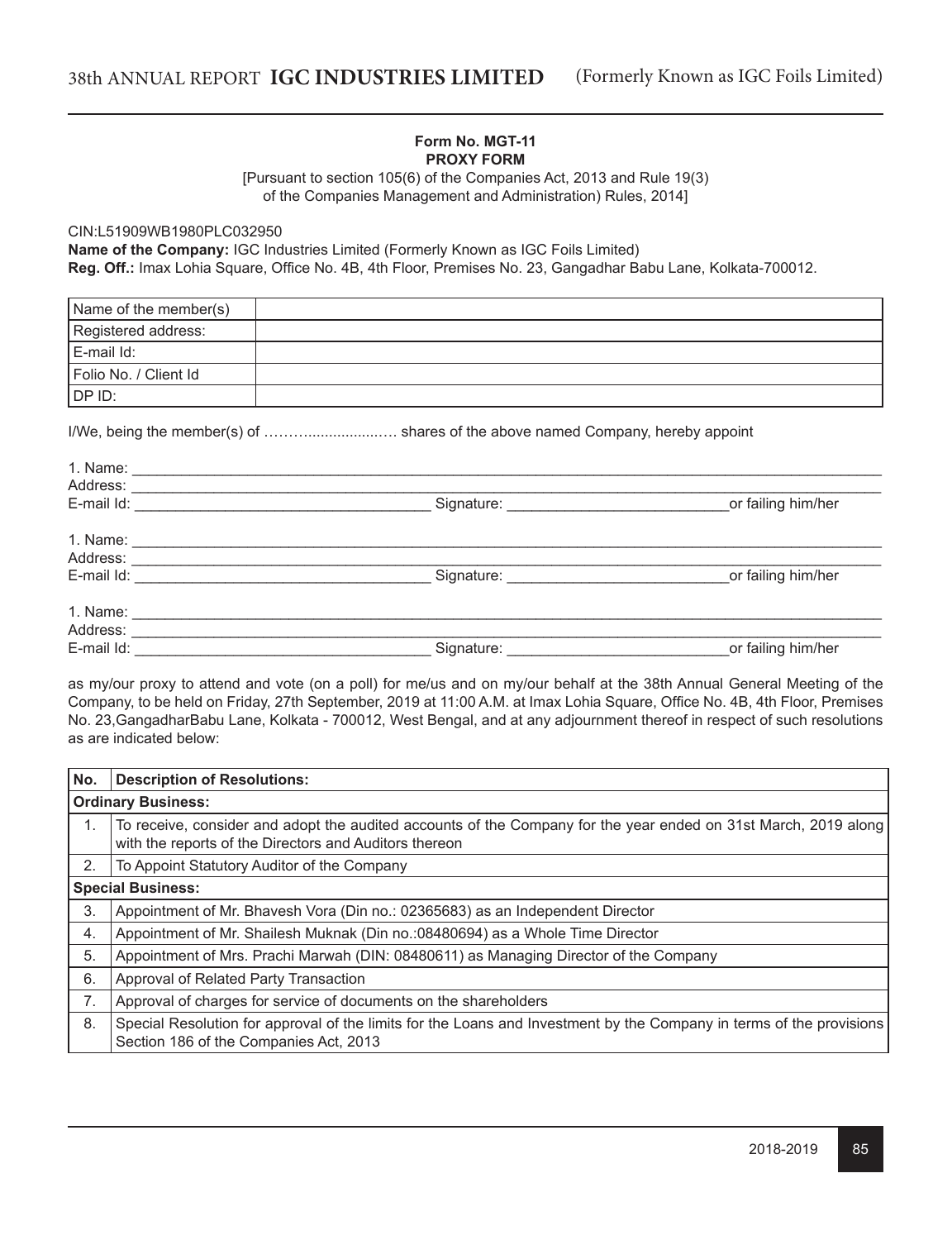Signed this …… day of .......... 2019

Signature of shareholder(s)

Signature of Proxy holder(s)

# **Notes:**

- 1. This form of proxy in order to be effective should be duly completed and deposited at the Registered Office of the Company, not less than 48 hours before the commencement of the Meeting.
- 2. Any alteration or correction made to this Proxy form must be initialled by the signatory / signatories.

Affix Revenue **Stamp**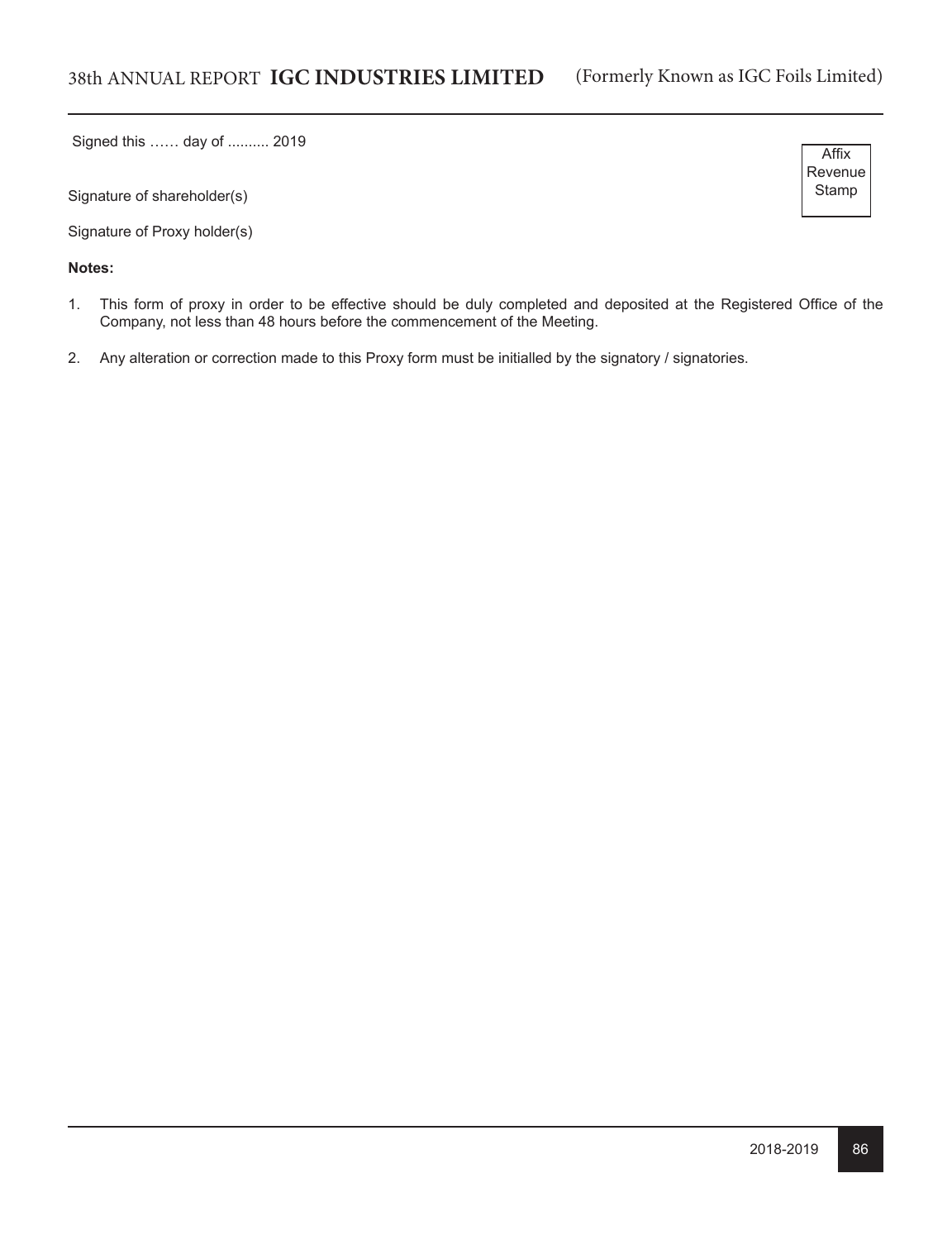### **IGC INDUSTRIES LIMITED (Formerly Known as IGC Foils Limited)**

Imax Lohia Square, Office No. 4B, 4th Floor, Premises No. 23, Gangadhar Babu Lane, Kolkata - 700012 E-mail ID- igcfoils@gmail.com,investor.relations@igcfoils.com,support@igcfoils.com Website: www.igcfoils.com (CIN: L51909WB1980PLC032950)

# **38TH ANNUAL GENERAL MEETING**

# **ATTENDANCE SLIP**

(Members or their proxies are requested to present this form for admission, duly signed in accordance with their specimen signatures registered with the Company.)

| DPId*                                                                                                     | Client Id*           |  |
|-----------------------------------------------------------------------------------------------------------|----------------------|--|
| Regd.<br>Folio No.<br>* A second contact on Concern to a contact of the contact of the contact of Concern | Shares<br>'No.<br>0t |  |

\*Applicable for shares held in electronic form

Name(s) and address of the shareholder / Proxy in full: \_\_\_\_\_\_\_\_\_\_\_\_\_\_\_\_\_\_\_\_\_\_\_\_

I/we hereby record my/our presence at the 38th Annual General Meeting of the Company being held on Friday ,27th September, 2019 at 11:00 A.M at Imax Lohia Square, Office No. 4B, 4th Floor, Premises No. 23,Gangadhar Babu Lane, Kolkata - 700012, West Bengal.

 $\_$  , and the state of the state of the state of the state of the state of the state of the state of the state of the state of the state of the state of the state of the state of the state of the state of the state of the

Please  $(\sqrt{})$  in the box

| <b>MEMBER</b> |  | <b>PROXY</b> |  |  |
|---------------|--|--------------|--|--|
|---------------|--|--------------|--|--|

\_\_\_\_\_\_\_\_\_\_\_\_\_\_\_\_\_\_\_\_\_\_\_\_\_\_\_\_\_\_\_\_\_\_\_\_\_

Signature of Shareholder / Proxy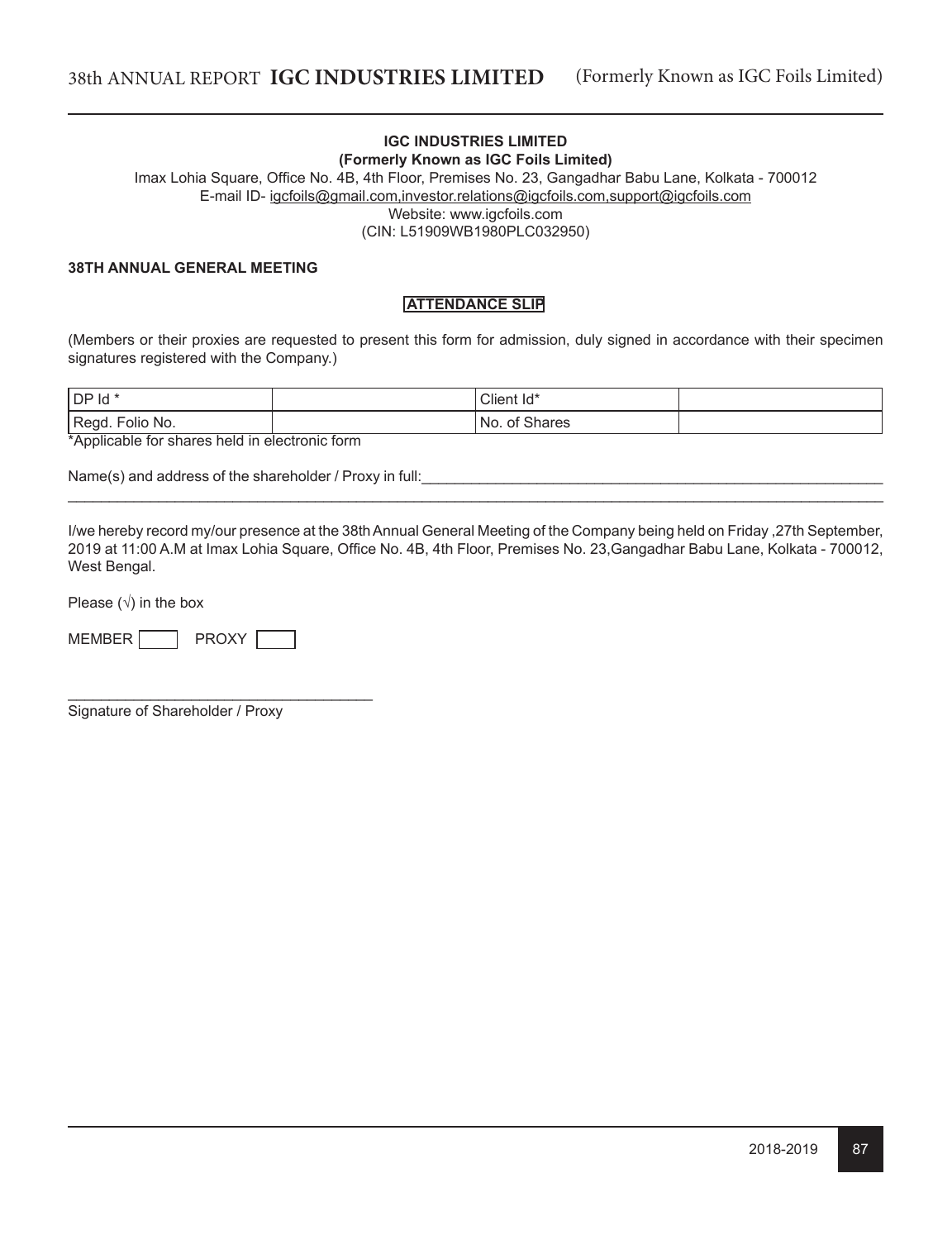## **Form No. MGT-12 POLLING PAPER**

[Pursuant to section 109(5) of the Companies Act, 2013 and rule 21(1)(c) of the Companies (Management and Administration) Rules, 2014]

# **Name of the Company: IGC Industries Limited (Formerly Known as IGC Foils Limited)**

**Registered Office:** Imax Lohia Square, Office No. 4B, 4th Floor, Premises No. 23, Gangadhar Babu Lane, Kolkata – 700012. CIN:L51909WB1980PLC032950

# **BALLOTPAPER**

| S<br>No. | <b>Particulars</b>                                                                                        | <b>Details</b>       |
|----------|-----------------------------------------------------------------------------------------------------------|----------------------|
|          | Name of the first named Shareholder<br>(In Block Letters)                                                 |                      |
| 2.       | Postal address                                                                                            |                      |
| 3.       | Registered Folio No./*Client ID<br>No.(*applicable to investors holding<br>shares in dematerialized form) |                      |
|          | Class of Share                                                                                            | <b>Equity Shares</b> |

I hereby exercise my vote in respect of Ordinary enumerated below by recording my assent or dissent to the said resolutions in the following manner:

|    | No. Item No.                                                                                                                                                                     | No. of Shares<br>held by me | I assent to the<br>resolution | I dissent from the<br>resolution |
|----|----------------------------------------------------------------------------------------------------------------------------------------------------------------------------------|-----------------------------|-------------------------------|----------------------------------|
|    | <b>Ordinary Business:</b>                                                                                                                                                        |                             |                               |                                  |
|    | To receive, consider and adopt the audited accounts of<br>the Company for the year ended on 31st March, 2019<br>along with the reports of the Directors and Auditors<br>thereon. |                             |                               |                                  |
| 2. | To Appoint Statutory Auditor of the Company.                                                                                                                                     |                             |                               |                                  |
|    | <b>Special Business:</b>                                                                                                                                                         |                             |                               |                                  |
| 3. | Appointment of Mr. Bhavesh Vora (Din no.: 02365683)<br>as an Independent Director.                                                                                               |                             |                               |                                  |
| 4. | Appointment of Mr. Shailesh Muknak (Din no.: 08480694)<br>as a Whole Time Director                                                                                               |                             |                               |                                  |
| 5. | Appointment of Mrs. Prachi Marwah (DIN: 08480611) as<br>Managing Director of the Company.                                                                                        |                             |                               |                                  |
| 6. | Approval of Related Party Transaction                                                                                                                                            |                             |                               |                                  |
| 7. | Approval of charges for service of documents on the<br>shareholders                                                                                                              |                             |                               |                                  |
| 8. | Special Resolution for approval of the limits for the<br>Loans and Investment by the Company in terms of the<br>provisions Section 186 of the Companies Act, 2013.               |                             |                               |                                  |

# **Place:**

Date: **Constanting Constanting Constanting Constanting Constanting Constanting Constanting Constanting Constanting Constanting Constanting Constanting Constanting Constanting Constanting Constanting Constanting Constanting** 

(\*as per Company records)